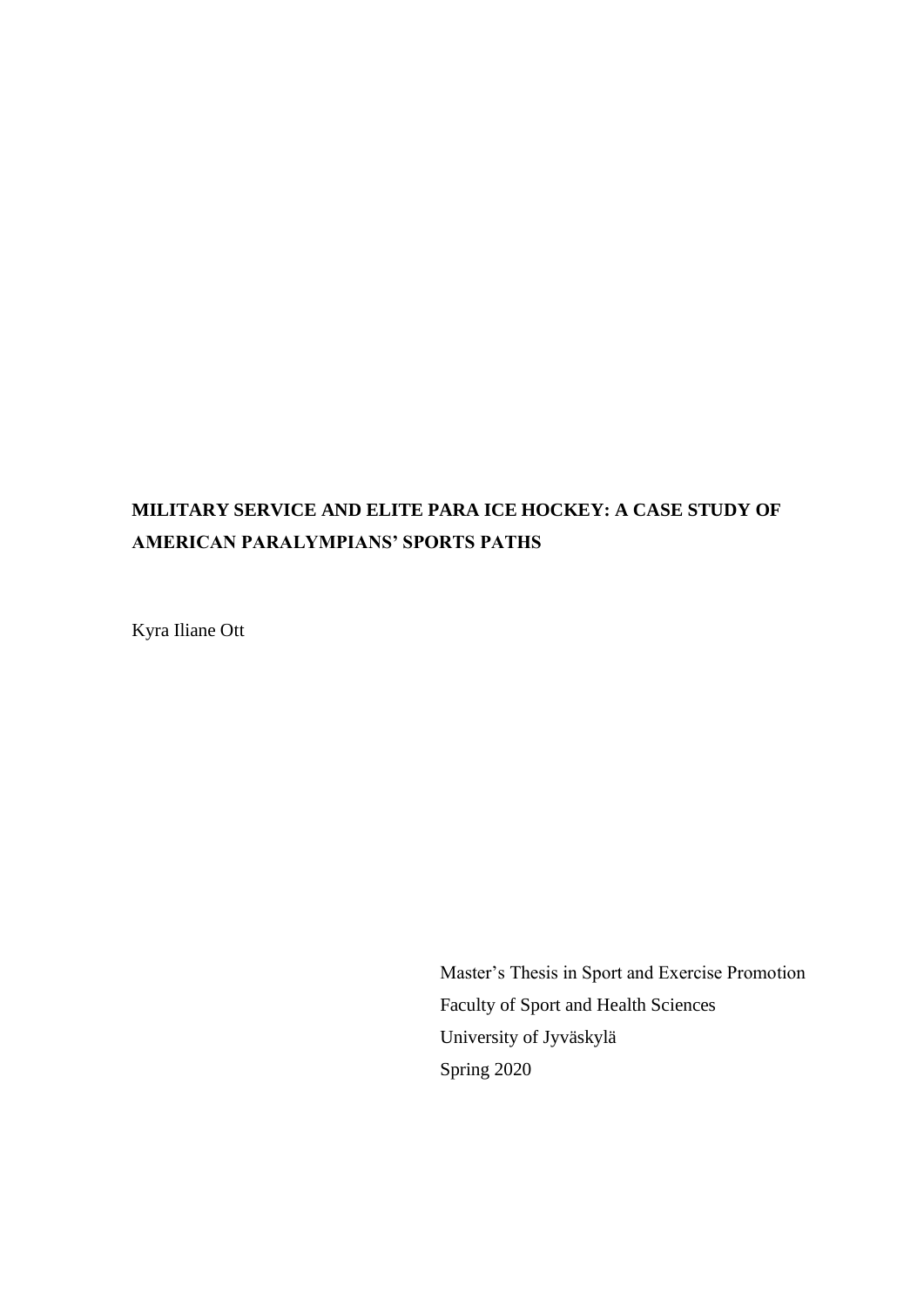## UNIVERSITY OF JYVÄSKYLÄ

Faculty of Sport and Health Sciences OTT, KYRA ILIANE: Military Service and Elite Para Ice Hockey: A Case Study of American Paralympians' Sports Paths ABSTRACT Master's Thesis, 93 pages Social Sciences of Sport 2020

This case study explores the influence military service had on American Para ice hockey players' sports paths. The growing number of wounded veterans in America presents challenges and opportunities for elite Para sport talent development and support. Over the past ten years, USA Hockey has been able to establish a very successful Paralympic campaign by incorporating an ever-increasing number of veterans into their squad.

----------------------------------------------------------------------------------------------------------

An inductive-deductive research approach was chosen by utilizing the Sports Path Model by Aarresola (2016) as a theoretical framework for this sociological exploration of the factors influencing Para ice hockey players' paths to Paralympic success. Semi-structured interviews were conducted with the two longest-serving veterans of the U.S. national team. The interviews were tape-recorded, transcribed verbatim, and analysed using thematic-content and frequency analysis. Results indicated that successful rehabilitation and sustainable elite Para sport careers of wounded veterans are closely linked to military support programs and their cooperation with elite Para sport organizations. They were termed institutional support networks. These networks were inextricably dependent on the individuals running and participating in the programs, building the athletes' social capital, and giving them the ability to develop and exercise agency over time. Primarily, this study aims at giving valuable insight into successful talent development within elite Para sport. Secondarily, it attempts to outline the unique challenges that arise out of military backgrounds in sporting environments, thus, potentially supporting future talent development efforts.

Keywords: Para ice hockey, social capital, talent development, wounded veterans.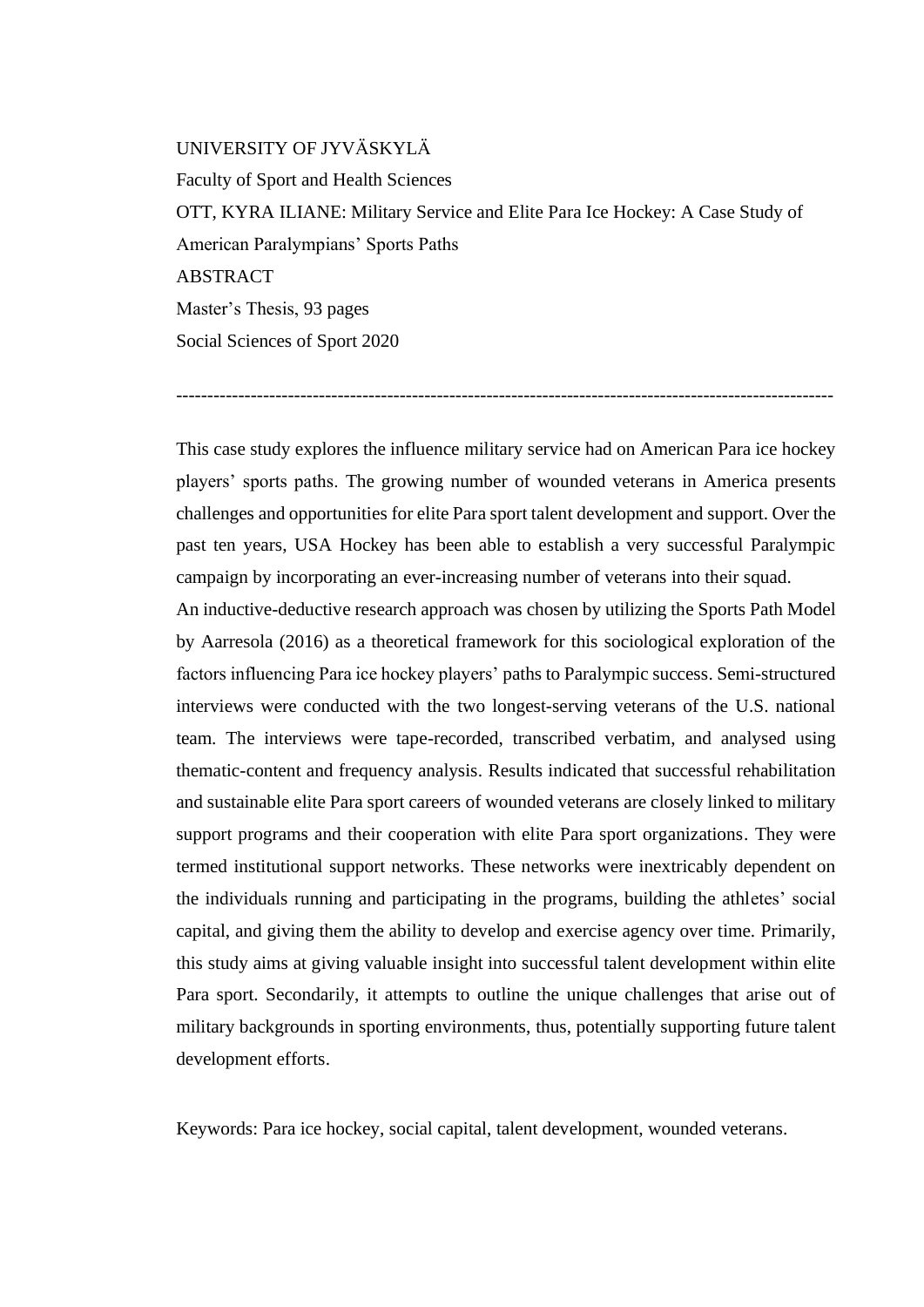## **TABLE OF CONTENTS**

|     |                                                                        |  | 2.1 |  |
|-----|------------------------------------------------------------------------|--|-----|--|
|     |                                                                        |  |     |  |
| 2.3 |                                                                        |  |     |  |
| 2.2 |                                                                        |  |     |  |
| 2.3 |                                                                        |  |     |  |
|     | 3. NETWORKS, CAPITAL AND AGENCY IN (PARA) SPORT CAREERS  23            |  |     |  |
|     |                                                                        |  |     |  |
|     |                                                                        |  |     |  |
|     |                                                                        |  |     |  |
| 4.3 |                                                                        |  |     |  |
|     |                                                                        |  |     |  |
|     |                                                                        |  |     |  |
| 5.1 |                                                                        |  |     |  |
| 5.2 |                                                                        |  |     |  |
|     | 5.2.1 The Role of Parents and Family in Elite Para Sport Is Dynamic 40 |  |     |  |
|     |                                                                        |  |     |  |
|     |                                                                        |  |     |  |
| 5.3 |                                                                        |  |     |  |
|     |                                                                        |  |     |  |
|     |                                                                        |  |     |  |
|     |                                                                        |  |     |  |
|     |                                                                        |  |     |  |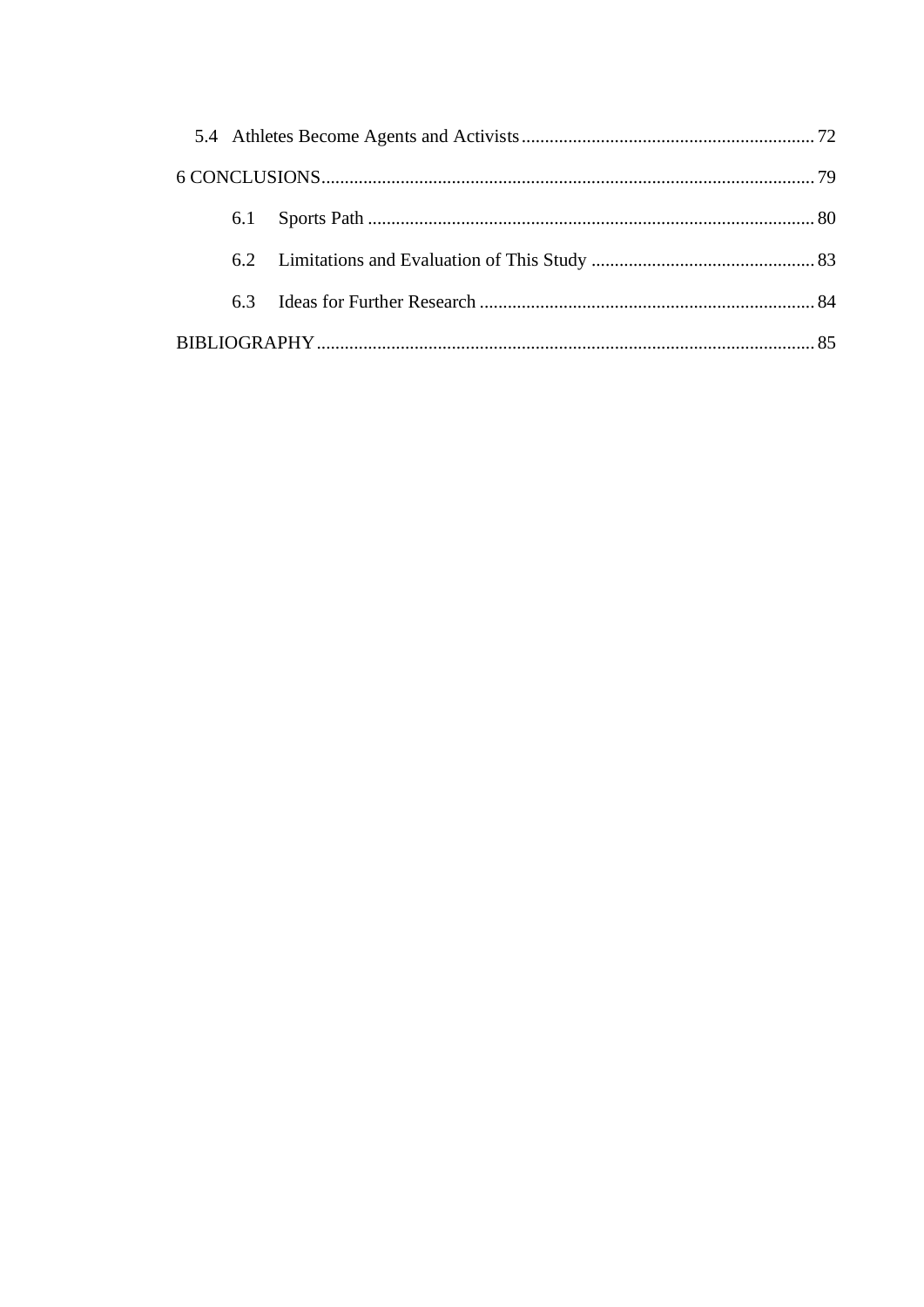## <span id="page-4-0"></span>**1. INTRODUCTION**

Sporting success and athlete development have become increasingly important topics in sport management. Throughout the years, governments have started to put more and more emphasis on the importance of sporting success. The focus here then often lies on cultivating ways to achieve sporting success through different initiatives that are built to ensure a sustainable pool of elite athletes. A lack of sustainable talent identification, as well as talent development were found as key issues in a cross-national comparative study done by Doll-Tepper and Radtke (2014). The term sustainable athletes pool here means that there is a rather constant number of talents being brought up through the development system over the years. Out of this talent pool, the national team officials can then select athletes to represent, for example, the United States on the Paralympic stage. In this Master's thesis, the focus lies on the most popular winter Paralympic sport, namely Para ice hockey, and its athlete development in the United States of America. I will explore two American elite Para Ice hockey players' sports paths that are exemplary for how the U.S. has been able to achieve sustained Paralympic success by integrating wounded veterans into their elite Para athletes pool. Elite Para ice hockey player in this context means someone who has represented the United States of America at high level events such as the World Para ice hockey Championship, the World Sledge Hockey Challenge, or the Paralympics and has experienced sustained success. This definition of an elite Para athlete was derived from Swann, Moran and Piggott (2015). Throughout this paper, the terms adaptive, adapted, disabilty, and Para sport will be used as synomyms to describe the involvement of indivduals with a disabilty in sports in general. Elite Para sport or Paralympic sport will be used whenever it is necessary to make a distinction between competition levels.

At first glance, the ever-growing number of wounded service members who have returned from conflict zones such as Afghanistan or Iraq (Goff, 2012) is not directly related to sport policy. However, veterans make up a significant number of those potentially entering the pool of elite athletes competing at the Paralympics, at least in the case of the U.S. At the 2018 Paralympic Winter Games in PyeongChang, a grand total of eighteen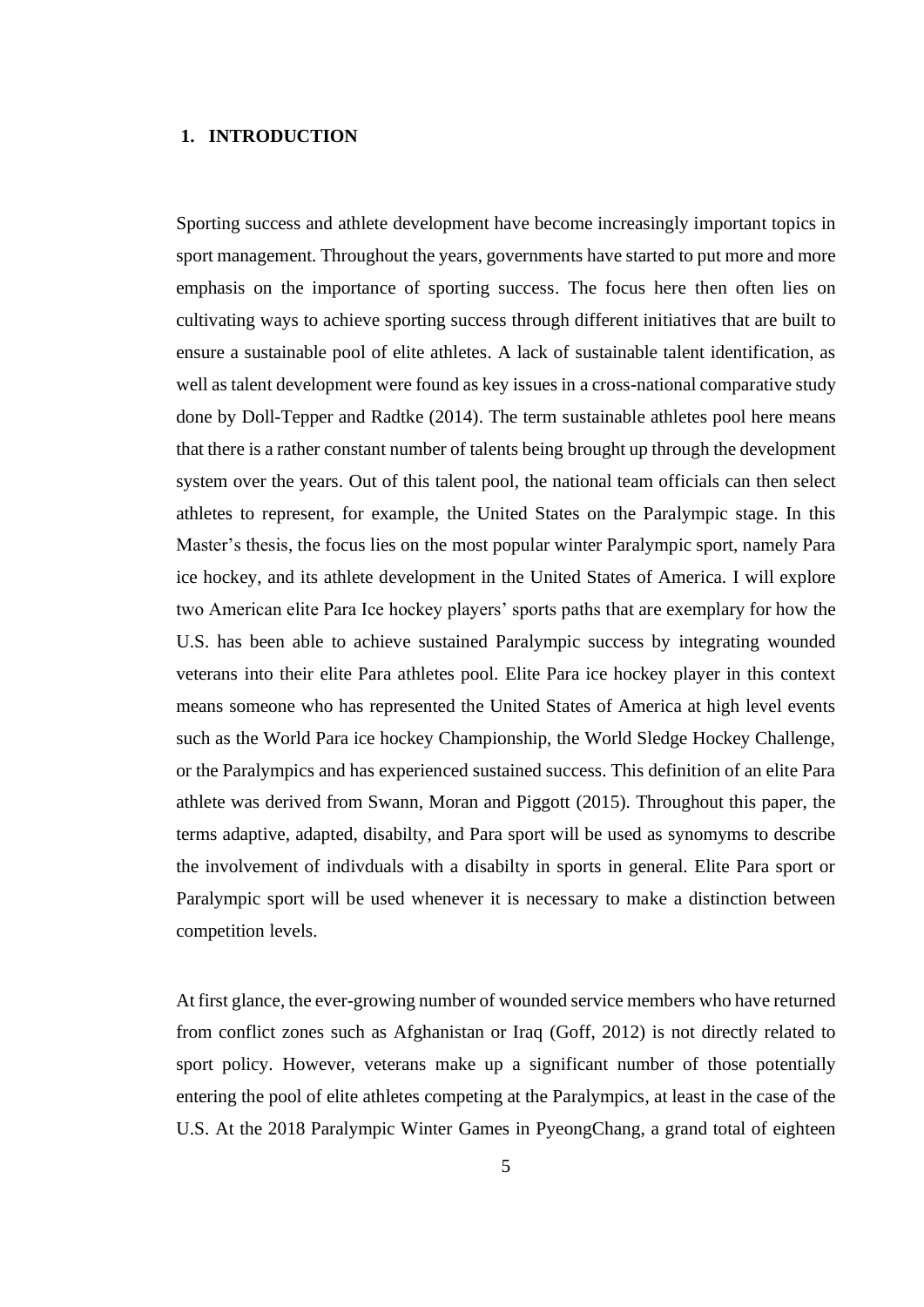veterans competed for Team USA (Molina, 2018), which makes up twenty-four percent of the seventy-four athlete squad. This makes them a very interesting and relevant athlete population to consider and study further in order to implement sustainable athlete development efforts. Over the course of the past ten years, the United States of America has selected a grand total of eight military veterans for their national Para ice hockey team that competed at the Paralympic games (U.S. Paralympics, 2020b). They went from zero veterans on the squad in 2010 to four in 2014 and then six in 2018 (U.S. Paralympics, 2020b). This in addition to their sustained success, demonstrated in three back-to-back gold medals, made the U.S. the ideal research subject.

Interestingly, the origins of the Paralympic movement also lie within the rehabilitation efforts for wounded soldiers after World War II (Legg & Steadward, 2011). Therefore, the increasing number of veterans competing at the Paralympics is essentially a development back to the roots of Para sport, which further encourages a discourse about their influence on the public perception of Para sport as a whole (Bush, Silk, Porter, & Howe, 2013). One of the objectives of sport management is to provide opportunities to ensure that everyone has an equal chance to participate (Misener & Darcy, 2014). Successful athletes' career pathways are based upon the cooperation of stakeholders as well as the integration and delivery of elite sport policies (Sotiriadou, Shilbury, & Quick, 2008). Wounded military veterans are in the unique position of having access to vastly different support networks and stakeholders involved in their sport participation (e.g. Ferrer & Davis, 2019; Radtke & Doll-Tepper, 2014) than those of civilian athletes who either acquired their disability or were born with it. Thus, their career paths also differ greatly from those of civilian Para sport participants. Generally, athletic pathways and career development are popular fields of research (e.g. Coté, Baker, & Abernethy, 2003; Stambulova, Alfermann, Statler, & Côté, 2009; Wylleman, Reints, & De Knop, 2013). In the context of adaptive sport research, three main research areas have been identified by Lastuka and Cottingham (2016). These are 1) athletic performance, 2) spectatorship and support, and 3) the impact of adaptive sports. Athletic performance research studies the physiological as well as psychological performance of Para athletes, sometimes also putting them in relation to their able-bodied counterparts. Adaptive sport spectatorship and support investigates its public perception and support structures. And last but not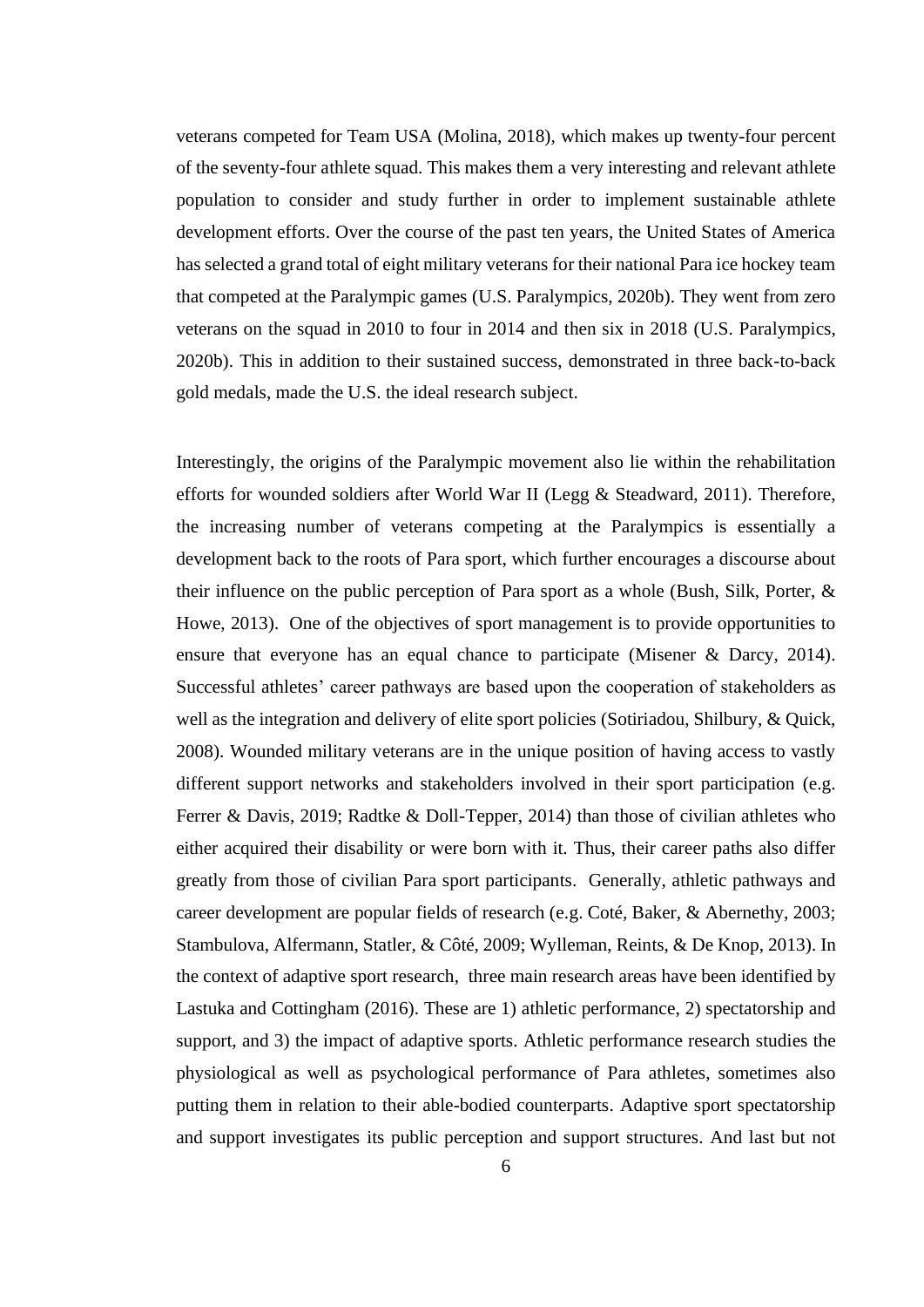least, researchers are interested in the impact that adaptive sport participation has on its participants. (Lastuka & Cottingham, 2016) This case study will cover all the research areas by following individual athletes' sports paths to Paralympic success.

My personal interest in the topic stems from almost ten years of personal observation and academic studies of successful personal development programs and career paths within professional rugby and ice hockey. Team USA has reached extraordinary success over the past ten years with its Para ice hockey program, and as part of my sport management studies, I found it imperative to also investigate the impact of tailored support programs within elite Para sport. The impact of specific military programs on sport participation as a whole has been studied before (Hawkins, Cory, & Crowe, 2011). However, no investigation has been conducted into the sport that is not only one of the most popular winter Paralympic sport (International Paralympic Committee, 2018), but also presents the highest number of military veteran participants among all American winter Paralympians (U.S. Paralympics, 2020b). Through the analysis of the exemplary sports paths, this study will, for example, outline the reasons behind wounded veterans' sport choices as well as pinpoint some key differences between military and civilian athletes. The analysis will be done by taking a closer look at the factors influencing their career paths such as their support networks. The emphasis on support networks is derived not only from aforementioned personal experience within mainstream sport, but also from prior research into able-bodied youth athletes in Finland. Different kinds of support structures along a sports career path were found to be crucial within a sociological study conducted by Aarresola (2016), which will also serve as the main theoretical framework of this study. Overall, this case study will provide important insight into successful and sustainable elite Para sport talent development. It will, furthermore, outline how military support programs offer unique career development opportunities to Paralympic athletes, and how civilian team members are crucial for prolonged international success. The latter is imperative when it comes to the development of new sport policies as well as sport managers' and policy makers' potential desire to focus more of their future efforts on the recruitment of wounded veterans.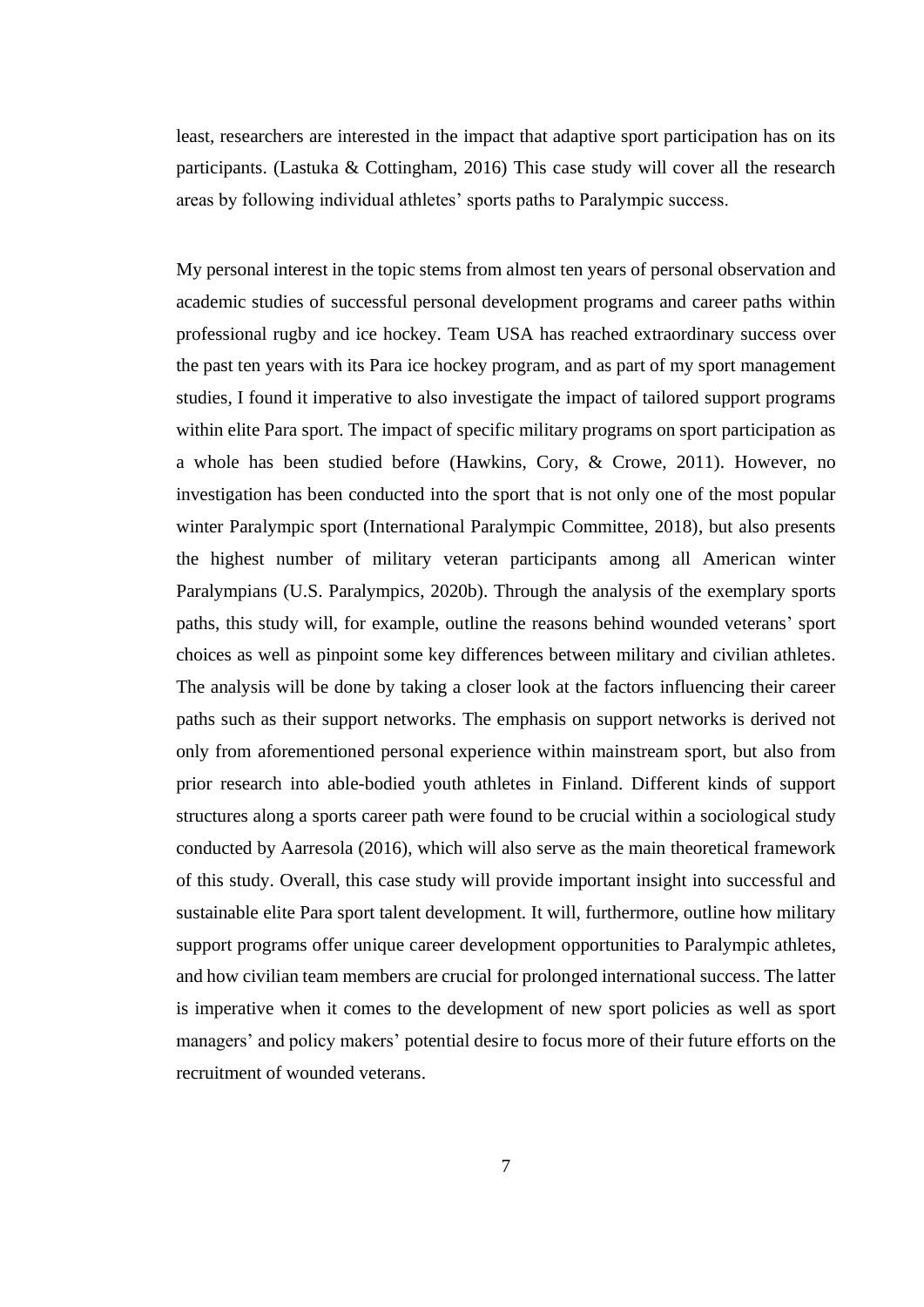#### <span id="page-7-0"></span>**2. DIFFERENT FACETS OF ADAPTIVE SPORT**

In the following chapter the sport of Para ice hockey will initially be described as it is the sole focus sport throughout this thesis, and it gives the reader a better understanding of the sport. This will be followed by the literature review on this study's background of adaptive sport participation, its public perception, career development programs, and information specifically about wounded veterans.

## <span id="page-7-1"></span>**2.1 Introduction to Para Ice Hockey**

#### *What is Para Ice Hockey?*

Para ice hockey, also known as Sled Hockey or Sledge Hockey, is a Para sport equivalent to ice hockey. It is played by individuals with physical impairments in the lower halves of their bodies. Para ice hockey mostly follows the rules of the International Ice Hockey Federation (IIHF), but there are some obvious adaptations necessary to make them suitable for Para sport. Both participants in this study had a physical disability that affected their lower body, which is also a prerequisite for participation in any international elite Para ice hockey competition (World Para Ice Hockey, 2018). The players of each team use double-bladed sledges that allow the puck to pass freely beneath them. They use two sticks with spikes on one end to propel themselves across the ice and blades on the other to shoot. Games and competitions under the jurisdiction of the International Paralympic Committee are played with a maximum of fifteen players a side, including two goalkeepers. Para ice hockey rinks need to have slight adjustments in order for players to have easy access to the ice as well as a clear view of the game from the bench. Thus, the boards in front of the players benches are made out of clear plexiglass instead of the regular white boards. The player bench area itself is level with the ice, which allows the sleds to glide in and out easily. (USA Hockey, n.d. )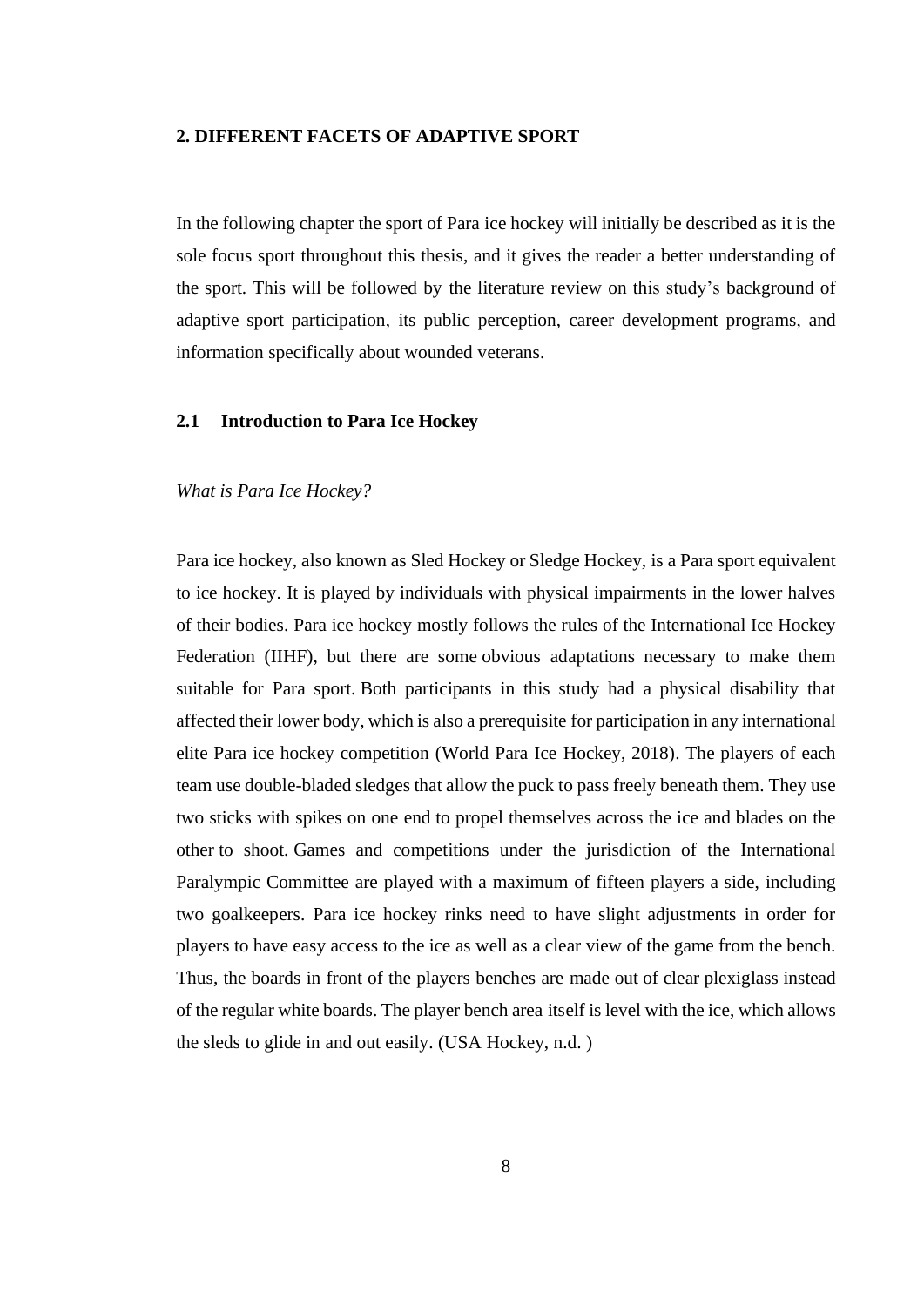The origins of Para ice hockey can be found in Sweden in the 1960's. It has since developed into a global sport that holds international competitions such as the Pan American Games and World Championships regularly. Furthermore, Para ice hockey is one of the six sports that are part of the Paralympic Winter Games. Its governing body is World Para ice hockey (WPIH), which is a federation under the leadership of the International Paralympic Committee. The United States of America and Canada have been the dominating nations that won all of the past five Paralympic Winter Games and a myriad of World Championship titles between them. USA Hockey is the defending world and Paralympic champion and also the focus team of this case study.

#### *Females Play A Special Role in Para Ice Hockey*

A unique factor in Para ice hockey is the inclusion of both genders. If there is at least one female on the roster, the maximum roster size reduces to a total of fourteen players including two goalkeepers (World Para Ice Hockey, 2018). This results in the unique situation that both men and women can compete on the same team at the Paralympic Games, which happened during the 2018 Paralympic Games in PyeongChang, South Korea (Rose, 2018). In order to support this further and also attract more players to the game, the Paralympic committee has started a number of development initiatives. They are aimed at increasing the number of participating players, nations, women, and youth while also providing more equal and easier access to the Para ice hockey specific equipment (World Para Ice Hockey, n.d.).

Now that a background of Para ice hockey and for this case study has been established, a general introduction into how adaptive sport is being practiced, portrayed, perceived, and promoted will follow.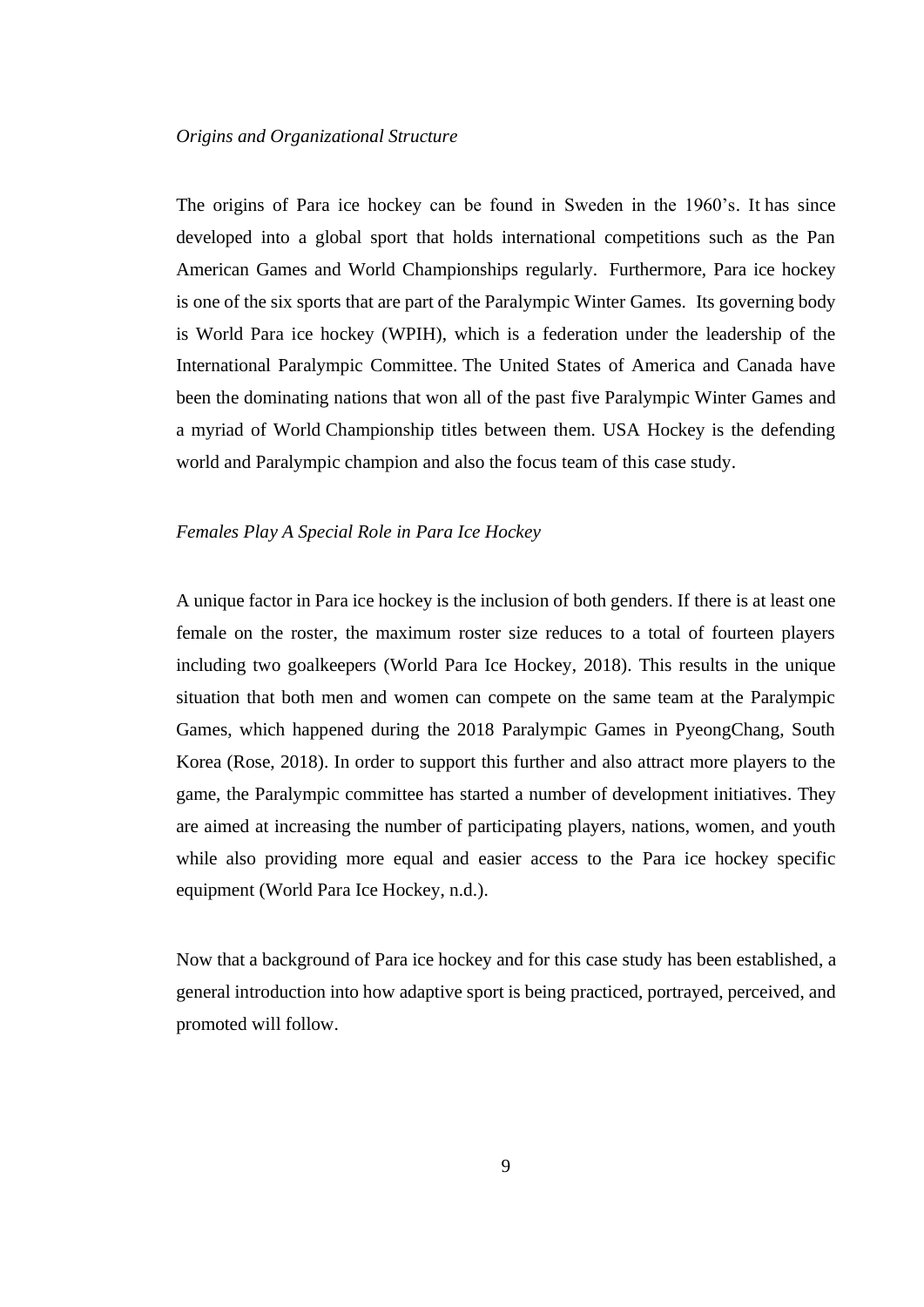## <span id="page-9-0"></span>**2.2 Disability Sport Participation**

## *Benefits of Para Sport Participation*

Sport participation rates among individuals with disabilities have been found to be significantly smaller than those of able-bodied people (Kehn & Kroll, 2009; Martin Ginis, Evans, Mortenson, & Noreau, 2017). Senior citizens, people with an illness, or individuals with a disability were found to be less likely to participate in sport, but the latter were also found to be more likely to participate in sport and physical activity on their own (Eakins, 2018). The impact of individual sports on both men and women has been found to include a new body experience. Perceptions of their physical characteristics sharpened, their physical capabilities were re-defined, and confidence about engaging in new physical activities was increased (Blinde & McClung, 1997). The omnipresent risk of obesity and sedentary lifestyle has been found to be even more severe among young people living with a disability (Duquette, Carbonneau, & Jourdan-Ionescu, 2016). Additionally, increased and avoidable cost for the healthcare system due to secondary diseases can be avoided with participation in physical activity (Junker & Carlberg, 2011). A study in Sweden showed that thirty-four percent of people with disabilities state a lack of knowledge of their own body and their disability as a reason for their non-participation in sports (Junker & Carlberg, 2011).

Physical and mental empowerment can also be achieved through sport participation, both for men and women (Ashton-Shaeffer, Gibson, Autry, & Hanson, 2001). Gender is a form of moderator that alongside disability onset age, and especially disability type, has been found to play a role in the level of empowerment that is achieved (Pensgaard  $\&$  Sorensen, 2002). The effects of disability onset age and gender on life experiences, self-perception and self-esteem differ between disability types, hence the levels of empowerments also differ (Pensgaard & Sorensen, 2002). Disabled individuals who are physically active are generally more adjusted and show higher levels of life satisfaction (Santiago & Coyle, 2004). Furthermore, they also experience less days of pain, insomnia, anxiety, or low energy and depression (Groff, Lundberg, & Zabriskie, 2009). Strength training in turn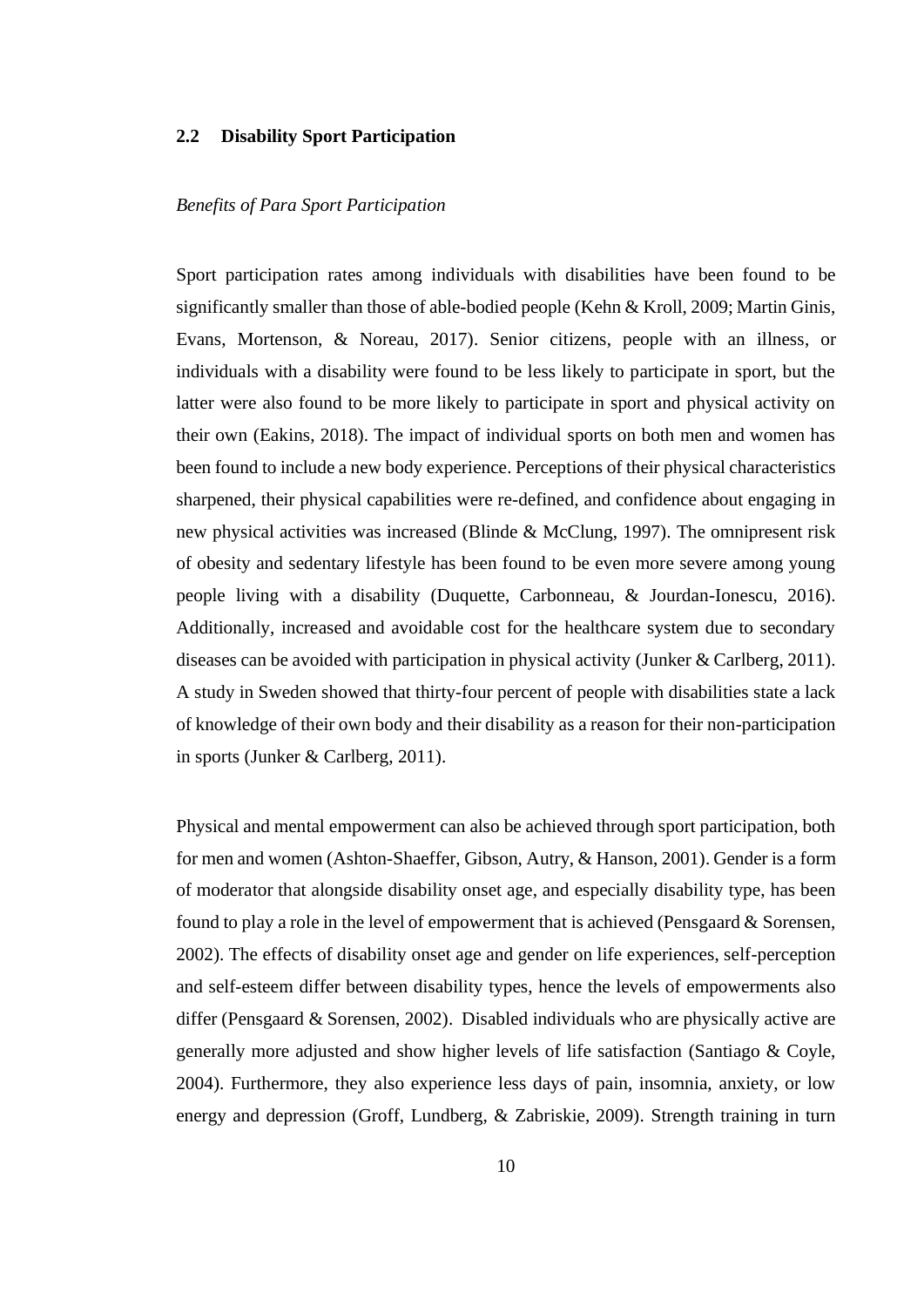increases stamina and strength (Taylor, Dodd, & Larkin, 2004) while exercise as a whole leads to improved cardiovascular health and fitness (Groff, Lawrence, & Grivna, 2006). The person, and especially the way in which that person introduces an individual with a disability to Para sports as a whole, and to specific Para sports later on, plays a crucial role in an athlete's pathway (Haiachi et al., 2018). This already hints at the special role that coaches play in this setting. Giving participants a sense of control over their lives and autonomy is essential, and through that satisfies participants' basic psychological needs (Banack, Sabiston, & Bloom, 2011).

#### *The Right Environment Fosters Participation*

The most important factors in sport participation for individuals with disability are autonomy, belongingness, challenge, engagement, mastery and meaning (Martin Ginis et al., 2010). This roughly translates into acceptance, equality, achievement and competence. For children, the factor of choice was added as it crucially impacts the level of enjoyment and generates all the aforementioned beneficial effects (Kanagasabai, Mulligan, Hale, & Mirfin-Veitch, 2018). Choice was, for example, influenced by individual ability, which became more important the older the children became as their physical abilities played a role in their decision-making (Kanagasabai et al., 2018). It is crucial that the quality and quantity of the sport participation are catered to the individual. The athlete can then participate whenever and to the full extent of their ability without feeling like a barrier to others or like standards are being lowered for them (Allan et al., 2018). That way negative experiences of non-adaptability, non-inclusion, and potentially even injuries that lead to avoidance of activity (Kanagasabai et al., 2018) can be mitigated. In a study of deaf athletes, researchers found that the occasional competition with ablebodied, in this case hearing athletes, can not only increase the number of competitions and therefore skill achievement and challenge, but also facilitates the integration into mainstream society (Kurková, Válková, & Scheetz, 2011).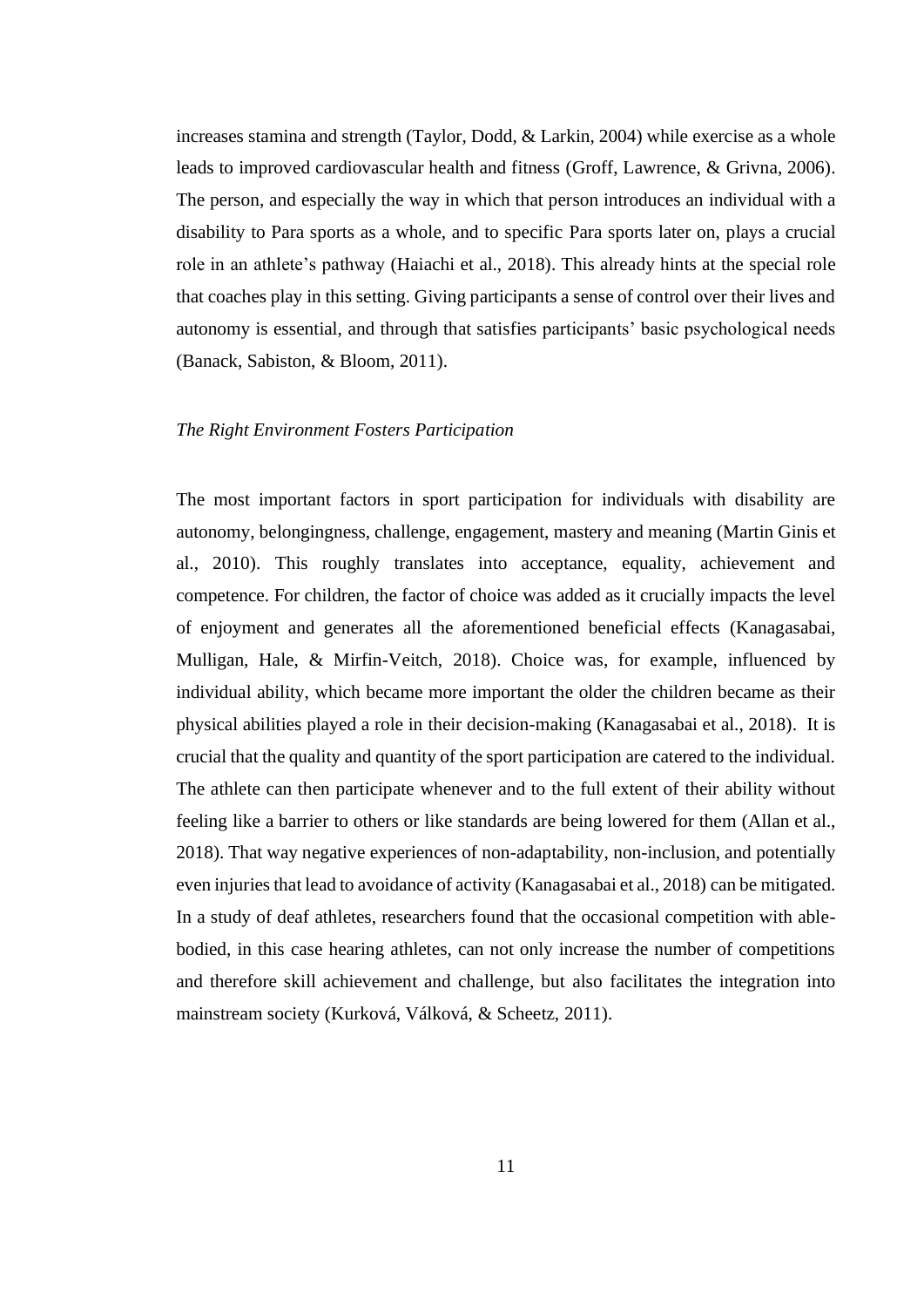Disability sport in general is rather expensive due to the need of specialized equipment such as prostheses and special wheelchairs. Different athletes might be even dependent on an interpreter or assistant to be able to participate in the sport (McConkey et al., 2013). In contrast to the costs stand the significantly lower funding levels, which makes selffunding a very prevalent form of how athletes are able to participate in disability sport (Cottingham, Vineyard, Velasco, & Asias, 2017). This prerequisite of a certain level of financial resources poses a significant barrier for participation as not only equipment needs to be paid for, but also transportation costs and competition fees (Cottingham et al., 2017). In a study of wheelchair rugby players, half of the players paid for fifty percent or more of their expenses while almost one third paid for essentially everything (Cottingham et al., 2017). This in turn might lead to low retention rates as players cannot sustain their level of participation and investment over time.

Even when there are specific policies and principles in place that give the right of participation in sport to every young person, as in the example of Finland, there are still vast differences in the infrastructure between different municipalities. This includes their ability to offer and maintain specific opportunities and facilities for individuals with a disability. (Armila, Rannikko, & Torvinen, 2018) Another hurdle many aspiring athletes face is the difference in classification between sport being merely a hobby or being therapy. As the latter, at least in countries with general health care, some expenses, such as special equipment, might be paid by the insurance (Armila et al., 2018). However, if that is not the case, then the athlete needs to pay for all of their equipment which can amass to a substantial amount. This in turn puts individuals with a disability at yet another disadvantage as they become a customer, and their financial means become a defining measurement of accessibility to sport. In the specific context of this study it is important to note, that the United States is not a welfare state by any means. It does not offer general public health care or insurance. This means that there the financial means and private insurance of the individual become decisive for their ability to participate in Para sport. This, in addition to a general lack of state funding for sport, was also criticized by the American participants within the cross-national study done by Doll-Teppert and Radtke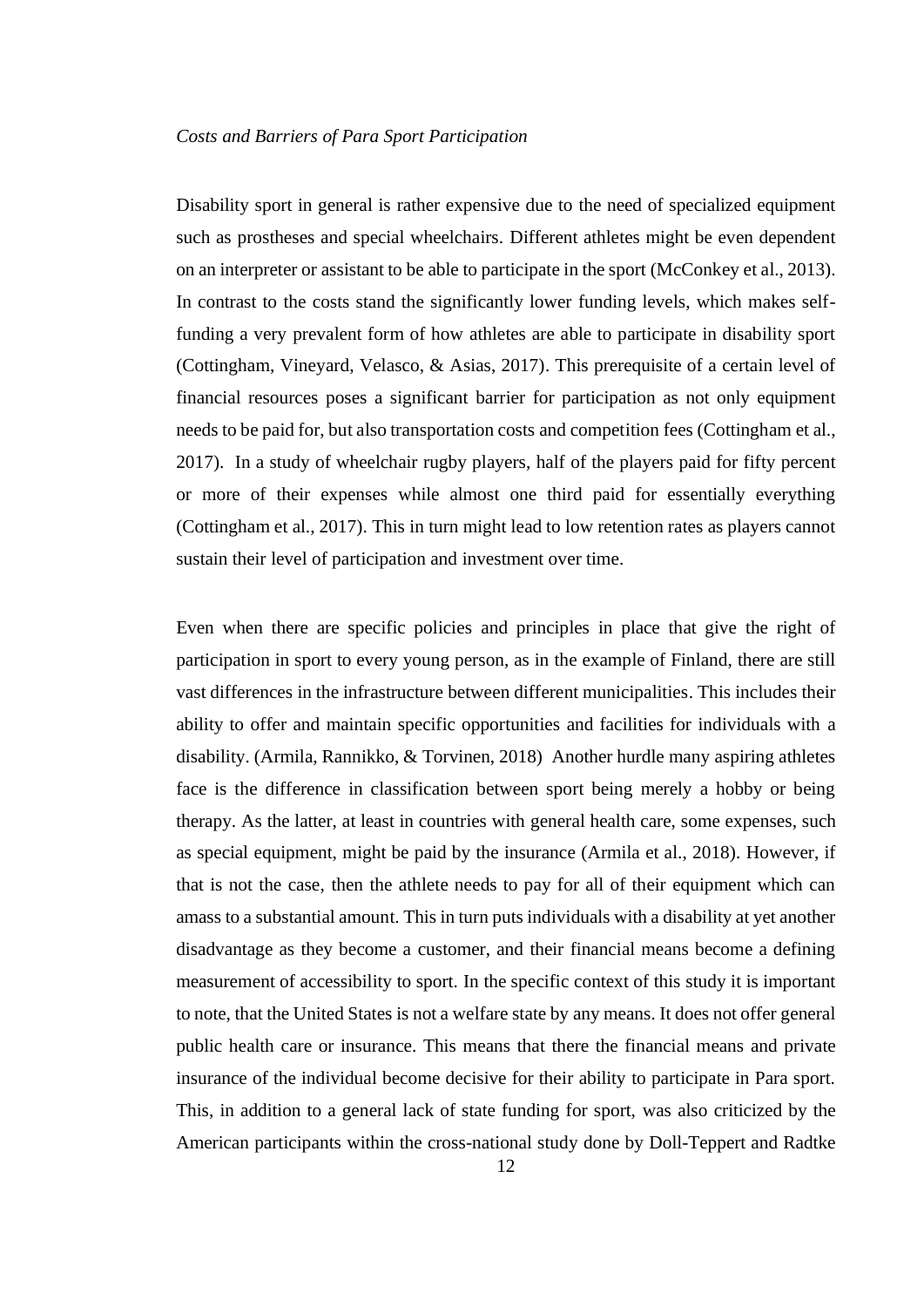(2014). Overall, special characteristics of disability sport are special forms of social capital, social networks, and social support where the latter includes financial and logistical support, as well as potentially daily care (McConkey et al., 2013).

## *Elite Para Sport Specific Phenomena*

A specific barrier to an elite Para sport career is changes in the classification system of their particular sport (Patatas, De Bosscher, Derom, & De Rycke, 2020; Tweedy & Vanlandewijck, 2011) as that can lead to involuntary de-selection or at least unclear selection criteria which in itself is a big mental barrier (Hutzler & Bergman, 2011). Insufficient coaching skills and knowledge together with vocational and economic conflicts and demands of the sport, such as training volume, have been reported as barriers for elite Para sport careers. Sometimes, secondary health disorders or a decline in health are also reasons to suspend athletic careers. (Hutzler & Bergman, 2011) When the elite level is reached, overuse injuries are also common (McLoughlin et al., 2017) Feelings of being part of an elite group, peer support, and the joy and fun derived from their careers and sporting endeavors stand on the opposite of that (Hutzler & Bergman, 2011).

## <span id="page-12-0"></span>**2.3 Disability Sport Perception**

### *Disability Sport in Media*

Disability or adapted sport is far less visible in media than mainstream sport. This was for example outlined by exploring the Canadian print media coverage of the London 2012 Paralympic Games. The featured narratives and athlete achievements were argued to have the power to change the society's perception of disability. (Maika & Danylchuk, 2016) Such an imbalance of coverage and arguably in turn public awareness of Para sport can be considered a significant barrier for policy makers that aim to provide everyone with equal opportunities to participate in sports, because if there is no knowledge there is no interest and no access. The UK and the USA have gone much further in their efforts to professionalize and in turn commercialize their Para sports than for example Germany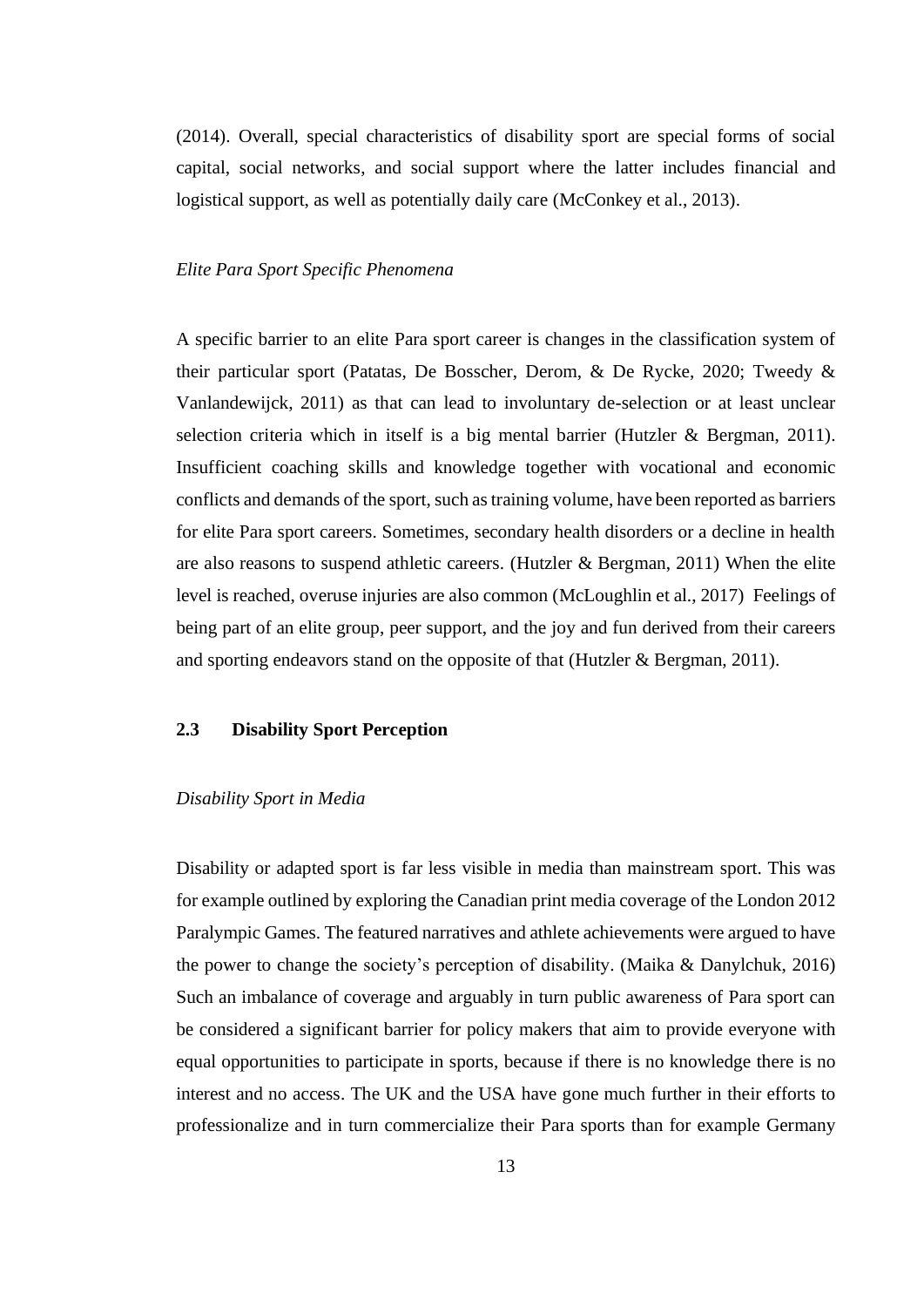(e.g. Scheid, 2003). This is also based on the systemic differences between, for example, the U.S. and Germany. Germany has a state-funded sport system, while the one in the U.S. is mostly private-funded (Radtke & Doll-Tepper, 2014). Thus, in the United States, much of the financial means that can be utilized to participate in Para sport is based on the commercial value of the athlete. In modern sport, some athletes have become 'mediaathletes' (Torregrosa, Boixadós, Valiente, & Cruz, 2004). Whether it be through traditional media or social media, rising fame results in an objectification of the players, which for them often results in greater identification with their sporting role (Nelson, 2015). The athlete's self-identity becomes socially and externally reinforced by family, friends and the community because they tend to define the athletes around the sport in which they excel (Petitpas et al., 1997).

## *The Paralympic Bubble*

When it comes to the commercialization of elite Para sport, the Paralympics and their associated sports have been criticized for creating a bubble. The portrayed reality within that bubble is criticized to be a far distance from the life reality of the majority of the disabled, where lack of accessible architecture, benefit cuts, economic disparities and the difficult labour market are at the forefront (Bush et al., 2013). Furthermore, media and society are working in conjunction to create a hierarchy that puts certain categories of impairment over others. For example, a returning war veteran is more respected than individuals with congenital disabilities, such as cerebral palsy who are far less visible and often infantilized. (Purdue & Howe, 2013) During the Paralympic Games, Paralympians can also become sexualized in media. This often does not transfer to when they return to life outside of the Paralympic sphere, and they thus experience a very different and sometimes harsh reality. (Bush et al., 2013)

## *The Concept of The "Supercrip" and Its Effect on Elite Para Sport Perception*

A popular term within media coverage of elite Para sport is the term "supercrip". The term itself and celebration of it through the act of making selected Para athletes seem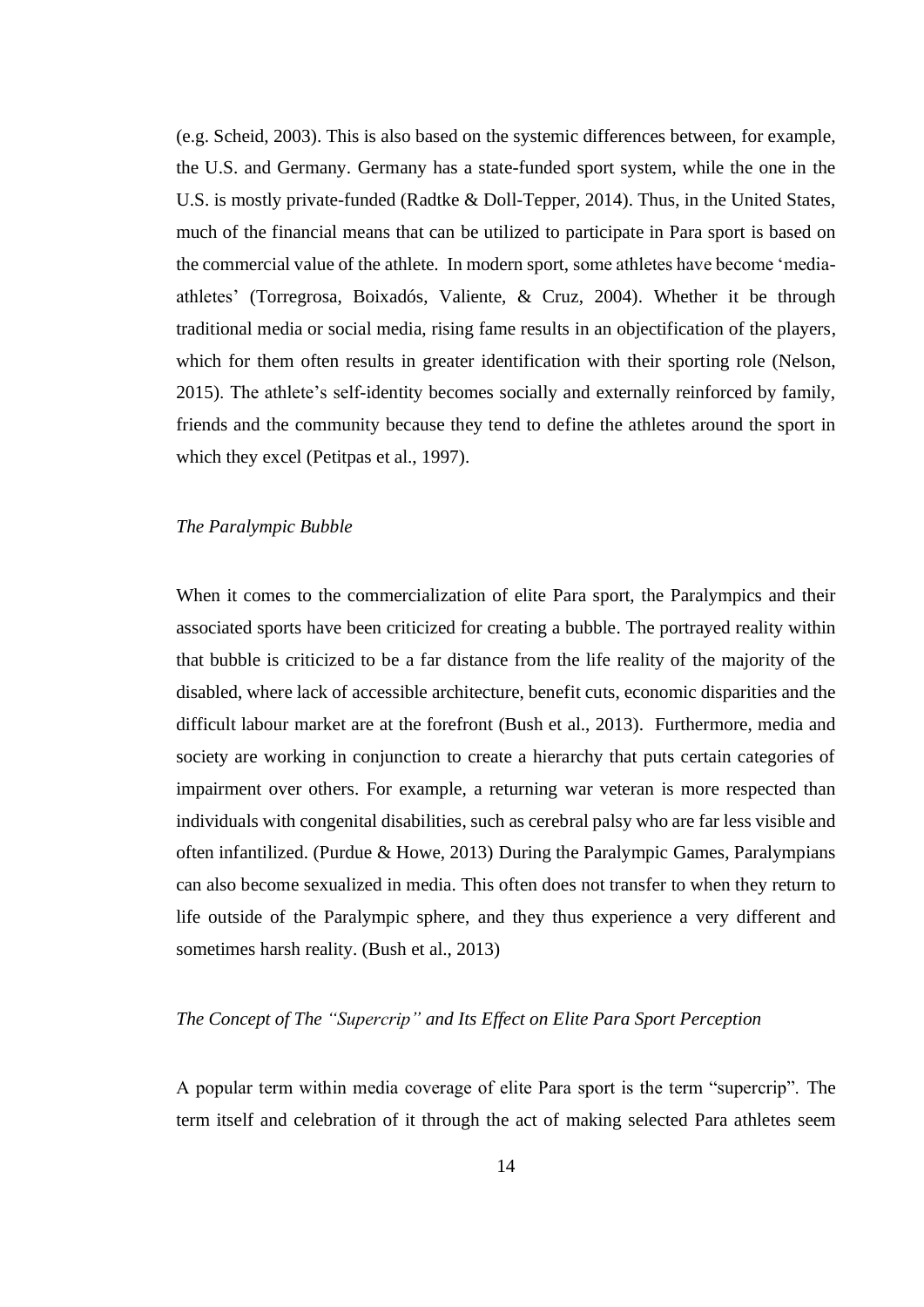almost "superhuman", are not representative of the vast majority of disabled (Howe, 2011). It, furthermore, symbolizes the inequality between different populations of Para athletes. The most heroic and visible Paralympians in mainstream media are the ones who have the greatest resemblance to the able-bodied population and are thus representatives of overcoming (Bush et al., 2013). Silva and Howe (2012) further explained this phenomenon in which elite (Para) sporting prowess is recognized and widely-portrayed as whichever appears closest to the highly-functioning able-bodied aesthetics that the public is used to seeing. This was termed "Ableism" by Campbell (2008). It refers to cultural favouritism of traits such as being able to walk smoothly or at all, articulating clearly, independent living, and masculinity that are present in social institutions. Overall, the media and public discourse results in a struggle over the image of disability in the public eye and between labelling individuals with disabilities as "superhuman" or "benefit scroungers" (Bush et al., 2013). The supercrip or superhuman athletes, who with the help of modern prostheses are compared to cyborgs, are those who garner the greatest recognition and are commodified (Howe, 2011). Para athletes therefore face the dilemma that they have to appear disabled "enough" to be accepted within the disability community and be subjected to disability policies and politics, and yet demonstrate as much ability as possible in order to be recognised as a proper athlete by the wider society (Purdue & Howe, 2013). This also partially explains what Purdue and Howe (2012) called the Paralympic Paradox. The Paralympic Paradox is the public pressure, as perceived by the Paralympic Committee and Para athletes, to market Para sport and themselves to nondisabled spectators. Public perceptions of skill and ability are generally based on ablebodied athlete images. Thus, the disabled and less "superheroic" Para athletes are often getting left out. (Purdue & Howe, 2012) Technology such as prostheses merely provides the opportunity and means to compete, but achievements are still gained through talent and effort (Purdue & Howe, 2015).

Disability in media is also often accompanied by terms such as "suffers from" or "afflicted by", which in turn labels people with disability as liabilities to society (Blaska, 1993). Disability is also often portrayed as something to be solved or overcome (Maika & Danylchuk, 2016), which requires heroic efforts of the "supercrip". Meanwhile, those who display lower or just less traditionally aesthetic performances are automatically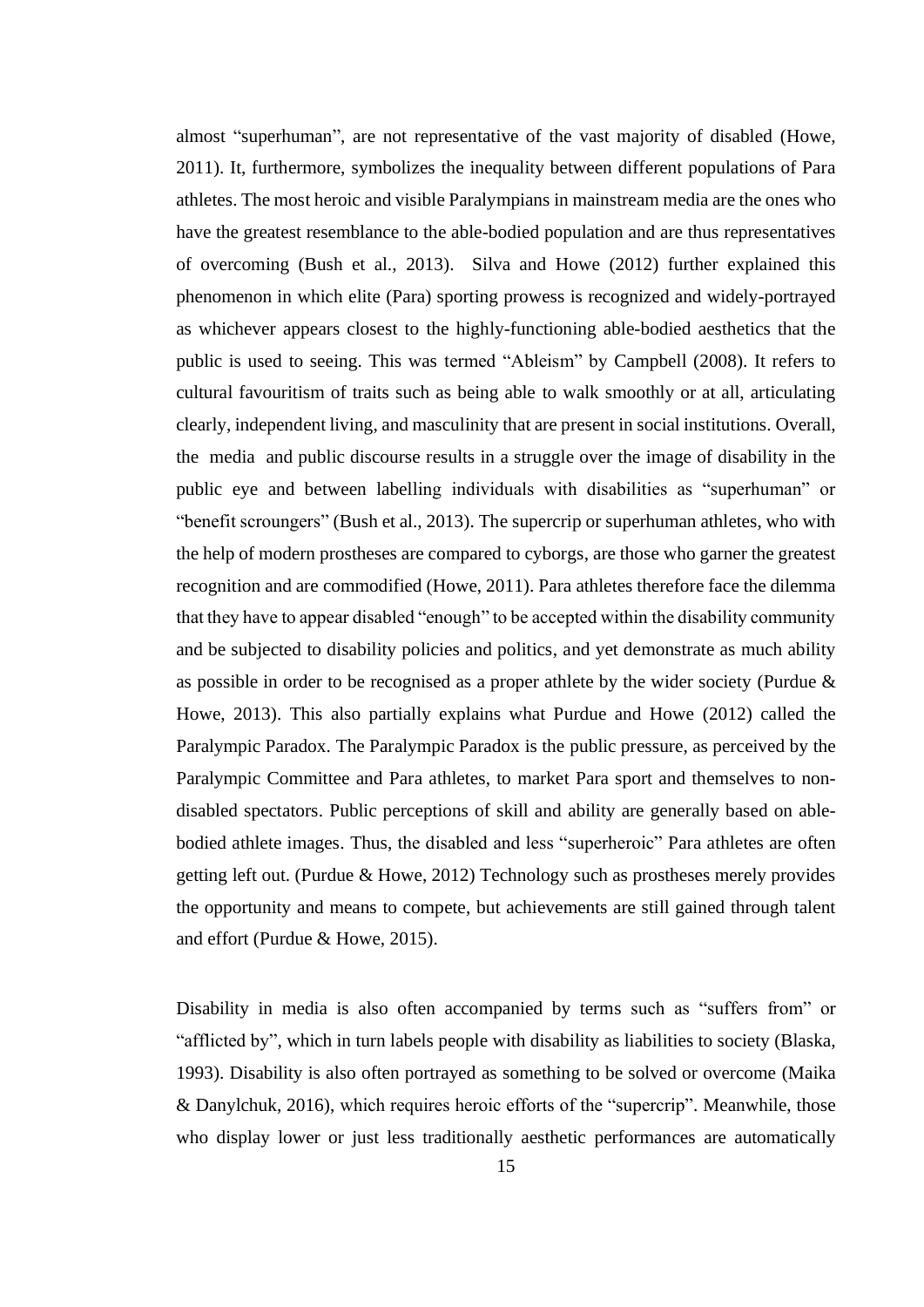labelled as lacking that character (Hardin & Hardin, 2004). Generally, athletes report perceptions of being seen as somehow less elite athletes because of their disability (McLoughlin et al., 2017; Michaluk, 2011). The norm in sport spectatorship is the Olympic sport ideal, and image and Paralympic athletes tend to deviate from that norm, which makes it less easily consumable for spectators (Purdue, 2013). Adapted cycling courses for example can be perceived as less challenging by the spectators because they have grown accustomed to great technical challenges of mainstream cycling tracks. Moreover, the presence of assistants and coaches where there are none in mainstream sport further sets the two sport worlds apart as some credit will inevitably go to them. (Purdue & Howe, 2013)

## <span id="page-15-0"></span>**2.2 Adaptive Sport Career Development**

#### *Paralympic Sports Participation Can Be Developed Into A Career*

The modern era of Para sport has seen a focus shift from sport for rehabilitation and participation to high performance sport. In recent years the organisation and delivery of Paralympic sport has therefore, also become more professional. (Misener, Darcy, Legg, & Gilbert, 2013) Additionally, federal funding and in turn expectations for Paralympic success have increased exponentially (Hammond & Jeanes, 2018). This also undermines the attempt to empower its athletes for the sake of the medal count (Hutzler & Bergman, 2011). In order to win medals, there needs to be a sufficient talent detection and development system. In recent years, Talent Development Programs have increasingly been on the forefront of sport policy makers and sport organizations, now that sporting success has become even more of a focus, and so have dual career initiatives (Skrubbeltrang, Karen, Nielsen, & Olesen, 2020). Despite the growing emphasis on success, there have been fairly few investigations of Para athletes' career pathways (Hutzler, Higgs, & Legg, 2016). The most recent research on elite Para athletes' career paths to excellence concluded that the paths identified in mainstream sport research largely apply to both the able-bodied and the disabled athlete population (Patatas et al., 2020). Paths identified there include the phases of attraction, retention, competition, talent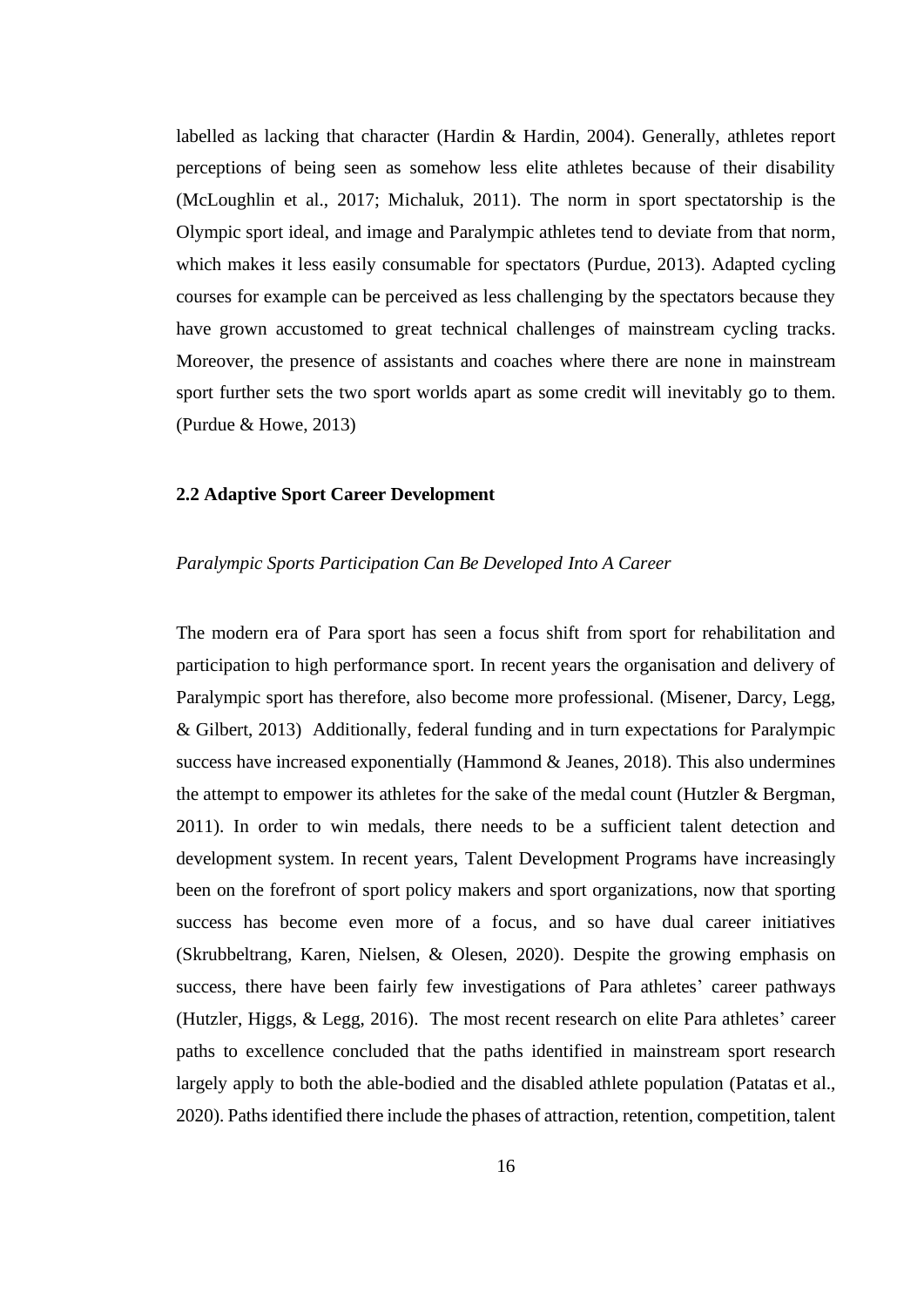identification and development, as well as elite and retirement phases (Patatas et al., 2020). As aforementioned in chapter 2.3, the state of commercialization of Para sport varies greatly around the world. This makes generalizations regarding motivational factors and career stages more difficult (Kämpfe, Höner, & Willimczik, 2014). In general, progress in science and technology within capitalism has always led to progress in sport (Brohm, 1978). Therefore, nations with greater economic power usually also have more means to invest into Para sport. The United States of America, as the focus country in this study, has high economic power.

#### *The Path to Success Requires Practice*

Disability related factors, such as whether the disability was congenital or acquired, have a significant and obvious impact on, for example, an athlete's starting age and the attainment of training and developmental milestones (Dehghansai, Lemez, Wattie, & Baker, 2017). With that being said, neither the disability severity, nor the difference between acquired and congenital disability have been found to have an impact on career development of disability athletes (Dehghansai et al., 2017). Disability severity in general has been found to have no influence on an athlete's ability and potential to reach the elite level of their sport, at least in the sport of wheelchair road racing (Hedrick, Morse, & Figoni, 1988). In order to examine this further, in-depth analyses of training histories in relation with disability severities would have to be conducted as well as comparisons between athletes with congenital and acquired disabilities (Dehghansai et al., 2017). The value of practice is, however, one that both mainstream and disability sport have in common (Dehghansai et al., 2017). Deliberate practice (Côté, 1999), over a long period of time, ideally from a fairly young age, has been found to be the ideal modus operandi in mainstream sport. This is not applicable to disability sport as such, because the variability of injury onset allows for vastly different starting ages. Regardless of their starting age, however, they all eventually compete in the same sport and reach the same competition level (Dehghansai et al., 2017). Furthermore, elite Para athletes remain on the elite level longer. Many elite Para athletes are able to compete in at least three consecutive Paralympic games (Radtke & Doll-Tepper, 2014).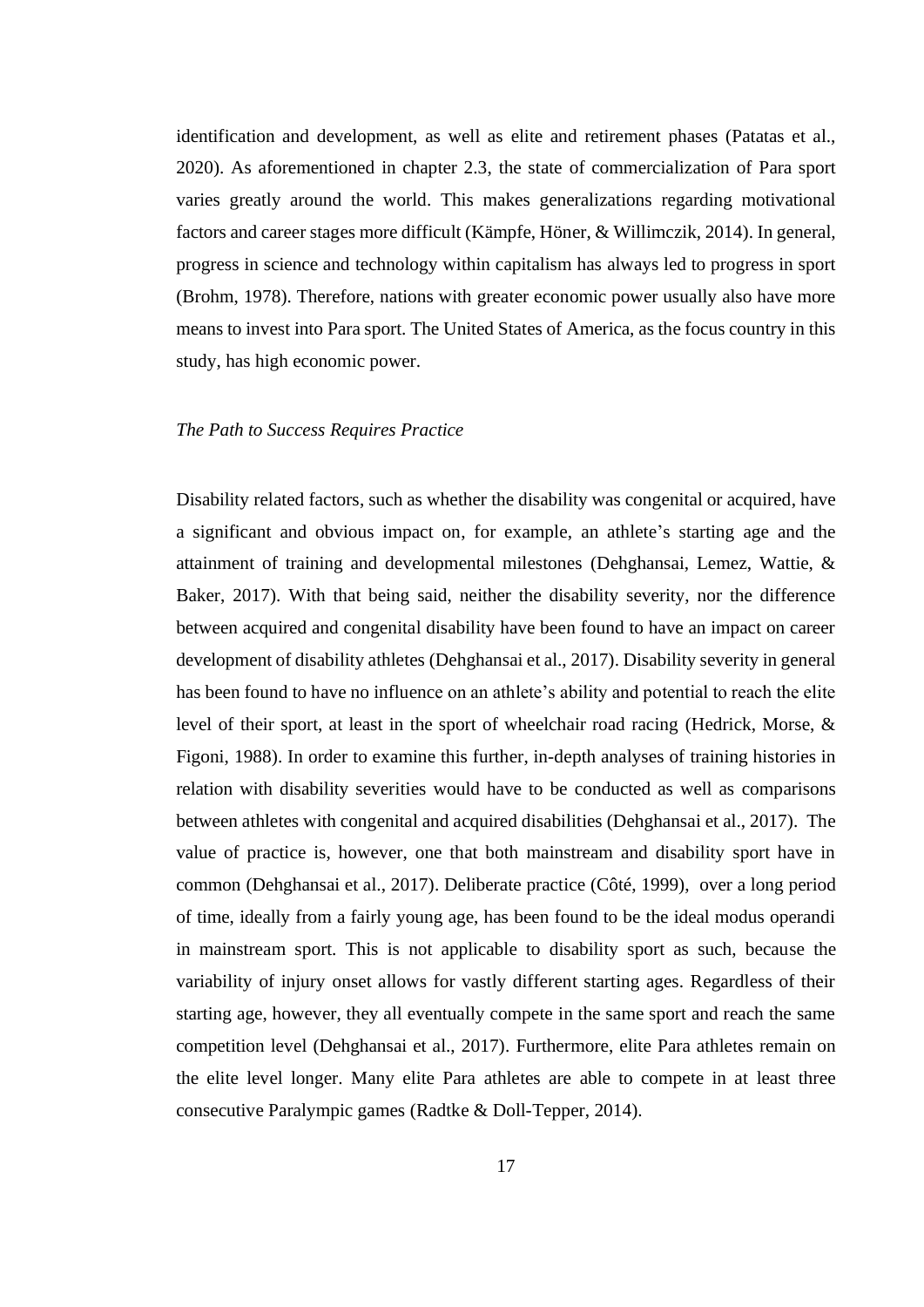In order to facilitate elite sport careers of athletes with and without disabilities, specific support programs have been implemented around the world. Despite growing efforts, the vast majority of support programs is still catered only to the needs to elite able-bodied athletes. This puts elite Para athletes at a disadvantage and efforts are made to rectify that. The Long-Term Athlete Development (LTAD) model proposed and implemented in Canada is an example for how mainstream sports models and programs get adapted to reduce the aforementioned disadvantage. The LTAD has extra parts added to cater to the specific needs of individuals with disability. It is the first step towards creating specific development models that are nuanced enough to be applicable to disability sport development. (Hutzler & Bergman, 2011) Talent development, and the LTAD with its application in Canada, have also been examined by Legg and Higgs (2016). They found that the socioeconomic status of the state translates into their support of persons and athletes with disabilities, which consequently leads to success. The structural change in Canada away from disability sport specific organizations to integrated nations sport organization has led to increased thresholds. The reason for this is the previously perceived safe, supportive and welcoming atmosphere of being surrounded by peers is now gone. The difficulty and often times failure to integrate disability sport into mainstream sporting organizations has also been noted by Kitchin and Howe (2014) in the context of cricket in England and Wales. The LTAD has been extended with two extra stages that have been deemed crucial for individuals with disability, which are Awareness and First Involvement. This is particularly important because there is a difference between chronological and developmental age in athletes with disability. Thus, traditional development models that include or rather focus on age in relation to development stages are not applicable to disability sport. (Legg  $\&$  Higgs, 2016) Trying to force disability sport into the organizational structure of mainstream sport without adjustments can lead to an unintentional reinforcement of the already prevailing image of incompetence of the disabled (Nixon & Howard, 1989).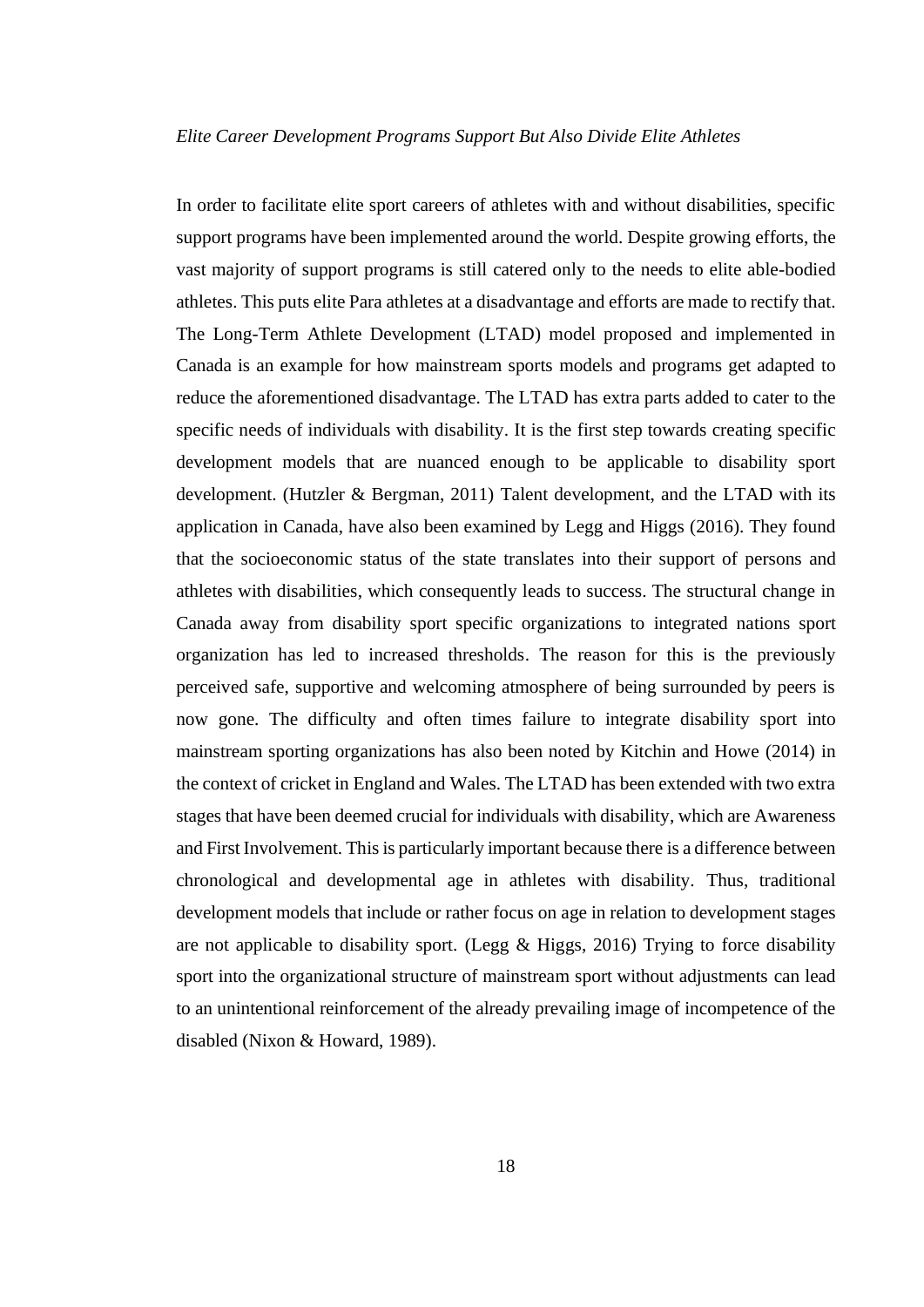Elite Para athletes are not only facing disadvantages based on unsuitable programs for their sport, but also for their vocational career progression. For the vast majority of Paralympic athletes, the sporting career is not a viable vocational career in terms of earning. Some personal assistance and development programs have been extended to include disabled athletes, such as ACE (Athlete career and education) in Australia. However, not every country or program is following the inclusion of disabled athletes with the same diligence or vigor (Lockwood, Lockwood, Lewis, & Drenen, 2003). Lockwoord at al. (2003) examined the outcomes of the Athletes at Work Program for Paralympians (AWPP) program in Australia and found that those athletes who participated in it were disproportionately more successful at the Paralympics while also gaining employment. They highlighted the need for specifically tailored programs to disabled athletes. Other programs they examined in their study, which were implemented by either the government or private organizations, were often found to be unsuitable to address the specific needs of disabled athletes. This was due to a lack of access to the programs as a whole, no flexibility in program attendance, insufficient funding, or lack of general aim to even include disabled athletes. (Lockwood et al., 2003)

## *Dual Careers Benefit Para and Able-Bodied Athletes Alike*

Dual careers not only have a positive effect on the individual athletes or the sport system, but also on the society as a whole (Tekavc, Wylleman, & Cecić Erpič, 2015). Those effects include a positive public image of the athletes and their sport, the creation of role models for young aspiring athletes, and provision of incentives to parents to get their children involved in the sport (Stambulova, 2012). Generally, the lack of career certainty, both with regards to the present sporting as well as the future vocational career, causes anxiety for elite athletes (Lavallee & Robinson, 2007). This is applicable to both ablebodied and disabled sport. Therefore, a dual career becomes crucial to generate income and a post-retirement plan. Circumstances under which a dual career can be pursued vary a lot across the world. The pursuit a dual career is challenging and rewarding for both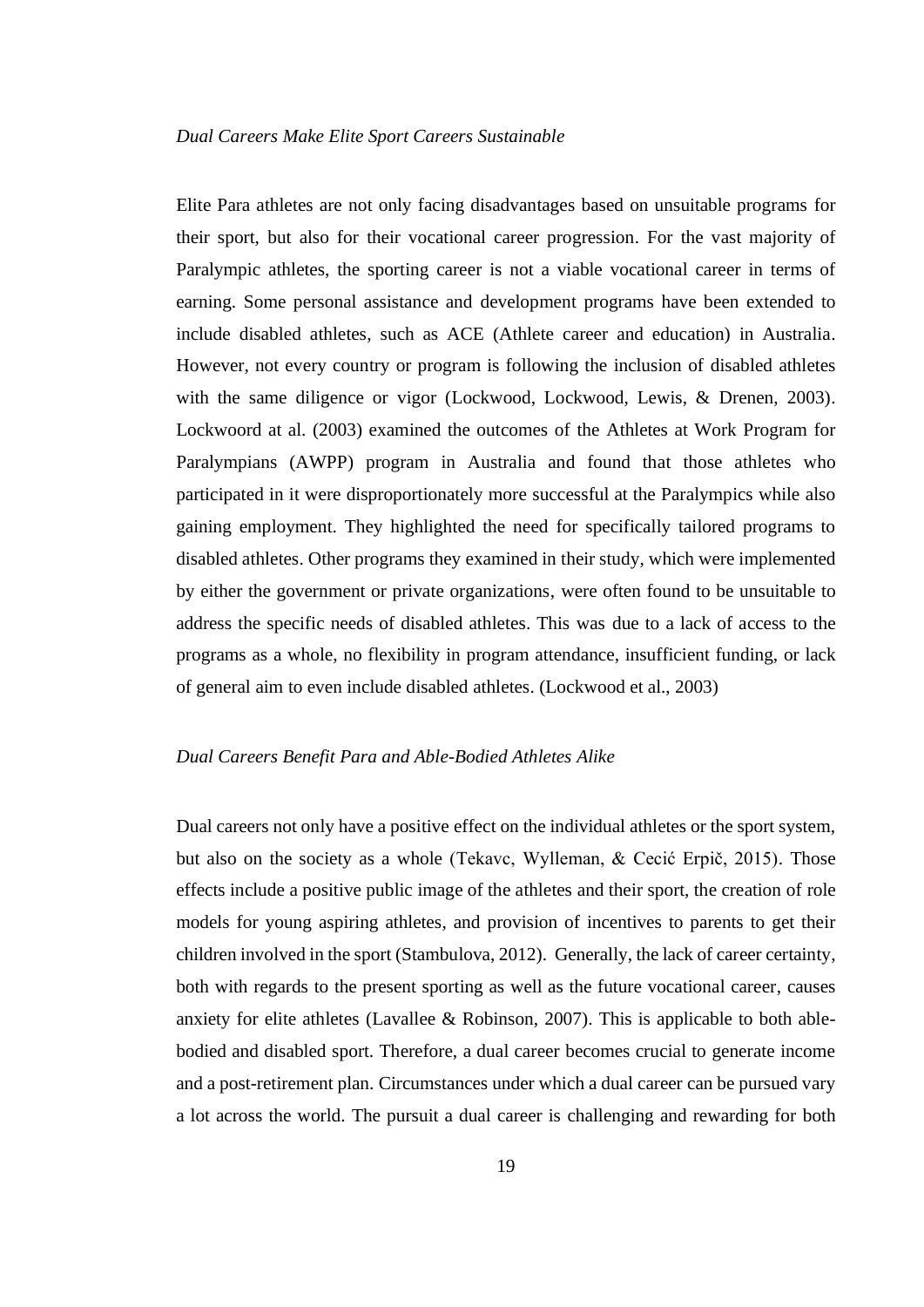elite disabled and non-disabled athletes alike (Debois, Ledon, & Wylleman, 2015; Lockwood et al., 2003). Despite all the benefits, athletes typically face challenges of trying to incorporate their studies into the training and competition schedule, coping with the resulting fatigue and the need to make personal sacrifices for their dreams (Lockwood et al., 2003; Petitpas, Brewer, & Van Raalte, 2009). This makes dual career generally less attractive to athletes. Disabled athletes also often have an added challenge of needing to put in additional efforts and resources just to access training and competition (Lockwood et al., 2003). Therefore, higher education institutions play a significant role in athletes' careers (Roux, 2012) in order for the benefits to outweigh the costs.

## <span id="page-19-0"></span>**2.3 Wounded Veterans**

#### *Lower Mortality Rates Lead to Higher Numbers of Wounded*

When soldiers return from warzones, up to thirty-one percent (Tanielian, 2008) of them experience post-traumatic stress disorders (PTSD). PTSD is a repeated experience of traumatic events with negative effects on, for example, mood and cognitive ability (Kearney, Martinez, & Simpson, 2018). Additionally, increased levels of aggression and violence have been detected in those returning from warzones (Macmanus et al., 2012). Many others also experience anxiety, depression, or anger. Upon getting medically discharged, disabled veterans then need to carve out a place for themselves in the vastly different civilian world. (Demers, 2011) While modern protective equipment reduces the number of casualties significantly, the number of wounded rises steadily. In the case of the United States, based upon the official number of wounded published by the Department of Defence, for every soldier that dies on the battlefield seven more are wounded (Goff, 2012). These wounded veterans build part of the potential Paralympic athlete pool, mentioned in the introduction.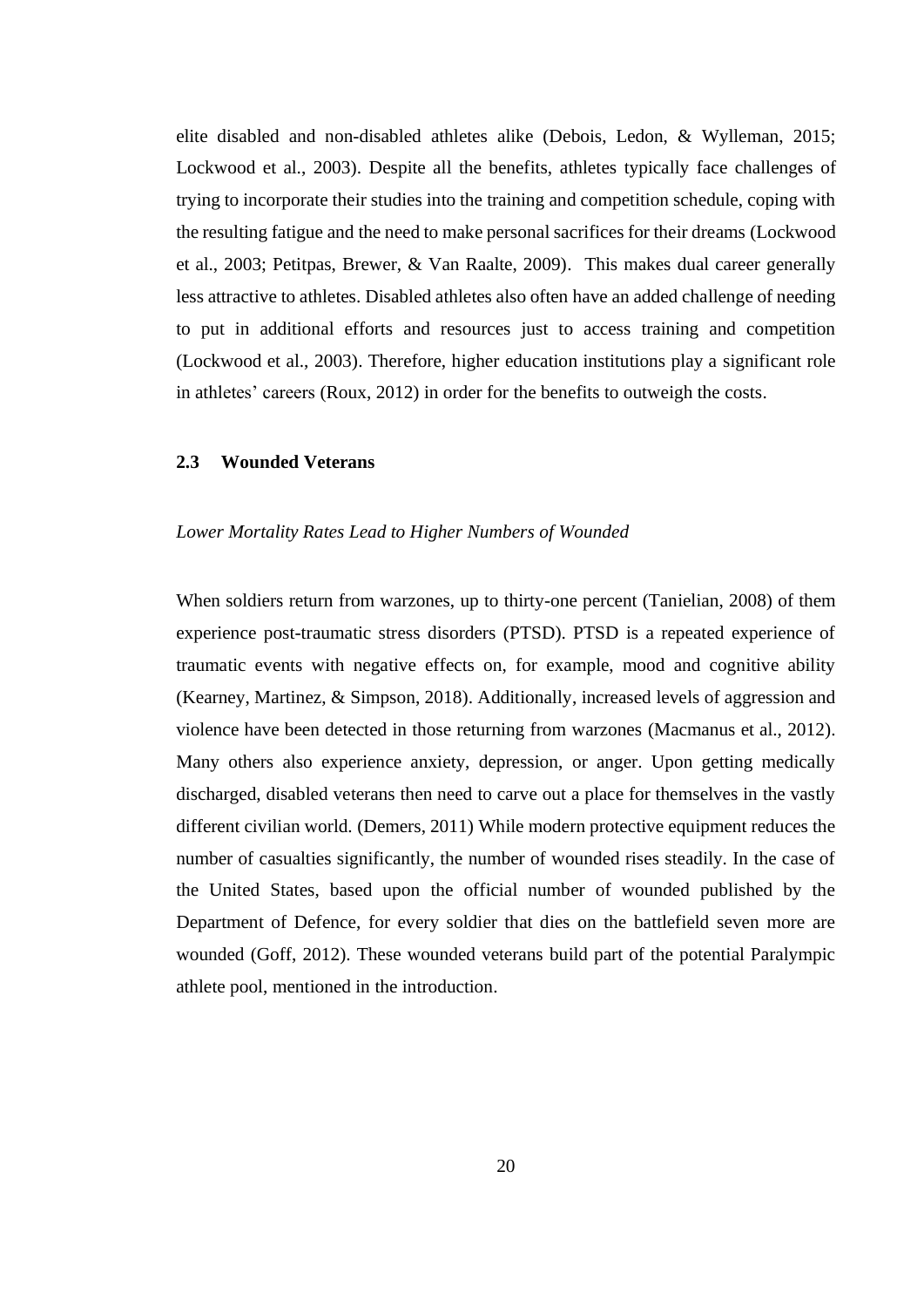Participation in adaptive sport is a staple of rehabilitation efforts. The underlying principle behind severely wounded military personnel's involvement in adaptive sport is often to be part of a challenging environment again. These challenging environments should ideally also foster group cohesion and the formation of new individual roles, while still giving participants a sense of independence and choice. (Shirazipour et al., 2017) Brittain and Green (2012) have similarly found participation in physical activity among veterans to be related to feelings of achievement, self-actualization and a new sense of direction in life. Hawkins, Cory and Crowe (2011) also suggest that involvement in Paralympic military sports camps affords injured veterans the chance to build and test new skills with a newly sustained competitive drive. This also allows them to gain a new sense of competence, which is a development very similar to their civilian peers. (Hawkins et al., 2011)

Military personnel who sustain physical injuries, impairment or even disability through combat deployment often times also experience mental health problems (Koren et al., 2005). Overall, their relationships with significant others, such as family, are negatively impacted by the combination of mental health problems, physical injuries and resulting raised aggression levels (Monson, Taft, & Fredman, 2009). Sport appears to be a way to combat these issues. Vietnam veterans' participation in community exercise rehabilitation programs was found to reduce their anger levels, while simultaneously increasing their energy levels and opportunities for social interaction (Otter & Currie, 2004). Sporner et al (2009) further noted life improvement in the domains of social interaction, acceptance of disability, self-esteem, and general quality of life in their study of adapted winter sports (Sporner et al., 2009). This is particularly interesting, because Para ice hockey is a winter sport based on its inclusion in the Winter Paralympic Games.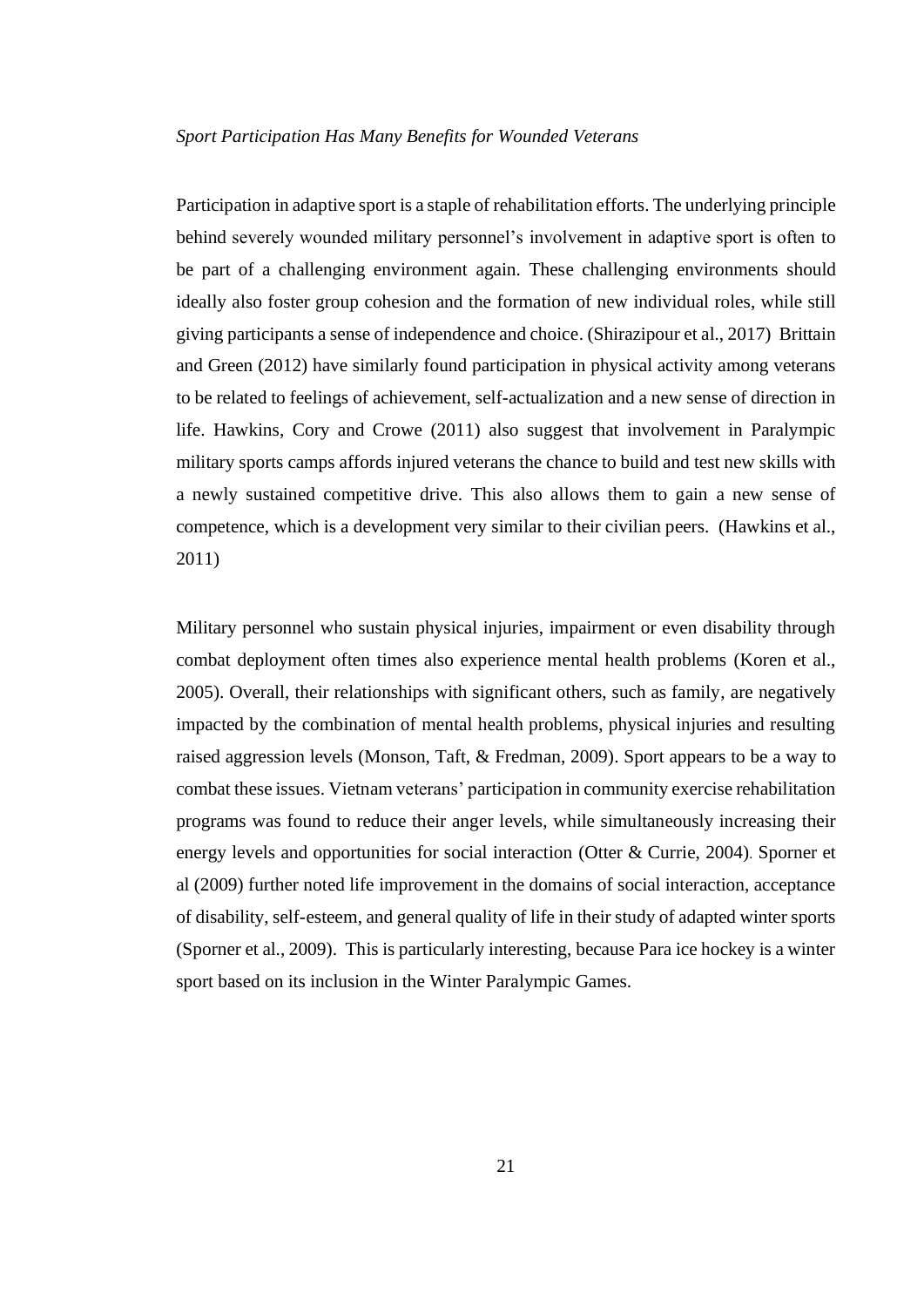Generally, Military sport programs put emphasis on trying to re-build the lives of military personnel that were irreversibly altered by the effects of war and life-changing trauma (Brittain & Green, 2012). The United States Olympic Committee holds Paralympic Military Summits in different locations, which then get followed-up within communities. The overall goal is to improve the participants rehabilitation experience as well as their overall lifestyle through the means of Paralympic sport ("Stars, Stripes, and Sports," 2006) while also striving to find new sporting talent. Support programs are often times specific to the different branches of the U.S. armed forces supporting their injured veterans. The Army has what is called Warrior Transition Units, the Air Force has the Wounded Warrior Program (AFW2), the Navy has the Wounded Warrior–Safe Harbor Organization, the Marine Corps has the Wounded Warrior Regiment, and the United States Special Operations Command (SOCOM) has the Warrior Care Program. (Ferrer & Davis, 2019) The initial rehabilitation and contact with sport often happens in those Warrior Transition Units, or Transition Units also called WTU (Ferrer & Davis, 2019). The Warrior Games are a sporting competition that was established between these different programs and are organized by the U.S. Olympic Committee and the Department of Defense in conjunction with other sponsors (Goff, 2012). The best-performing athletes potentially also get the chance to compete on higher international levels. However, despite the proven success, transition units are being closed across the United States and the need for private and civilian programs is strengthened (Ferrer & Davis, 2019). These initiatives also extend to Paralympic sports such as shooting, where a specific cooperation between the National Rifle Association (NRA) and Paralyzed veterans of America and USA Shooting has been formed to promote Paralympic success by introducing injured veterans to the sport (Ross, 2010).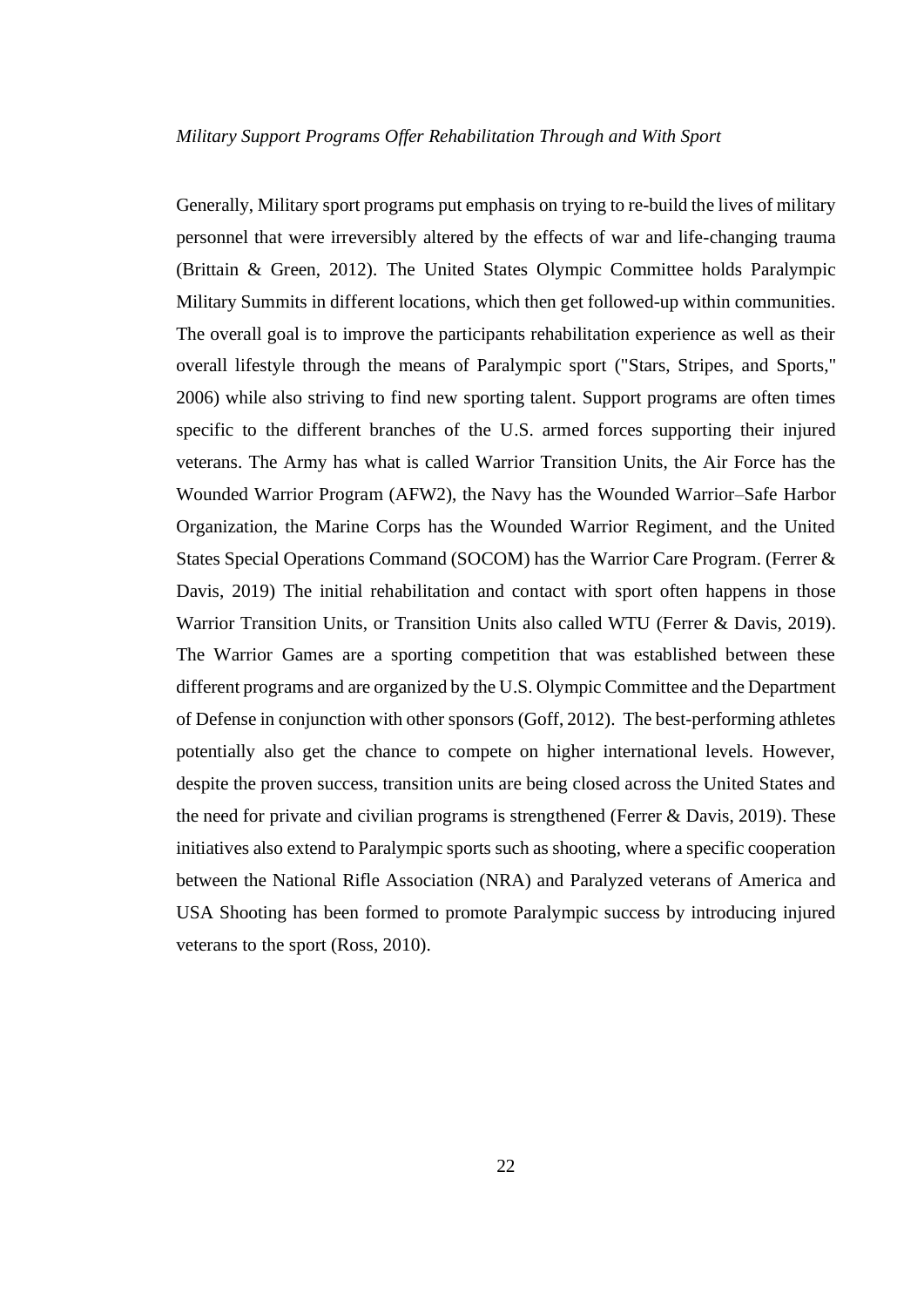## <span id="page-22-0"></span>**3. NETWORKS, CAPITAL AND AGENCY IN (PARA) SPORT CAREERS**

A previous case study analysis of Scandinavian talent development environments found them to be a key success factor, as long as they harbor a coherent organizational structure and integrate into the broad environment of the athlete (Henriksen, 2010). Henriksen, Stambulova and Roessler (2010) further define this into a description of features that make athletes strive within talent development. The first feature was that athletes are provided an opportunity for inclusion in a supportive training community that includes role models. The wider environment also needs to be supportive of the athlete's goals, while the general focus cannot lay on short-term, but must rather lay on long-term success. A coherent organizational culture is furthermore crucial, while a seamless integration of education, training and family is also essential for an athlete to be able to tap into their full potential.

## *An Introduction to Operation Comfort and Paralympic Sports Clubs*

The overarching program that provides the, aforementioned, coherent organizational structure for the participants of this study is a program called Operation. It is a non-profit organization based in San Antonio, Texas and founded in 2004 by Janis Roznowski with the purpose of helping wounded veterans re-integrate into society. It provides opportunities to become involved in (adaptive) Cycling, Para ice hockey, Yoga, Aquatics, Woodworking and numerous other special events. Their vision is to "promote an inclusive and positive environment" for injured, ill or wounded service personnel and their immediate family. (Operation Comfort, 2020) Operation Comfort is a military support and rehabilitation program. The positive impact of those programs on elite Para sport talent identification and development has also been identified by Doll-Tepper and Radtke (2014). Doll-Tepper and Radtke (2014) also identified Paralympic sports clubs as one of the biggest facilitators of elite Para sport talent identification and development. The San Antonio Rampage are an example of these Paralympic sports clubs. Overall, there are one hundred and twenty adaptive sport clubs and programs in the United states. There are programs in every American federal territory, with the exception of small islands like the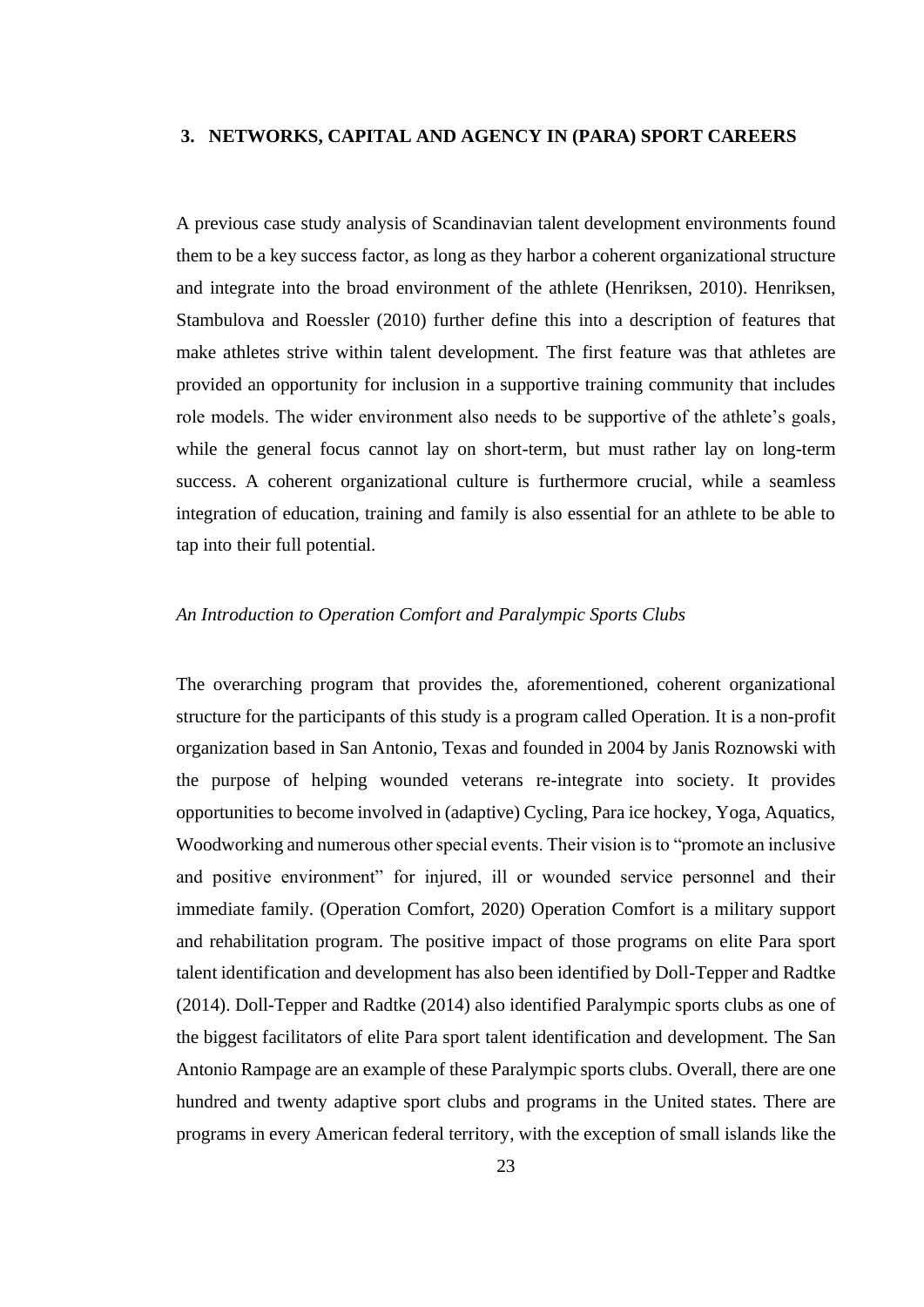Virgin Islands, Guam and American Samoa. Para ice hockey is only offered by a few programs there, but within the grand total of programs offered per state the majority included programs for military veterans. There is a total of six hundred and five adaptive sport programs available within the U.S. Paralympic Committee's registry. Out of those, one hundred include the possibility to at least try Para ice hockey, while two hundred and seventy-two are listed as military specific programs. The highest number of Para ice hockey programs can be found in the state of Illinois with eight, while California and Texas each have seven. (U.S. Paralympics, 2020a) This gives a brief insight into how different rehabilitation locations in the United States can also have a big impact on the availability of suitable and challenging support programs for wounded veterans. Location specificity is not only limited to their time during rehabilitation, but also expands to when they transition out of the military and find new places to live.

## *The Sports Path Model*

As mentioned in the introduction, this case study utilized the Sports Path Model as a theoretical framework, whose components I will outline in the following sections. An important term used within this study is the term institutional support network, which encompasses all the organizations and institutions that are involved in the sport paths of this study's participants, such as the above-mentioned Operation Comfort. It was adapted from the working model in which Aarresola (2016), among other factors, dissected the socialization into a sport system within the realms of systemic norms of said systems. This was then supplemented by the accumulation and utilization of different kinds of Capital (Bourdieu, 1986) and the building and utilization of Agency (Hitlin & Elder, 2006). The analyses and subsequent discussion of the present study's data was therefore framed by those sociological theories comprised into the Sports Path Model.

Aarresola's aim in her dissertation (2016) was a sociological interpretation of athlete development in Finland. Her study was divided into four sub-studies concerning "1) the role and significance of parents, (2) the sports paths of participants in team sport in relation to different sports and the sporting context, (3) types of life-historical sports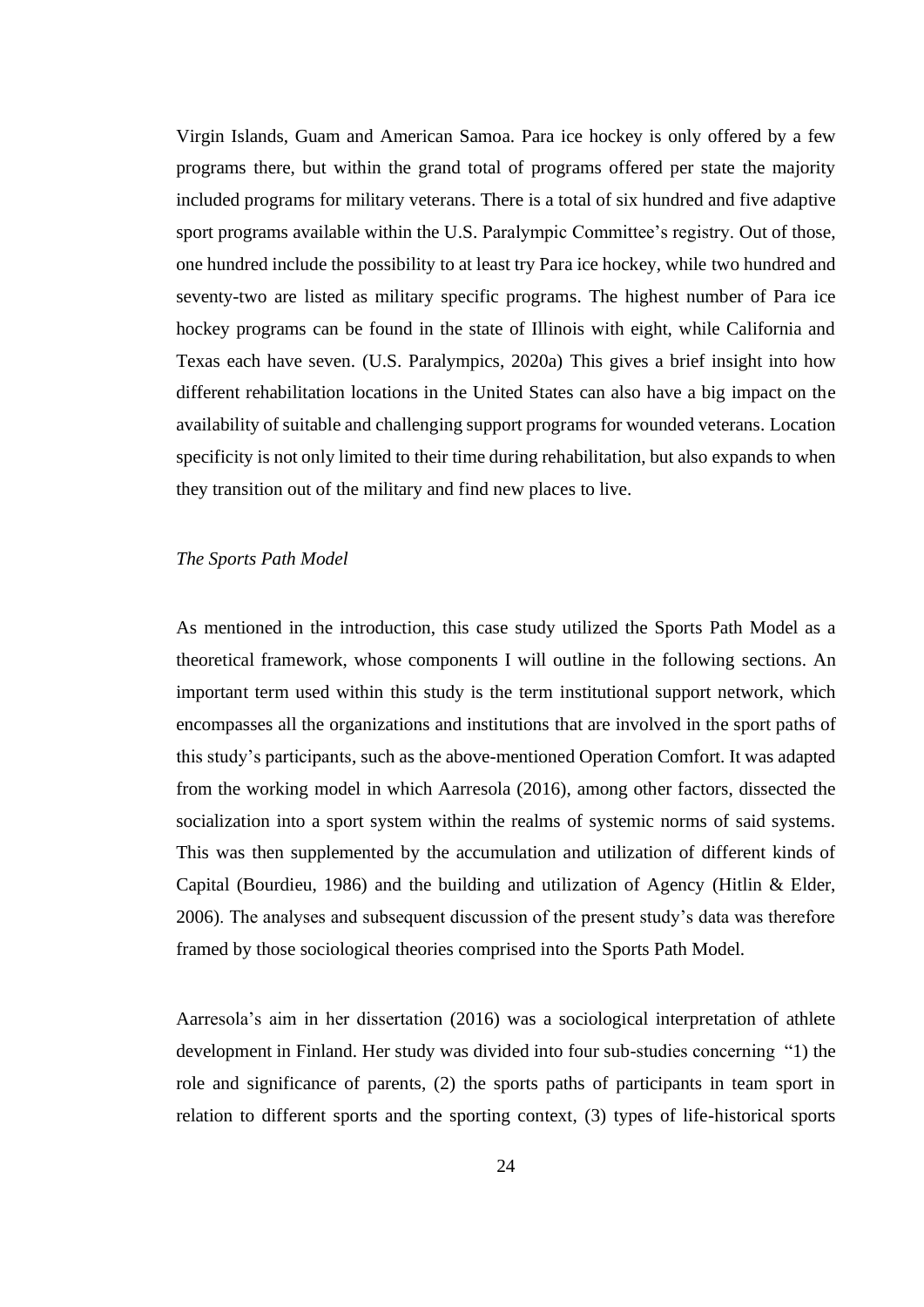paths, and (4) significant experiences in sport" (p.107). It includes the systemic norms of the sports systems, social capital, and agency. These norms all together influence the sports path in terms of socialization into the sport and accumulation of sport capital. They, furthermore, give a timeline of events and states, as well as outline certain experiences as named in the 4th sub-study.

The synthesis of all the findings of the sub-studies is the Sports Path Model, which is shown in Figure 1.



**Figure 1.** Sports Path Model (adapted from Aarresola, 2016, 110).

For this case study, the framework was widened to include adult participants. This resulted in a wide disregard for the third sub-study of life-historical sports paths. The paths described in the sub-study mostly include transitions within school settings and other typical spheres of life of adolescents. Therefore, the life-history of those participants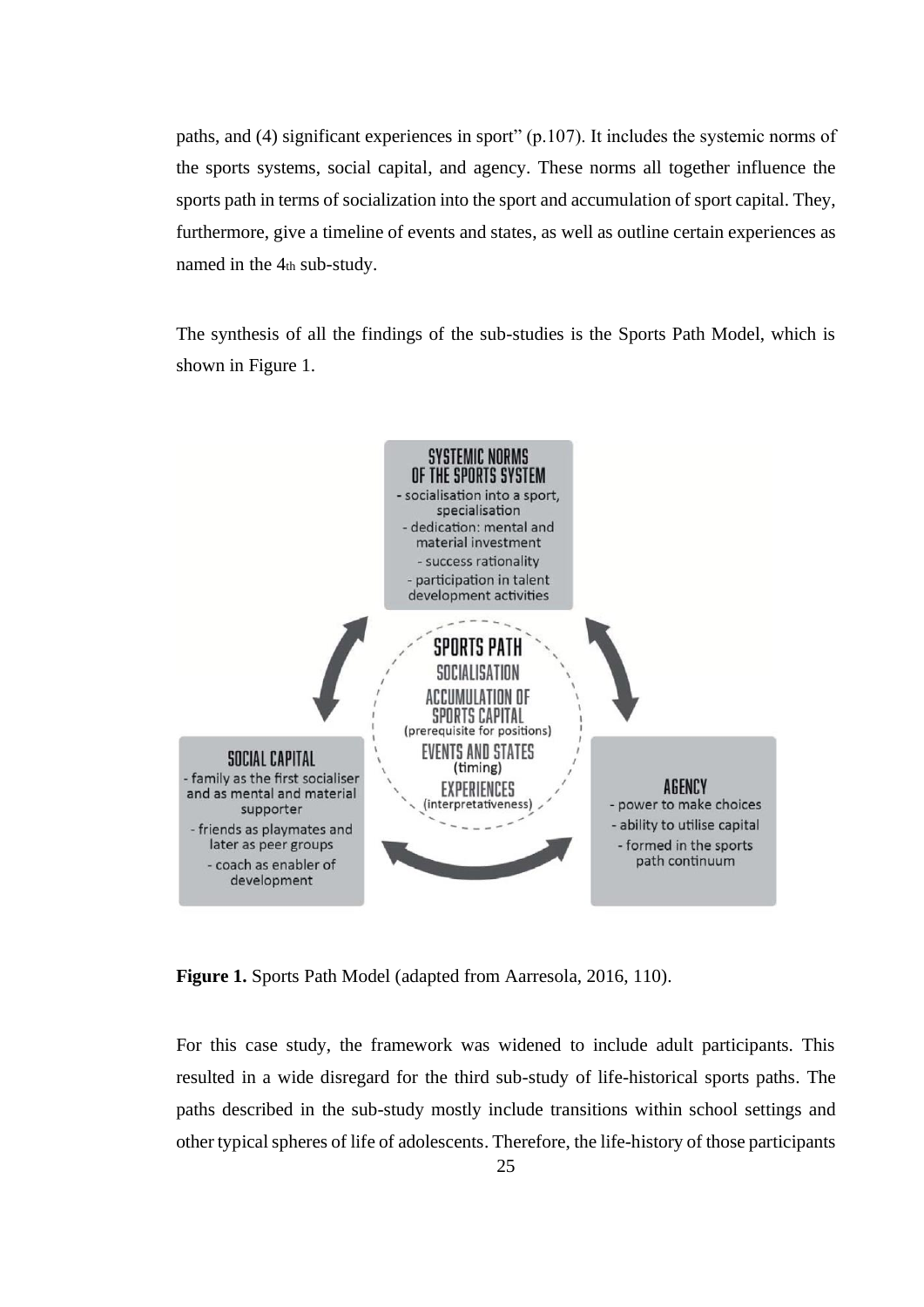is very different to that of the adults who took part in this study. Data analysis also showed that none of the described paths within the Sports Path Model were suitable to adequately categorize the extremely manifold paths into and through elite Para sport.

#### *Social Capital*

One of the main concepts in Aarresola's Sports Path Model that requires additional explanation is the concept of social capital as developed by Pierre Bourdieu (1986). Social capital refers to the benefits generated through network membership and relationships, (Duncan, 2018) and includes trust and practical help (Browne-Yung, Ziersch, Baum, & Gallaher, 2015). These aspects are explored in depth within this case study. Social capital does not exist or get developed by its own, but requires other forms of capital such as economic, cultural and symbolic capital. Economic capital is the most important form of capital for individuals throughout the life course as it refers to the financial means generated and available to them. Cultural capital are things such as the level of education, special skills or knowledge which can also be generated over time. Sporting ability is a form of cultural capital. Thus, sports capital can be transformed into cultural capital in the field of competitive sports, which include specific skills and abilities and is in continuous need of acquisition in order for the elite sport career to progress (Bourdieu & Wacquant, 1996). Symbolic capital is then created by the acceptance of social capital by others, when it becomes recognized and valued. All these forms of capital are pursued and utilized throughout a lifetime and within what Bourdieu called fields. An important tool used to cultivate, demonstrate, and maintain cultural capital, status and social positioning is social media (Holland-Smith, 2017).

## *Agency*

Another integral part of the Sports Path Model is the concept of Agency. Agency is generally understood as one's ability and power to make choices within the constraints of their environment (Hitlin & Elder, 2006). This is formed in the sports path continuum (Aarresola, 2016) and is heavily influenced by social networks and support (Hitlin &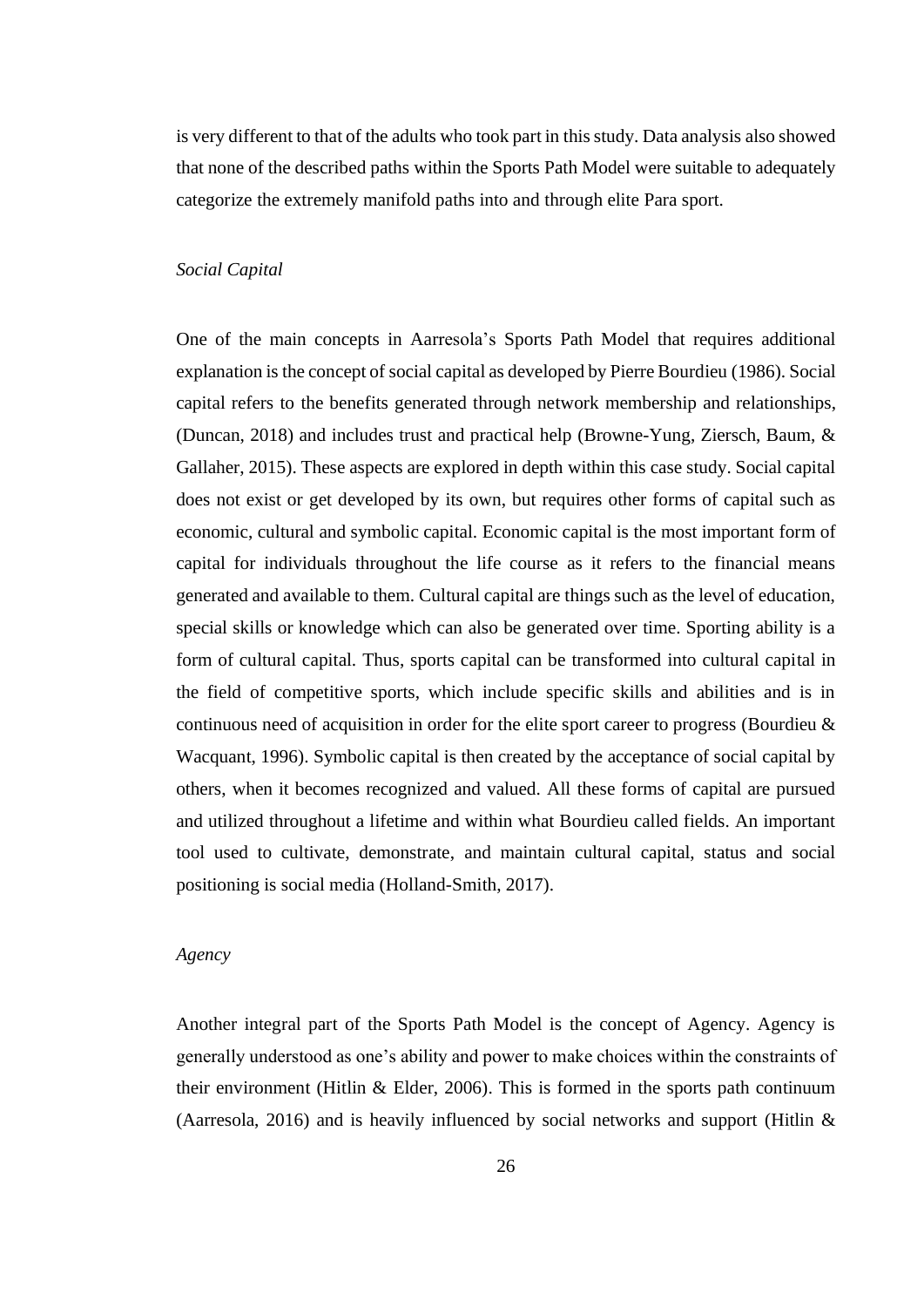Elder, 2006). What is also important is that the environment is shaped by the individuals as much as the environment shapes them (Hitlin & Elder, 2006). Agency is developed over the sports path continuum and can be utilized in different form at different stages of the career. The concept of agency becomes particularly important for this study when athletes start to exercise their agency in the form of athlete activism.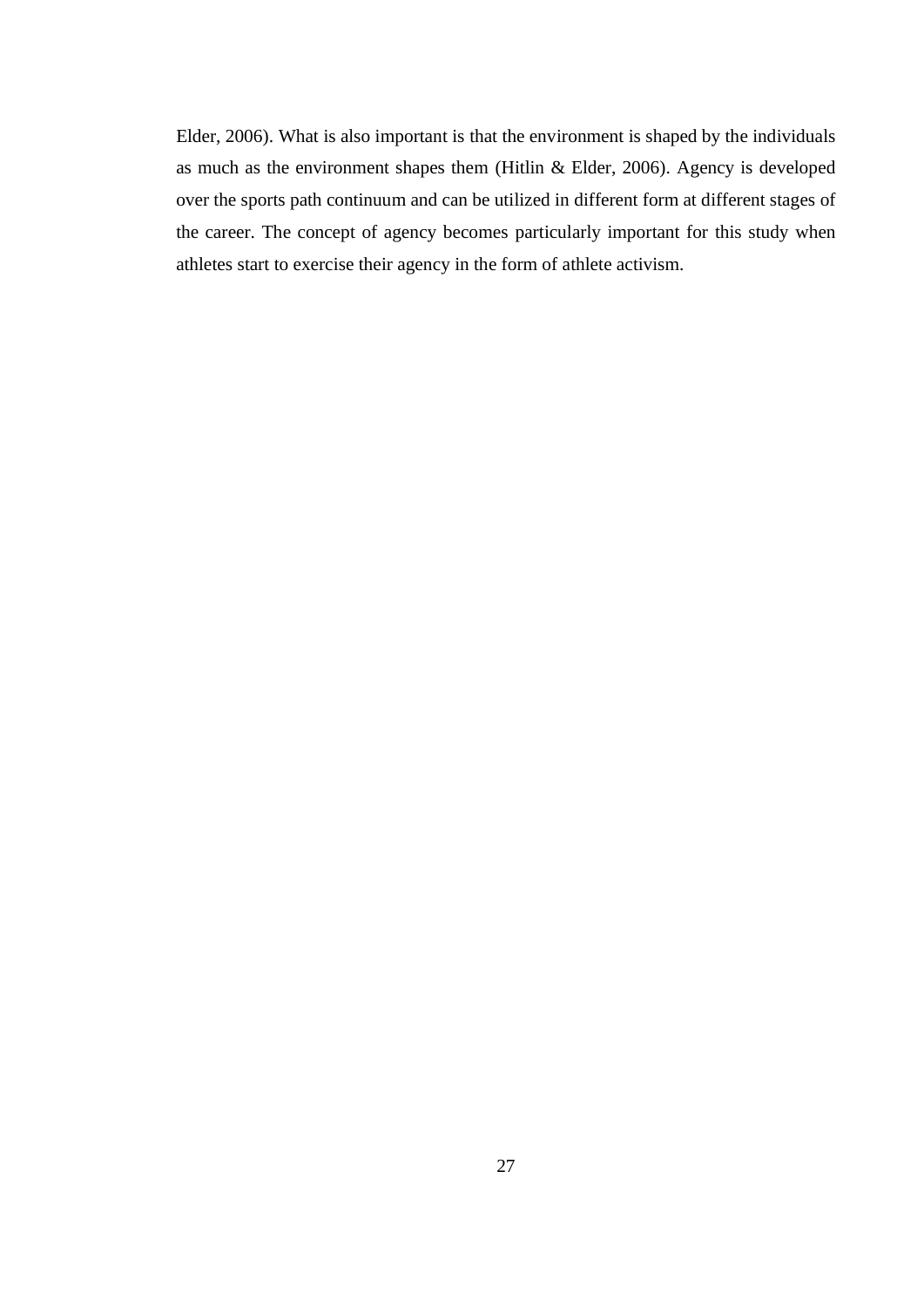#### <span id="page-27-0"></span>**4. RESEARCH QUESTIONS AND METHODOLOGY**

In the following chapter I will outline the research approach, development of research questions, data collection, and analysis process of this study.

## <span id="page-27-1"></span>**4.1 Research Approach**

A significant number, if not the majority of researches within the topic of sport for development and peace, is done as case studies (Bardocz-Bencsik & Doczi, 2019). One of their foci has been sport for people with disabilities, which fits the target group of this study. The decision for a qualitative case study was made because I wanted to be able to explore and include all the unique and differentiating factors of Para sport. A quantitative study through, for example, surveys would have not given me as broad and as deep an insight into the underlying dynamics in elite Para sport. Para sport is under-researched, so I wanted to keep the scope of this study as broad as possible in order to actually find and create the right meaning in the data. A case study based in one particular sport and with a limited number of participants gave me the best opportunity to really get in-depth and valuable information and thus fulfil my research aim. Using athletes' personal experiences as an information base for the research has generally been found to be a fruitful base for data collection and analysis (VanWynsberghe, 2001). Consequently, the main research method selected for this study was a narrative case study, with data collection done through semi-structured interviews. A case is one unit of human activity such as an individual, a group, institution or community that is studied in a specific but not strictly bound context (Gillham, 2000). The reason for this is that real life situations merge with one another and can, therefore, not be strictly divided. Research in a case study should initially pay special attention to carefully describing and investigating phenomena that can be found within the culture that is being studied, in this case adaptive sports and elite Para ice hockey in particular. This was done in the first two chapters by describing the sport itself and then expanding into the different facets of Para sport, alongside the effects of war and its public perception. Then this knowledge was deepened by exploring the participants' narratives more in depth. This was done to better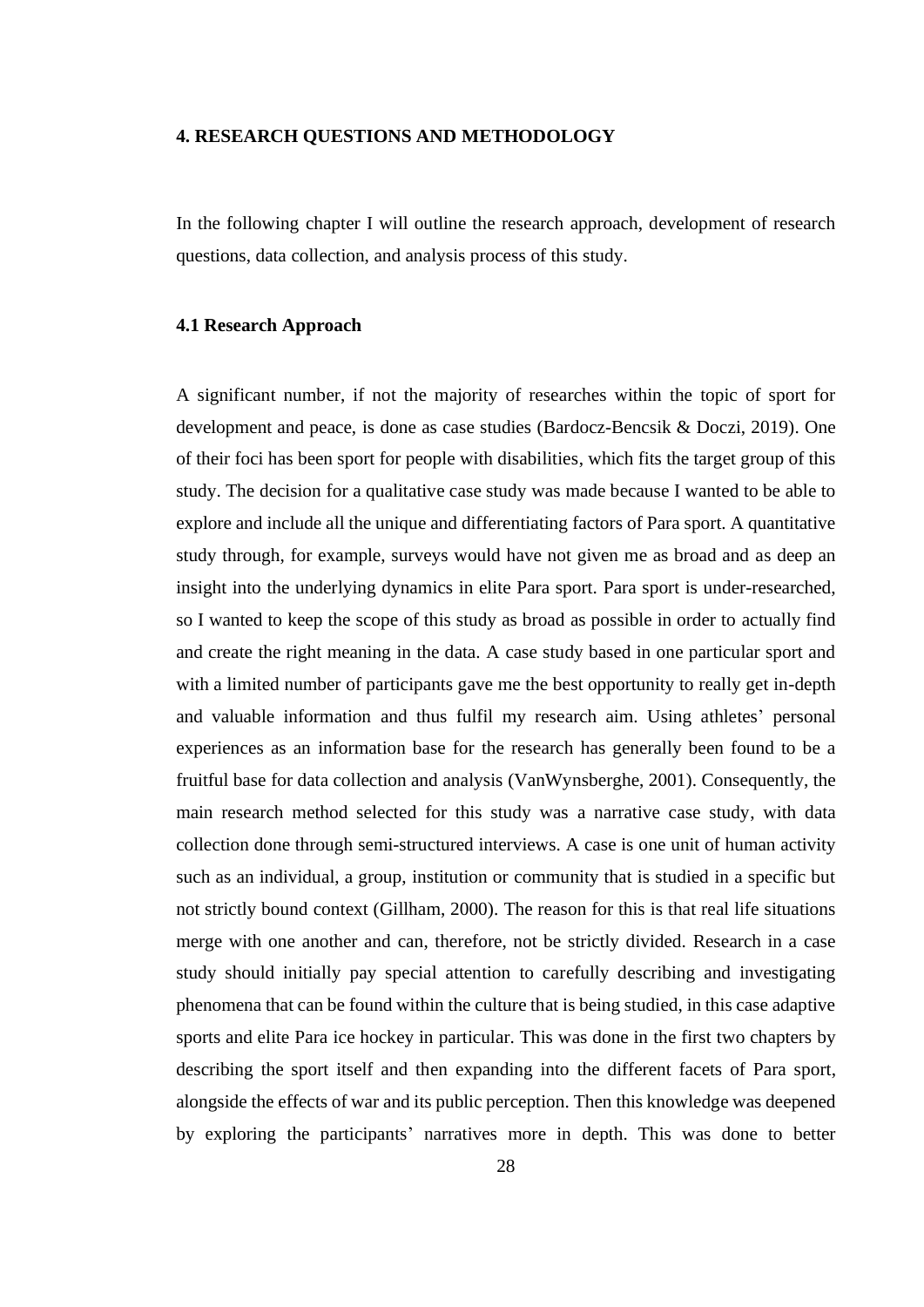understand their life experiences and, thus, assist in the production of meaning, as well as in in the exploration of athletic identity. This has also been done in numerous other qualitative, narrative studies (e.g. Allan et al., 2018; Bundon, Ashfield, Smith, & Goosey-Tolfrey, 2018; Perrier, Smith, Strachan, & Latimer-Cheung, 2014; Smith, Bundon, & Best, 2016). Athletic identity is a measure of how much an athlete defines themselves through their sport and sporting successes. There are different stages of athletic identity that can reach all the way to athlete foreclosure. When an athlete is in foreclosure, he or she defines their entire being through sport and shuts out all non-sporting environments, relationships and personal development opportunities. (Anderson, 2012)

My own academic background in career and personal development initiatives in professional rugby and ice hockey led to the desire to investigate those further within the realms of Paralympic sport. Personal experience made in mainstream sport naturally served as a bias, which I was keenly aware of. It simultaneously, however, also served as a useful tool to pinpoint significant phenomena and differences between elite mainstream and adaptive sport careers. Case studies are made valid by collecting and accumulating multiple forms of evidence that are detailed enough to form a sufficient understanding and are supporting the main points of the research's findings (Gillham, 2000). Semistructured interviews were selected as a means of data collection in order to pick up the specific nuances of elite Para ice hockey career paths. Their subsequent analysis was then supplemented by academic studies covering similar issues.

Overall, an inductive-deductive approach was chosen that allows the participants' stories to fully evolve. It, furthermore, allows for an interpretation of the data and the imbedding of it into the sociological framework used as a working model. This was also done by Henriksen (2010) in his multiple case study investigation of sport environments in Scandinavia. The theory selected as a working model and, therefore, the deductive approach was the aforementioned Sports Path Model by Aarresola (2016). This I found to be most suitable to provide a good framework for data analysis and interpretation of the collected data. Nevertheless, an inductive approach was still used. Such an approach has been found to be crucial for case studies because it is unknown whether pre-existing theories and researches are suitable to explain the answers to the research questions in the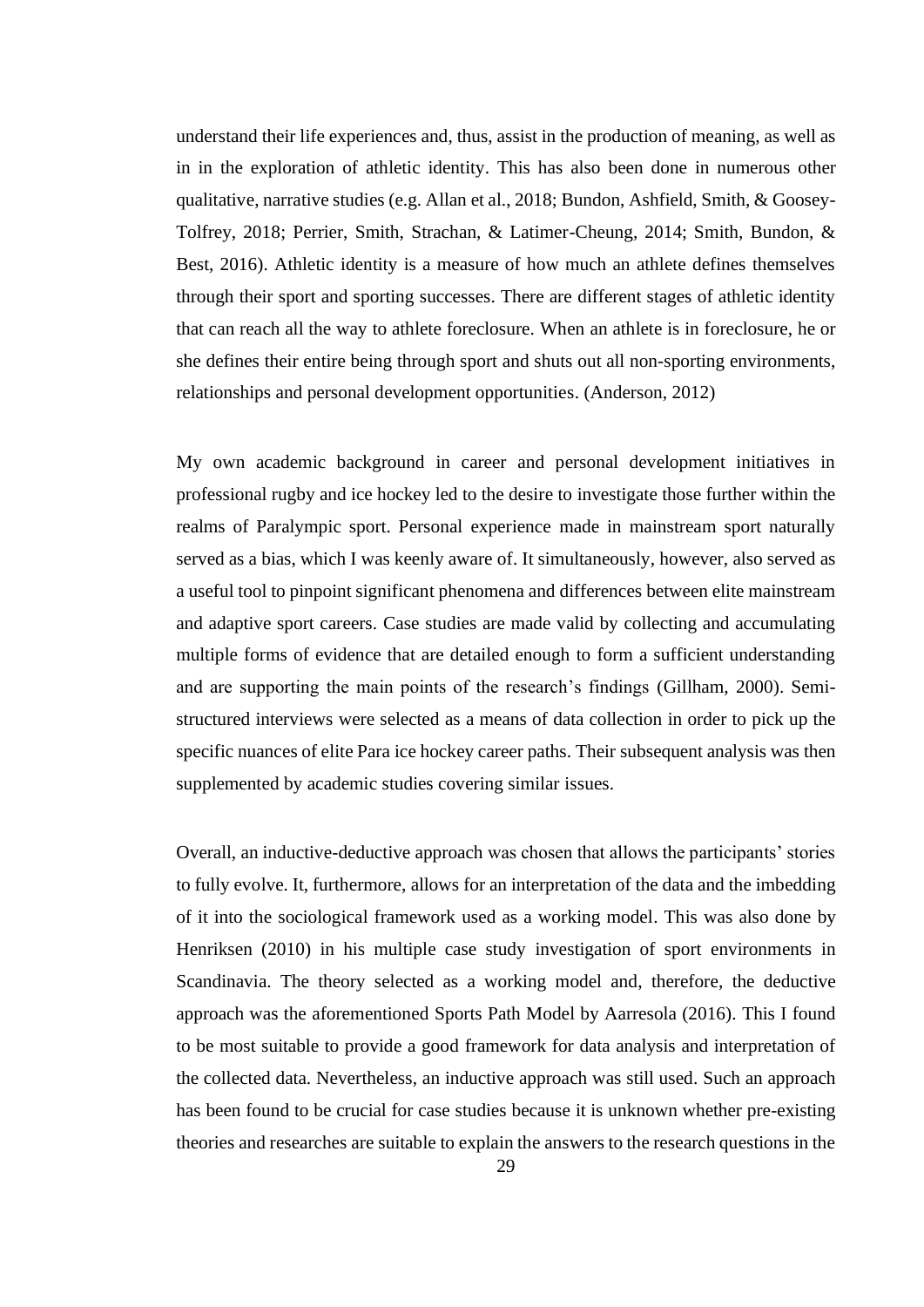study at hand (Gillham, 2000). In order to avoid pressing the findings into an unsuitable theory, the working model was constantly reviewed through the transcription and analysis process. The emerging codes were checked for suitability to the working model categories or marked as deviant and therefore interesting in the wider scope of this case study. This inductive-deductive approach allowed the potential to differentiate, enrich or at least evolve (Henriksen, 2010) the Sports Path Model to include Para sport. Generally, the findings of case studies are not generalizable. What is prevalent and relevant for one unit, in this case Paralympians with a military background, may not be true or rather relevant at all for the rest of the team, or even other elite sled hockey players in general. Consequently, the theories that were utilized to explain the observed and derived results, namely the Sports Path Model (Aarresola, 2016), the career development model (Coté et al., 2003), and the environment success factors working model (Henriksen et al., 2010), are tools to make the results more generalizable since the data itself remains case specific.

I utilized the career development model developed by Coté, Baker and Abernethy (2003) to try and follow the different career steps of the participants in my study. This was done because the model with its three career stages of initiation, development and mastery has previously been successfully utilized in a study by Kämpfe et. al (2014) and found to be applicable to Para sport. The study by Kämpfe et. al (2014) compared motivational levels and factors of disabled and non-disabled athletes, but it also described career progression of Para athletes. It, therefore, gave me very valuable insight and ideas during the analysis process to make sense of what my participants had answered and how they progressed through their career. The other theoretical model I found to be very insight and helpful was the environmental success factors working model by Henriksen, Roessler, and Stambulova (2010). It has been developed based on a case study of successful talent development programs in Track and Field in Scandinavia. The researchers of this study gave an interesting and helpful description of what successful and sustainable talent development programs need in order to foster elite talent. In my study, I could utilize their results to categorize and validate my findings.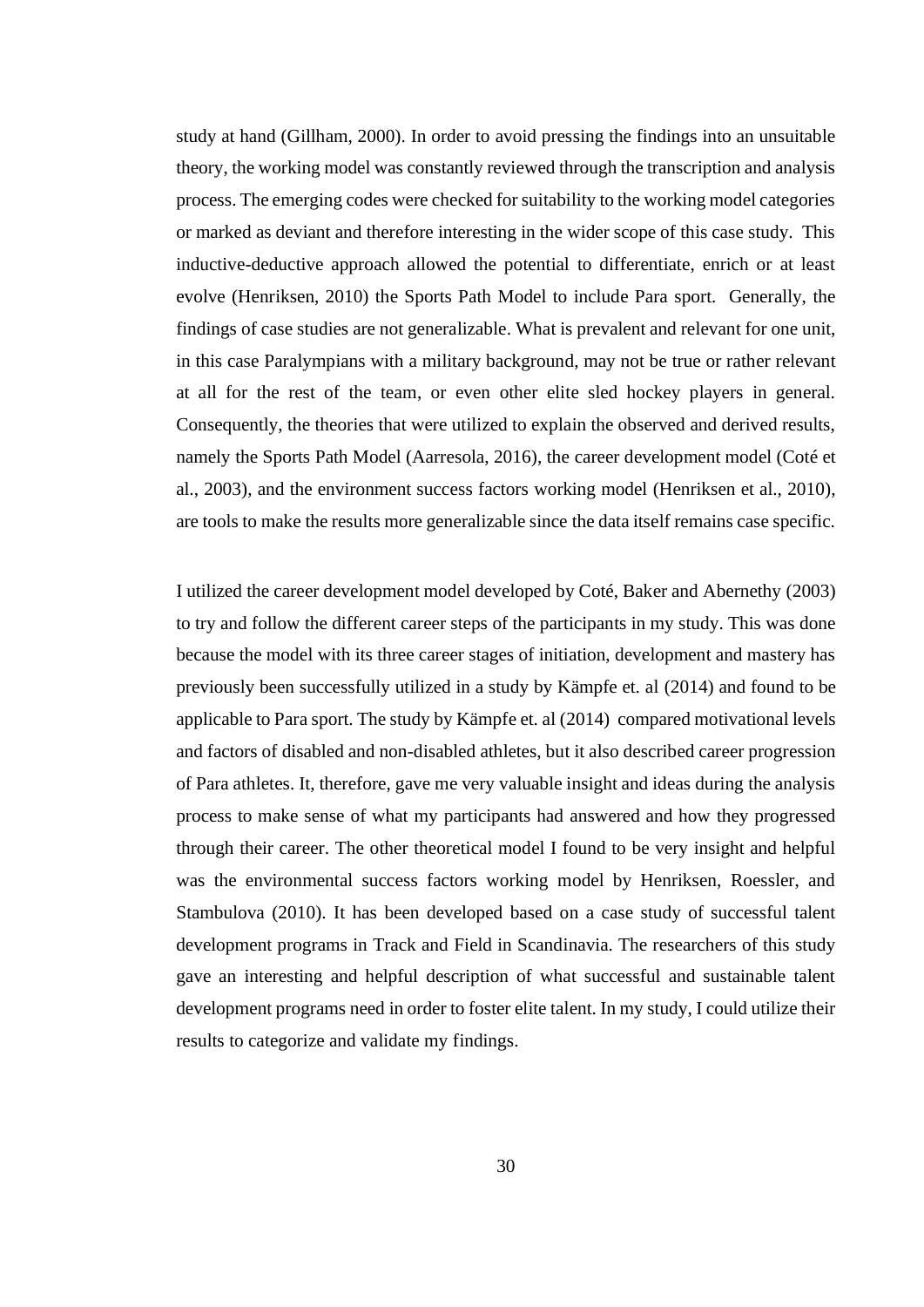To supplement the results and to satisfy the criteria of a multi-method approach further evidence was collected through a web search regarding news articles and reports made of Para ice hockey and elite adaptive sport in general. Examples of those articles can be found in the bibliography. In order not to study irrelevant or unsuitable material beforehand or to narrow the research's scope too much, no extensive literature review was conducted beforehand. A parallel investigation of existing literature regarding elite (adaptive) sport career paths, adaptive sport participation and its perception, as well as wounded veterans was conducted to find the broad aims for this study. Those aims were then later re-defined into the more specific research questions listed in the next chapter.

### <span id="page-30-0"></span>**4.2 Research Questions**

Initially, the broad aim and research question of this study was to find out "what shapes, guides and influences an elite Para ice hockey player's career". Subtopics covered were related to the societal support networks, potential influences of the type of disability, personal background and career aspirations, as well as their general sporting career path. My assumption prior to analyzing the data and refining the research aim was that elite Para sport career paths differ significantly to those of able-bodied athletes particularly in terms of their timing and support infrastructure. Nevertheless, I also assumed that they would still be similar enough to those of mainstream athletes that certain aspects of career models, built initially for able-bodied athletes, could still be applied, or at least adapted to Para sport careers. Furthermore, development programs are useful, not only for ablebodied athletes, because they might grant athletes access to sustained personal and sporting success, which is also in the broad interest of policy makers. The inductivedeductive approach also served to find out if it is possible to fit elite Para ice hockey careers into existing career path models with help of the working model.

My person of contact in the USA Hockey organization already highlighted the importance of the military and its veterans for the squad when I initially approached them with my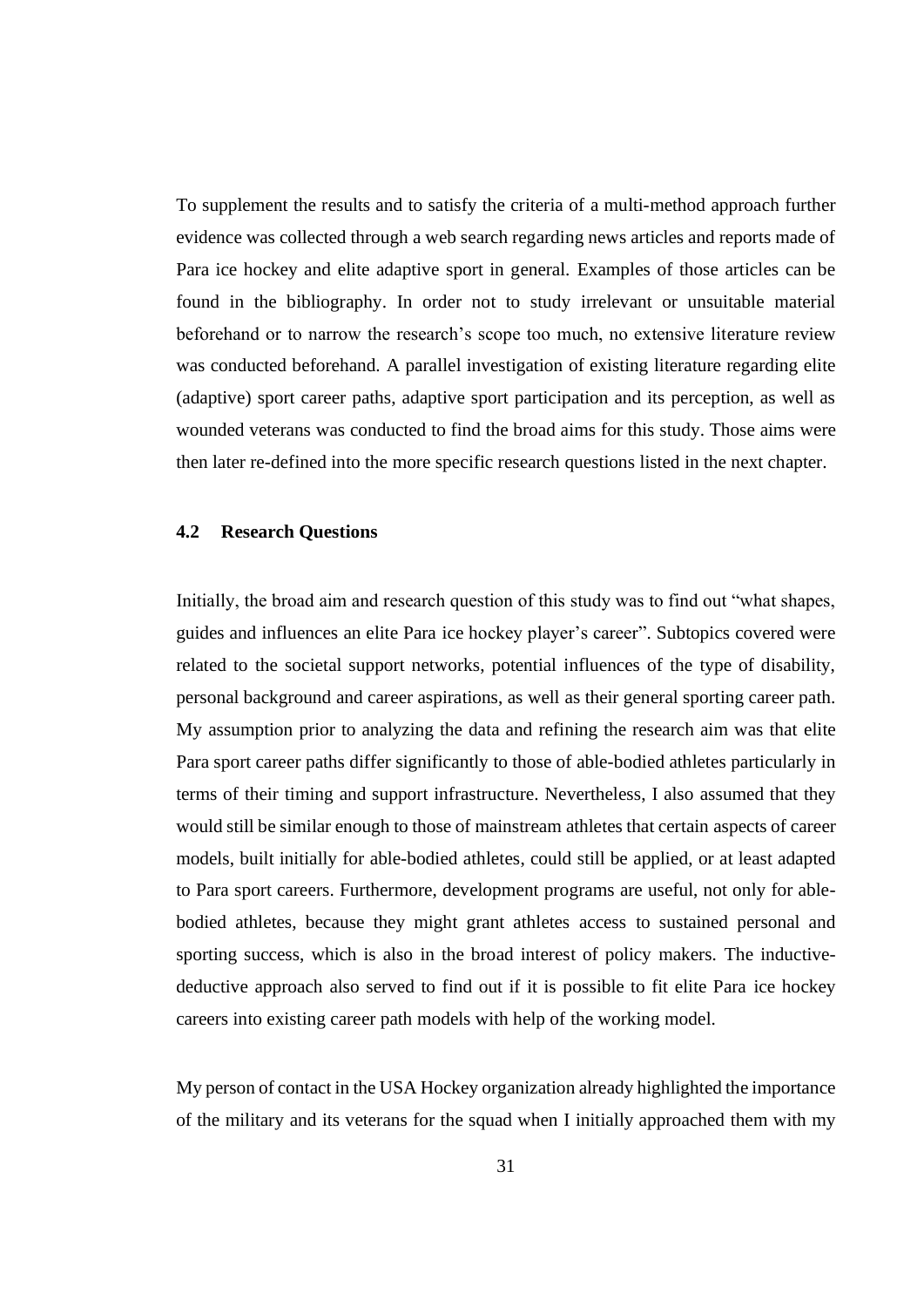support request. This was then supported by the results and participants of this study. The overlaying aim of this study remained in finding and describing factors that influence successful elite Para sport careers. It just so happened that both participants of this study were military veterans, which allowed a unique opportunity to conduct more research into this particular career path in elite Para ice hockey. The research focus gradually changed from a case study of general factors influencing any elite Para ice hockey player's career to more of a focus on military service-related aspects. Those included attitude towards the sports, training, national team membership, public perceptions, and career support. Emerging subtopics were then covered by four additional research questions. A list of all research questions can be found below. Questions three through five were derived from the Sports Path Model and covered the areas of systemic norms of the sports system, agency and social capital. Question number two I found relevant to define and understand the environment I was investigating.

Main research question:

1. "To what extent are the sports paths of elite Para ice hockey players in the United States influenced by prior military service?"

Additional research questions:

- 2. What are the unique features of the support opportunities available to wounded veterans? Are they specific to Para ice hockey?
- 3. What effect did the systemic norms of the sports system have on the participants' career?
- 4. What forms of social capital were experienced and found most relevant within the participants' sports paths?
- 5. In which way did the athletes develop and exercise a sense of agency?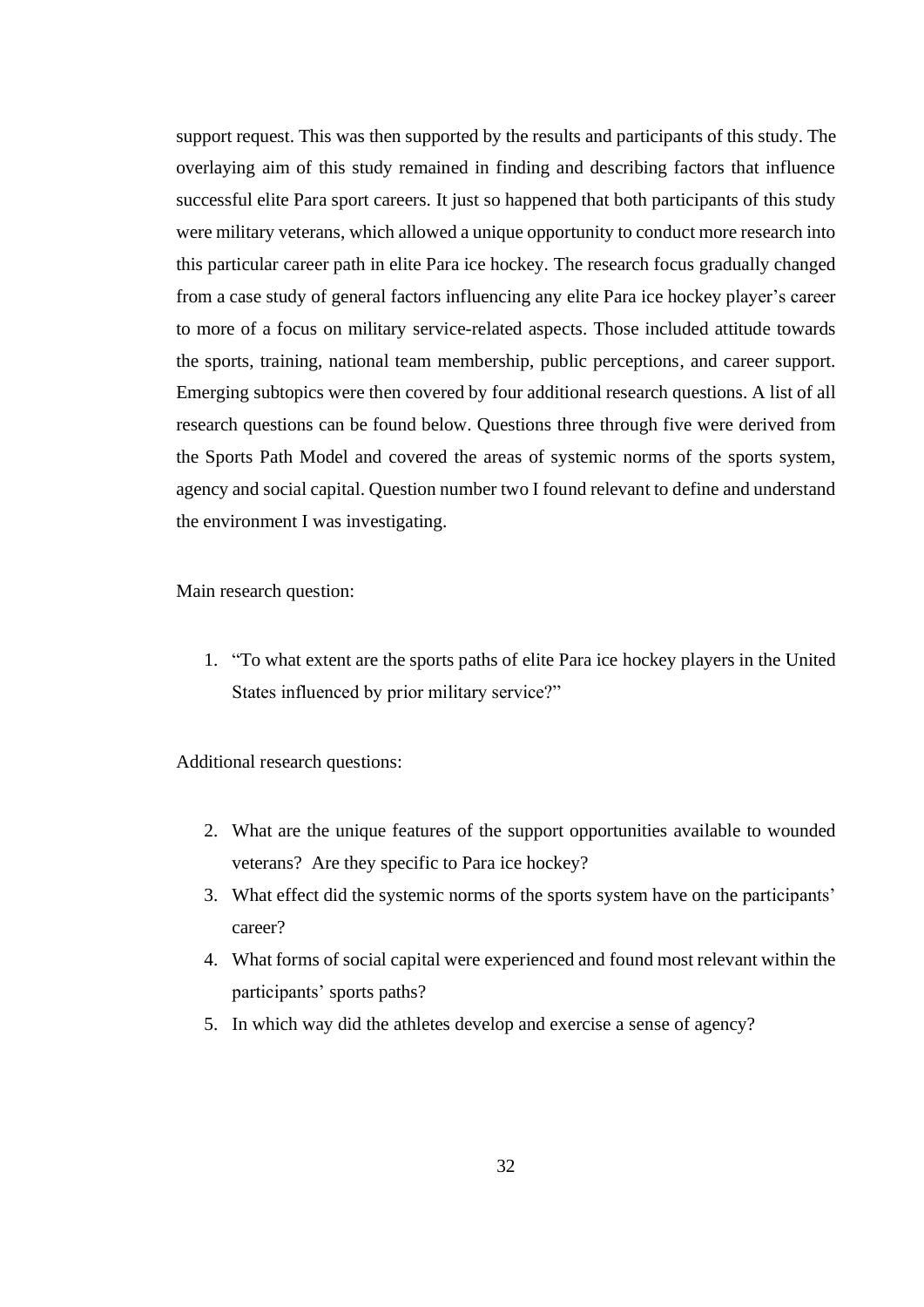#### <span id="page-32-0"></span>**4.3 Data Collection**

Subjects of this case study were the two longest-serving wounded veterans on Team USA and their paths to elite Para ice hockey players and Paralympic champions. The participants were above the knee amputees who had served in a branch of the United States armed forces. Their age ranged from thirty-three to thirty-nine with respective elite Para ice hockey career lengths of ten years. One participant acquired his injury while in a war zone, while the other was injured stateside. Both subsequently left the military, one was medically discharged after rehabilitation, while the other was able to remain on active duty for five more years. A tentative selection of potentially suitable athletes was done by me prior to contacting USA Hockey. Those selections were re-affirmed when those players were also the ones suggested by the USA Hockey organization and whose contact information was given to me. This happened without any prompting by me and every player was equally accessible in the initial stages because contact was made through the national team management. They were particularly suitable for this case study because their experiences span the timeframe of the rising number of wounded and their subsequent inclusion in U.S. Paralympic sports in the early teens of this century till the present day. They were among the first veterans to be selected to represent Team USA in Para ice hockey and have seen the sport grow and develop till the present. Therefore, their personal narratives are ideal to attempt an in-depth and differentiated view on individual career paths of military veterans over time and to present a glimpse into the diversity of elite adaptive sports paths, particularly for those with a military background. This case study is concerned with the process of how the subjects became Paralympians and what brought them there, in this case their unique military status, and not too much about the significance of the specific results (Gillham, 2000). However, it was still relevant to consider the societal implications of former or even active duty soldier representing their country on the international sporting stage and its impact not only on the players themselves, but also on societal perception.

Contact was made through the USA Sled Hockey organization, which after a brief phone call explaining the aims and methods of the study, forwarded a total of four players' contact information thought to be most suitable to participate. The phone conversation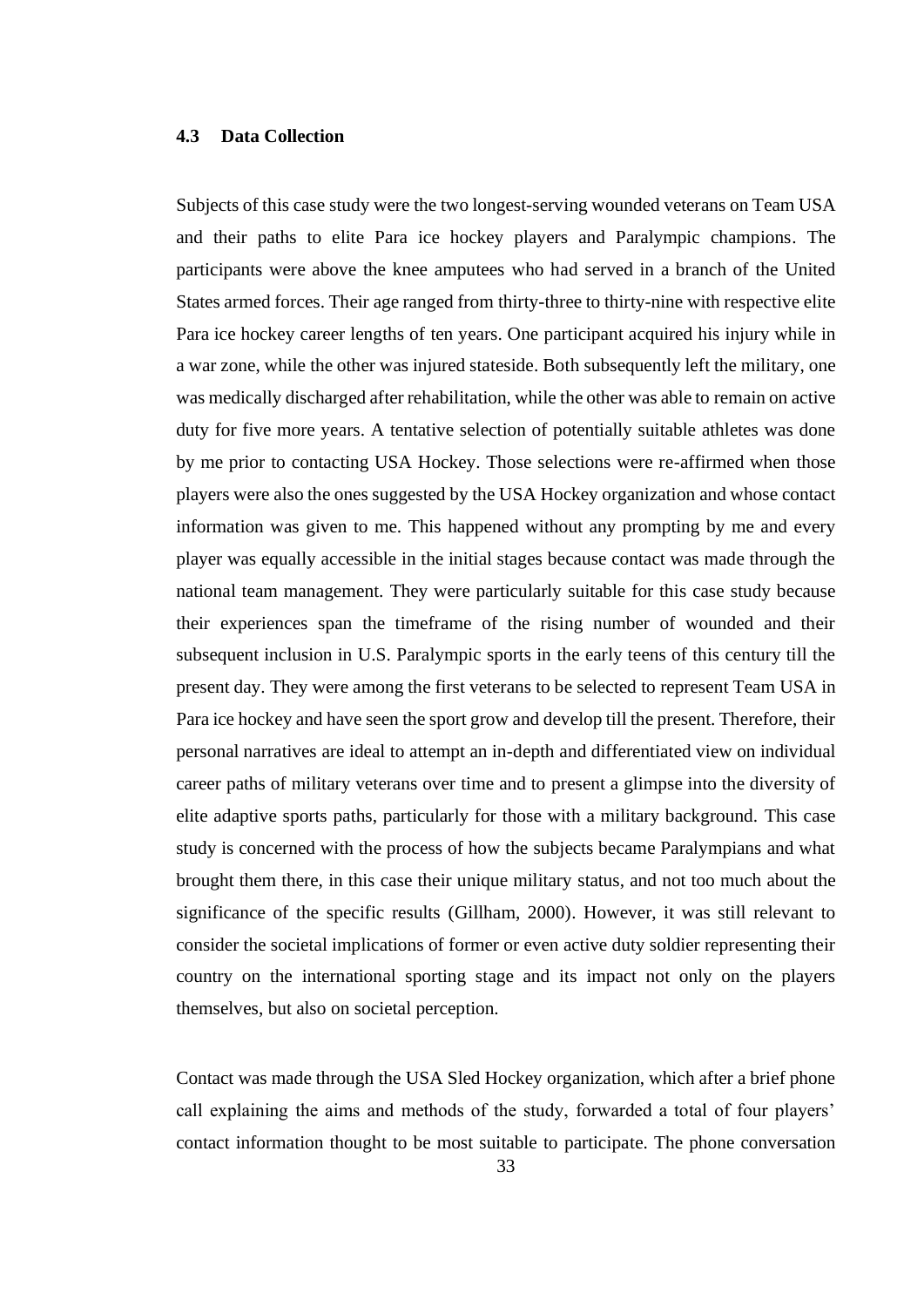could also to some extent be considered an "élite" interview since it occurred with a person of authority within USA Hockey, which later on led to me contacting players upon his recommendation and shaping the interview questions around his suggestions. (Gillham, 2000). All of the players were initially contacted via email. Out of those players contacted two responded positively to participating in the study so that Skype and WhatsApp audio call interviews could be arranged. Thus, this study explored the career paths of two male American Paralympians who competed in the 2014 and 2018 Paralympic Games, winning the gold medal in each. As a collective they have won four Paralympic and seven World Para Ice Hockey Championship medals.

The semi-structured interviews were conducted in English via Skype and WhatsApp audio calls, which were tape recorded with the participants' verbal consent. Beforehand, an informed consent form that outlined the aims and objectives of this study was signed by both of the participants. Special attention was paid to being conscious of the fact that issues related to politically emotive concepts, which in this case are military service, social inequality, nationalism, and political responsibility were being approached sensitively. These issues were identified as potentially difficult by Bardocz-Bencsik and Doczi (2019). This was done not only during the interviews, but also throughout the entire data analysis process and subsequent interpretations regarding disabled athletes' roles and their social legacy. Trustworthiness was sought by using open questions with a varying degree of specificity from broad to specific so the participants could state their opinions clearly. Both interviews lasted between fifty and ninety minutes and were transcribed verbatim. The interview questions' themes were derived from Aaresola's Sports Path Model (2016), the initial web search, and the literature review on sporting career paths in general. While the general question phrasing was derived from the Sports Path Model, some questions were also adapted from questions introduced by Shirazipour et al. (2017), that were adapted by Allen et al. (2018). The interviews included disability specific questions such as what kind of disability they had as well as when and where they had acquired it. Furthermore, the chronological timeline of their sporting career was discussed and why they chose to specialize in Para ice hockey. Another theme was the support network and its role in each player's career development. Support networks here included familial, societal as well as institutional support along the way. Within the Para ice hockey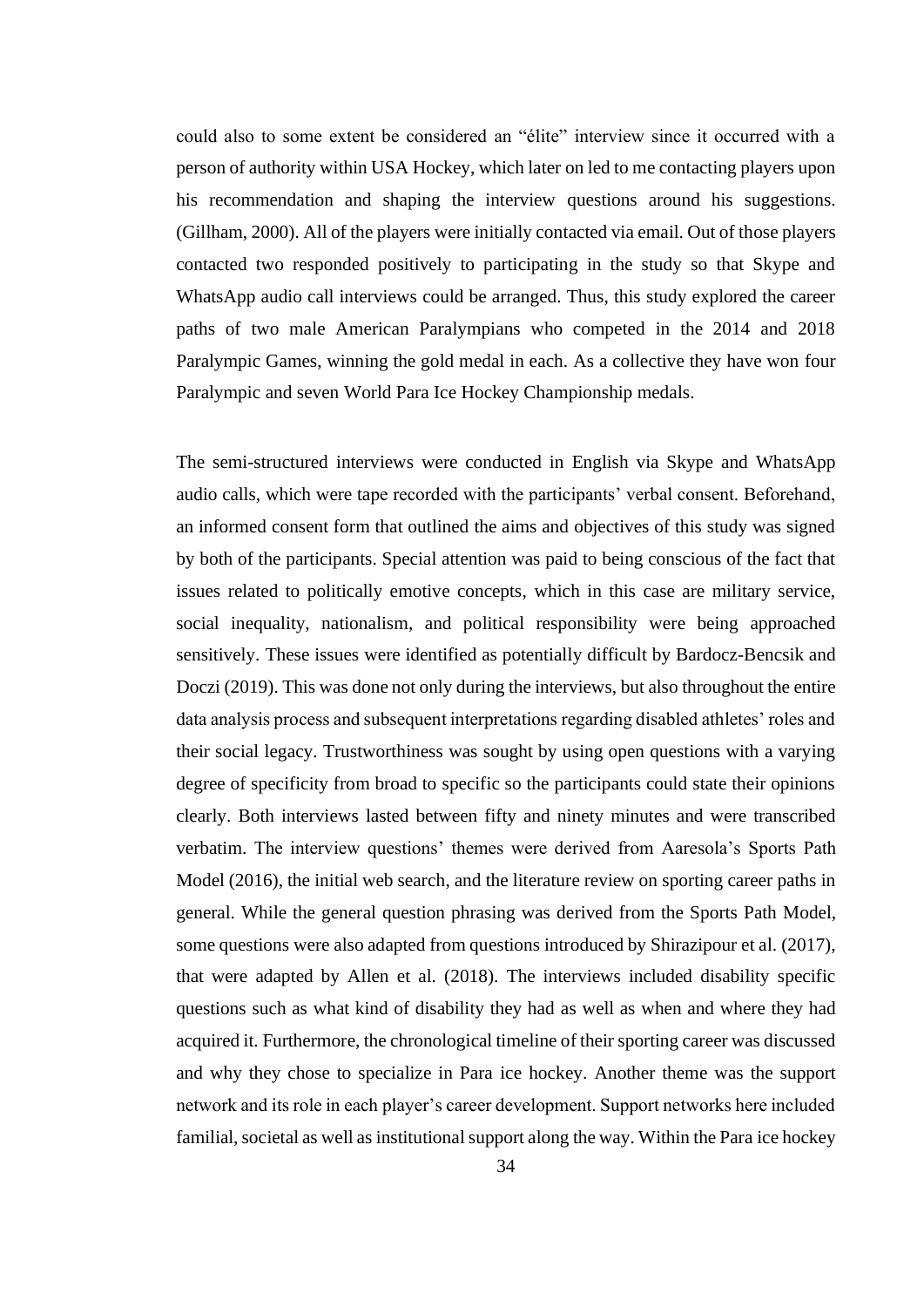specific context, the infrastructure and current individual career situation, including training schedule, monetary compensation, dual career initiatives as well as post-playing career plans were discussed. National team membership was discussed in terms of significance to them, also in light of their military background. Other significant experiences and important influences were covered in the last section of the interview, where the subjects were asked to reflect upon their career, its path, and their own goals and aspirations. The study is retrospective as the actual path into elite sport has already been walked by all the athletes participating in this study. An analysis of similarities and differences along their paths from soldier to elite athlete was conducted. This analysis was based on their experience within the same support program and how they fit into preexisting sports path models, or rather how aspects mentioned by the athletes had also been found by the working model and other career development models.

By conducting an extensive web search on the subject of Para ice hockey and its shapes and forms in the United States but also world-wide, I attempted to gain an understanding of the sport. Moreover, I tried to keep an open mind about what the research topic may entail and what research areas could be of importance. My unfamiliarity with the topic of adaptive sport in general was utilized to let the web search results guide not only my academic research itself, but also to stay conscious of the fact that a high degree of familiarity with the subject can lead to closure of the mind and blindness to certain phenomena. Therefore, I attempted to not make assumptions and conduct research based on personal experience in familiar fields, but rather act upon personal interest in a completely new field of study.

## <span id="page-34-0"></span>**4.4 Data Analysis**

In order to be able to systematically analyze as well as interpret and understand meaning in all the data (Gillham, 2000) collected in this study, a case study database was built in EndNoteX9. All the web pages and academic resources were filed away in this database. Different categories emerged over time and were then re-visited within the personal interviews. These were utilized to conduct a thematic content analysis. All data collected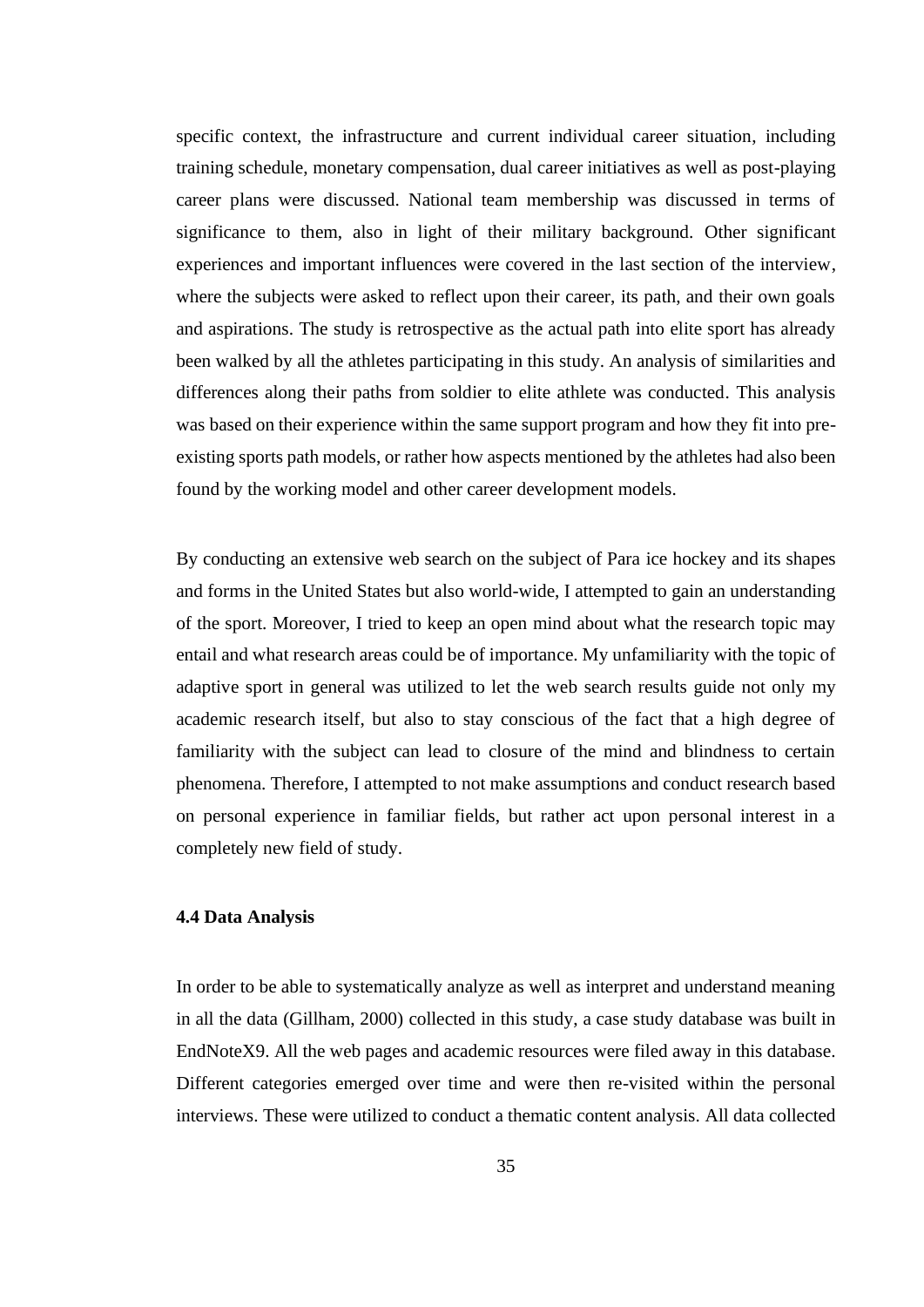was categorized in the database and so were the categories found within the analysis of the interview transcripts. Systematic coding of the transcripts was conducted to find overlapping themes and narratives. The process of coding was adapted from the iterative thematic analysis applied in Bunden et. al (2018) and included six steps. The first step was a familiarization with the general data. The second step was to generate preliminary codes utilizing the initial research question "What shapes, guides and influences an elite Para ice hockey player's career?" Initial ideas, also called inductive codes, were noted down as well as deductive codes, which mark notable or interesting passages of the data. The third step was to sort and organize those initial codes into themes, which were then later adapted to the Endnote group labels. Fourthly, those themes were constantly challenged and reviewed by more data input and the subsequent check if there were alternative understandings or negative instances to be found within. The fifth step was then to finally define and name all the categories and themes. Lastly, those final themes were then ranked and categorized based on their frequency, importance and suitability to explain phenomena identified in the data. The importance was determined not only based on the frequency of the codes, but also on a repeated analysis of the tapes. I attempted to determine differences in intonation and emphases to identify the most important factors in the participants' eyes. Due to the relatively small number of participants the coding was done by hand without the use of specific analytical tool, but rather using the highlighter and comment functions of Microsoft Word.

In addition to the transcript and recording analyses, a research on the number of programs and initiatives that introduce individuals with disabilities to adaptive sports and particularly Para ice hockey was conducted. This was then extended into a further investigation of military specific programs within the U.S. that include Para ice hockey. The differences in how their programs are structured and how their support might differ to that of the non-military programs were noted down. It has been found that what research subjects say and what they actually do might not always be congruent (Gillham, 2000). This can include athlete activism, which is a term quite prevalent in academic research both in mainstream and disabled sports. Therefore, an analysis of public appearances and initiatives of the study subjects was conducted through, for example, social media channels and sponsor websites. Furthermore, the initial literature review was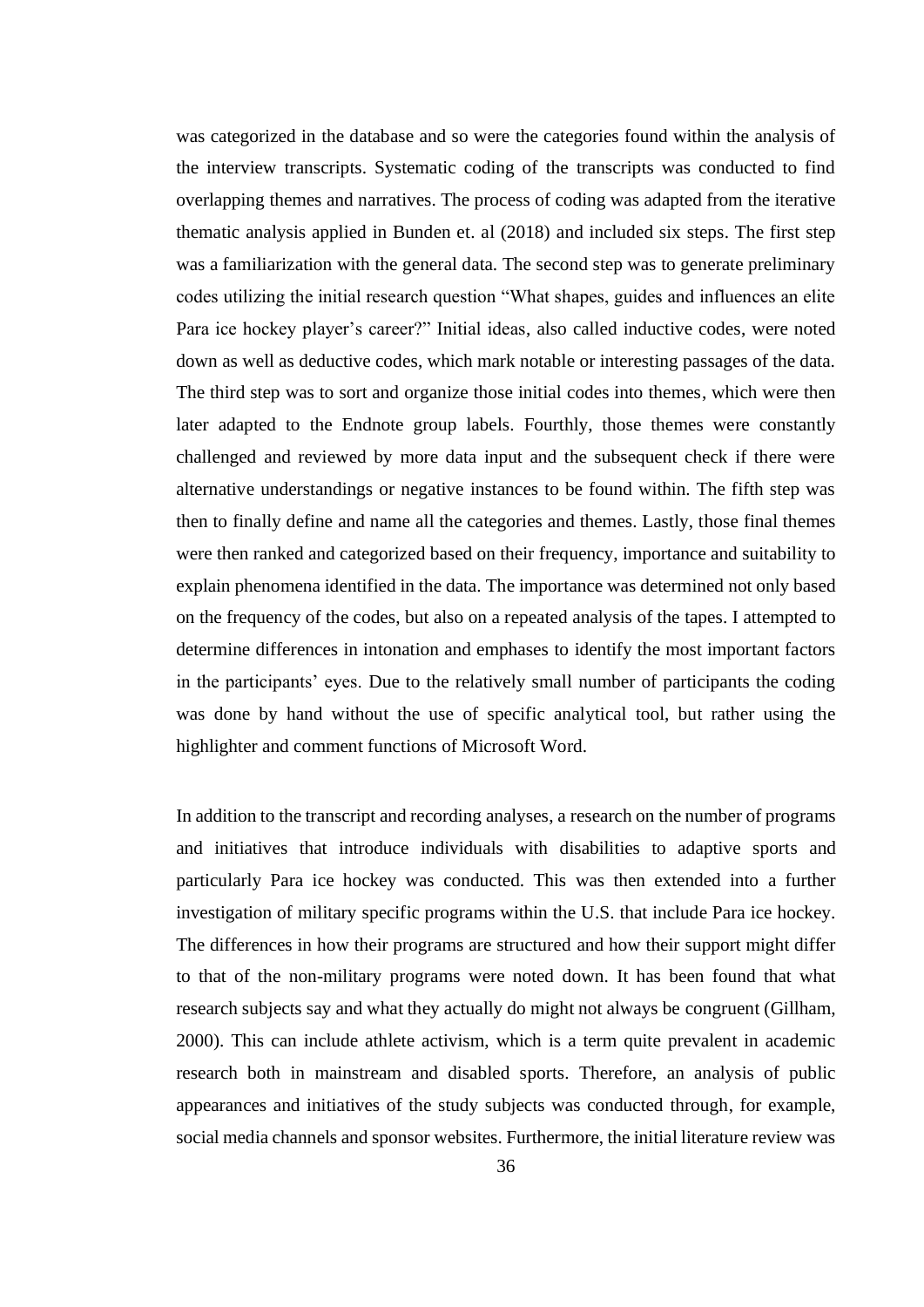extended on the topic of how militarism and nationalism influence the world of elite sport, which has also been found as a popular research topic within sport sociology research in general (Tomlinson, 2007). Another type of evidence used in this study are documents published by the International Paralympic Committee, World Para Ice Hockey, which is the governing body for Para ice hockey and by USA Hockey such as rule books and mission statements. By triangulation of all these findings and results an overall picture of the case and world of elite Para ice hockey was formed.

Throughout the process of analyses and coding, what Henriksen (2010) called communicative validity, was sought by checking back with both participants when things were unclear to ensure the final analysis accurately reflected the participants' perspectives. This was particularly relevant as the analysis of the data involved a high degree of interpretation on my part. By combining a web search with the semi-structured interviews, I was able to gain a better understanding of the world of Para ice hockey in general and reduce the degree of interpretation. Gaining a broader understanding also aided me when re-checking facts through targeted Google searches later on in the analysis to validate my interpretations and to assure accuracy.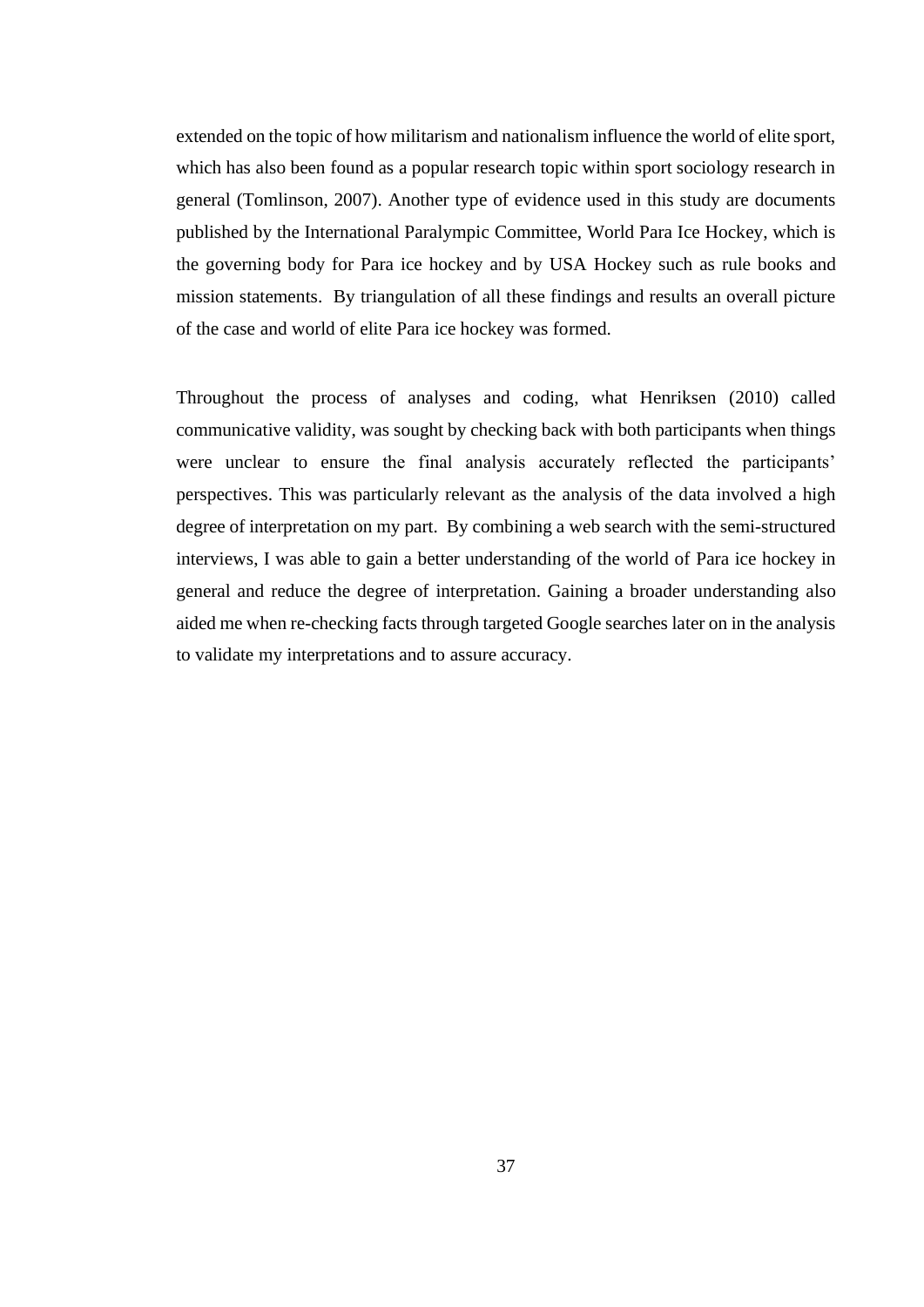### **5. RESULTS**

During the initial stage of contact with the USA Hockey organization and when explaining the research aim, I was already given very valuable advice how to approach the topic and what angles to look at. The significant role of military veterans within the team was mentioned along with the importance of approaching this study individually rather than as "cookie cutter approach" of one fits all. As outlined in chapter 4, the collected data was categorized and grouped into different themes. These were later on utilized to answer the overlaying research question regarding the extent of the influence of military service on the sports path with its sub questions covering unique features, systemic norms, social capital, and agency. The results of the thematic content analysis will be individually discussed in order of their importance and in relation to their research question in the following section.

### **5.1 Institutional Support Networks**

"What are the unique features of the support opportunities available to wounded veterans? Are they specific to Para ice hockey?"

Institutional support networks with their different actors, namely organizations that support and enable them to pursue their sport careers were the most prevalent during the thematic content analysis and mentioned most frequently. The most important factors within their careers were somehow related to institutions and organizations. Therefore, institutional support networks were one theme found within this study and ranked the most important. The theme encompassed the participants' introduction to the military support program called Operation Comfort, which was already introduced earlier, and their subsequent involvement in the San Antonio Rampage, the World Class Athlete Program and the U.S. national Para ice hockey team. All of these organizations play crucial roles in their sports paths as they not only provide material and physical but also psychological support. Each of these organizations and their specific contribution and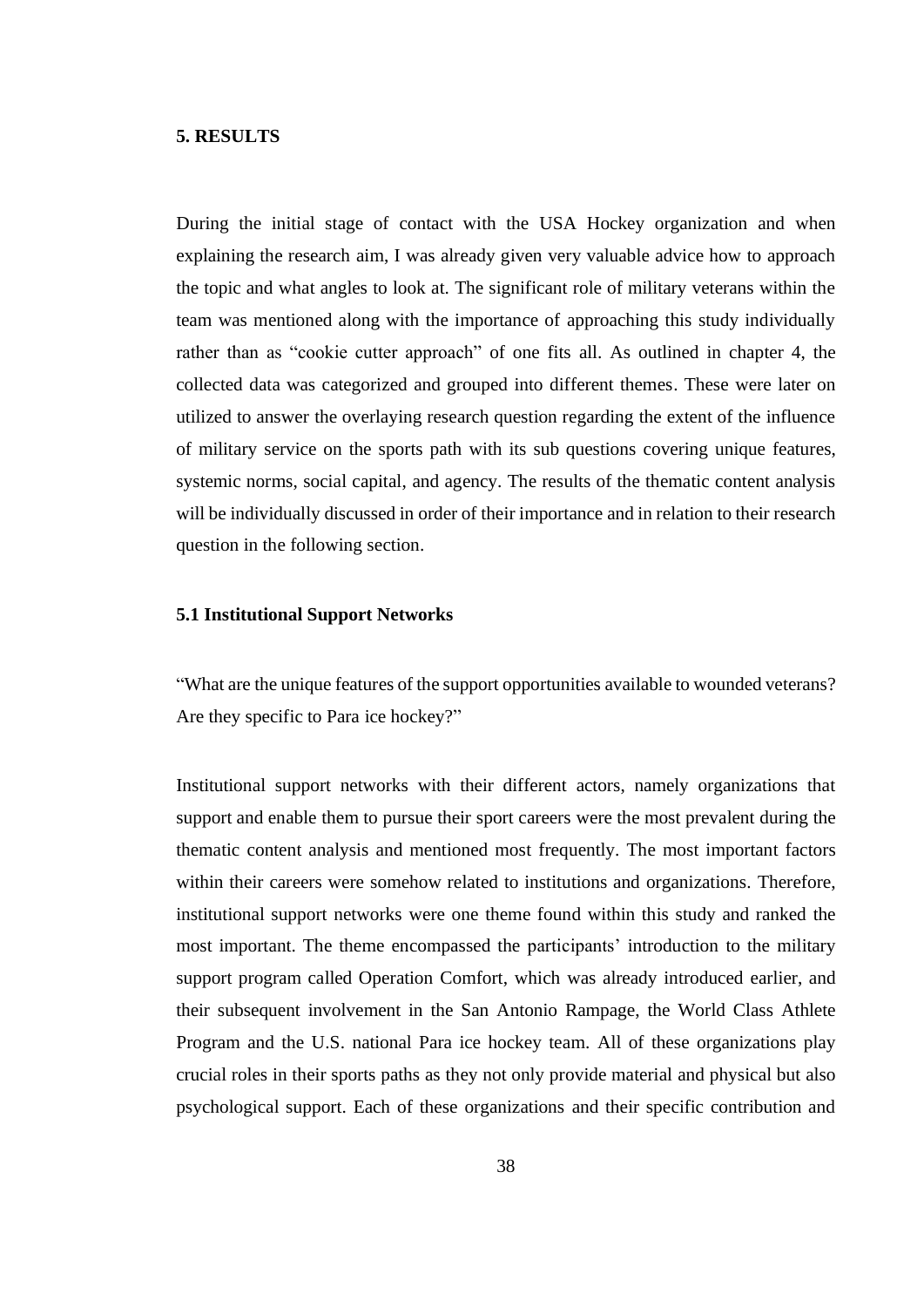role during different stages of their careers and sports paths will be discussed in-depth later on in this thesis.

Military support programs and institutions, namely Operation Comfort, were crucial for the participants' initiation and continued participation in the sport, especially in terms of monetary support and infrastructure. This has also been found by Doll-Tepper and Radtzke (2014) where one of their participants called the competition among U.S. disabled a competition between "haves" and "have nots" (p.94), referring to the veterans' superior support. All of the above-mentioned organizations with the exception of the U.S. national team are exclusive to current or former military members and their families (Operation Comfort, 2020; San Antonio Rampage, 2020). Overall, this outlines why institutional support is the most important factor in the sport socialization process and therefore deserving of special attention in this case study. Nevertheless, I chose not to go into too much depth on them in this chapter. Both participants put a lot of emphasis on the fact that the institutions may build the necessary and imperative framework for their career pursuit, but it is the people within the programs that make the actual difference. Each institution and their role in the participant's career will be covered in chapters 5.2 and 5.3. In those chapters, I will focus on outlining how personal impact is key to making a good program actually successful. In regard to the Para ice hockey specificity of the institutional support it can be said that only their club team and naturally the national team were Para ice hockey specific. The other programs offered support for sports besides Para ice hockey as well.

### **5.2 Forms of Social Capital in Elite Para Ice Hockey Careers**

"What forms of social capital were experienced and found most relevant within the participants' sports paths?"

The second most frequently noted theme within the analysis was social capital. This ties in with the previous chapter on institutional support networks and how the social and personal components of a sports path are imperative to successful sport career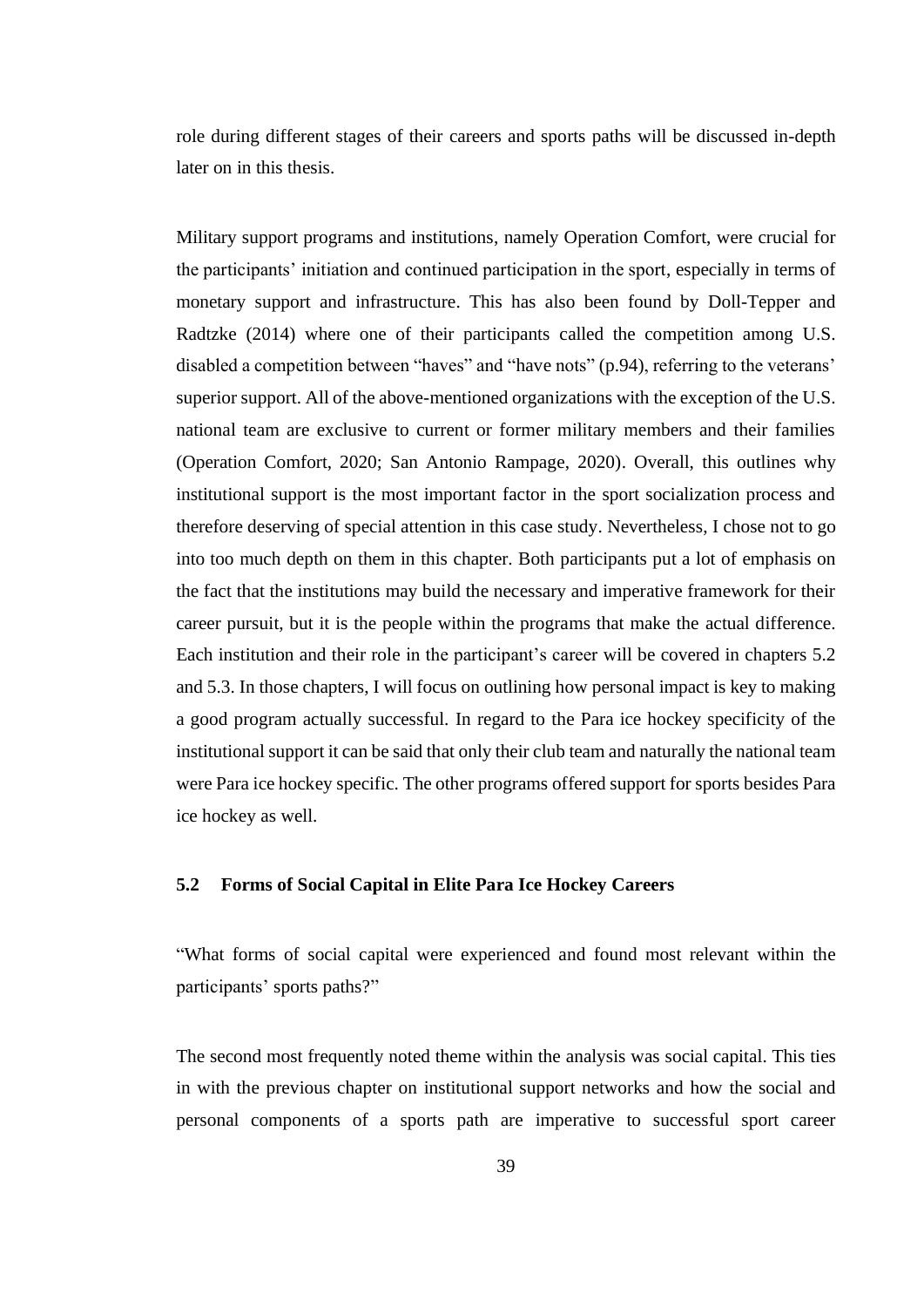development. Fellow veterans and coaches played a substantial role during the career initiation and adaptation to life with a disability, while the support of significant others, children and family became significant during the development and mastery phases of their careers. Fellow civilian teammates were crucial for their development as an athlete which was one of the most unexpected findings.

When asked about the importance of support networks Player 2 said the following:

"*I think it's the people that got you here, the people that were there when you were down. Who was the one who made your prosthetic leg if you take that first step? Who was the one that challenged you, you know you need to walk better? Who's the one who gives you the mentality and different mindset of adapt and overcome instead of complaining that there's no handicap ramp or something? It's all these in a way that kind of build up to get you to play and then to have that freedom to play on the ice."* (Player 2)

This, furthermore, illustrates the crucial importance of support networks which are provided through those institutions listed earlier. Support networks are social capital, which are most often made up of human relations in combination with financial possibilities. Throughout a sporting career, the support networks and family become the athletes' symbolic and material capital and make up a major part of an athlete's ability to continuously accumulate sports capital. The details of those support networks and family relations are discussed in the following three sub-chapters.

## **5.2.1 The Role of Parents and Family in Elite Para Sport Is Dynamic**

Generally, parents play an extraordinary role in their children's ability to be involved in Para sport. This is particularly the case for children between the ages of 6 and 12. Parents can grant their children access to a variety of sports that enables the development and fostering of social and physical skills. (Allan et al., 2018). Parents' and siblings' interest in a certain sport also manifests the family's interest and might even reinforce traditional role models (Fitzgerald & Kirk, 2009). Parental role was in fact, an entire sub study in the model theory (Aarresola, 2012) and was therefore also included in this case study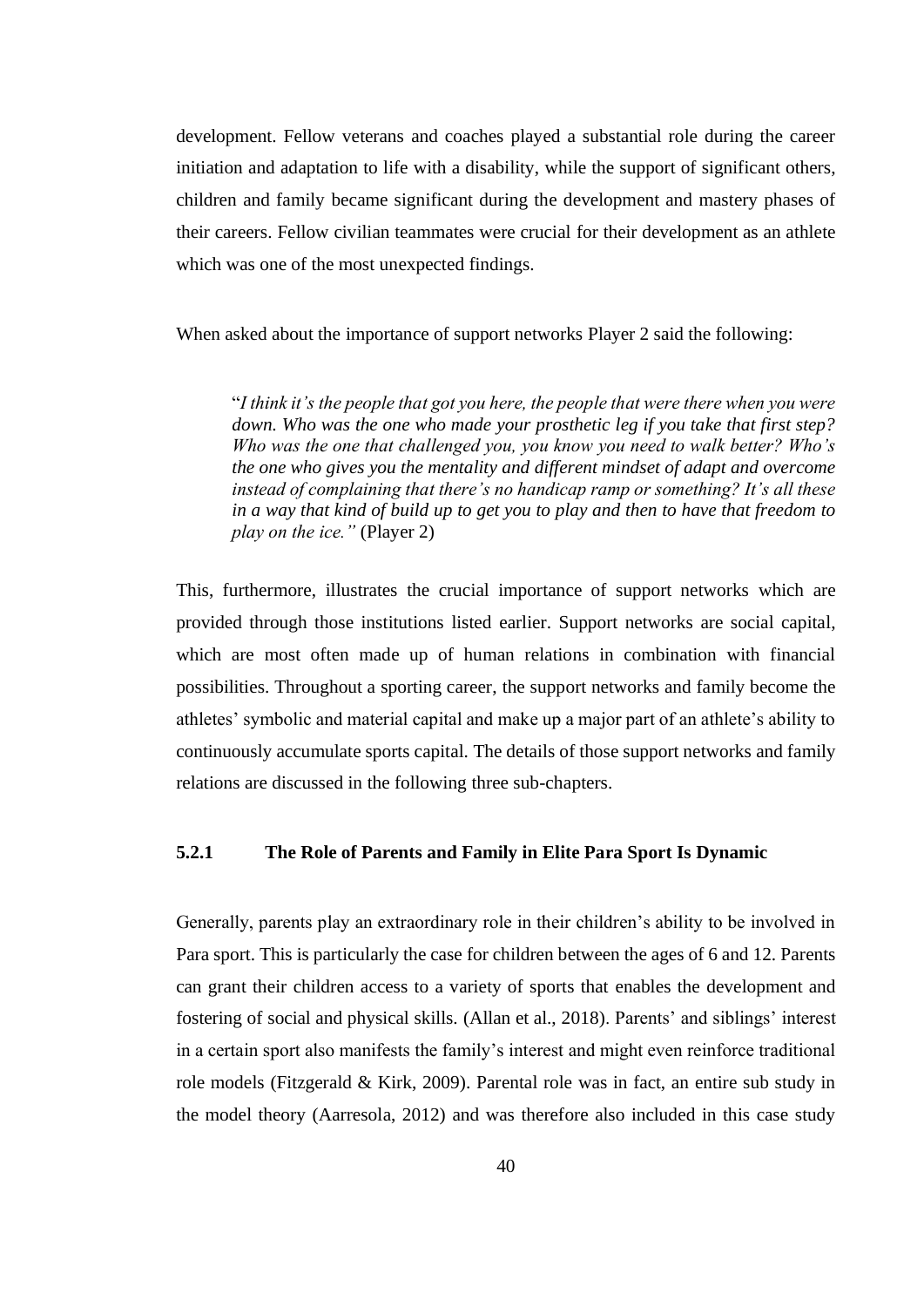despite the participants being adults. Family's role in an athlete's career is even more important for athletes with disabilities because they are often times dependent on them for transportation, financial support with competition fees and equipment, and overall involvement opportunities (Adamo, Langlois, Brett, & Colley, 2012; Buttimer & Tierney, 2005; Scholl, McAvoy, Rynders, & Smith, 2003). Supporting a disabled child also puts families at a notable disadvantage when it comes to socio-economic factors (Emerson & Hatton, 2007). Now, the role of the parents of athletes with acquired disabilities in adult age is vastly different. While both players reported strong ties to their parents, including taking them to the Paralympic Games with them, their involvement in the decision to become a Paralympic athlete remained minor. However, they were still cited as important sources of support throughout the career.

An interesting aspect mentioned by both participants was the role socio-economic status and cultural stereotypes play in sports participation as a whole. Both participants had extensive backgrounds in mainstream sport prior to their injury, which was, as aforementioned, vital for their success and motivation in Para sport later on. Their multisport background also played an important role in their decision and eagerness to participate in multiple Para sports post-injury. This highlights another area of overlapping between Para sport and mainstream sport, as Para athletes with injuries acquired later on in life are significantly impacted by their past sport experiences. Mainstream sport research has found that talent transfer from other sports has allowed athletes to enter the senior competition pathway at a later age, but at higher competition levels overall. Prerequisites here were rather extensive competitive and athletic experience and success in other sports. (Gulbin, Weissensteiner, Oldenziel, & Gagné, 2013) Thus, the parents' role is still vital in the competitive athletic careers of Para athletes with acquired disabilities despite the lack of traditional mainstream career development. However, as aforementioned, the career development of mainstream athletes also is not linear or unified (Gulbin et al., 2013).

*"They definitely have the athletic background of it [competitive sports] but just never had the resources to continue pursuing their athletic career."* (Player 2)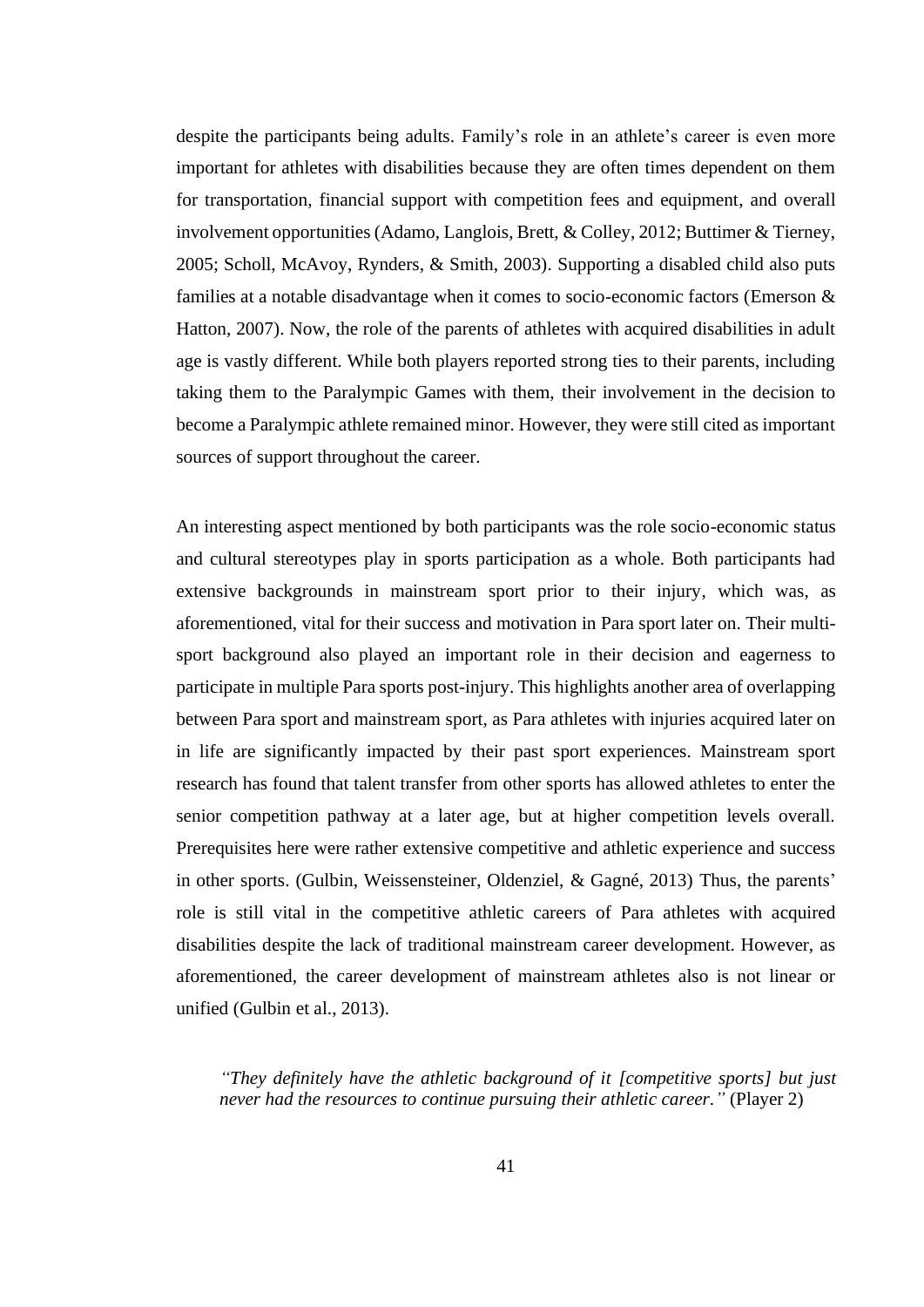Research by Bullock et al (2009) has found participation in elite mainstream sports to be strongly related to a parental background in competitive sport and siblings' participation. This was not as prevalent in the present study because it was inhibited by another area found to be strongly impacting sport participation as a whole, socio-economic background. Both players within this study were part of an ethnic minority, which heavily influenced their ability to participate financially, but also their perception of whether sport was even a viable career option.

*"If you're in a low-income family you're not playing hockey because it costs too much money. Equipment is too much, the ice time is too much. So, you don't see a lot of minorities playing hockey because it's too expensive."* (Player 1)

What Player 1 touched upon here is two-fold: it is the general expense of sport participation as a barrier to sport participation and the added impact of cultural background. Social capital is a combination of different forms of capital and this also includes the most important form of capital, namely the economic capital. Sport and participation in certain sports therefore also becomes a status symbol and one of racial segregation (James, 1963) as it demonstrates financial resources.

*"A lot of minority students are pressured into [certain career paths] besides what they're happy with. . . .* sports *is such a dream and it's a wild thing to chase, a wild goose to chase. I would say they made an impact as far as leaving me the freedom to choose what I want to be or who I want to be.*" (Player 2)

In terms of support of an athletic career a parental background in competitive sport appeared to be beneficial. What was definitely found to be crucial was the parents' willingness and ability to let their children participate in sport as a whole to, as aforementioned, set the foundation for their later career pursuit despite or maybe because of their ethnicity. Ernest Cashmore (1982) found in a study of black sportsmen that parents within ethnic minorities have to provide stimulating home environments in order for their children to pursue sport, which is an area of creativity and expression. Scott Fleming (1994) went on to describe that society often tends to treat minorities as collectives and subject them to stereotypical treatment and generalizations which then become internalized by the athletes themselves. He utilized the example of Asian students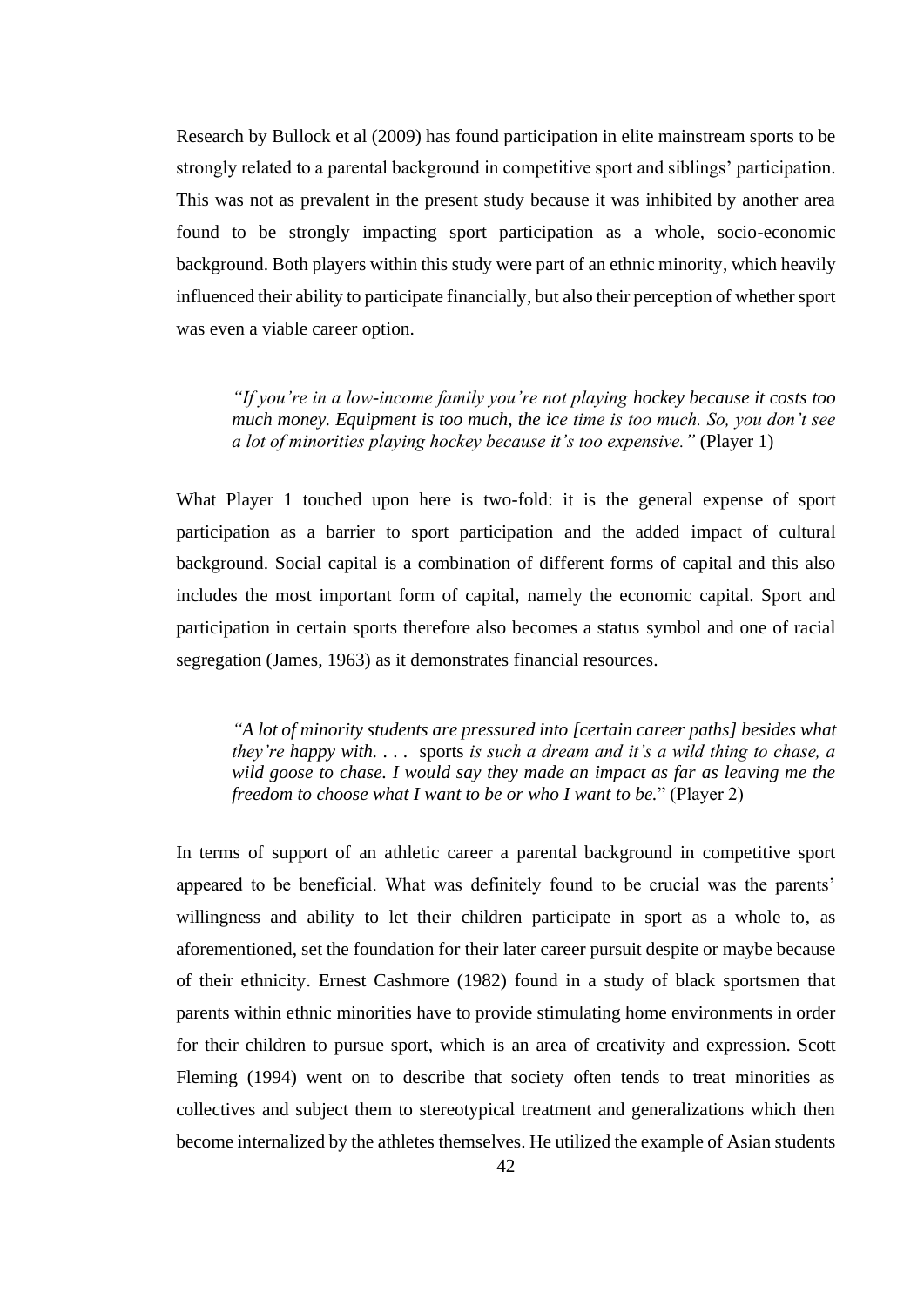being perceived as likely to under-perform in P.E. and sport and instead reach outstanding academic achievements. This phenomenon was also reiterated by one of the participants.

"*Oh, for sure. I'm Asian. So, (…) the decision for them is always said no you gotta become a doctor or engineer right.*" (Player 2)

Sport and leisure activities are aspects of traditional culture that has sustained despite migration to very different social systems (Fleming, 1994). Sport is often times also one of the very few ways of upward social mobility (Bourdieu, 1978), for those of less socioeconomic status. This is a concept very well documented among academics as well as in media through popular "rags to riches" narratives. Such a phenomenon is completely missing within this study's context of Para athletes with acquired disabilities simply due to their complete lack of career planning beforehand. They naturally could not have foreseen their future career as Para athletes. Therefore, their mindset regarding Para sport as a viable career developed very late in their career, almost incidental, and was not prompted by their socio-economic status growing up.

"*I wanted to be an athlete when I was a little kid, I wanted to be a basketball player. And never in a million year would I think that this would be career. I get to travel the world and play disabled hockey for team USA. And that's my profession, I mean that's a dream come true*." (Player 1)

With this lack of career planning also comes a shift from the parents' role as the main facilitator and supporter of adaptive sport participation away to the athletes' significant others and children. Generally, significant others are especially important as important social support providers to both able-bodied and disabled athletes alike (Kämpfe et al., 2014). Athletic careers require an immense level of commitment of time and effort. This comes at an obvious cost to family and social life. For the athlete populations with acquired disabilities, the start of their elite sport careers often happens at a time where they already have families of their own or are at least starting them while playing.

*"Since the second and maybe the third year I've been more conscious of the kids. I miss stuff. They have basketball, dance recitals, things they want me to go to,*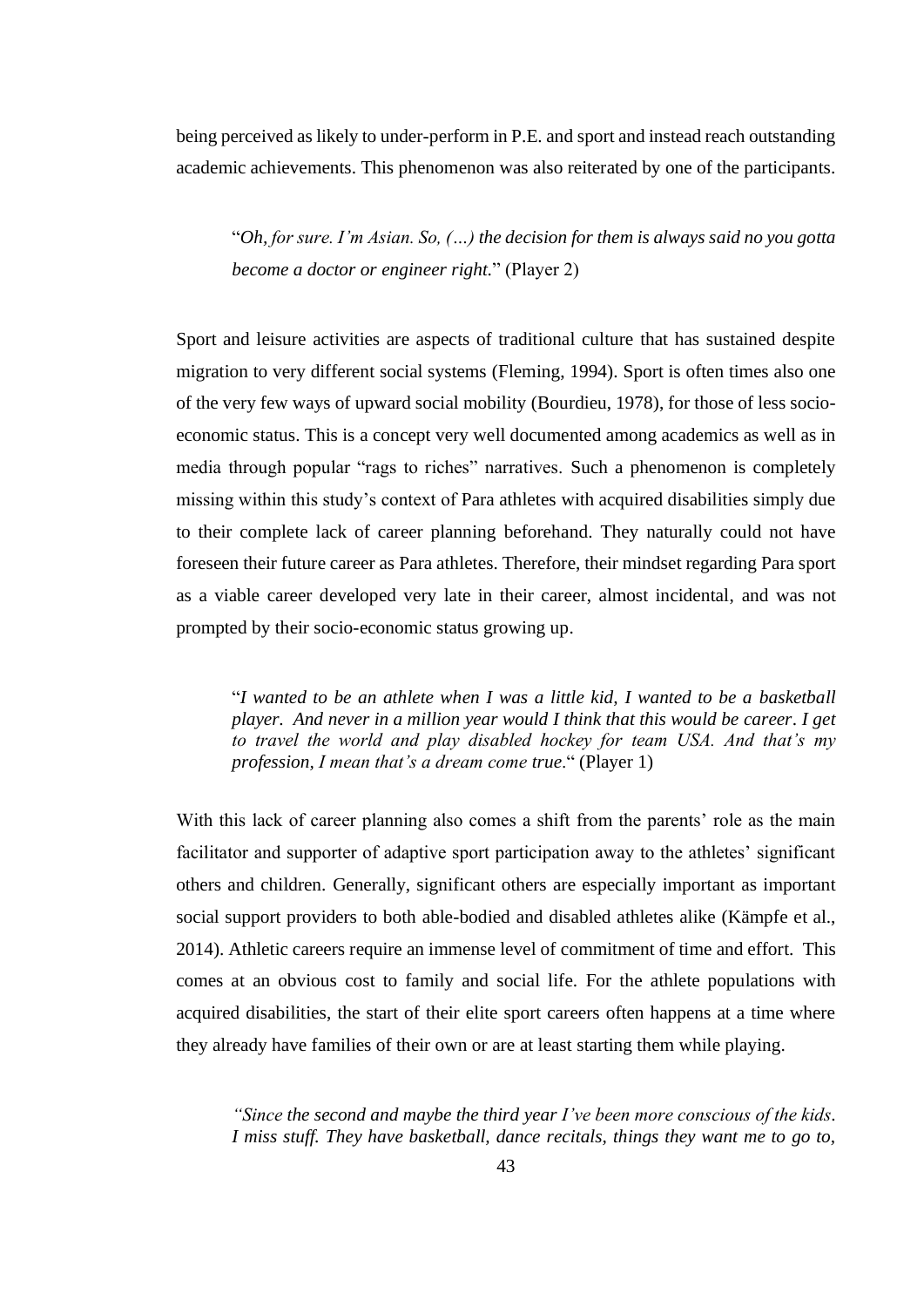*birthdays, whatever it is, and I have to miss that because I'm either engaged with work or I'm on the ice. And that's kind of tough and that's why I really wanted to make sure that they're all on board with me doing this."* (Player 1)

Involving their family in the career planning is an important differentiating factor to note. Career transition research within able-bodied athlete population has found a shifting focus to family and life outside of sport is often related to retirement-planning (e.g. Debois et al., 2015; North & Lavallee, 2004) rather than career initiation (Coté et al., 2003). For the participants of this study, having a family was cited as the main reason for their involvement and level of commitment in opposition to the actual sporting reward in form of medals or even money.

"*The medals are a reminder but sharing that moment, seeing my kids' faces like that is just the best thing. Them in the stands, when they bring that medal and I'm on the ice and I look up to the stands and I see those smiles. That's my favorite thing."* (Player 1)

The experience described here is once again underlines the importance of social capital within an athletic career. The already previously cited study in Germany by Kämpfe et. al (2014) revealed that the achievement motivators among disabled athletes can be rather different to those in able-bodied mainstream sports. This was also demonstrated in this study. Enjoying sport and improving one's personal performance level have been found to be much more important than career opportunities and earning money (Kämpfe et al., 2014). In the Mastery phase, as based on the career development model by Coté, Baker and Abernethy (2003), they found athletes with disabilities on one hand to be much more focused on leading an active lifestyle, and increasing self-consciousness. Their mainstream sports counterparts, on the other hand, were much more driven by monetary incentives and career advancement. (Kämpfe et al., 2014) Those findings resemble the findings of this case study as well as the study findings of a study conducted in Norway by Pensgaar, Roberts and Ursin (1999). The general aim of many studies is to find out what motivates current elite Para athletes in order to be able to adequately promote high performance Para sport to those not participating, or on the recreational level (McLoughlin et al., 2017). Another Norwegian study, furthermore, found that Olympic and Paralympic athletes had similar motivational profiles. However, Paralympic athletes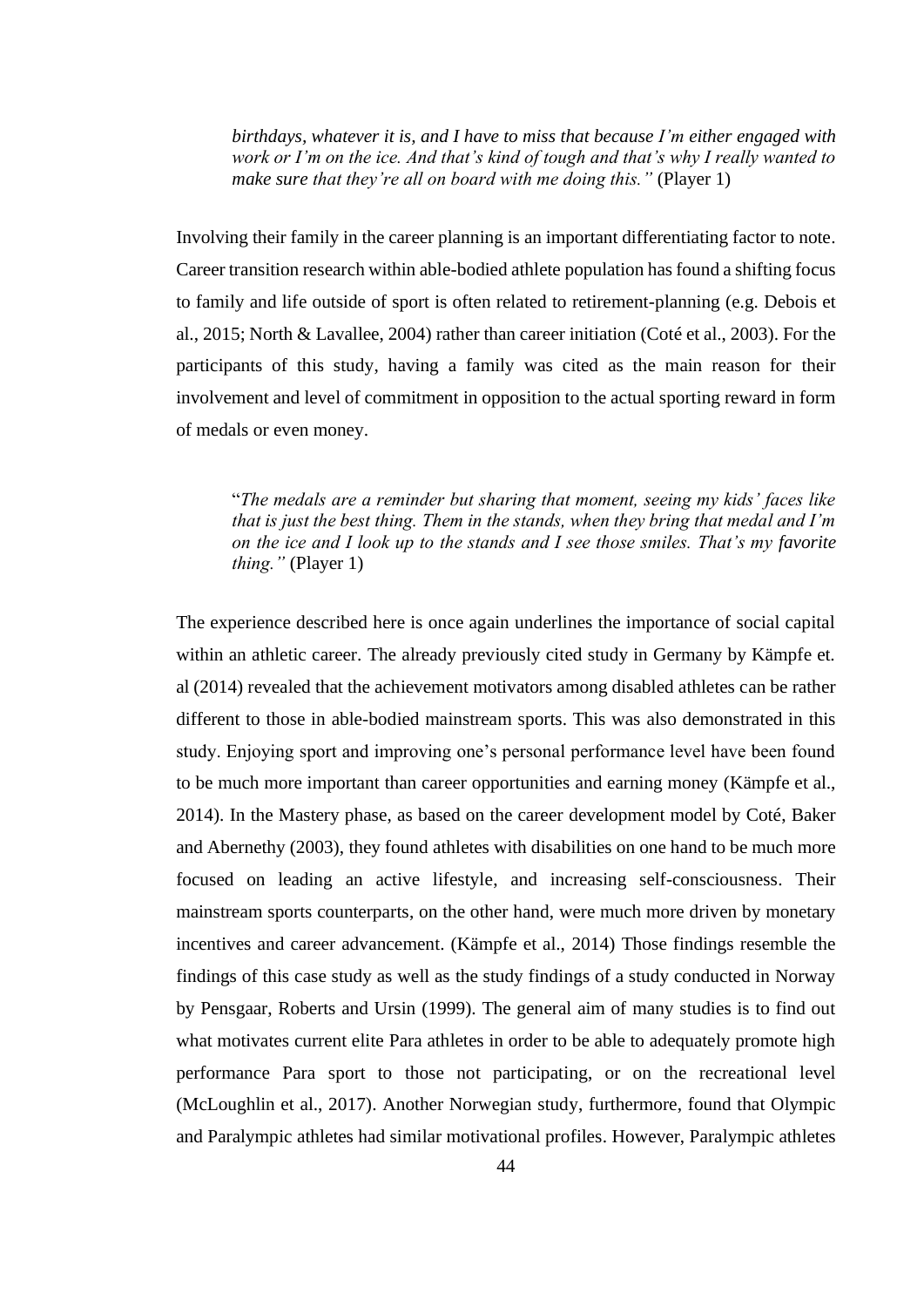were significantly more satisfied with effort and results. (Pensgaard et al., 1999) In light of those studies and the findings of this present study it can be concluded that the family's role within a Para athlete's career is just as significant as the role of parents among ablebodied athletes. This in turn also seconds Henriksen, Stambulova and Roessler's (2010) claim that the wider environment including family needs to tie in together in order for an athlete to have a positive experience.

## **5.2.2 Military Structure Affects Team Dynamics**

Social support networks are key for any athlete, but the special significance these players associated with their rehabilitation, getting used to living life with a disability and playing a competitive elite sport alongside other wounded veterans, was remarkable. A change was noted throughout Sports Path Model (Aarresola, 2016) that the role of friends would change from playmates to teammates. This was not applicable in this study simply because it was not concerning youth participants. What could be noticed instead, which was also recognized in the Sports Path Model, is the importance of peers as part of the athletic career. This will also be briefly touched upon in chapter 5.3.1 concerning the socialization into the sport and how fellow veterans helped both participants adapt on and off the ice. The participants' description of the team dynamics both in the San Antonio Rampage team, as well as the U.S. national team will be the focus of this chapter.

# *"Half or ¾ of our [national] team is military guys."* (Player 1)

The presence of such a high number of military veterans on a national team is unique in the world of sports, and also comes with its own set of challenges. In the past, there have been up to seven players on the U.S. national team who have served in the military (Scifo, 2017). Given the obvious success achieved by the U.S. national team, a closer look into their team dynamics appeared relevant. Team dynamics in general are very important for success and in the world of Para sports that also means combing athletes with congenital disabilities with those that acquired theirs at different stages in life.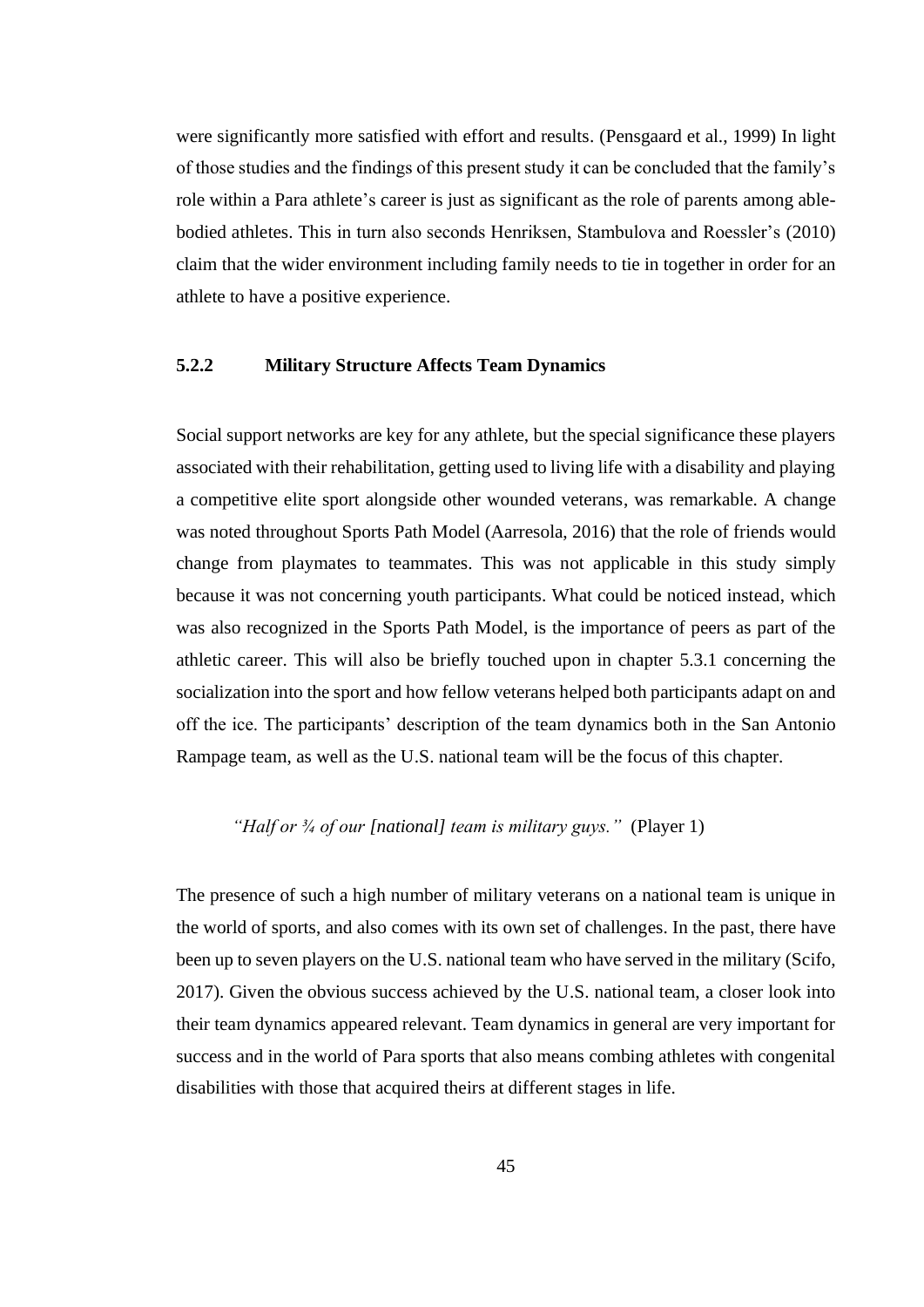This came with a different set of challenges as the military mindset and identity, which will be topic of further discussion later on, is still prevalent among the veterans. The civilians on the team bring a different mind and skill set to the team.

"*You don't want to have too much military structure. Because that will kind of take the fun away.*" (Player 2)

In this study the participants first and foremost expressed a deep appreciation for their teammates and how much they learn from each other. For those with congenital disabilities, participating in some sports activities with able-bodied peers has been deemed helpful on their way to elite disability sports (McLoughlin et al., 2017). This was not checked in this study due to the lack of participants with congenital disabilities. However, it can be hypothesized that the mix of military veterans and civilians helps either athlete population to bring their game to the next level. A crucial role here is also played by coaches, that play a dual role as coach and important role model and which will be the focus of sub-chapter 5.2.3.

Henriksen et al. (2010) emphasized the need for role models within a sport program and this was definitely reiterated in this study.

*"Whether they are civilians or military, we got some really outstanding guys on our team on and off the ice. Great leaders, great role models and I truly am honored to be a part of this team*." (Player 1)

In adaptive sport a general lack of role models has been identified (Bardocz-Bencsik & Doczi, 2019). This was not the case in this study. Thus, it can be argued that a lack of role models might be most applicable to individual sports. In team sports, such as Para ice hockey, it might be infinitely easier to promote teamwork and recognize the demonstration of it and other beneficial attributes. Furthermore, the new level of commercialization within Para sport (Kämpfe et al., 2014) has given athletes a much broader platform to also showcase their achievements and to inspire the next generation. This was also mentioned many times by both of the players, in how they aspire to achieve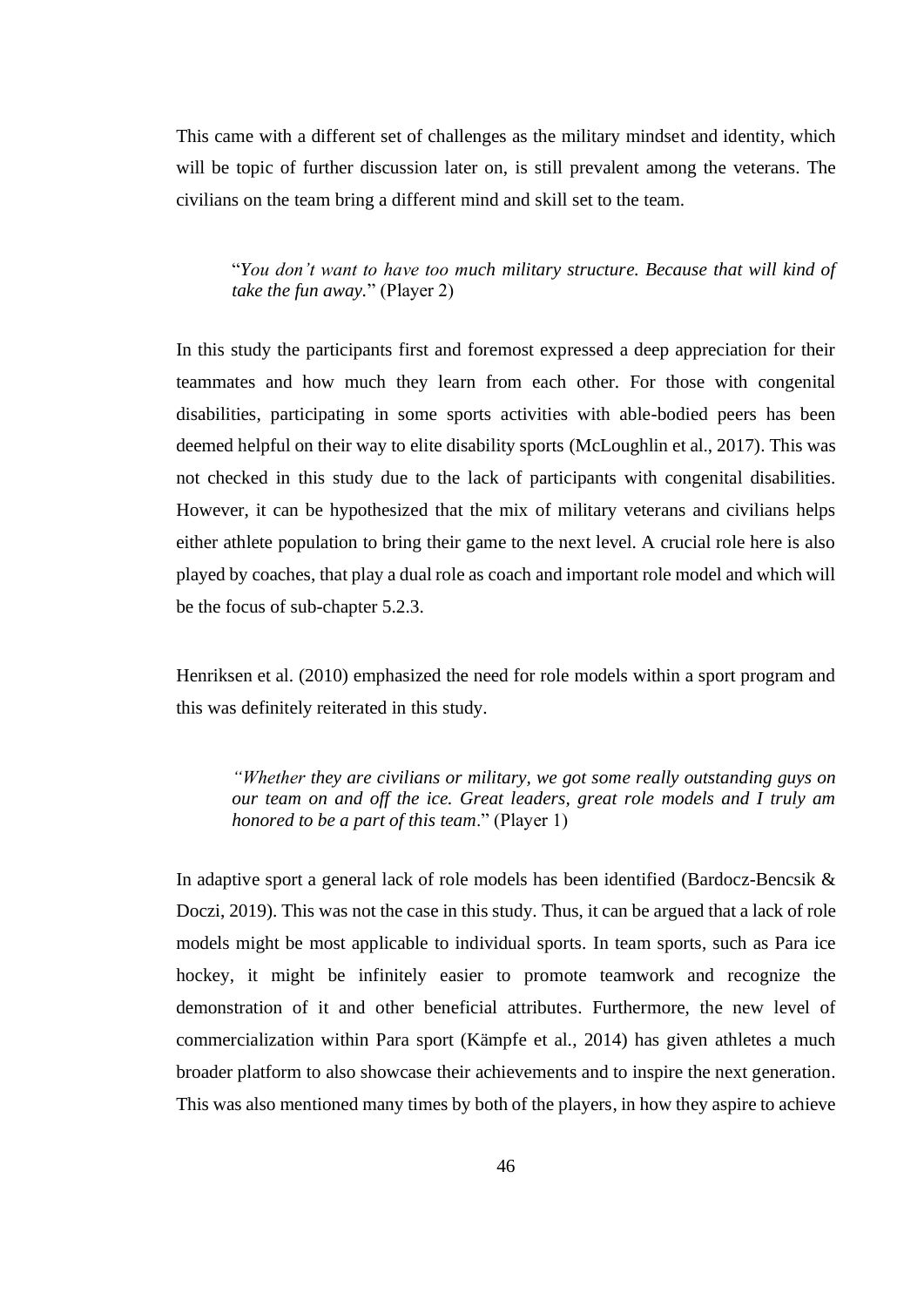and mentor the next generation of players, but also help sharpen the profile of Paralympic sport in society.

## **5.2.3 Coaches (Need To) Do More Than Just Teach Skills**

The demands on coaches and administrators of Para sport are very high. They have to facilitate perfect conditions within a very heterogenous group of athletes (Pensgaard et al., 1999) that range from being in their early 20s to late 30s with very different disabilities. Adequate coaching, or rather a lack of it, is often considered a big barrier or in turn facilitators of Para sport participation. This was also the reason why it was included as its own pillar in the model theory and was also found to be true for Para sport. Just providing the facilities for Para sport participation is not sufficient. Knowledgeable and qualified instructors are indispensable to bridge the prevalent knowledge gap among individual with disabilities of how to activate and utilize their bodies, as well as providing them with valuable experiences (Junker & Carlberg, 2011).

Recruitment through coaches and fellow athletes early on was found to be significant for sport participation. It creates awareness and thus overcomes the barriers resulting from a general lack of awareness and communication. Both participants of this study attributed their career progression to the Paralympic level to former national team player and coach Lonnie Hannah. Lonnie Hannah is a former U.S. Para ice hockey team member and coach of the San Antonio Rampage. He, alongside other coaches on the national and club level, provided such a fostering and challenging environment that both participants started to become aware of the possibility of a Paralympic career. Furthermore, Hannah recognized the importance of the role wounded veterans could play for Para sport after 09/11 and the onset of the American war on terror. His coaching and mentoring skills did not only include developing Para ice hockey by demonstrating how to include veterans but, furthermore, how to address their special needs within the training environment.

"*He can relate and translate language to us military guys"* (Player 2)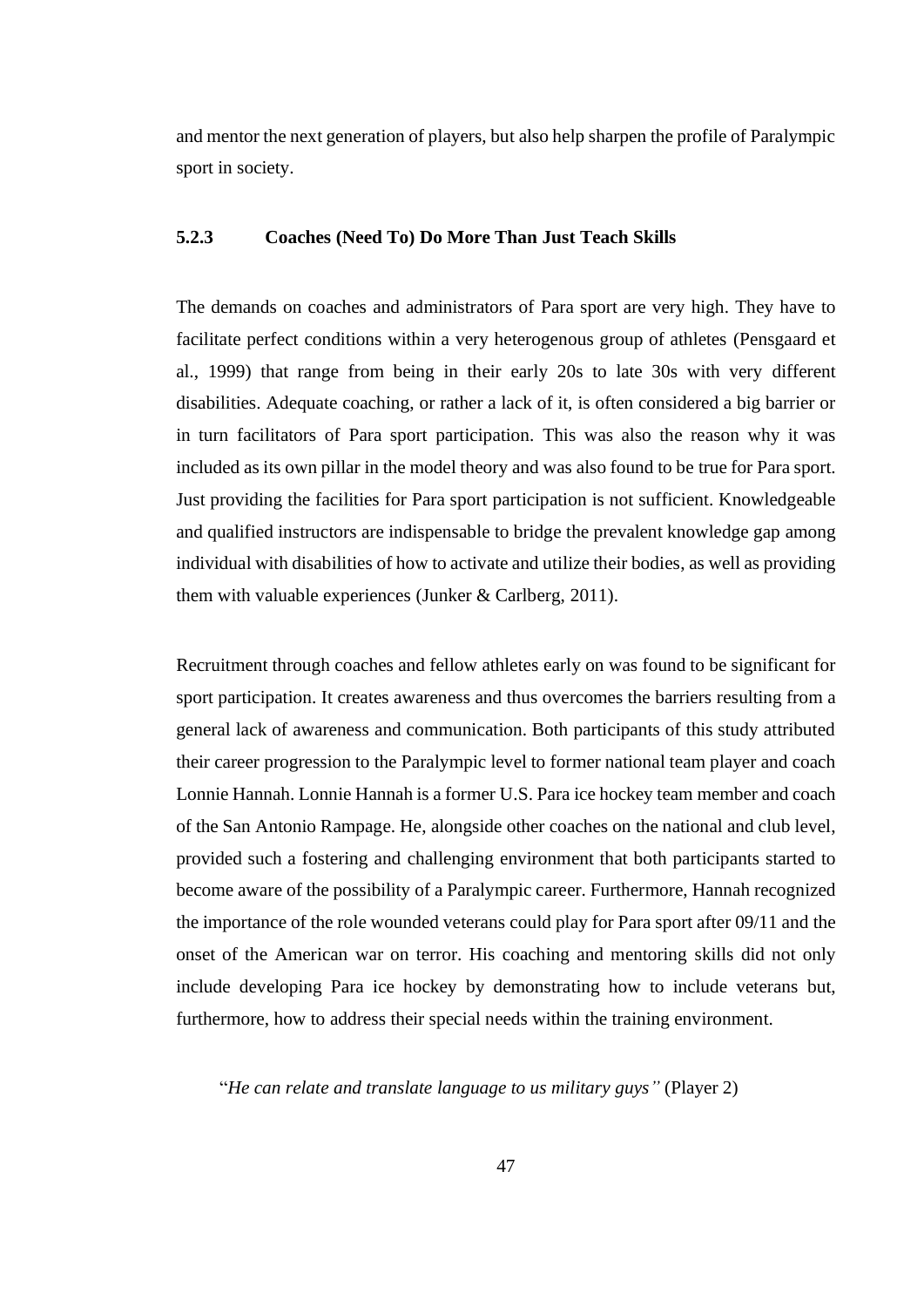This will also be discussed in more detail in chapter 5.3.4 in relation to team dynamics and military identity, and how challenging it can be to find a balance between civilians and veterans. The coach's role is particularly important here as the mediator not only between the sport and the veterans but also between all the team members.

The impact staff has on an athlete's career and even life outside of the sport is not limited to the coaches' impact. Other support staff such as trainers are, in fact, just as significant. In the Sports Path Model these were named social capital experiences in which athletes were able to utilize different forms of social capital such as friends, coaches, trainers, and support staff. As already mentioned in chapter 2.2, some disabled athletes face the challenge of being dependent on an interpreter or assistant that enable them to participate in sport (McConkey et al., 2013). In this study, this concept applies to the challenges of adapting to the loss of limb and mobility, and how to overcome physical barriers. These are, for example, non-accessible ice-rinks and other environmental barriers. Player 2 outlined the emphasis on the team's prevalent mindset of "adapt and overcome", that is enforced by the abovementioned support staff:

"*We have physiotherapists and different people on staff who will try and help you. But overall, it's like they'll help you one time maybe give you one or maybe even give you that push that second time, but afterwards you have got to figure it out on your own."* (Player 2)

Overall, Lonnie Hannah serves as a great embodiment of successful talent development and how Henriksen, Stambulova and Roessler (2010) conceptualised successful talent development. By being both a member of the U.S. national team and the San Antonio Rampage, he bridged the gap between these two programs. He essentially built a coherent organisational structure out of them, while also serving as a role model himself. His insistence on the participants' ability to become a Paralympian also helped foster longterm development while Operation Comfort helped to integrate the rest of the participants' environment into the sporting one. Thus, fostering a successful institutional support network.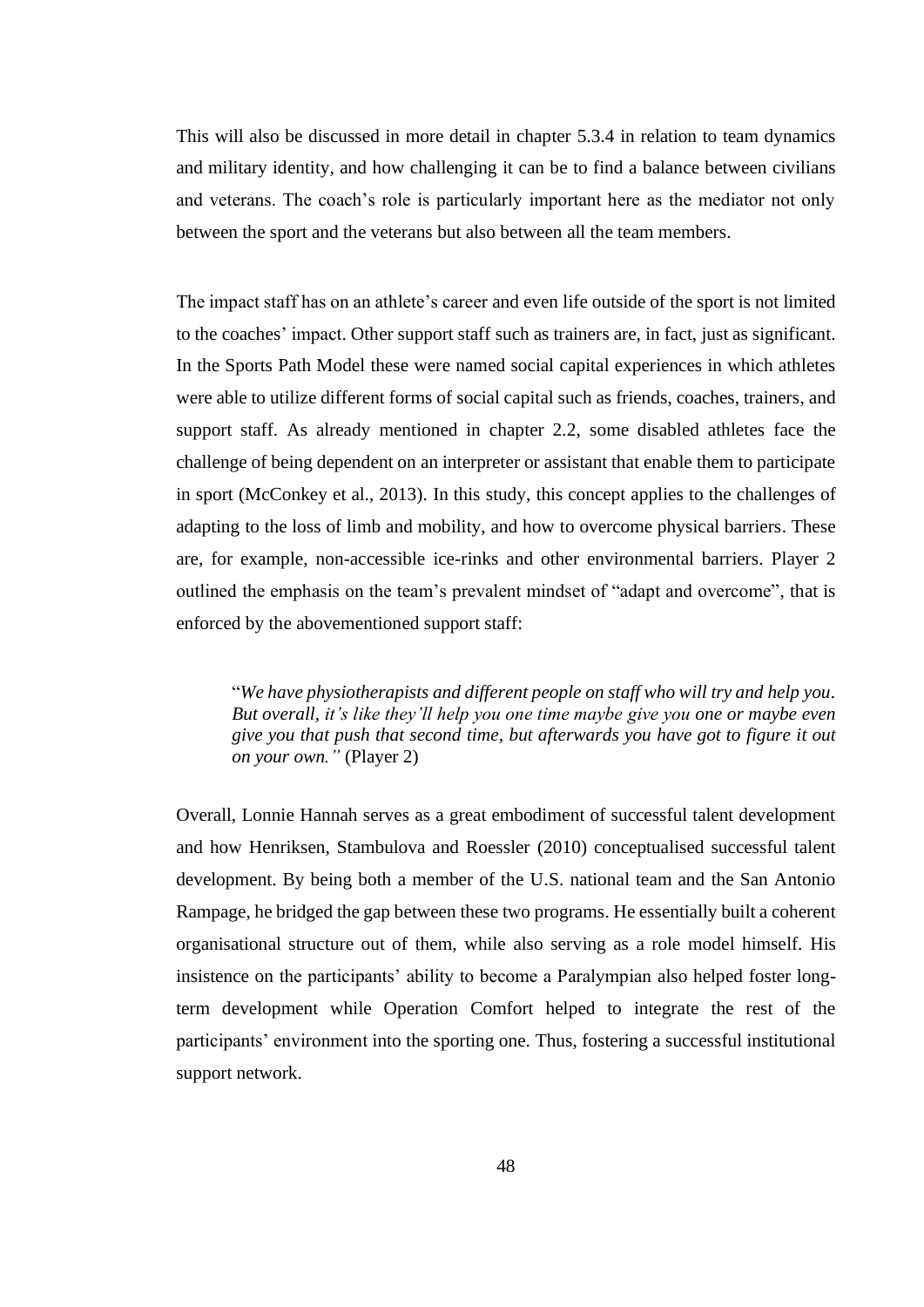#### **5.3 Success in Para Ice Hockey and Its Systemic Norms**

"What effect did the systemic norms of the sports system have on the participants' career?"

Success rationality was the third most frequently found theme. It ties in with the unexpected finding of the importance of non-military team members for team dynamics, sustained success and enjoyment. Paralympic sport was not observed as a viable career option by either participant upon initiation. Additionally, their initiation and socialization into the elite sport path happened rather by chance. For the participants, the opportunity to compete on higher levels, and have access to appropriate coaching as well as sustainable support were key to a Para ice hockey career pursuit. Success rationality and socialization into a sport are both parts of the "Systemic Norms of the Sports System" section of the Sports Path Model. Sport is a subculture in society that reproduces life patterns, ideologies and norms (Carison, 1988). Examining the socialization process into a sport is interesting by itself. Adding the level of dedication towards the sport and the talent development initiatives to the examination further enables a broader understanding of career paths. Hence, the utilization of the Sports Path Model that combines all of these into the "Systemic Norms of the Sports System" component. Experiences resulting from the interaction with the systemic norms were labeled normative-institutional experiences (Aarresola, Itkonen, & Laine, 2017) in the Sports Path Model. They encompass the progression through the different stages of sport including socialization and specialization via different institutions. In this study these institutions are the, aforementioned, military support program, namely Operation Comfort, the San Antonio Rampage, the World Class Athlete Program and the U.S. national team.

### **5.3.1 Socialization into Para Ice Hockey**

Macphail and Kirk (2003) noted two phases in the socialization into a sport. The first phase is the specializing phase in which the athlete hones and develops sport-specific skills and reduces the number of sports in which he or she participates. Afterwards comes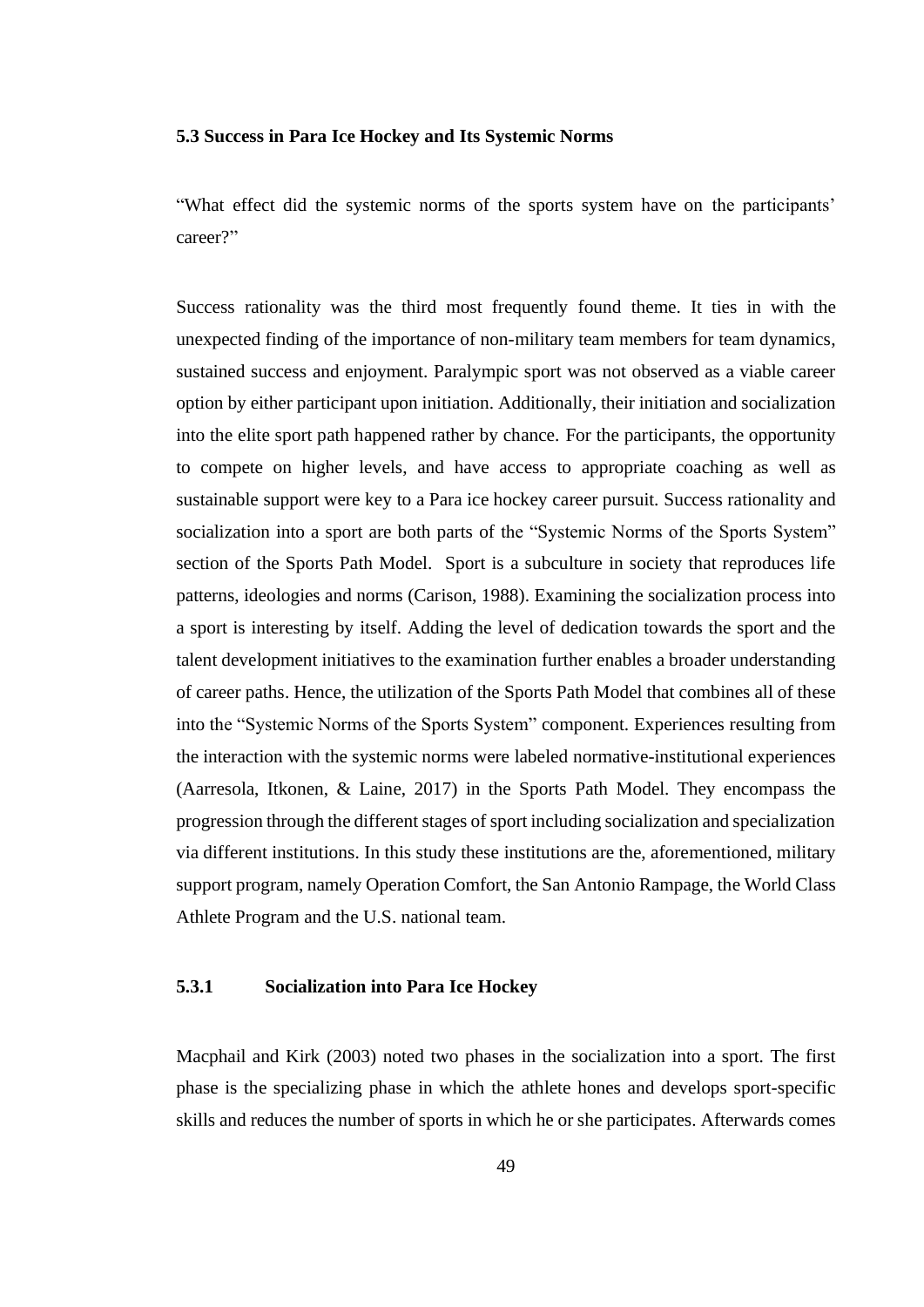the investment phase, in which the entire focus is put on one sport and intensive training regimes. These phases are also present in Para sport but at a rapidly accelerated pace. This was manifested in the rapid career progression of this study's participants.

"*I got here four months and then about a month or two of rehab before they were pretty much introducing adaptive sport as part of the therapeutic [approach] and rehab*." (Player 2)

The socialization process into the sport of Para ice hockey has to be examined upon the backdrop of injury onset and subsequent beginning of rehabilitation. Both participants of this study were active duty military personnel at the time of their accidents. One was in his early twenties, the other in his late twenties. Their medical treatment was, consequently, conducted in American military hospitals and rehabilitation facilities. There are a total of fifty-one military hospitals and four hundred and twenty-four military medical clinics around the United States and also abroad. They are also called military treatment facilities or MTFs. (Military Health Services, 2020) Among the most wellknown, is the Landstuhl Regional Medical Center in Germany. Landstuhl is often times used for initial medical interventions, treatment, and rehabilitation of wounded before they are transferred back stateside for further treatment. Both study participants ended up being transferred to the San Antonio Medical center in Texas for their rehabilitation. The start into adaptive sports for both players was made fairly early into their rehabilitation at the aforementioned San Antonio Medical Center.

Player 1 went through an extensive year of rehab before his eventual amputation and then two months into rehabilitation started playing Para ice hockey, alongside his recovery and continued rehabilitation. He had no prior experience in ice hockey and had to learn the entire game from scratch. Eight months after he started playing, he tried out for the national team for the first time but did not get selected. His first national team call-up happened at the following year's trials and he has been a member of the national team ever since.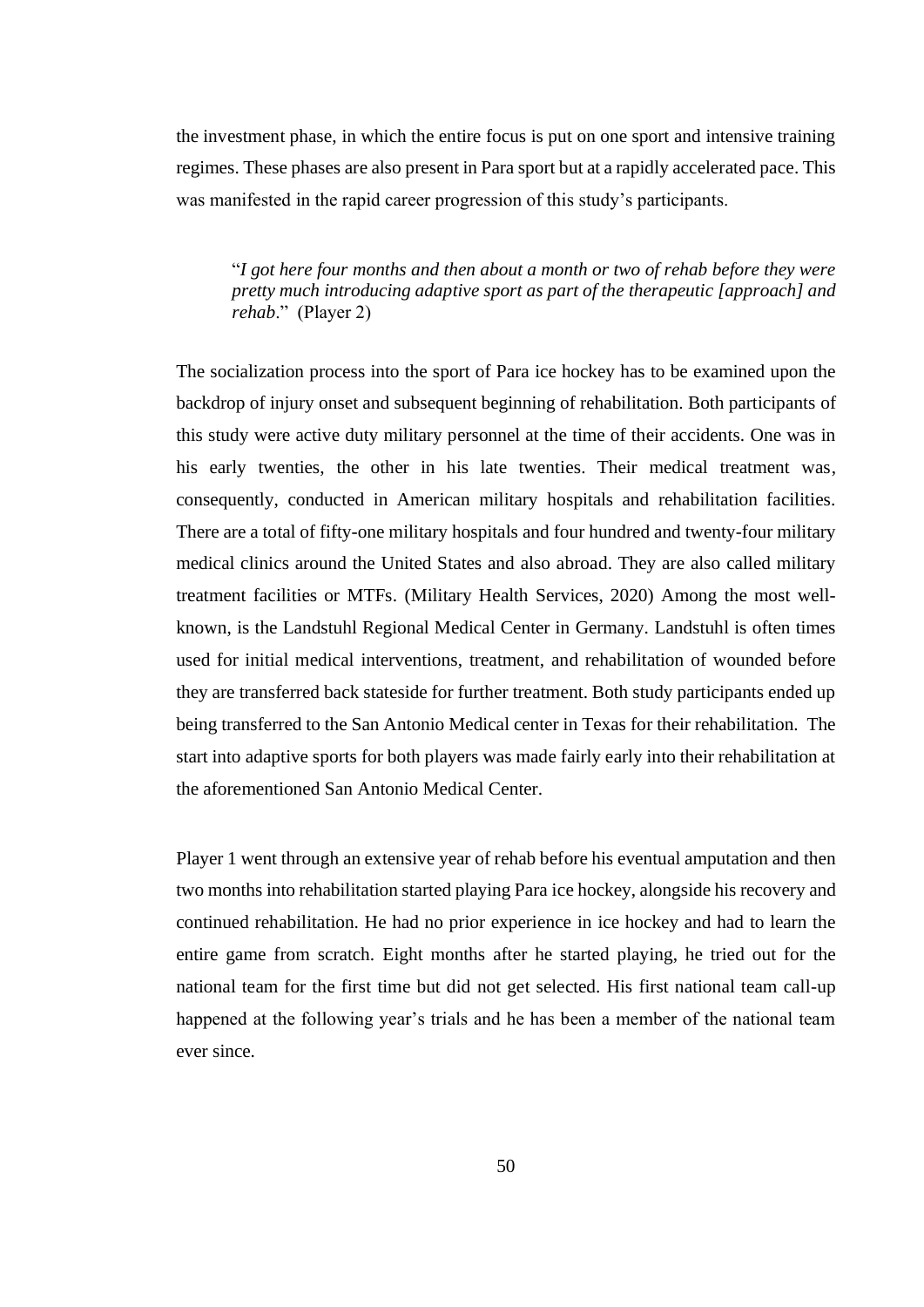Player 2 grew up playing ice hockey in high school, in the same position he is playing in Para ice hockey now. He did not have to learn the entire game from scratch, but his playing days had long ended before he got injured. Para ice hockey has many similarities with mainstream ice hockey, but it still has very distinct differences when it comes to technical fundamentals. Therefore, Player 2 did not perceive his previous ice hockey knowledge as a distinct advantage. This is also reiterated in other studies trying to investigate whether skills acquired pre-injury are actually transferrable and if so, if athletes are actually doing it and even enhancing them (Dehghansai et al., 2017). There has been a relation suspected concerning a general lack of awareness of those skills preinjury (Bednarczuk, Rutkowska, & Skowroński, 2013) and thus the ability to utilize them post-injury. Player 1's national team call-up happened not even a year after he first started playing, and with the exception of a break from 2015 to 2017, he has been a member of the national team ever since.

The participants' timeline of their amputation, beginning of rehab, introduction into adaptive sports and eventual specialization in Para ice hockey was remarkably short. They reached their national team debuts within two years of the amputation and have since had extensive elite playing careers of around ten years. Both of the participants further plan to extend their careers until at least the 2022 Winter Paralympic Games. Such short timeframes between injury onset and involvement in Para sport activities have also been beneficial proven within literature. An early start in sport and recreational activities whether it be at an early age or after acquiring the disability has been found crucial for developing an interest and later on success in Para sport (McLoughlin et al., 2017). A study conducted by Kämpfe et al. (2014) used the three career phases of Initiation, Development and Mastery of the career development model proposed by Coté, Baker and Abernethy (2003) to describe different Para sport careers. The different career phases were being passed at different ages due to the variety in injury onset, which is also congruent with this present study. The Initiation phase was found to be very quick and informal through for example a fellow teammate or purely by chance (Wheeler et al., 1999). This is also reiterated by the participants of this study whose entire career development from initiation to Mastery took less than two years. Their careers might have also not happened at all, if they had not been transferred to San Antonio and brought in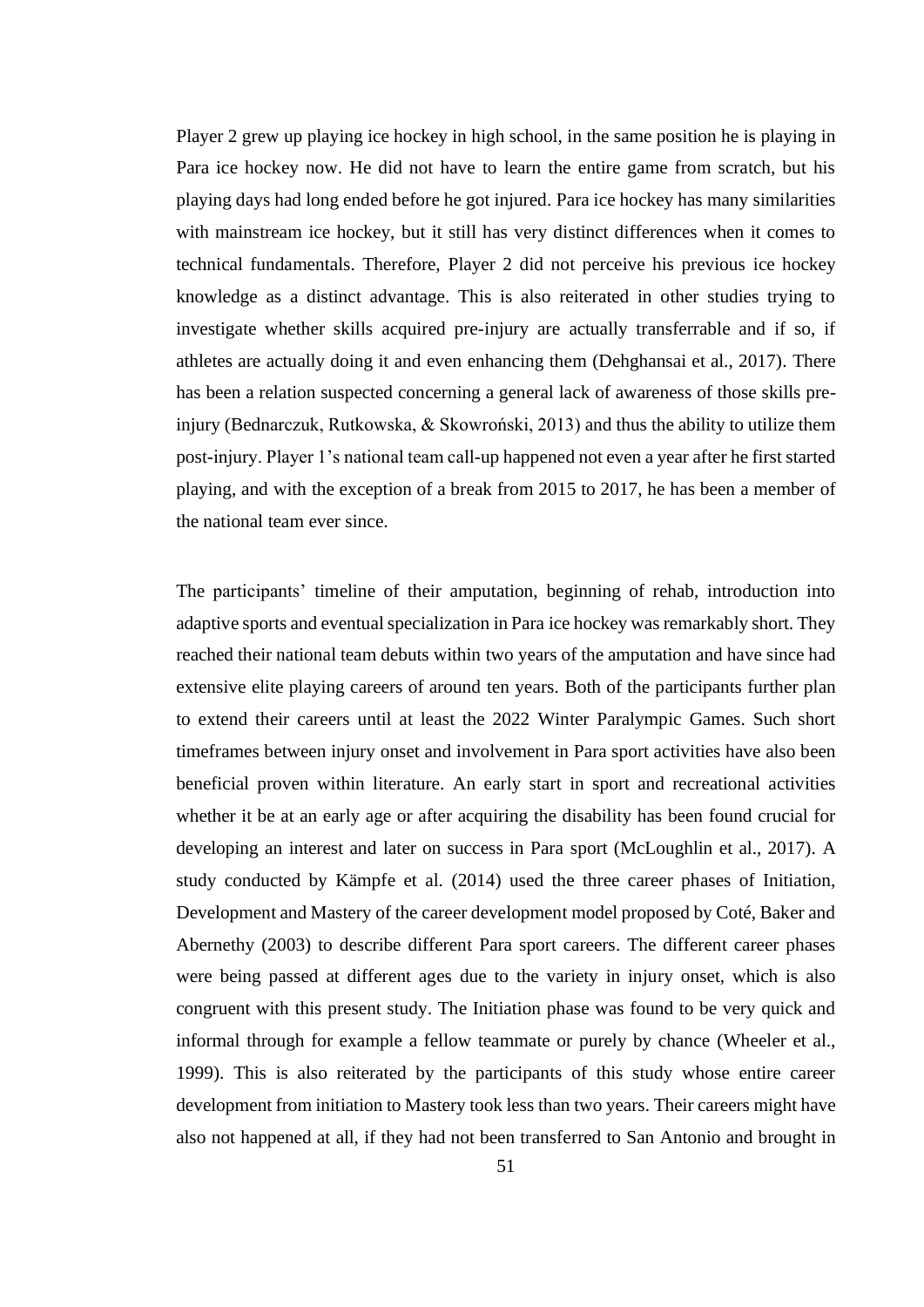contact with Operation Comfort and Lonnie Hannah. The latter was already covered in more detail in chapter 5.2.3.

The previous brief career timeline serves to reiterate the aforementioned significant differences in career development timelines between athletes with congenital disabilities and those with acquired disabilities. Overall, the type of disability an individual athlete possess plays an important role for his or her eligibility for a particular sport or competition. As previously stated, having a deficiency of the lower limbs is a requirement by the international Paralympic Committee as well as World Para Ice Hockey to compete in any international Para ice hockey competition. The details of the classification and eligibility are not a concern of this study. What is important to note, however, is that whether the disability is congenital or acquired does in fact matter greatly for this study. As previously outlined in chapter 2, the onset age and therefore the age in which the athlete starts competing and figuratively speaking walking the elite sports path varies significantly. Therefore, their experiences vary greatly too. Congenital disabilities are generally related to significantly younger starting ages, which consequently leads to an earlier or rather younger culmination of sporting milestones. Athletes with congenital disabilities are on average ten years younger than their peers with acquired disabilities (Pensgaard et al., 1999). However, while this might be interpreted as an advantage when looking at mainstream sports careers where early starting ages can be a distinct advantage (Law, Côté, & Ericsson, 2007), the effect is leveling itself out towards the late career milestones. An example for a late career milestone is the national team debut. Those milestones are reached at similar ages by athletes with congenital as well as acquired disability. The different developmental patterns are unfortunately still fairly underresearched (Dehghansai et al., 2017).

"*I grew up playing sports and sport . . . I've always enjoyed playing sports and . . . even though I was injured I was joking with my therapist in the hospital. I mean I was like 2 months in bed, and I said: oh man once I get up and walking, I'm going to beat you in basketball. Just joking around you know. So, sports was always on my mind. I was watching basketball in the hospital in the bed.*" (Player 1)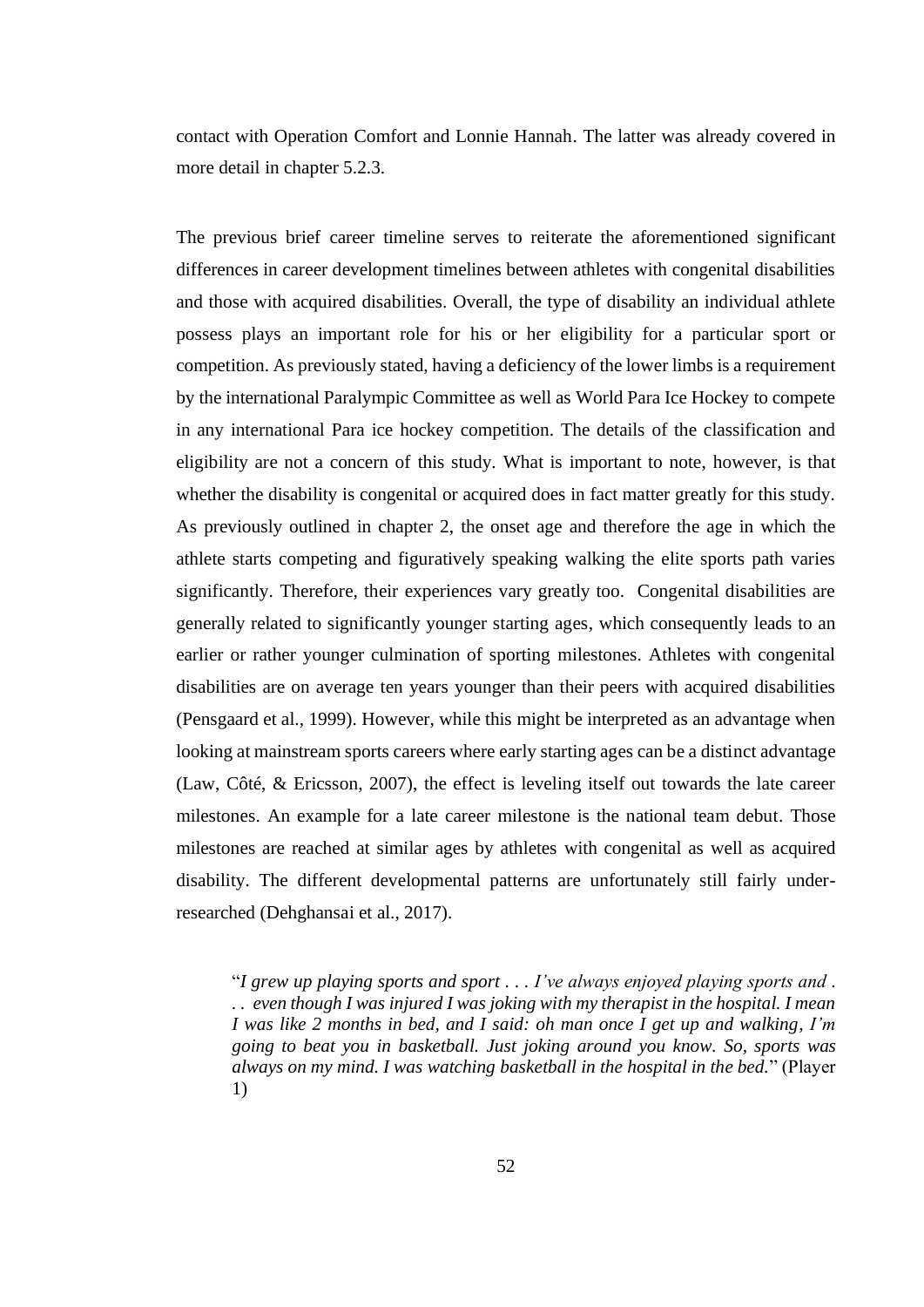Similarly to the able-bodied athlete population, a strong attachment to an able-bodied athletic identity and past definitions of sport and athletic ability will become a barrier in transitioning for example out of sport (e.g. Alfermann & Stambulova, 2007). It has further been found limit the (re)development of a new disabled athlete identity (Perrier et al., 2014). This, however, did not seem to be the case for the participants of this study. For both players a vested sporting interest and athletic background prior to their injury played a crucial role in their eagerness to begin rehabilitation and adaptative sports. This did not only include participating in sports but also watching sport. Overall, older starting ages and therefore a prolonged sporting and personal history prior to the injury might also work as an advantage in elite Para sport careers. Those athletes who start older may have enjoyed more variability in their training pre-injury than those with congenital disabilities.

A unique opportunity for wounded veterans transferred specifically to San Antonio, with an interest in ice hockey beyond the initial rehabilitation efforts, is the possibility to join the San Antonio Rampage club team. The San Antonio Rampage are an American Hockey League (AHL) affiliate team to the National Hockey League (NHL) team San Louis Blues. Their Para ice hockey team is exclusively comprised of military veterans (San Antonio Rampage, 2020). The San Antonio Rampage Sled Hockey Team is a joint effort of the San Antonio Rampage and Operation Comfort. This is what Henriksen, Stambulova and Roessler (2010) described as a supportive training community. In this case it also provided what Aarresola (2016) called a personal development experience by granting its members access to new skills and resources that facilitate adjustment to life with a disability.

*". . . an all veteran team, the teasing, it was nothing but fun and I was learning how to walk on a prosthetic in this process. Some of the guys on my team had already mastered walking on a prosthetic leg and they were giving me tips as well. Some of the guys stayed in the military and some of the guys have transitioned out of the military. So, this, this sled hockey and this team not only just gave me you know something of an outlet for working out and stuff like that, but also the guys on this team showed me where I wanted to go in life."* (Player 1)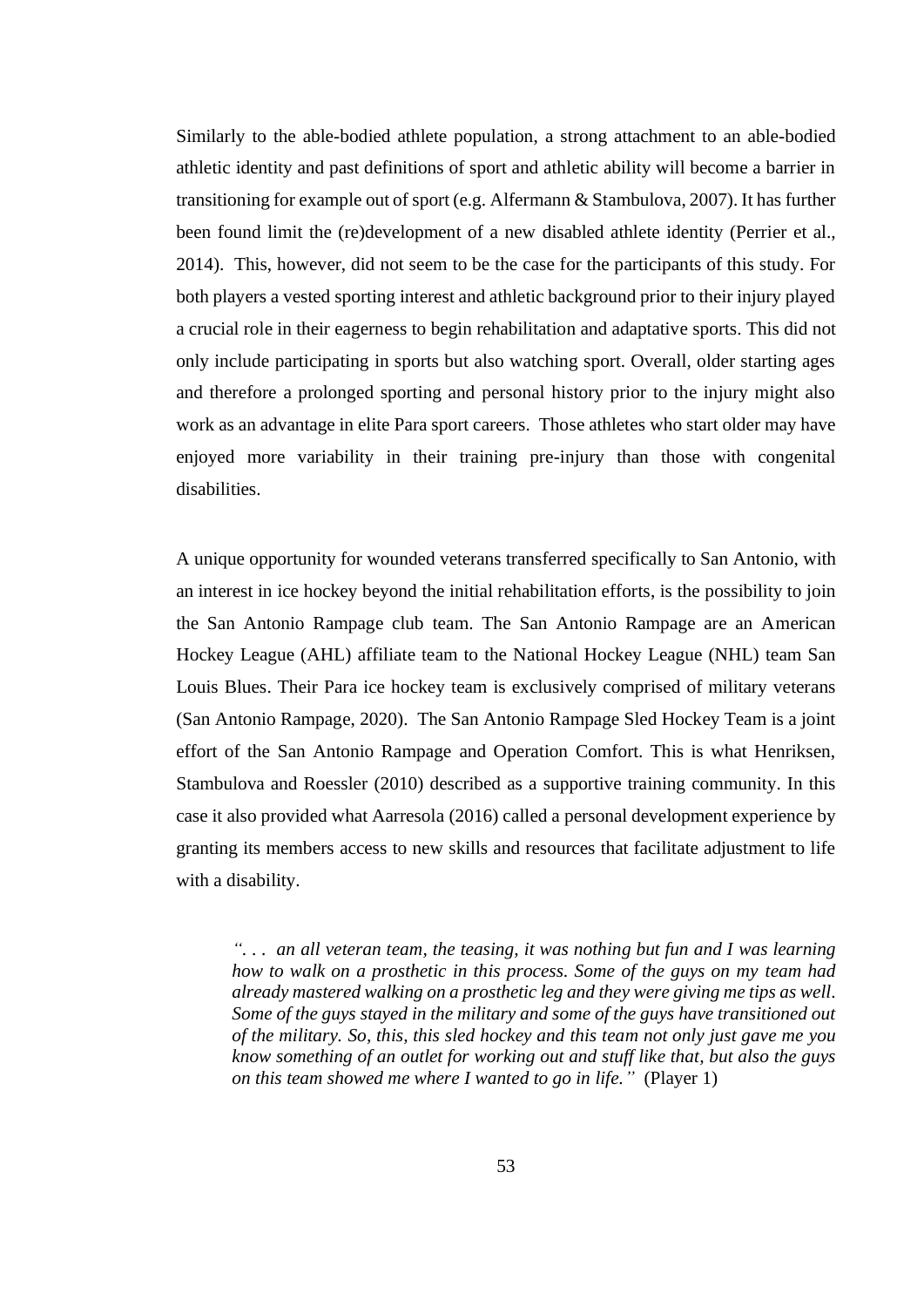What Player 1 described here was not only his accumulation of social capital but also a personal-development experience (Aarresola et al., 2017). Research among individuals with an acquired spinal cord injury has found five general dimensions in which sport participation affected athletes' lives. The first was that sport helped with the injuryrelevant processing and finding a new sense of their own body. Secondly, participants gained a new appreciation for life while thirdly, reacting to whatever the Para sport environment required of them. Fourthly, participants learned to relate to others and their experiences while lastly, investing in their own health and well-being (Crawford, Gayman, & Tracey, 2014). Being surrounded by peers in similar situations helped participants come to terms with their own injury, relate better to others, re-establish their identity and confidence, and gain new forms of appreciation as well as perspective of life (Crawford et al., 2014). This is what Tedeschi and Calhoun (2004) called "Post-traumatic growth" (PTG) as a result of dealing with extremely challenging life crises. Changes that were perceived and reported by Tedeschi and Calhoun (1996), included 1) changes in self such as increased confidence and empathy, 2) improved relationships with others such as recognizing the value of them, 3) changes in life philosophy/ existential awareness such as becoming aware of mortality, 4) changed priorities including money and appearance, and 5) enhanced spiritual beliefs demonstrated through prayer. Those are not all strictly related to sport itself, which was also found by other researchers examining Para triathletes (Hammer et al., 2019). Gender differences could not be detected related to posttraumatic growth, but there were differences between veterans and civilians, whereas veterans had significantly lower PTG (Stutts & Stanaland, 2016). However, investigating rates of post-traumatic growth is beyond the scope and aim of this study. Specifically related to the athlete population with acquired injuries, Day and Wadey (2016) found two additional narrative types that describe the socialization process into sport. The first was called positive assimilation. It was related to the provision of master experiences through sport, a general corporeal understanding, enhanced life philosophies and the enhancement of relationships. Assimilation was the second narrative. It was related to re-capturing previous life meaning, the (re)formation of an athletic identity using past definitions of sport and a general resilience to trauma. (Day & Wadey, 2016) These findings were reinforced by the narratives of the participants of this study and their involvement in both the San Antonia Rampage and the U.S. national team.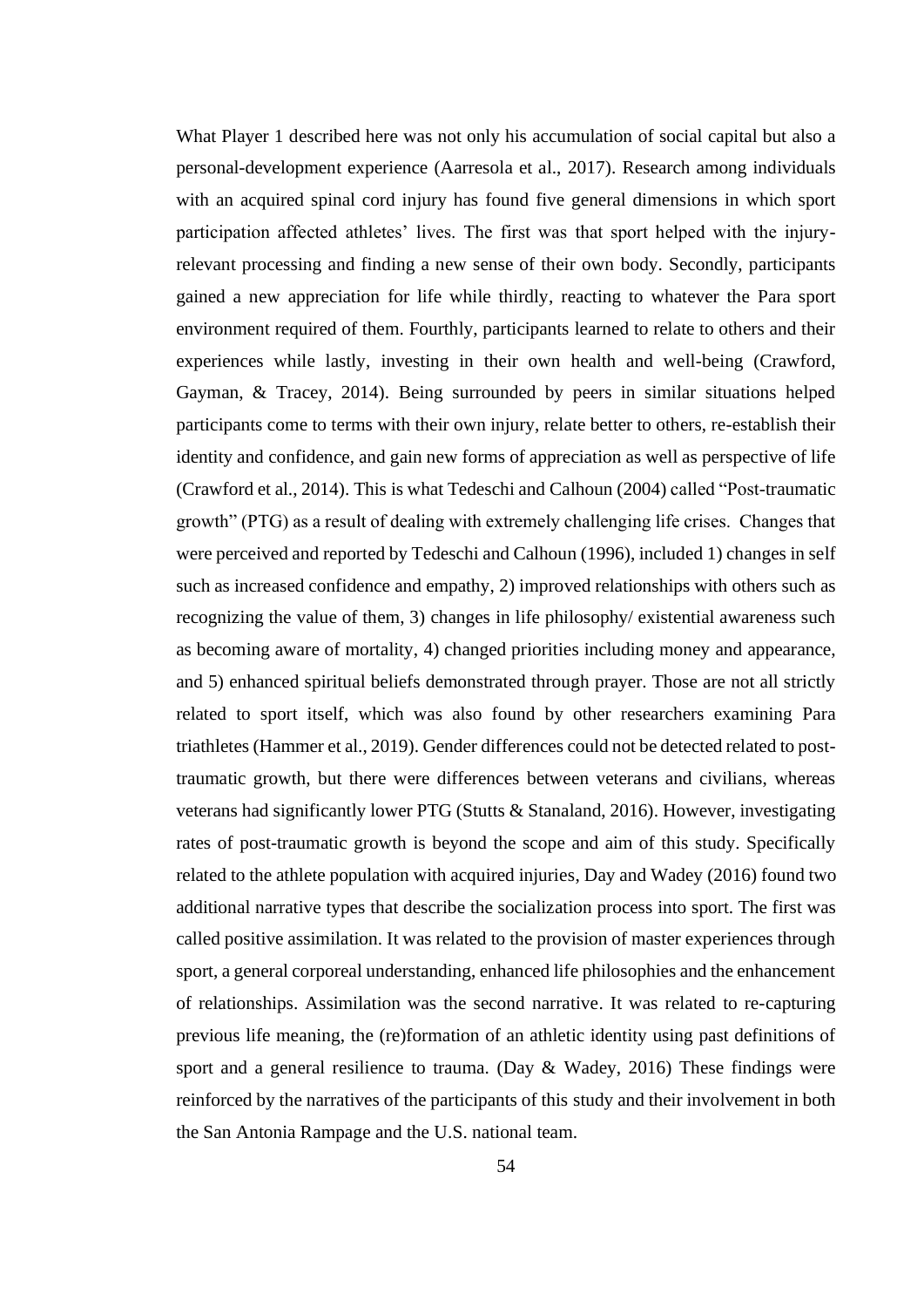"*Prior to sled hockey, it was wheelchair basketball, sitting volleyball, amputee golf. track and Field, running, as well as swimming. wheelchair softball, wheelchair polo, wheelchair soccer, all kinds of different sports."* (Player 2)

While Para ice hockey eventually became the respondents' number one sport, both of them also mentioned involvement in a broad array of other adaptive sports. Not only as part of their rehabilitation efforts, but also for fitness and enjoyment during their Para ice hockey career. This is where the aforementioned specializing phase (Macphail & Kirk, 2006) occurs. The athletes did not focus on Para ice hockey straight away, but tried or rather were introduced to many different sports and then ended up reducing and specializing.

"*I first got introduced to hand cycling . . . from there I started to play wheelchair basketball and then I did wheelchair soccer, wheelchair football, as well as (Para ice) hockey. And then I mean I still play wheelchair basketball, but hockey is my number one.*" (Player 1)

The investment phase (Macphail et al., 2003), as found in mainstream sport, is also prevalent in adaptive sport. This is illustrated in the last sentence of the quote above. Over time, the main focus of the participants' time and effort was put towards Para ice hockey. Trying out and being invested in many different sports before specializing is also congruent with the findings of one the sub studies that made up the Sports Path Model. That particular sub study found that a sports path through different sports is very beneficial and highly prevalent among Finnish mainstream athletes (Aarresola et al., 2015). Late specialization and multi-sport participation have generally been found to be positively correlated to sporting success among able-bodied athlete populations (Coté et al., 2003). The perspective of the athletes in this study allows the assumption that this also holds true for Para athletes. This is interesting because it provides another perspective on the timeline of athletic sports careers. Usually the research into multi-sport athletes focusses on youth and progression into specialization or drop-out in younger years. The present data shows that multi-sport involvement is potentially beneficial for adult sport careers as well.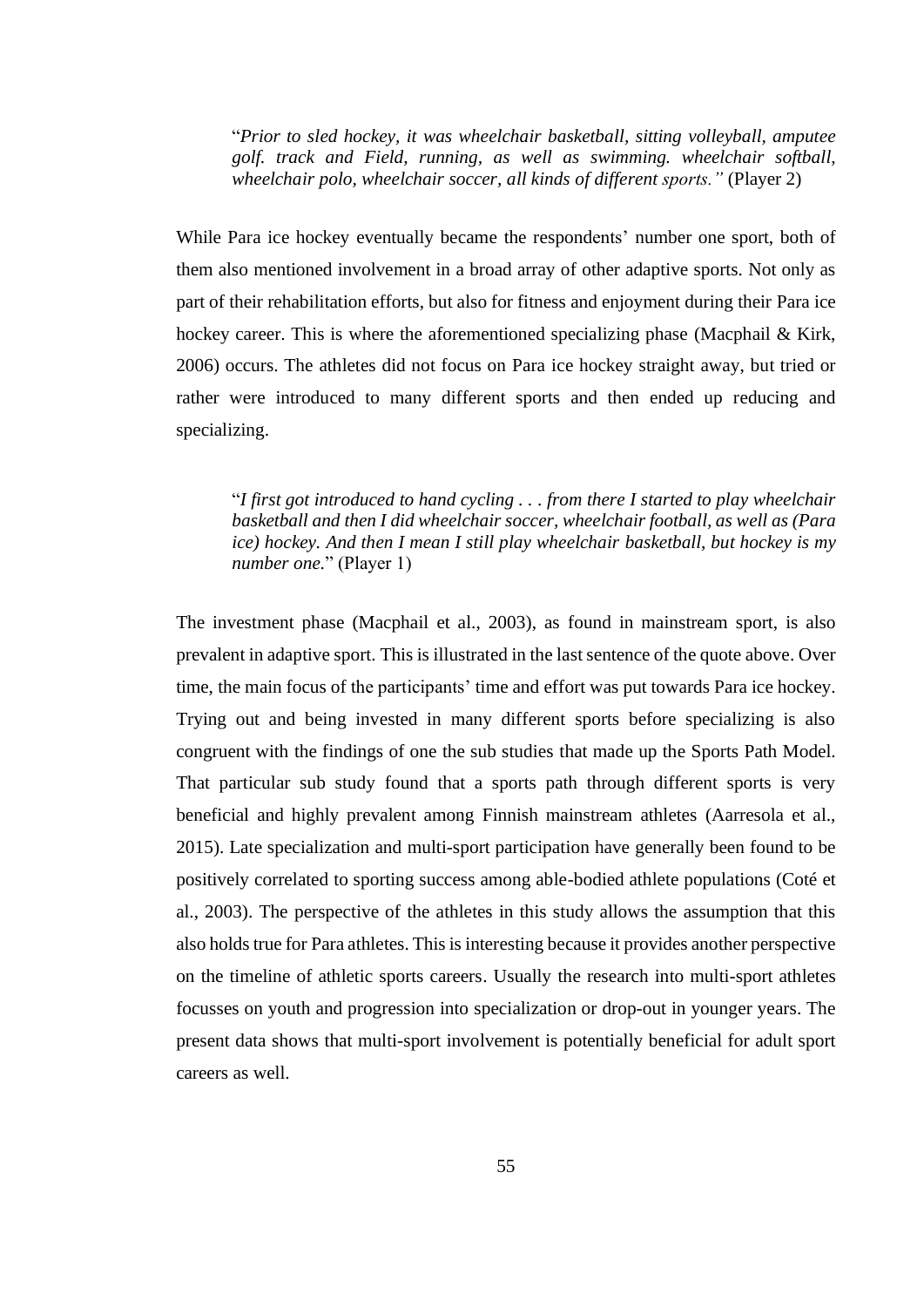The socialization into Para ice hockey in particular was then done through a combination of characteristics of the sport itself and fellow teammates as well as mentors, which led to the eventual specialization. Specialization in Para ice hockey and focusing on it as a main sport happened mostly because of the physical, challenging and fast-paced nature of the sport.

"*I enjoy the physical side of it and because you can do that and at the same it's a fast- paced game. It's nothing like wheelchair basketball or sitting basketball . . . in hockey you have to be fast, everything's happening fast, you gotta think quickly and gotta be able to move the puck and it's a very difficult sport too.*" (Player 2)

Player 2 also mentioned a very interesting reason why military veterans in particular might be drawn to the sport of Para ice hockey:

*"Us military guys, who've either been in the war or you know been in the service for many years and then you know went to the worst warzone, got to come back and got hurt. A lot of them being that they come back and they're rehabbing. A lot of them have a lot of frustration and anger from everything and then Sled Hockey is one of the only if not the only adaptive sport in which you can still hit people. A lot of them grew up playing Football and a lot of different sports, that are part you know make them who they are as a soldier and whatnot, as a combat person."* (Player 2)

This was also reiterated by Player 1: *"What I think got me with hockey more (than with other sports) was because it was like Football on ice. I mean it is very physical, it is hard hitting, and to me that was the best."*

Adapted sport serves as an outlet and means for personal expression and provides an environment that is fruitful for personal and social identity development as a whole (Groff & Kleiber, 2001). The benefits of a physical outlet and an added sense of challenge has also been found by other authors that examined the impact of adaptive sports participation on the rehabilitation of injured service members (e.g. Ferrer & Davis, 2019; Goff, 2012; Hawkins et al., 2011)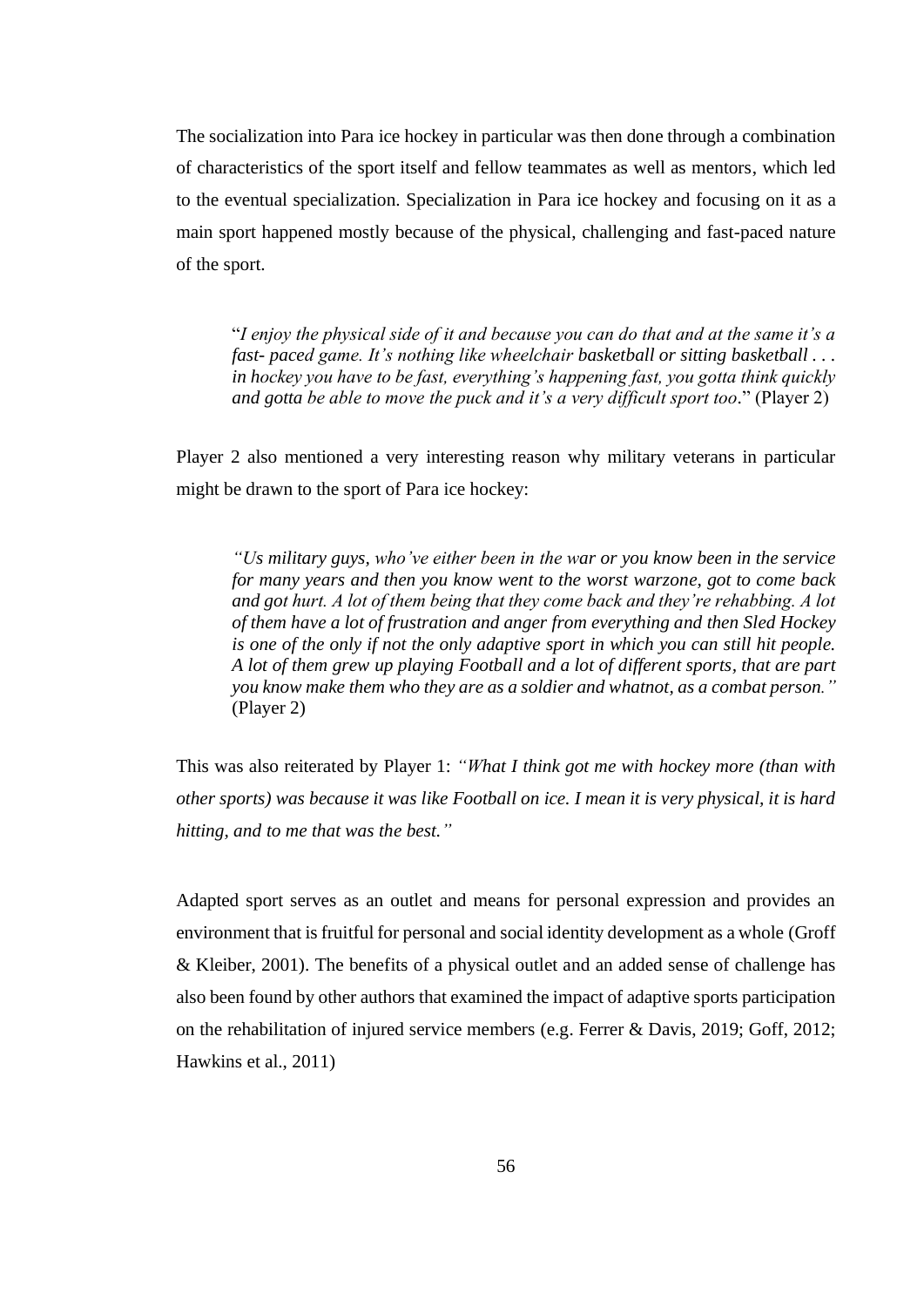Violence in sport and its manifestation in society has, furthermore, been examined throughout the development of sport sociology (Elias, 1976) up until today (Robène & Bodin, 2014). Particularly Norbert Elias claimed that violence in sport is a competition over power, popularity and materialistic forms of capital. Aggressiveness and competitiveness are seen as natural human feelings expressed and controlled within sport. (Elias, 1976) These feelings might be heightened by the additional mental affects that war participation and injury had on the athletes. This is what Player 2 was suggesting when he said that the sport of Para ice hockey gives wounded veterans a (legal) outlet. The specific psychological effects and interactions at play within the choice of sport were however, beyond the scope of this study.

## **5.3.2 Becoming A Paralympian Is Not A Dream (At First)**

"*For me the first thing is not I lost my leg, I got hurt, I go to the hospital and I'm like Oh my gosh, I want to be a Paralympian or get into a Paralympic sport.*" (Player 2)

In the Sports Path Model, the success rationality of the participant also defined their level of dedication. Mainstream athletes measure their increased level of dedication by how they perceive their chances of actually reaching the elite level. In this study, however, the possibility of making Para ice hockey into a viable post-military career, even going to the Paralympics, was not on the forefront of either of the participants when they first started out. Therefore, their success rationality came from external reinforcement and reassurance.

*"Lonnie Hannah and Chris Leverkuhn. Really led me, I didn't even know this was a Paralympic sport. They're the ones that let me know it was and they're the ones that said I should try out."* (Player 1)

Disability sport research reveals two distinctive transformations in a Para athlete's career. The first one is the recognition of their disability identity, which is given to them by society. The second is the rejection of that identity and the limitations that come with it, which marks the transition to an athlete. (Le Clair, 2011) This is also indicated by the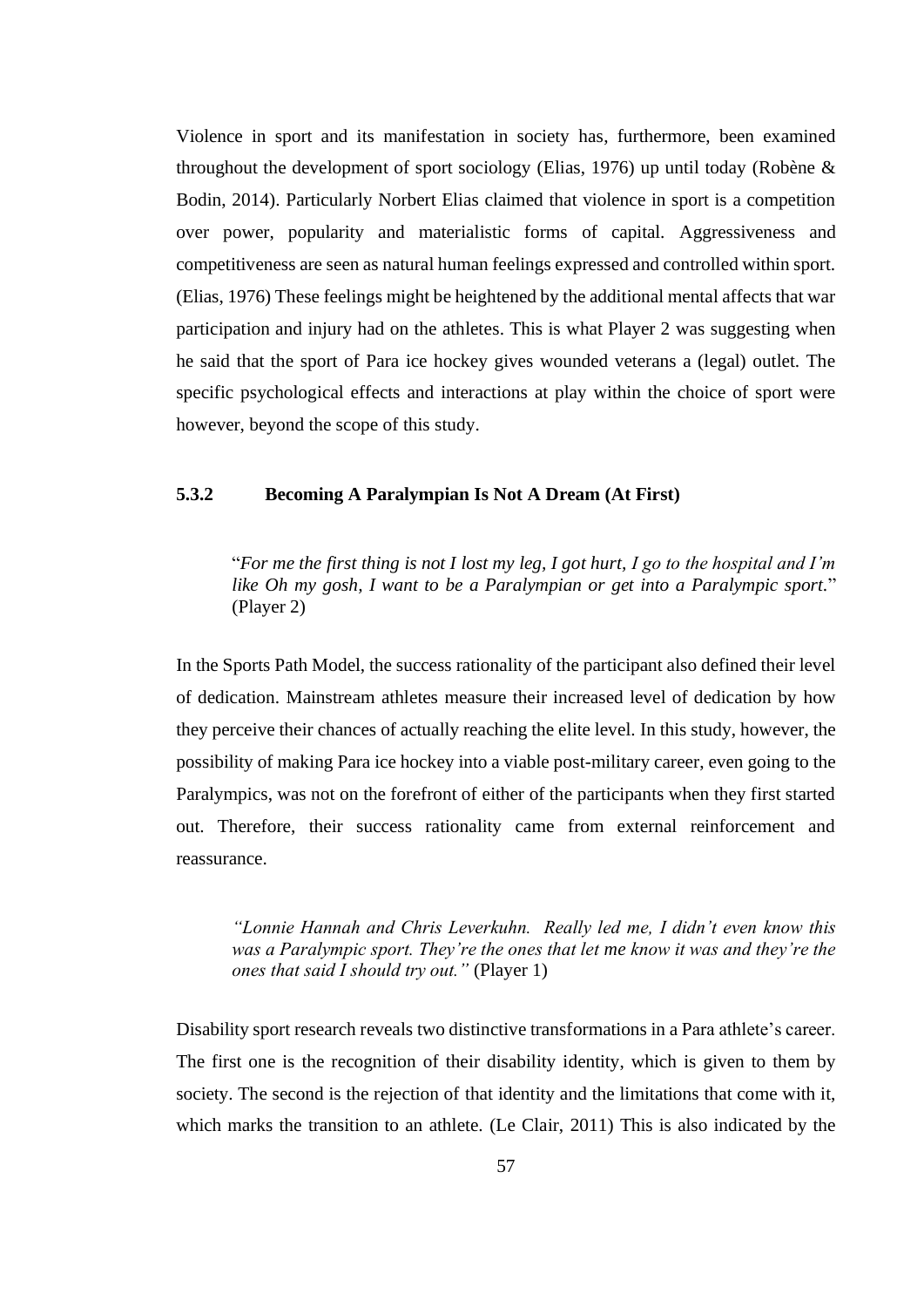general opposition to the term disability itself. According to Para athletes, it indicates a non-willingness and non-ability to participate in sports, while they are, in fact, willing and able to participate in adaptive sports (Le Clair, 2011). The athletes become aware of themselves and their disability at different stages. With awareness comes the acceptance of body shape and differences, and that while they are all officially disabled, they all have a different disability. (Le Clair, 2011) The lack of self-image and the refusal to be labelled as disabled have also been documented on several other occasions (e.g. Haslett, Choi, & Smith, 2020; Pack, Kelly, & Arvinen-Barrow, 2017).

Player 2 expressed his view on the matter this way: "…*the word disabled made its imprint on the world . . . but once you're out there there's no such a thing as disabled. You're playing sports you're competing."*

Wheelchair basketball is one of the most popular Para sports. A comparison between wheelchair basketball and able-bodied basketball players revealed that the wheelchair basketball players had increased family encouragement and significantly less goal perspective (Hutzler & Shemesh, 2012). Thus, fun and enjoyment are on the forefront of their sporting endeavor. This also reflects the findings of this study, where the participants got involved in Para ice hockey for the sake of the sport and teammates, not Paralympic dreams. Generally, elite wheelchair athletes have been found to exhibit significantly more positive psychological well-being traits such as mood states than non-athletic wheelchair users (Campbell & Jones, 1994). Wheelchair rugby players also reported a new-found sense of control over their lives and re-gained physical independence (Goodwin et al., 2009). Those positive effects were also visible in a comparison between an elite group of wheelchair athletes and wheelchair athletes competing on the national, regional and recreational level. The elite displayed more vitality combined with higher self-esteem and levels of competence, while also experiencing lower levels of anxiety (Campbell & Jones, 1994). The experience of being seen as less competent because of a disability could be negated through the affirmation of skill in sport. This was demonstrated by elite Para athletes in a study conducted by Page, O'Connor and Peterson (2001) and reiterated by the participants in this study.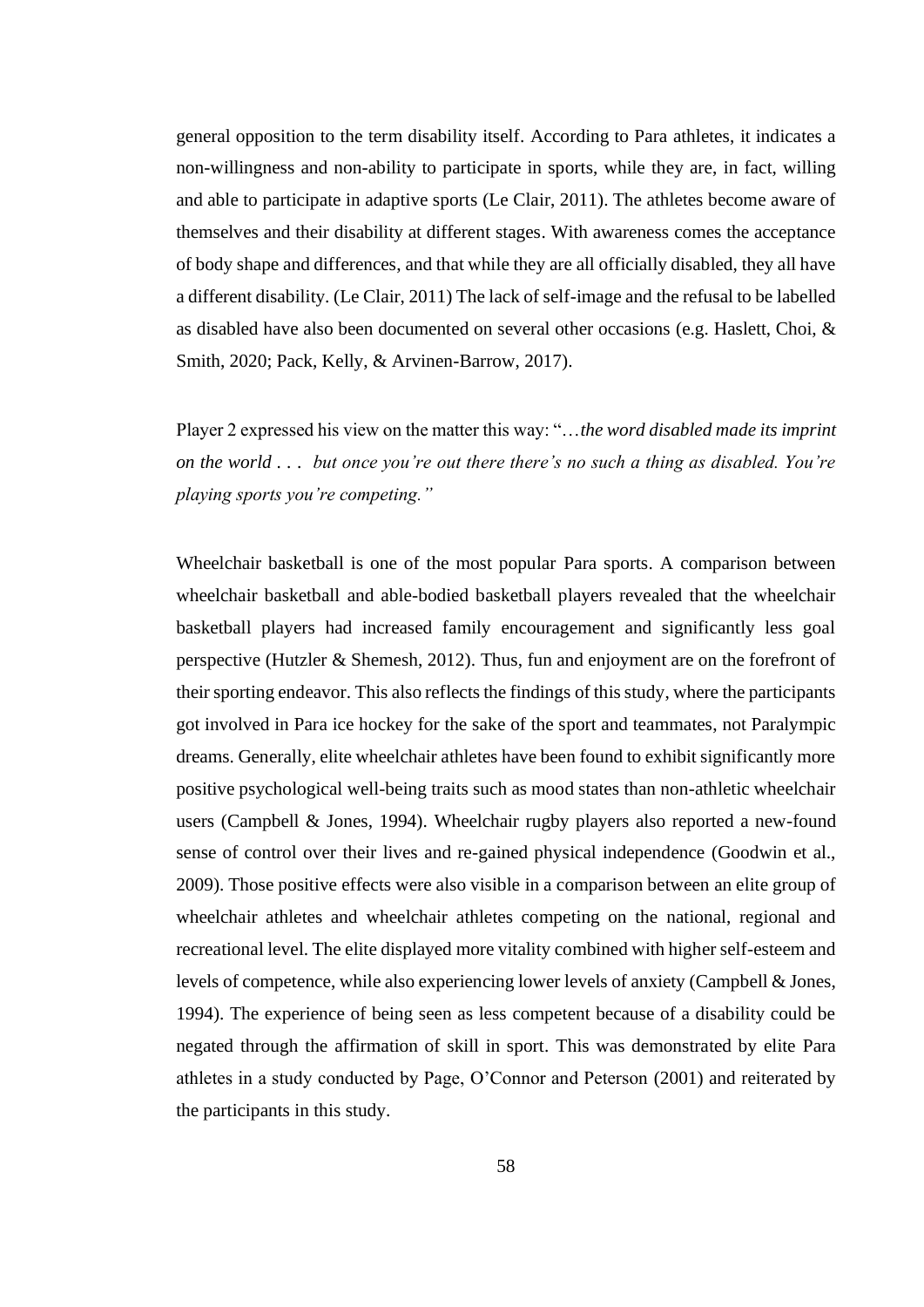*"None of us really thought about that [becoming a Paralympian]. It was just really all the basic survival instinct or whatever you wanna call that. Can you still walk? Will I be able to walk again, run again, do all these things, that I used to do just normally and don't even think about, you know?"* (Player 2)

Generally, success in Para sport can be achieved quite quickly. Sometimes within two years of the introduction into the sport (Wheeler et al., 1996), as was also demonstrated by the two participants of this study. This might mean that they are an international athlete before they have actually learned to cope with their injury and life with a disability (Wheeler et al., 1996). Success rationality in this case study, therefore, also meant the participants' assessment of whether or not they were still good enough to play on the elite level. Para sport careers can be quite extensive in length and retiring from them just as difficult as from mainstream sport (Bundon et al., 2018).

*"I'm going to continue to play until somebody takes my spot. . . . I'm very fortunate to be able to coach. Through the last 3 or 4 seasons. So, I know where the development teams are in terms of their levels and . . . they're going to have to show me or prove or give me reason to say oh wow this kid is outplaying me, I can definitely step down now."* (Player 2)

The critical transition into retirement of elite Para athletes has been found to be a similar experience than that of those of able-bodied, with the addition of chronic overuse injuries and the worry of aging with a disability (Wheeler et al., 1996).

A strong athletic identity is usually an important resource for an athlete at the peak of the career, but it can become a barrier in the process of adaptation to the post-career (Stambulova et al., 2009).

*"I'm the oldest guy on the team. and I'm not saying that I couldn't [continue to play after 2022]. Because I am sure I am pretty strong-minded so, I feel like I could, but I've got children, two, and a family and I'm ready to change gears maybe help the next guys grow into that level. Maybe coach or something like that."* (Player 1)

Many elite athletes go from being competent and skilled in an arena in which they have invested a great deal of physical, emotional and psychological energy to an area in which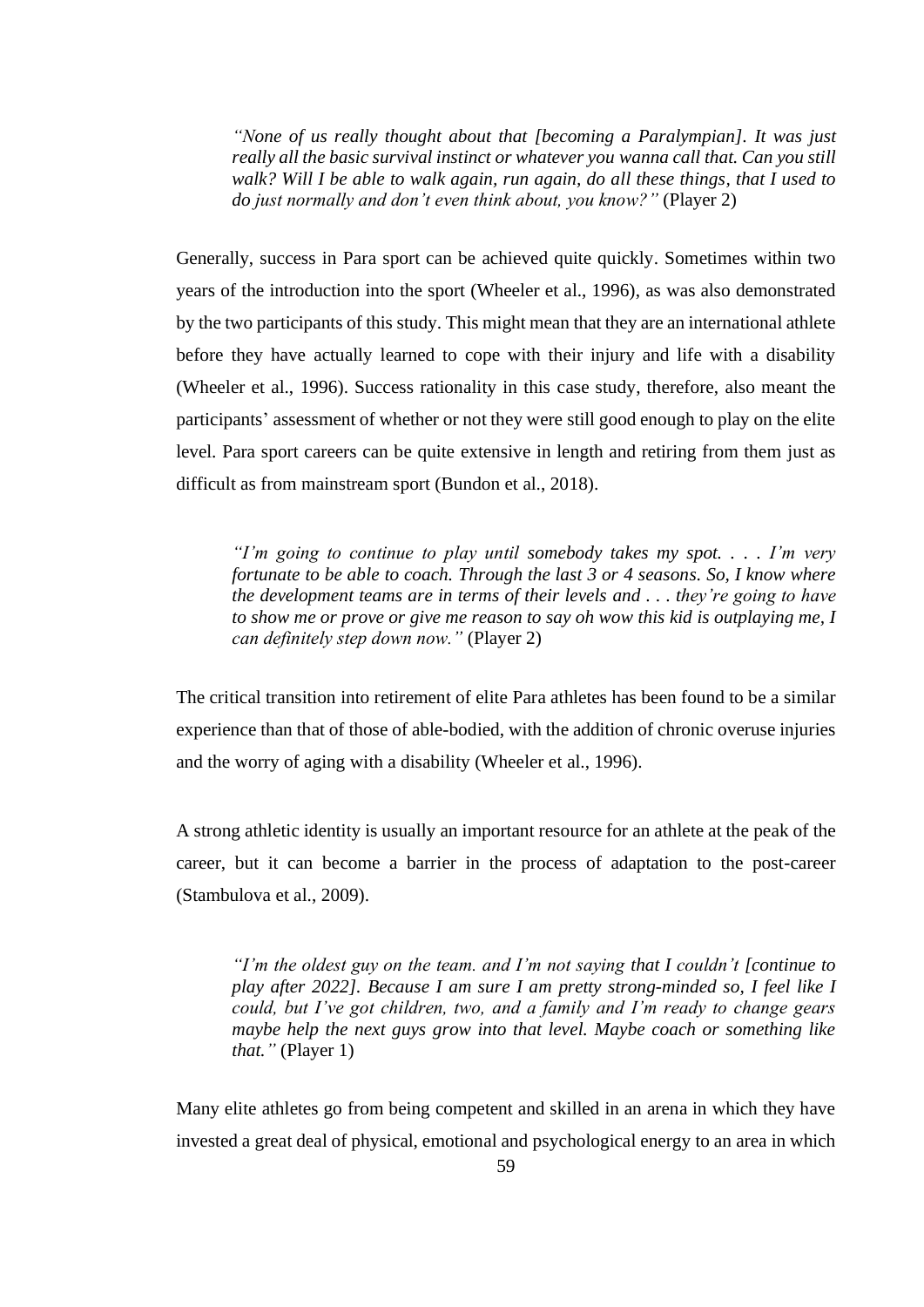they have little experience and might also be years behind their counterparts (Coakley, 2006). Athletic identity has been found to be a risk factor for athletes facing transition which corresponds to a longer duration of the adaptation to post-athletic career life (e.g. Alfermann, Stambulova, & Zemaityte, 2004; Cecić Erpič, Wylleman, & Zupančič, 2004)**.**  An athlete's intrinsic feelings of accomplishment and joy may also be lost because they were previously associated with highly competitive performances (Lavallee, Park, & Tod, 2010). The challenge is then to find meaning and substitute motivators in other activities when, for so long, they have characterized their lives around one specialized activity (Anderson, 2012). Retirement and a subsequent loss of perceived competence through sport (Wheeler et al., 1996), was not found to be significant for individuals with disabilities, however. Elite Para athletes were able to utilize their sporting experience as a stepping stone to return or build a disability identity after having to give up their athletic one (Wheeler et al., 1999). This occurred regardless of their rapid career progression and suspected lack of adjustment to life with a disability beside the sport.

### **5.3.3 Participation in Talent Development Forms the Dream**

Participation and more specifically being given the opportunity to participate in talent development initiatives and programs is a vital part of the sports path.

*"It's the exposure of it. We're very fortunate that because we were military, we had the resources. We had the care, we have everyone that pretty much in a way raises me to get involved, just to participate."* (Player 2)

What Player 2 illustrates here is what has also been found in adaptive sport research as a major barrier for participation in adaptive sports. There is a wide-spread lack of knowledge about available programs and resources (e.g. Anderson, Bedini, & Moreland, 2005; Batts & Andrews, 2011). Furthermore, a general lack of programs as a whole and, moreover, an even bigger lack of suitable facilities to hold them in (Armila et al., 2018; Jaarsma et al., 2015), are further reasons for low participation rates of adaptive sport. This is also the reason why the comparatively low numbers of participants have been associated with a higher chance of achieving success in Para sport, purely based on the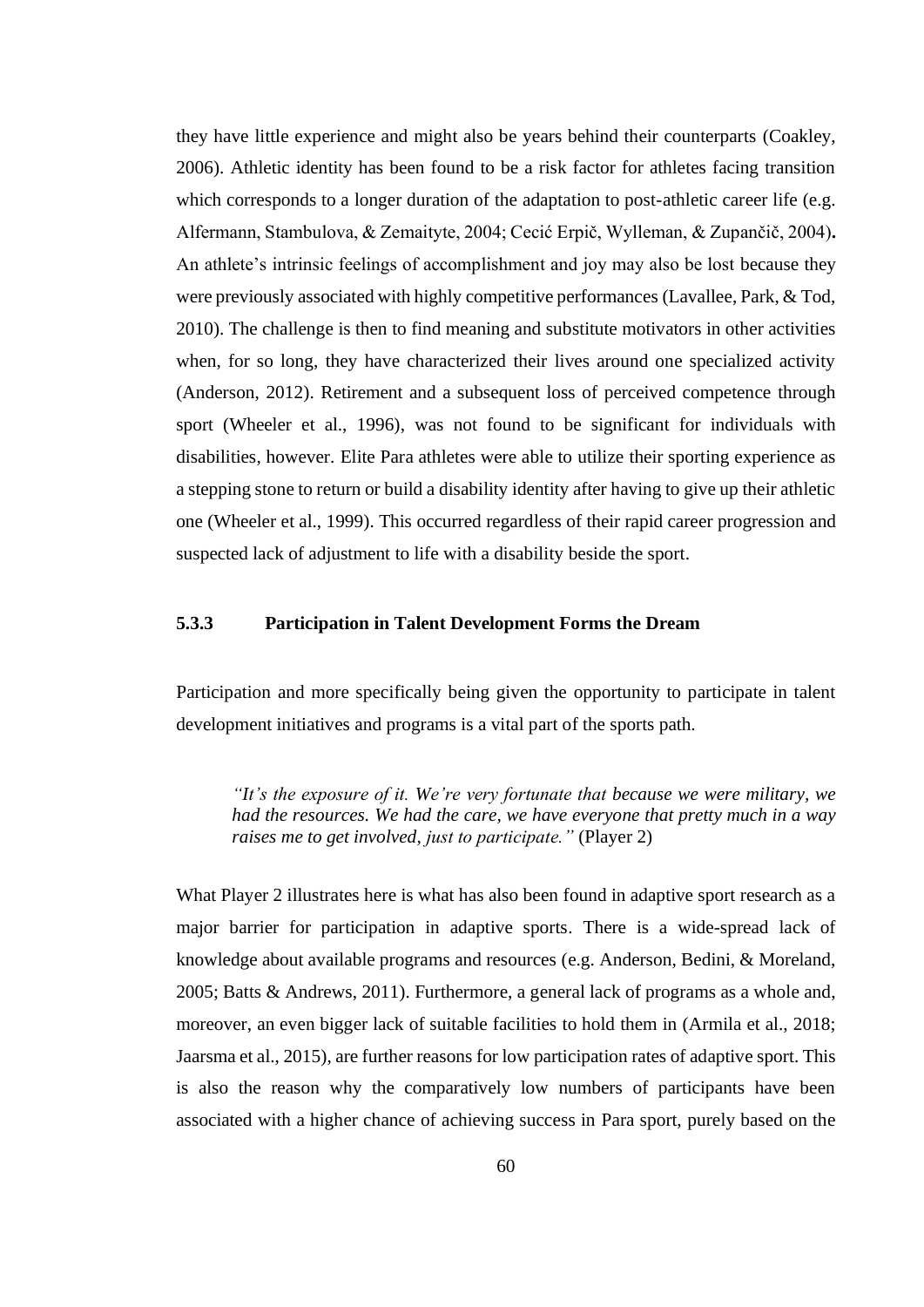lack of competition (Bullock et al., 2009). Cocquyt and Sigmund (2011) investigated the influence of competition level by comparing elite Para athletes and recreational Para athletes. They found significantly higher levels of self-perception among the elite, which is the athlete's own opinion of their identity. The general implication of their findings was that a level of competition should be included in designated programs for individuals with a disability, as long as it increases and invokes a positive experience for the participants. This also reflects other studies' findings that a sense of challenge is vital for a positive experience (see e.g. Allan et al., 2018; Martin Ginis et al., 2010). Considering this, it becomes even clearer why military support programs are so successful in creating and fostering elite sport talent. They have a relatively high influx of participants, with a competitive nature, and possess fairly sufficient resources to create awareness and supportive environments.

The progression from rehabilitation into the club environment and then from there to the national team level can be termed a normative-institutional experience within the realms of the Sports Path Model. This progression was, however, more accelerated than the ones in the model study since participants were rehabilitating from their injuries, learning a new sport, and starting an elite sport career with almost no time in between. The significance of this progression and going from the Development to the Mastery stage (Coté et al., 2003) was also stated by the participants in this study.

"*Once you make the team then you know you learn a lot more, the speed you know going from club to National. Then the national level is just so much faster, the guys are so much better*." (Player 1)

The talented development system of USA Hockey is also built upon a two-tier system in which the national team is based on a pool of athletes who are playing in the so-called development team and competing for spots on the national squad within the trials every year. (USA Hockey, 2020)

The experience of being part of the development team, of trying out and not making the national team was cited as vital for their development as players as it drove them to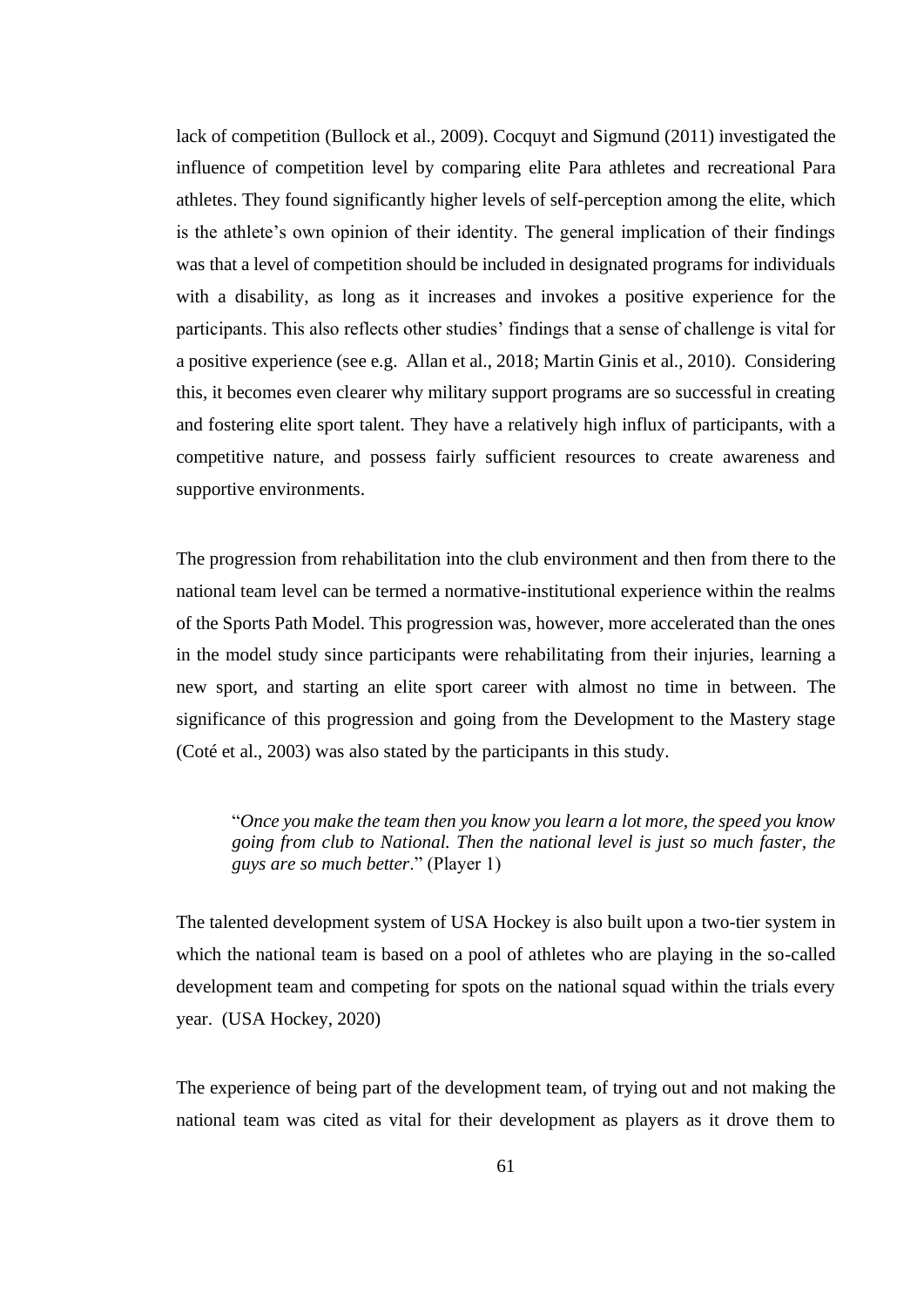become better and try again. Which is also what was found within the model study in which these experiences and opportunities to compete are what foster elite careers.

## **5.3.4 Dedication to Para Ice Hockey Keeps the Dream Alive**

Aarresola (2016) described the "Dediction to the sport" element of her Sports Path Model with all the mental and material investments that athletes make in order to continue on the path to elite sport.

"*Now it's just full-time Paralympics, playing two teams and working with different sponsors of the game*." (Player 1)

Para sports has grown a lot in popularity in recent years (e.g. Bush et al., 2013; Hammond & Jeanes, 2018; Misener et al., 2013). This means that the level of dedication expected from the participants has also grown. Both players are full-time Para ice hockey players, practicing several times a week on and off the ice.

"*It's not just one of those you skate once a week or you work out whenever you feel like it, and then you can just show up to these camps and be ok kind of things. You constantly have got to be maintaining at a high level. So, for that I have to spend more time on the hockey and on my hockey career or whatever you want to say, or however you want to call it*." (Player 2)

The continuous need to hone skills and train is also the accumulation of sport capital to be able to continue their elite career, as described by Bourdieu and Wacquant (1996). Despite essentially being professional athletes, in terms of training times and efforts dedicated to the sport, neither of the two participants was really eager to call themselves professional athlete. Nor did they exhibited any form of arrogance associated with their status as elite athletes or Paralympic champions. Neither one of them even have their gold medals on display at home and only take them out for public and promotional events. That humility is also illustrated by the quote above. This could also be attributed to the fact that they do not actually get paid by either the club or the national team. Just small stipends are given out to the national team members to pay for needs directly related to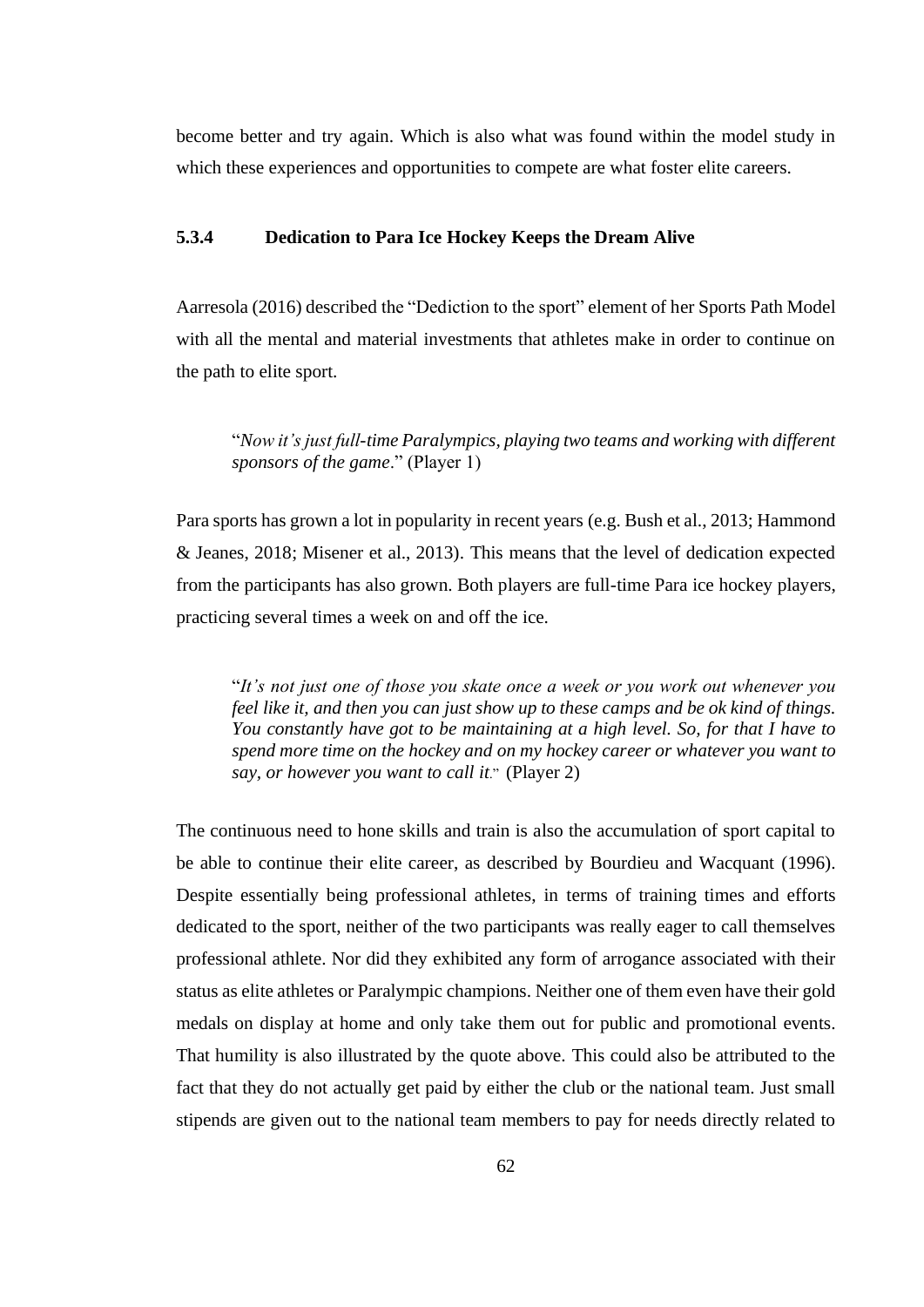their sporting career. The lack of pay would traditionally put them into the amateur category of sport (Mason, 1980).

What was even more remarkable in terms of their dedication to succeed and not get hung up on past achievements, was their extreme willingness to travel for the sport. Player 1 lives almost 3500 kilometers away from his club team in San Antonio and continues to fly in for practices and tournaments. The national and club team schedules work in a tournament format, for which the players travel to different parts of the U.S. on separate weekends. Player 2 drives one hour twice a week to practice at a rink with open ice times at lower costs than in San Antonio. Both are paying for extra ice and practice times out of their own pockets, while the San Antonio Rampage are able to offer them two ice practices per week. This stands in vast contrast to other professional full-time athletes, especially in ice hockey that essentially have unlimited access to practice facilities daily. Sponsored ice times increase around the Paralympic Games or other major tournaments. This even led Player 2 to a year-long move across the country prior to the 2018 Paralympic Games to take advantage of advanced practice possibilities there with other fellow national team members. Therefore, their personal-development experiences are also very much linked again to their normative-institutional ones along their path of accumulating sports capital.

*"If you want to play hockey, you want to get down on the ice, you want to know how to get in the sled with one leg or no legs or whatever, all these little things you have got to be able to figure out*." (Player 2)

Another measure of dedication found in this study was their remarkable willingness to just adapt to and overcome obstacles presented to the environment. This includes, for example, the wide-spread lack of accessibility at ice-rinks over which they could have a completely justified sense of anger, but they did not.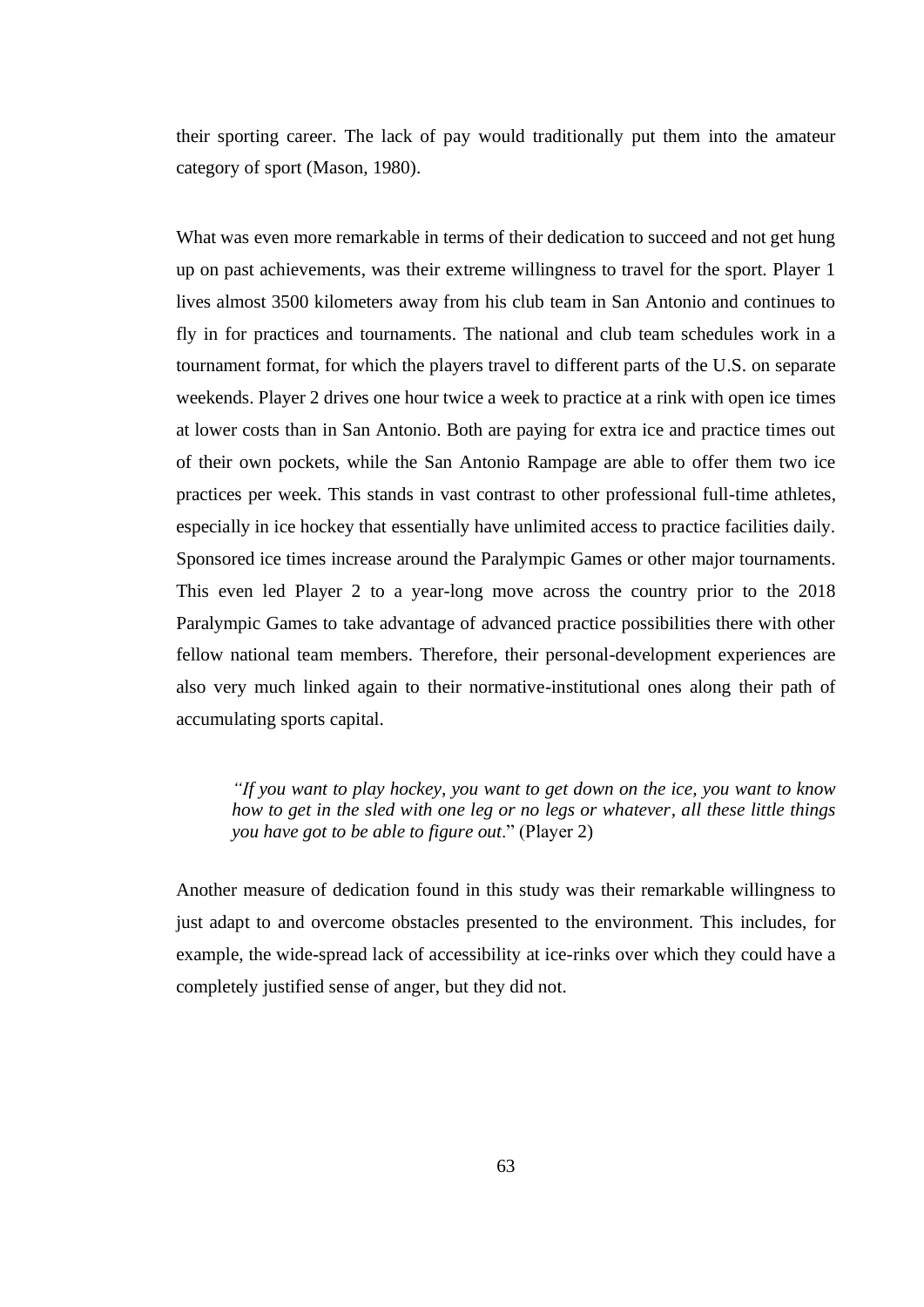*"I was really eager to be a part of it [U.S. national team] and I really wanted to represent my country again and I really wanted to do whatever it took to be on that team."* (Player 1)

A large mental part of the journey to elite sport participation is the formation of an athletic identity. Described by Anderson (2012) as the measure of how much of their self-worth athletes relate to their sport participation. The athletic identity of disabled athletes has been found to be similarly constituted to that of able-bodied athletes and demographics have been found to play no significant role in its development (Groff & Zabriskie, 2006). Quality of life improvement as well as the development of an athletic identity has been positively correlated to adaptive sport participation (Groff et al., 2009). Researchers, moreover, suggested that due to a lack of other forms of expressions, athletes with disabilities might develop strong athletic identities quicker than their able-bodied peers (Groff & Zabriskie, 2006). When put in relation with the severity of the disability, athletic identity can actually predict the positive impact on the participants' quality of life (Zabriskie, Lundberg, & Groff, 2005).

The formation of athletic identity is not strongly correlated to whether or not an athlete has a disability, but rather to the level of engagement in sport itself (Groff et al., 2009). Consequently, skill level and the level of competition are what increase and shape athletic identity. For elite athletes with a disability, identification with the role of an athlete was also not found to be related to the actual time spent as such (Groff & Zabriskie, 2006). Formation of an athlete's identity is connected to the level of achievement that is being reached within the chosen sport. This includes for example the ability to join the national team and whether or not the athletes are being recognized as high-level athletes and not merely as disabled. (Haiachi et al., 2018) The feeling of belonging to a special group and having a multidisciplinary support network that encompasses the athlete's special needs, has also been found to favour the development of athletic identity (Haiachi et al., 2018). This was also outlined in this case study. Hawkins, Coffee and Soundy (2014) investigated the effects athletic identity had on the adjustment to a spinal cord injury and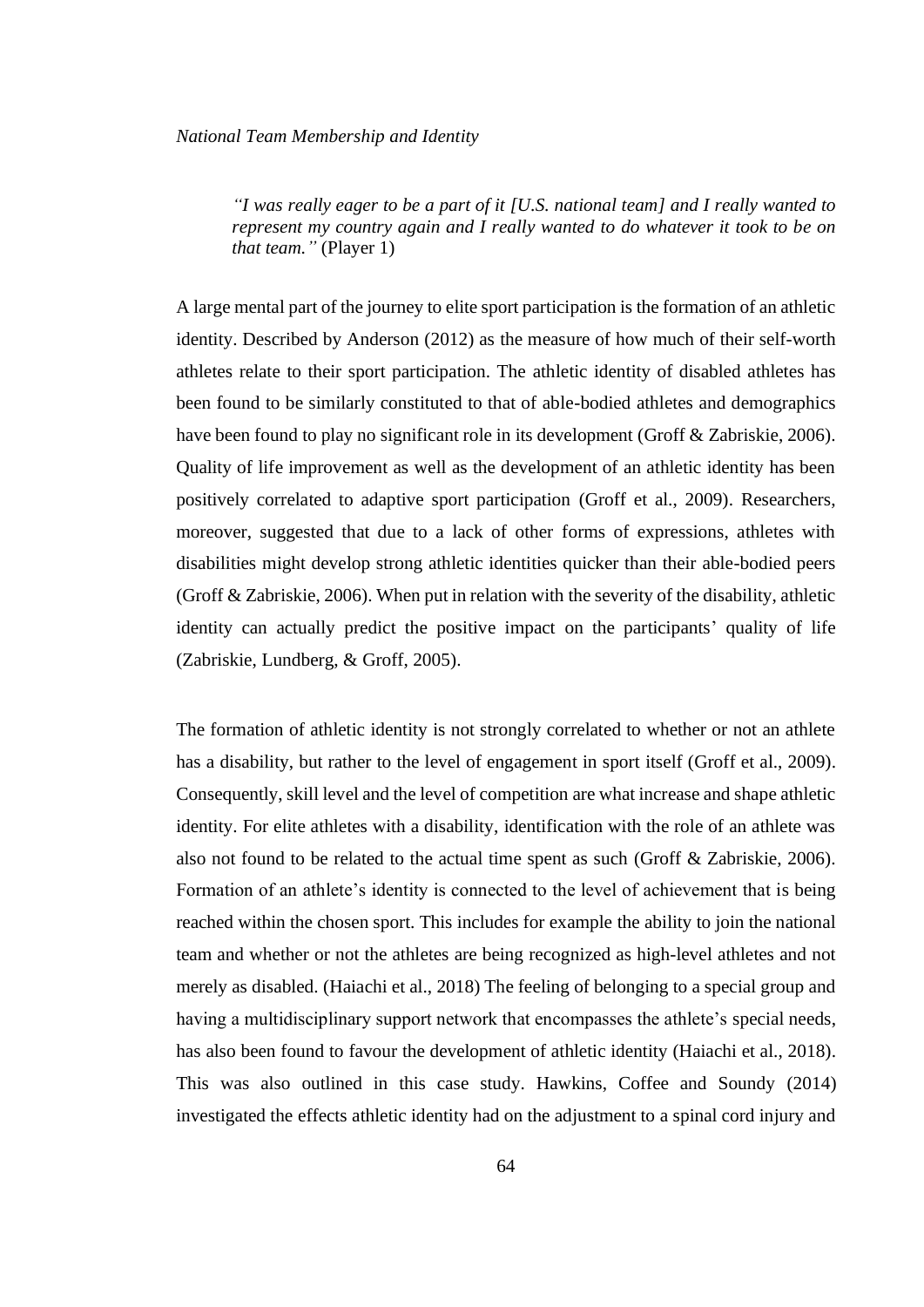it was found that it promotes recovery, while encouraging and maintaining long-term adjustment and acceptance of the disability. However, they also described a paradox in which the development of the athletic identity that is, as aforementioned, a facilitator, occurrs simultaneously to sustained feelings of shock, loss and intense fear of the future, which are indicators of not embracing the disability (Hawkins et al., 2014). This could also be explained by the extremely short timeframes of the development in elite Para sport, as outlined in chapter 5.3.1, during which developments simply have to occur simultaneously.

"*That chapter of your life has closed, and one opens up . . . whether or not you make the [national] team, it just kind of sets a boundary of where you are as of right now and there's challenge and more limitation down the road.*" (Player 2)

This fits into the fifth narrative found by Allan et al. (2019;2001), called "Embracing change" perfectly. It was found particularly in individuals who became disabled in early adulthood so between the ages of 18 and 30. This is also applicable to the current set of participants and was described in a change of mindset from who they were before, to seeing what they might be able to be after. (Allan et al., 2018; 2001) Trying out and getting picked for the national team is associated with reaching the mastery stage (Coté et al., 2003) of an athletic career. That association is the same in mainstream sport, as well as in Para sport (Kämpfe et al., 2014). Overall, this illustrates the special nature of Para sport careers again, where developments might be similar, yet also very different to mainstream sport careers.

Player 2 took a year off and completed his university degree after the 2014 Paralympic Games before returning to the sport in time for the 2018 Paralympic Games. This can be seen as another aspect that often defines dedication to a sport. It encompasses the degree to which athletes are willing (and able) to focus on it full-time. Often times, elite mainstream athletes sacrifice a dual career for the sake of athletic achievements (e.g. Giulianotti, 2004). Generally, education is an important development necessity for elite athletes because of its great implications for future prosperity (Torre, 2009), employability (Coffee & Lavallee, 2014), and entrepreneurship (Pavlidis & Gargalianos,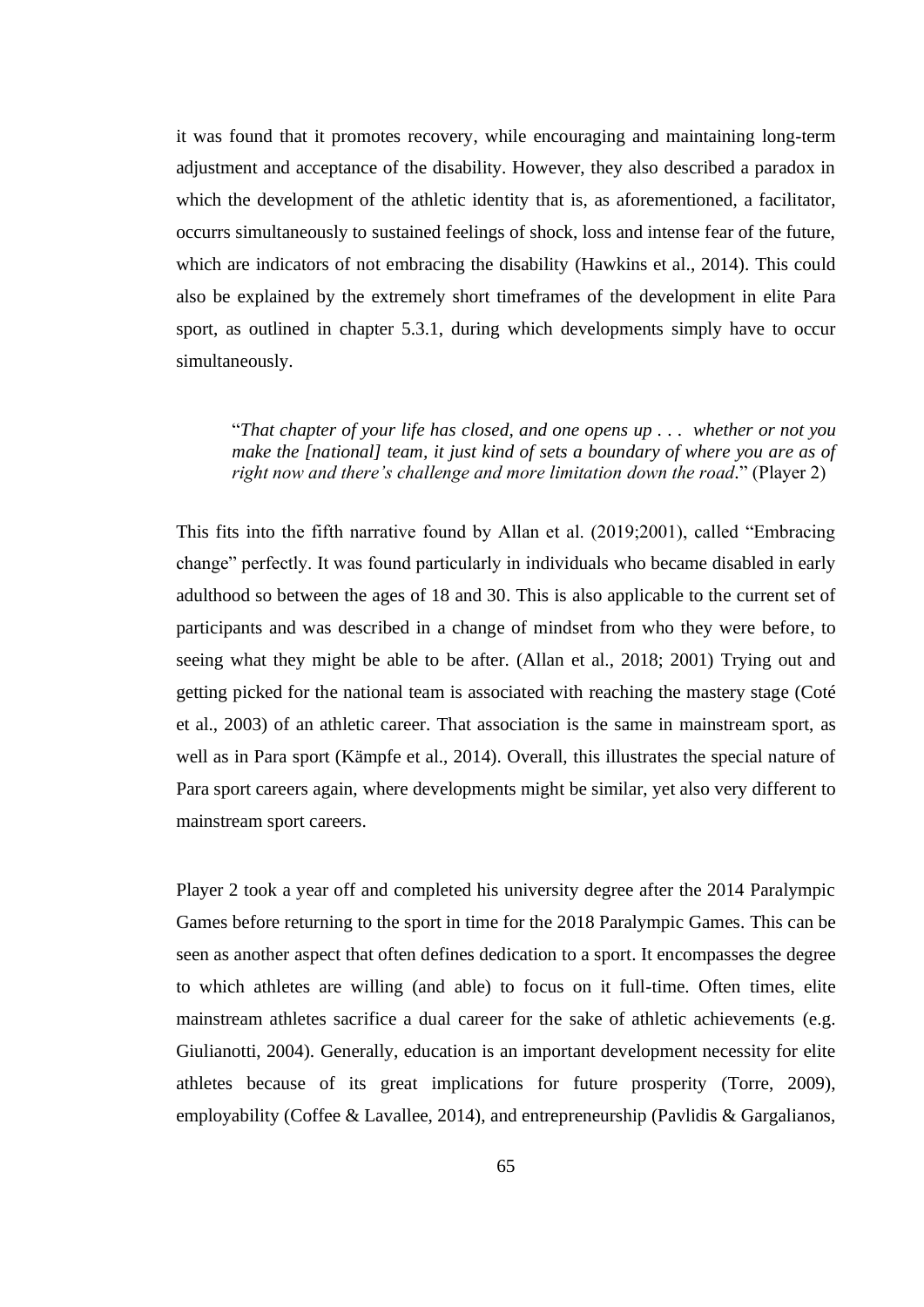2014). Employability is not only dependent on qualifications or education but they play a major role (Coffee & Lavallee, 2014). Among the Para athlete population education or rather a dual career has also been found to be a positive predictor for employment (Lastuka & Cottingham, 2016). Overall, athletes with disabilities face even greater challenges after retiring and searching for employment than their able-bodies peers. This is due to a pre-existing lack of employment opportunities (Lockwood et al., 2003). While athletes might have achieved a certain level of equality within their sport and athletic career, that equality is absent from the labour market (Bundon et al., 2018). Therefore, Para athletes experience even more uncertainty when it comes to life after sport. That life after sport then also includes the return to "disabled people" and no longer "athletes with a disability (Bundon et al., 2018). While both of the athletes in this study were full-time players they still worked at the same time and did not express feelings of anxiety concerning their retirement.

Throughout the athletic career, it might be possible that the disabled athlete is able to support him- or herself at least partially with the sport. Among the athlete population with congenital disabilities, this can lead to a shift in dynamics within the family that used to cover the expenses before (Haiachi et al., 2018). However, it can also lead to a conflict with society. It can become difficult to explain why the individual might not be fit for certain types of traditional labour but be an example of life and strength in other spheres of life like the sport field at the same time. (Haiachi et al., 2018) Athletes face the dilemma that wanting to avoid the stigma of being disabled and not disclosing it on their CV, also results in them not having a viable reason for what they have done so far in their lives. It, furthermore, undermines the achievements that they have in fact reached in the athletic field. So, by disclosing their athletic career on their CV they automatically also disclose their disability and face the potential backlash of stigmatization. (Bundon et al., 2018) Overall, it has been found that disabled athletes are generally more employable than disabled non-athletes (Lastuka & Cottingham, 2016). Therefore, not disclosing their athletic career achievements might be detrimental. Any extra year up to year ten of participation in adaptive sport also leads to an approximately four percent increase in likelihood of employment (Lastuka & Cottingham, 2016). The duration of the disability is, moreover, a positive predictor of employment, while severity of the disability (Lastuka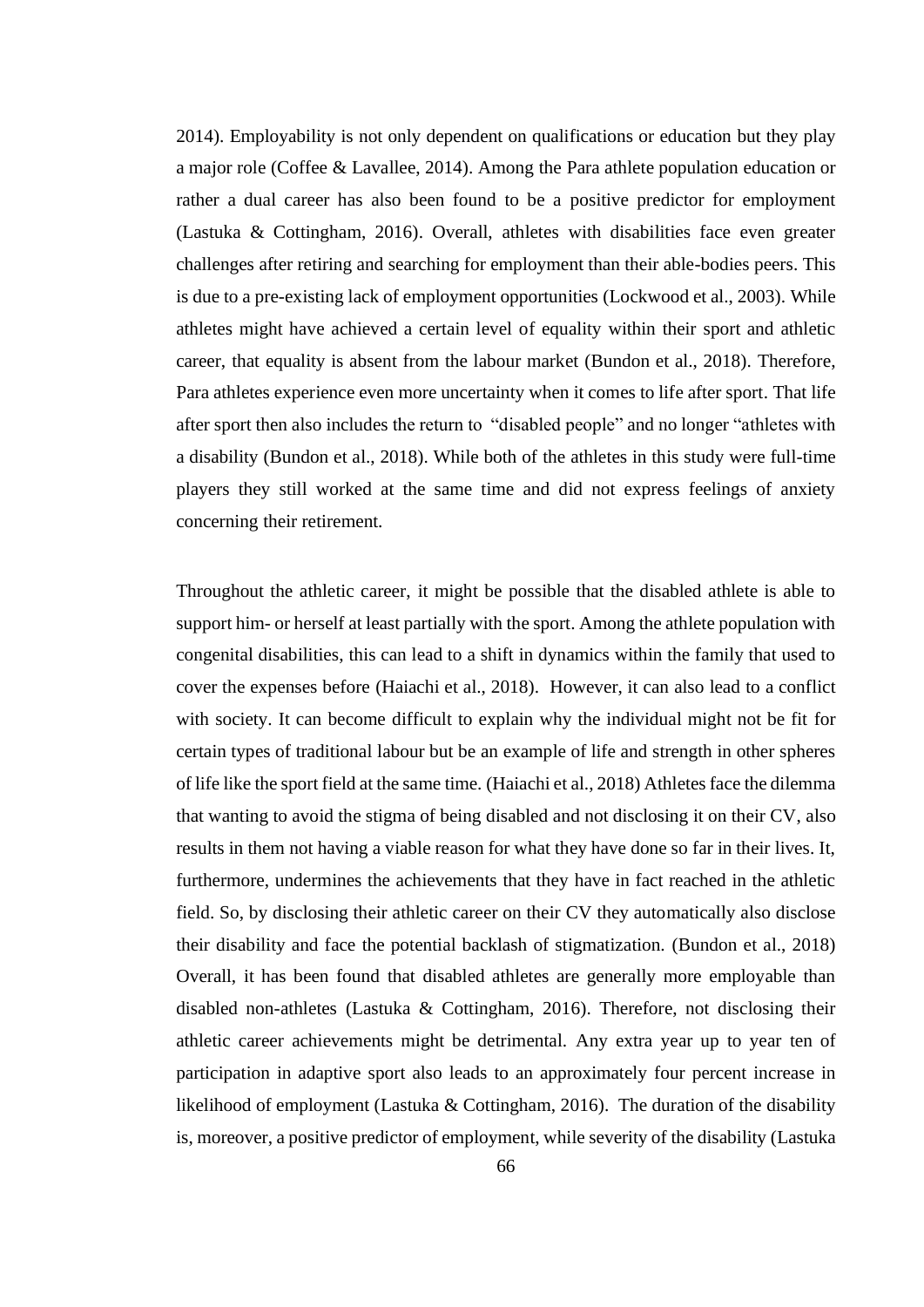& Cottingham, 2016) and veteran status have been found to be negative predictors (Pfeiffer, 1991). Overall, for people with a disability, substantial economic benefit results from increased participation in adaptive sport. Employment is directly related to increased earnings. This in turn decreases the burden on society and government spending and simultaneously benefits their sense of independence, self-esteem and social grounding. (Lastuka & Cottingham, 2016). A study done by Schur (2002) showed that employment raises household-income by forty-nine percent while social isolation is reduced by ten percent. This is a significantly larger impact, than employment has among the nondisabled population (Schur, 2002).

Upon his return to Para ice hockey, Player 2 initially struggled to get back onto the team but found that getting cut also helped him to really redefine his motivation.

"*You have to prove it yourself. Do you still have the capability, the skill- set and then that kind of mental grasp to play at a high level*?" (Player 2)

Taking time off elite sport, doing something else in life and then returning to the competition can probably also be partially contributed to the higher age of the athletes. The participants also mentioned this themselves, in how they have more of a grasp and appreciation for life outside of sport. This was also found in mainstream athletic career research (e.g. Wylleman et al., 2013). A changing perspective on life was also illustrated by the way that they mentor the younger players on their team.

"*They look up to us . . . and they're growing as well because they see there is going to be life after hockey. You still have got to do your job as a person, you still have got to be a good human being. I think the military definitely plays a great role of it, but along with our teammates who are willing and very capable of adapting to the things too, to the environment."* (Player 2)

The second part of that quote ties in with the next part of this analysis, that concerns the impact of military service on the player's dedication to the sport. Both participants learned to play Para ice hockey at the San Antonio Rampage with the help of Operation Comfort. Their socialization processes were outlined above, but the affect that military service had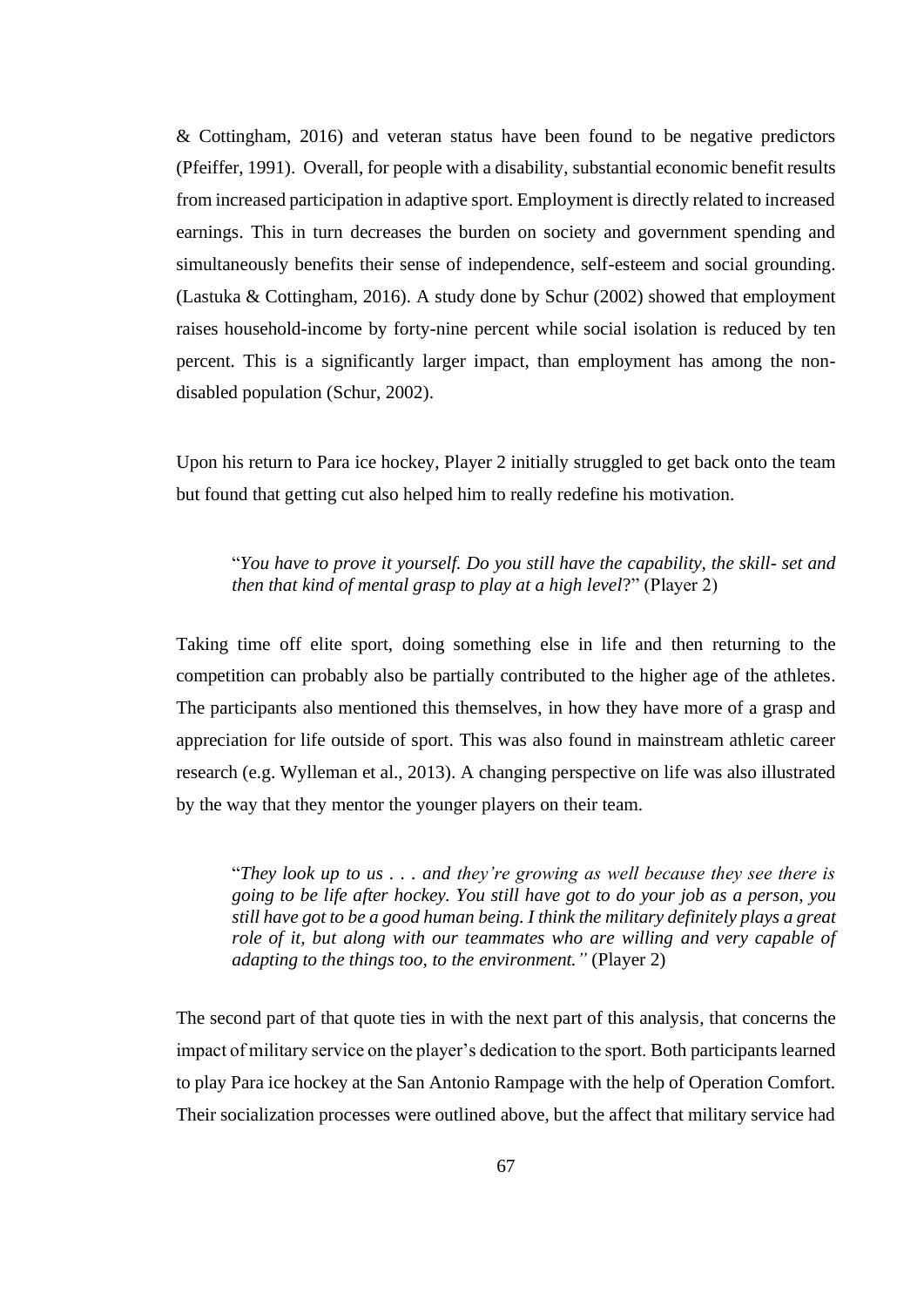on their athletic identity has not been covered yet. In the broadest sense, military service also creates a unique type of athletic or at the very least an identity of its own. Military veterans are used to physical challenges, however, they are also used to a certain type of training and discipline.

"*Us as military guys, we are used to learning in proper, in a structural order.*" (Player 2)

Whereas sport thrives on creativity and fun, military service does not. Within the San Antonio Rampage team, they all had the same athletic background and were used to the same way of learning and training. When they started competing and later on joined the national team that changed. Their opponents as well as their teammates are civilians. This requires a shift from a military mindset to one that is exhibited by the others on the ice and their team. That shift is based on the aforementioned characteristics of sport such as creativity, fun, and solid athletic ability not gained through drill. The socialization process into Para ice hockey, therefore, also included a shift of identity. A shift occurred from an able-bodied military identity to a disabled military identity and potentially even away from the military identity all together. This process coincided with a general uncertainty of the future and struggle to adjust to life post-injury.

*"Figuring yourself out because at the same time we just want to do things. You wonder if you can still be a soldier and you can still serve and all these great things, but then that's taken away, that chapter has closed*." (Player 2)

Where sport gave them a great outlet and a way to cope it also brought humbling experiences along the path of a (re)formation of their athletic identity and letting go, or also reformation of their military identity.

*"Mentally, we all felt like we're like the best shaped or we're the best athletes. We were going to crush these little civilian kids or what not, that were born with disabilities and then you realize how challenging the sport was. Not only that but also how competitive these athletes are. Our perspective was they don't have the mentality like we do."* (Player 2)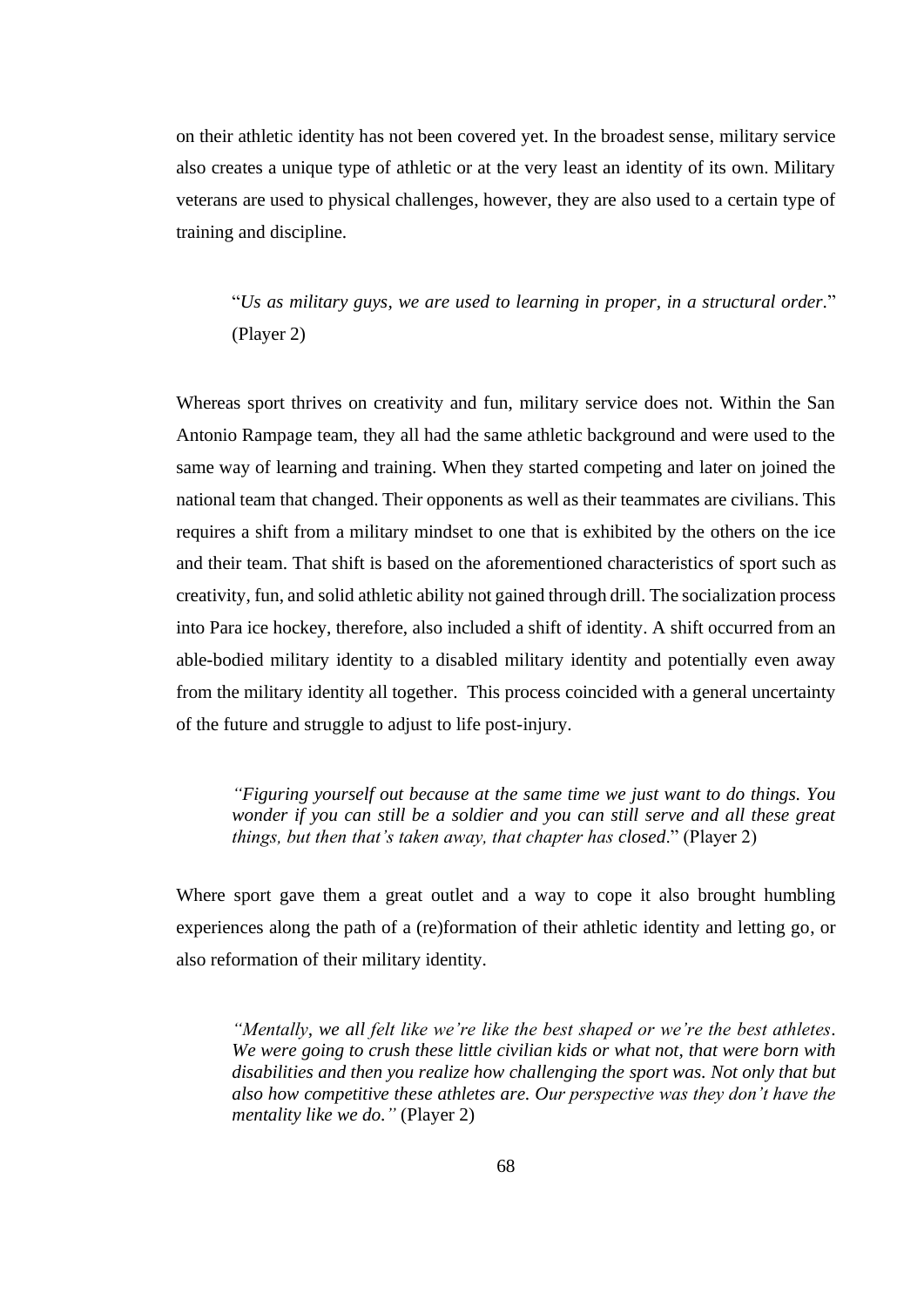"The most important cultural and political roles in the United States are athlete and soldier" (Abdel-Shehid, 2002, p. 317) Military mentality as well as patriotism was also something that was represented in the participants' view on their national team membership.

*"For me it's an honor and I don't take it for granted, putting on that red white and blue jersey. I do it with a sense of pride and remembering all the guys that have sacrificed themselves for this amazing country that I live in."* (Player 1)

There has always been a close link between military and sport. Sport has also been utilized as a means to provide a nation's younger generation with pre-military training (Brohm, 1978). Big sport events are a display of national prowess and can also serve to cover up grievances within a society (Mandell, 1972). Additionally, Sportive Nationalism has been found to be extremely powerful in mobilizing and instigating the public (Hoberman, 1993). On a political scale, sport presents an arena where gestures of hostility and rejection can be displayed that would otherwise lead to war (Wilson, 1988). Attendance or non-attendance of Olympic Games are political gestures (Wilson, 1988), but also sometimes ambiguous as nations at war will often still compete against each other within the Games (Brohm, 1978). As aforementioned, war veterans also served as the main reason for the establishment of the Paralympic games (Legg & Steadward, 2011). With the onset of the War on Terror post 09/11 and the rising number of wounded, the militarization of sport has risen (Atkinson  $& Young, 2002$ ) as well, and with it the focus on military and sport has returned too. The national discourse within the United States regarding patriotism is manifold. A phenomenon called "Coercive Patriotism" (Jenkins, 2013) emerged through excessive display of national symbols and pride at sport events, which is criticized to romanticize the horrors of war in conjunction with offering the armed forces a valuable recruitment tool. Furthermore, it is also found to be promoting a form of patriotism that is morally problematic for some athletes and fans (Jenkins, 2013). This culminated most recently in wide-spread public backlash to several NFL players taking a knee at the playing of the national anthems prior to the games (Schimmel, 2017).

*"It's definitely an honor. It's definitely an honor to continue to represent my country in a different way now for the second time. And just over the last 7 to 8*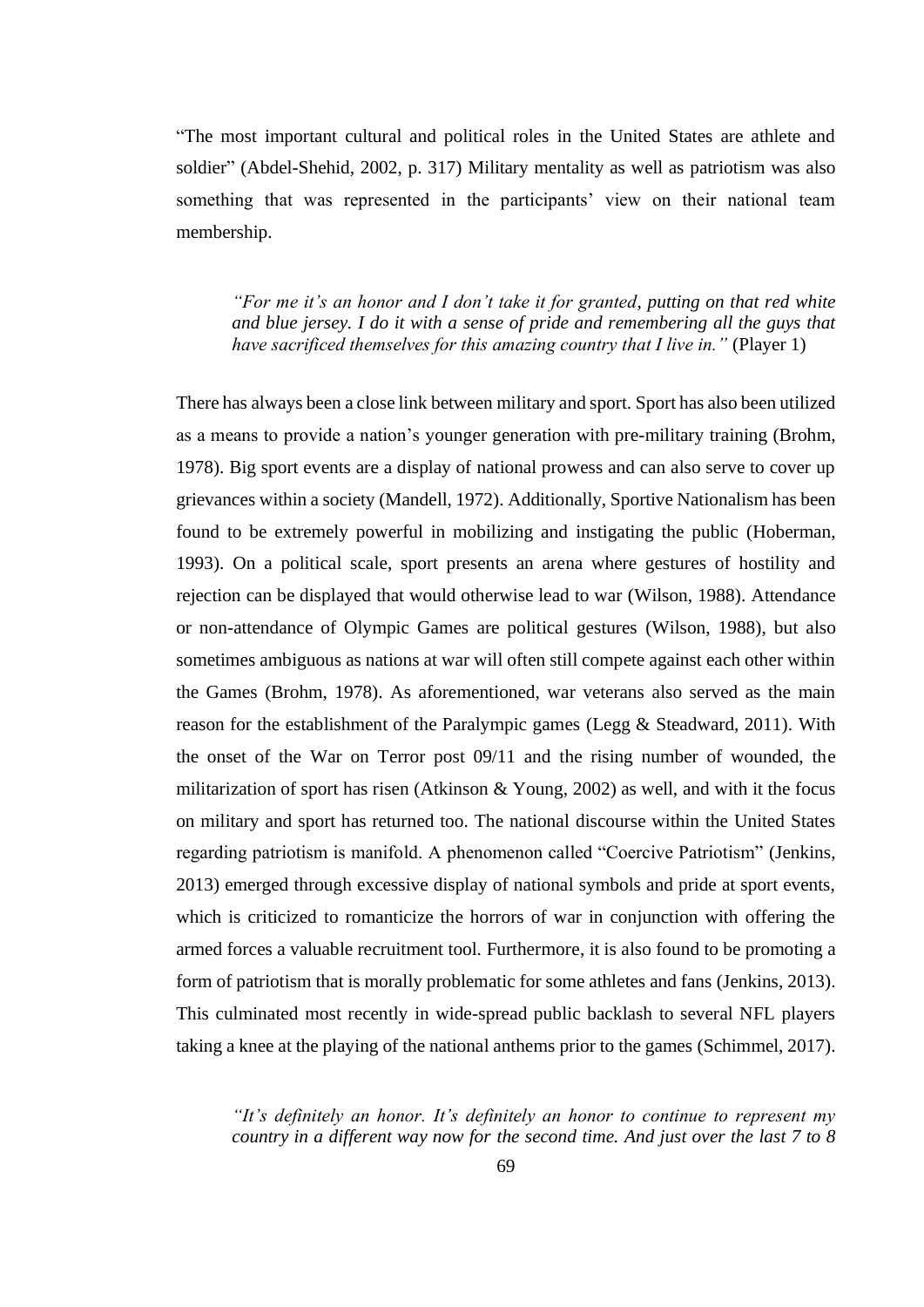*years we always have had a different group of military veterans playing at the same time."* (Player 2)

What Player 2 voiced here about being able to continue to represent his country is something that Batts and Andrew (2011) termed the "serving athlete narrative". In this study the continuation of an active duty military career as part of the World Class Athlete Program (U.S. Army, 2020) reinforced that narrative. Batts and Andrew (2011), in their paper, called wounded veterans who turned into elite athletes "tactical athletes" because they still serve a distinct political purpose within society.

As outlined before in chapter 2, participation in adaptive sports can be very expensive, especially when it comes to specially manufactured equipment and training facilities. As illustrated earlier, there are clear benefits in a multi-sport athletic background and there is a broad array of adaptive sports available. They do, however, not always present themselves as equally accessible to anyone as also documented in chapter 2 by Carlberg and Junker (2011). Therefore, participation in talent development initiatives, in this case military support programs, becomes particularly crucial. They not only provide the opportunity to participate and thus raise awareness for the sport, but also provide high level competition to those involved at an affordable cost. This, yet again, ties back in with the overall importance of institutional support networks.

Through this joint effort, military veterans are able to play Para ice hockey without having to worry about the expenses.

"*Operation Comfort raised a lot of money. They were able to generate a lot of sponsors, donors and investors that want to help out the veterans, you know the military guys. And so the expenses on the club level are covered by them. . . . So, travel, lodging, entering the tournaments, competitions, equipment, transportation. So, we're very fortunate that we don't spend a dime.*" (Player 2)

This fortunate position can be also seen as partly due to the geographical location of their rehabilitation center. Texas is a fairly pro-military state, in which the fundraising efforts for the benefit of the armed forces appears to be easier than in other states. This also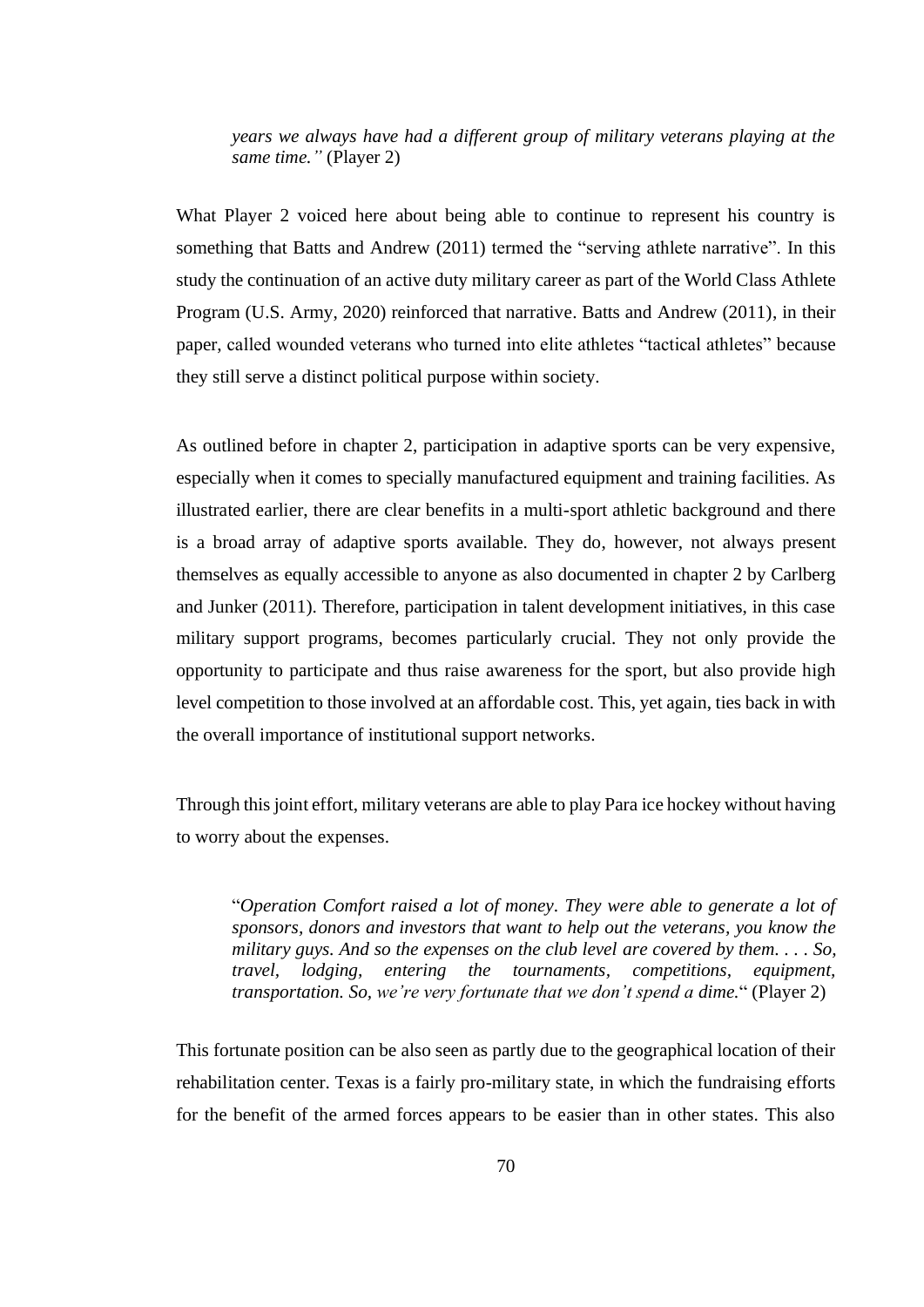manifests itself in the sheer number of support programs offered for veterans in the state of Texas. Only California was level with it at twenty-two programs offering adaptive sports to wounded veterans (U.S. Paralympics, 2020a) One of the players also specifically mentioned that in Texas individuals do not take kindly to athlete activism as displayed in the NFL, because it is being perceived as disrespectful to the armed forces. Therefore, it is important to stipulate that a veteran's ability to afford playing, based on the program's financial means, can vary greatly within the United States.

In addition to the club level support, national team members also receive a small stipend by USA Hockey that allows them to cover some expenses such as extra ice time, gym memberships or equipment as well. Neither financial support, however, is enough to be considered an actual salary or livable income. Thus, Para ice hockey players cannot live off their sporting income alone. This particularly applies to those players who are not military veterans and subject to the aforementioned amenities of organizations like Operation Comfort.

"*I'm very fortunate, like not fortunate that I'm missing a leg, but fortunate in the fact that I've been medically retired from the military. So, I'm retired from the military and I do generate income from being retired.*" (Player 1)

Being a medically discharged service member due to injury and, therefore, being eligible to receiving retirement benefits (U.S. Department of Veterans Affairs, 2018) can also help ease the financial burden of Para sport participation.

Player 2 was able to stay on active duty for several more years despite his injury and join a specific high-performance athlete squad called "World Class Athlete Program" (U.S. Army, 2020). Similarly, to programs in countries like Germany, military service members can become members of that particular high-performance squad. They receive financial and institutional support through the armed forces that aids their pursuit of sporting excellence at both the Olympic and Paralympic Games.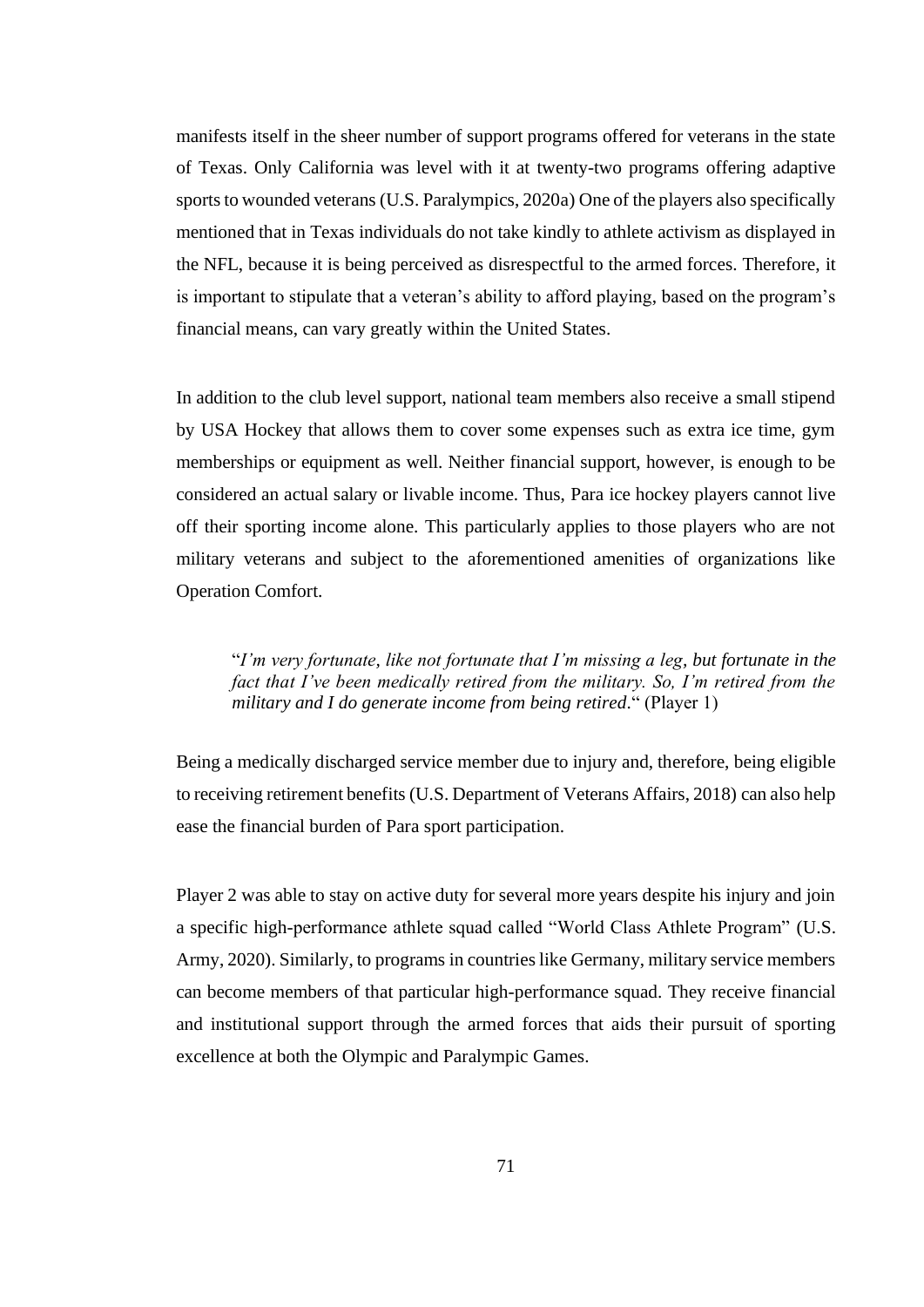*"It was a pretty cool thing, because that way they were my main sponsor as far as getting anything I needed off the ice, more training or ice time, or if I needed equipment. You know they will be able to help me out with it and then because of that I was able to stay in the military too, because of this particular program I was involved in. It was kind of like a win win for me."* (Player 2)

These narratives serve as an example of how prior military service can potentially give participants of adaptive sport easier access to institutional and other crucial support than their civilian peers might have. The participants' dedication to the sport manifests itself not only in their willingness to travel but also their continued sense of duty to their country.

#### **5.4 Athletes Become Agents and Activists**

"In which way did the athletes develop and exercise a sense of Agency?"

Agency was the last theme found in the interview transcripts. The sports path continuum of the participants of this study differs greatly from that of mainstream athletes. Their sports path and introduction into the sports environment happened at significantly older ages. Thus, the levels and forms of agency developed and exercised by them are significantly different from those of Finnish youth, which were the basis Aarresola's (2016) study. The agency found in this study mostly manifested itself in the participants' desire and ability to act as advocates for Para ice hockey, disability sport, and individuals with disabilities as a whole. This was further extended by their unique opportunity to capitalize on their personal stories as wounded veterans that bring public attention to their sporting success but also to the horrors of war.

"*You can cry about it or you can just do something about it.*" (Player 2)

Their involvement in Operation Comfort gave them a certain level of freedom, also financially, while providing the means to influence public perception of military service, Para ice hockey, and adaptive sports. As explained earlier, agency is an individual's ability to make choices within a given context (Hitlin & Elder, 2006).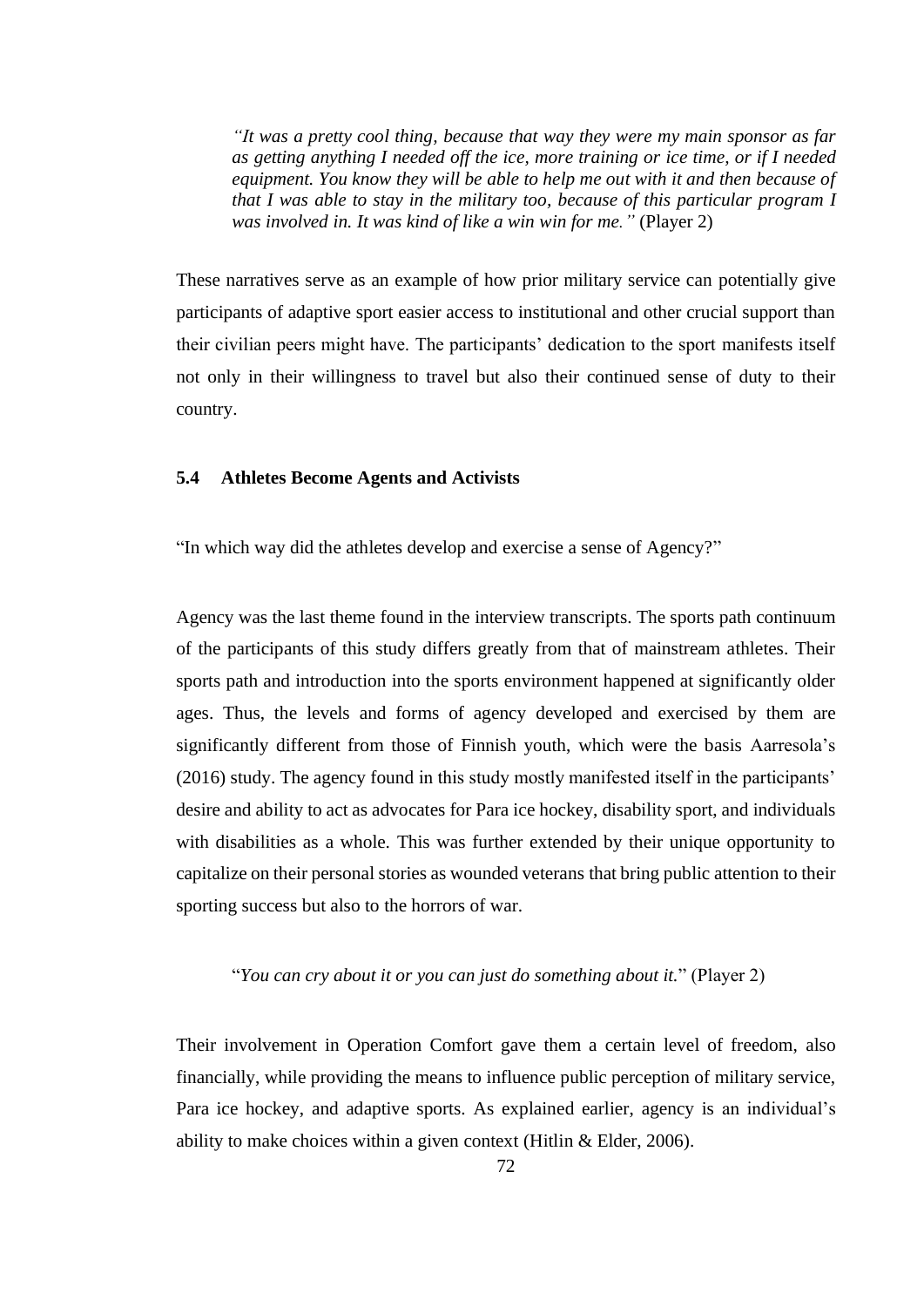Agency has also been found to manifest itself as a form of self-expression (Coffey & Farrugia, 2014). The mindset "adapt and overcome" is definitely a form of agency the participants developed over time, fostered by their environment. They chose not to complain about the lack of accessibility, but rather demonstrate how you can still do what you want to do, while still pointing out needs for improvement. This self-expression was demonstrated by the participants' willingness and ability to become advocates for their sport, Para sport, inclusion, and accessibility.

The desire to grow the sport and to help the next generation of participants into adaptive sport was very prevalent in this study. Sport is widely seen to have the potential to change society for the better (Haslett et al., 2020). However, it is important to keep in mind that the role that sport by itself can play to reach permanent social change, especially regarding individuals with disabilities (Bush et al., 2013), is limited. Using it as a seemingly simple solution for a complex set of social problems might not be feasible (Browne-Yung et al., 2015). Athlete Activism is known as athletes using their sporting platform to protest or at least raise awareness to, for example, social justice. This includes, but is not limited to, community engagement, protest, and collective action (Cooper, Macaulay, & Rodriguez, 2017). It is often related to some variety of fan reaction (Smith & Tryce, 2019) that was triggered by high-profile incidents such as Colin Kaepernick kneeling during the national anthem in the NFL (Sanderson, Frederick, & Stocz, 2016). Kaufman investigated the potential consequences for athletes that engage in activism and found that on the positive side a sense of purpose and vocational skills can be achieved, while on the negative side burnout, stress ,and harsh public criticism stand (Kaufman, 2008).

While mainstream athlete's activism such as that, has made some waves, disability activism, similarly to the disability athletes themselves, have received much less attention (Haslett et al., 2020). This also reflects the general inequality within disability politics as a whole (Bundon & Hurd Clarke, 2014). Over time, social equality and social justice have come to the forefront of sport management (Cunningham et al., 2019) as it is faced with Para athlete activism. Para athlete activism tries to combat and transform society, policies, attitudes, and systematical structures so that they no longer socially oppress disabled people (Smith et al., 2016). However, also within the community of disabled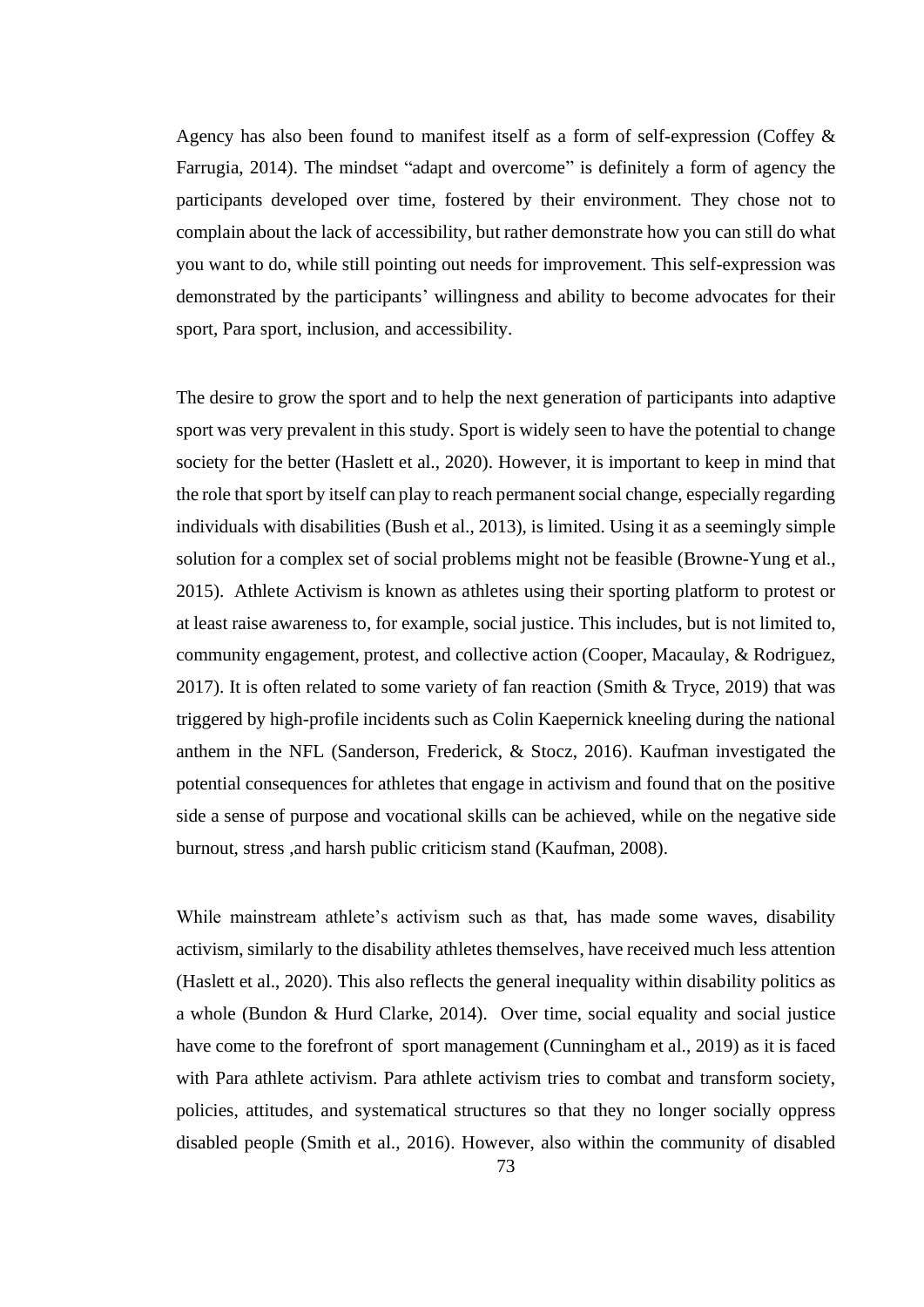athletes there is no unity regarding the type of activism they agree with. The type and extend of involvement in social justice initiatives in the sports club context also varies. Some if not the majority of athletes in a recreational adaptive sport club, might simply be involved for the exercise and chance to socialize, not to change the system (Tucker, 2016).

In disability sport it also a question about whether there is a perception of misrepresentation of disability and life with it when the negative sides get highlighted extensively. Some would rather portray an affirmative disability identity with a narrative of ability because of the disability and not despite of it. (Haslett et al., 2020). This mindset was also reinforced in a study done by Le Clair (2011), in which athletes vocalized that they wanted to be seen and see themselves as capable and independent as opposed to disabled or even limited. Those studies' findings were also reflected in this case study where both participants expressed a desire to grow the sport but also reach a level of equality in which Para sport is on par with able body sport and access to it is easy. The mindset "adapt and overcome" on the other hand, reflects that neither of the participants was actually aggressively engaging in athlete activism, but rather playing their part through public appearances and telling their story to those interested.

*"When they put our sport on TV and show it to the world that's huge for our sport I would really like to keep seeing it grow and that's why I do my part you know going around and telling everybody about it and talking about it, because that's how it grows."* (Player 1)

Mainstream media generally puts Para sport second to mainstream sport and elite Para athletes are conscious of it (Brittain, 2004; Hardin & Hardin, 2003). This is also illustrated by the quote above. Sport serves as a tool to foster national pride and unity, sometimes even as an illusion (Miller, Lawrence, McKay, & Rowe, 2001). Modern sport and media supply each other with necessary resources such as capital, audience, promotion, and content (Miller et al., 2001). Therefore, it is crucial for sports to be present in media as it has become the prime currency in the cultural economy of sport and the main gate way for people into exposure to a certain sport (Miller et al., 2001). Media also has immense power over what they report on (Hargreaves, 1986). Disability sport promotion and broadcasting and, therefore, in turn spectatorship is unfortunately under-researched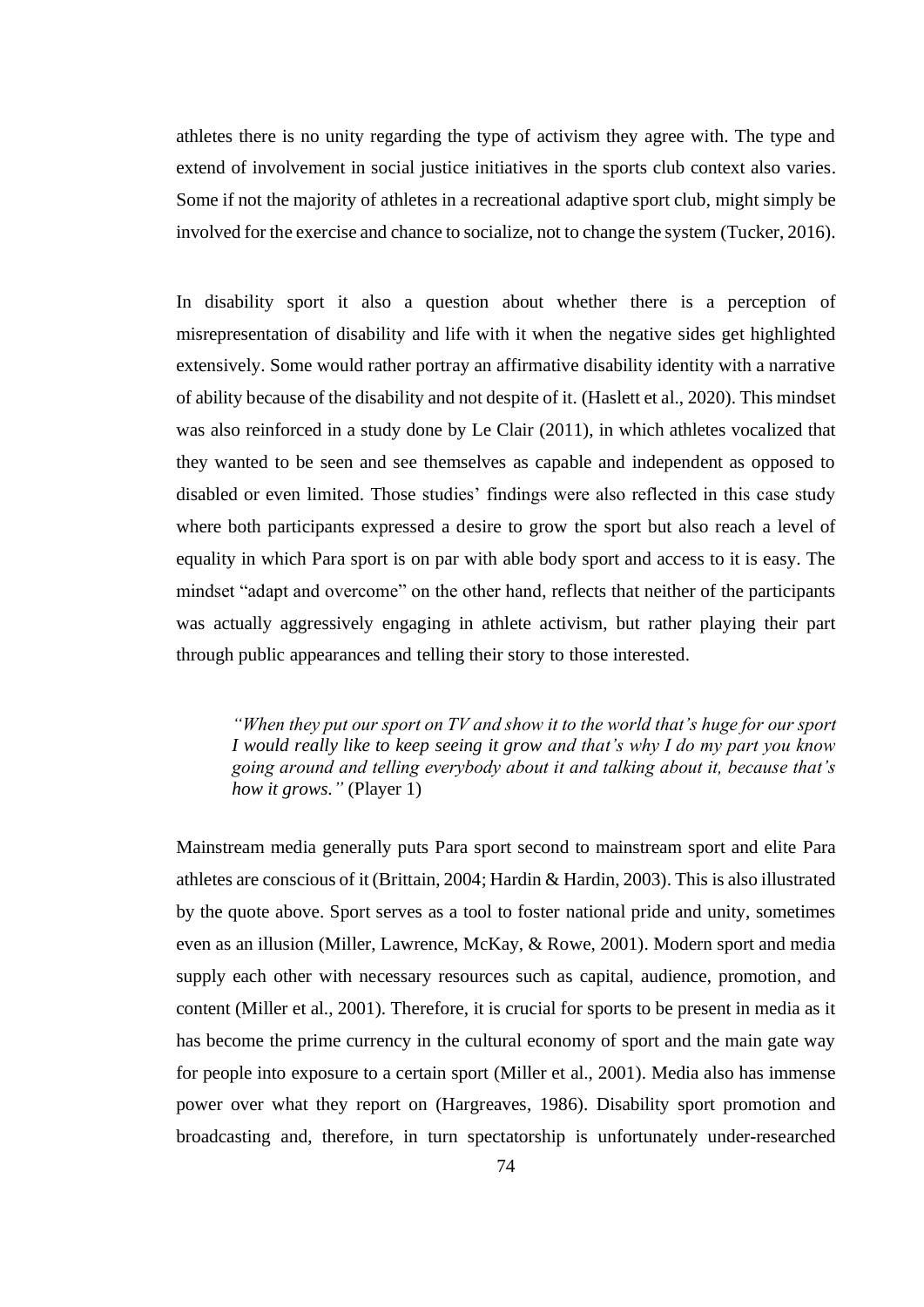(Cottingham et al., 2015). Whatever factors motivate spectators to watch able-bodied mainstream sport, might not be the same factors that motivate disability sport spectatorship. This has been found to be at least partially related to the perception and popular discourse about disability itself (Cottingham et al., 2015). Due to the sometimes confusing classification and measurement categories success in disability sport is also far less easily understood for an outsider (Michaluk, 2011), which might also negatively affect spectatorship. Among the reasons for disability sport spectatorship that have been researched were, for example, the attempt to support opportunities for people with disabilities, seeking inspiration (Cottingham et al., 2014), wanting to gain knowledge about it, and educating themselves. Others had personal interests in Para sport through participation themselves, because of family members and friends, or through volunteering (Cottingham et al., 2015). Fitzgerald and Kirk (2009) called the phenomenon where families establish an interest in disability sport because of their child's disability "reverse socialization". Maurice Roche (1993) further argued that sport is divisive and differentiating by nature also in terms of adaptive sport. Many people have seen the viral Guinness beer commercial (2013) in which non-disabled join their disabled friend for weekly wheelchair basketball games. While it is arguable whether the message of that commercial was really reducing and not enhancing the stigma of disability (Ladau, 2013), it still serves to point out the fact that Para sports are generally inclusive, also for the nondisabled. There are attempts within school settings to include adaptive sports into the curriculum to try and expose non-disabled children to the world of disabled sport and reduce prejudices (Evans, Bright, & Brown, 2015). The participants of this study reported attempts by friends, medical professionals and family to try out Para ice hockey and learn more about the sport. High-level competition is limited to athletes with a disability, but the leisure sport activities are still inclusive also for those non-disabled.

*"I wish it can be like that in general, everything as a whole where Para sport, adaptive sport, Paralympics whatever you call it, it's been exposed since you are aware of U.S. sports, when you are kindergarten, when you're in elementary or whatnot, where it's the equal level of things."* (Player 2)

Overall, disability sport organizations make efforts to increase spectator attendance and in turn make disability sport more attractive for media (Cottingham, Gearity, & Byon,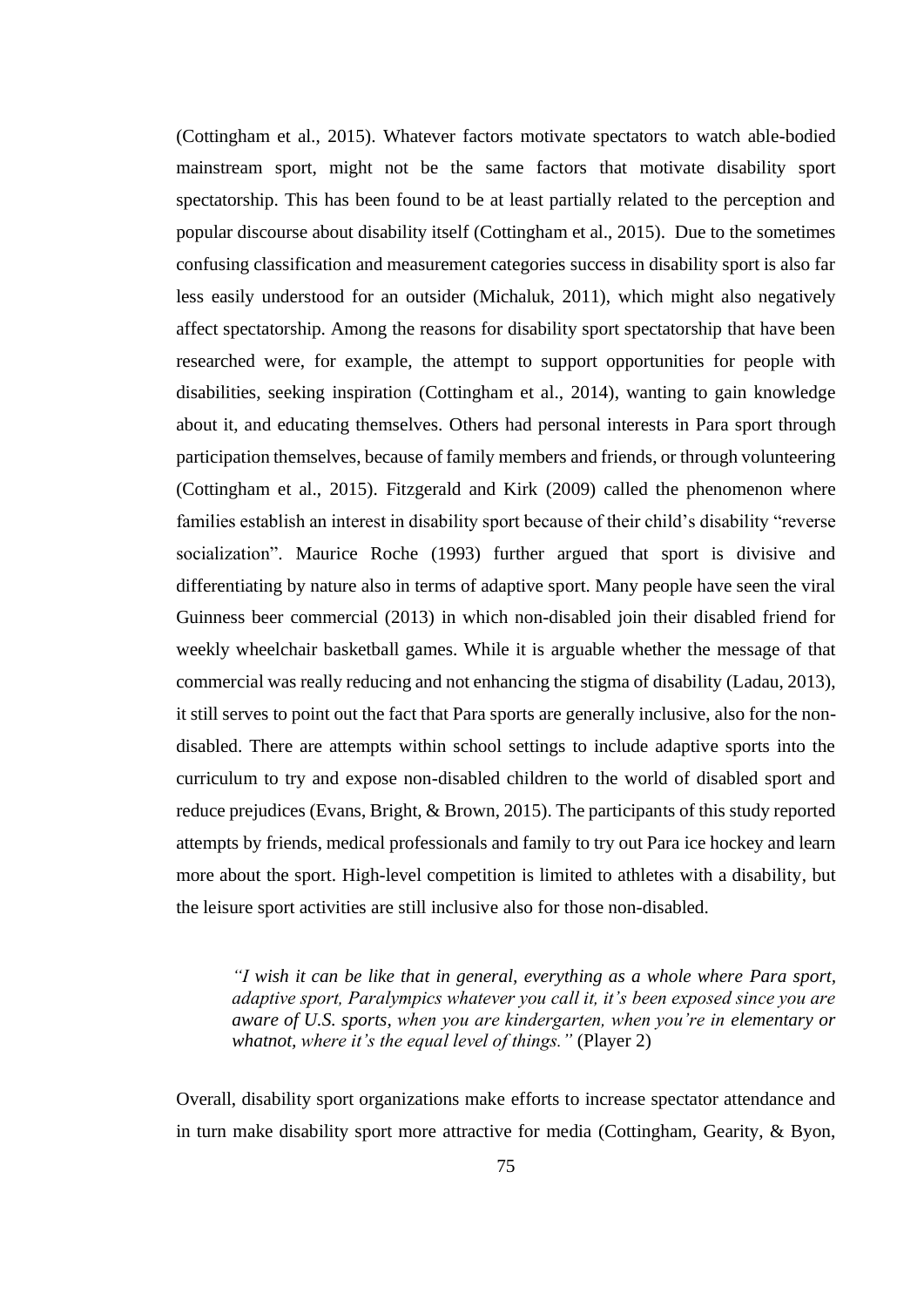2013; Cottingham et al., 2015). The promotion of disability sport through their ablebodied counterparts has been seen critically. It was argued that that might further enforce the phenomenon that only those disability sports closest to mainstream aesthetics are being promoted and made visible (Cottingham et al., 2013).

"*Team Toyota has just been amazing with me, embracing the whole Paralympic movement and not just being a car company but more of a mobility company*." (Player 1)

Since disability sport is far less broadcasted than mainstream able-bodied sports, revenue streams through sponsoring that might facilitate sport equipment funding are also limited (Cottingham et al., 2013). It has also been found that disability sport sponsoring is often times seen as an act of charity instead of a search for an image match and transfer as is done in traditional sponsoring (Cottingham et al., 2013). This was further elaborated by MacDougall et al. (2014) who found that image congruence, which is one of the main drivers in able-bodied sport sponsorship, did not even appear on the list of reasons for corporate sponsorship in disability sport. What has been found however, is that the Paralympic Games have a largely positive image and sponsors of it and the perceptions of their corporate social responsibility influence consumer behavior (Park, Taeho, Yun Seok, & Olson, 2011). Therefore, that act of charity or image transfer might still occur and transform into economic value.

*"And that's why it's so important you know like having sponsors like Toyota and showing the equality of you know this Paralympic sport is just as is just as amazing as regular Olympic sport."* (Player 1)

Sponsorship money is crucial for exposure as well as for simply being able to operate. Sponsors are elemental for athletes' ability to compete full time and leave amateurism (Barnett, 1990), as was also demonstrated by one of the players who is generating income through work with the game's sponsors.

*"I've been really fortunate enough to work with some of the sponsors of the games . . . they bring us out, we were signing Autographs, taking pictures, I was showing people the gold medal, telling them a little bit about my story* . . . " (Player 1)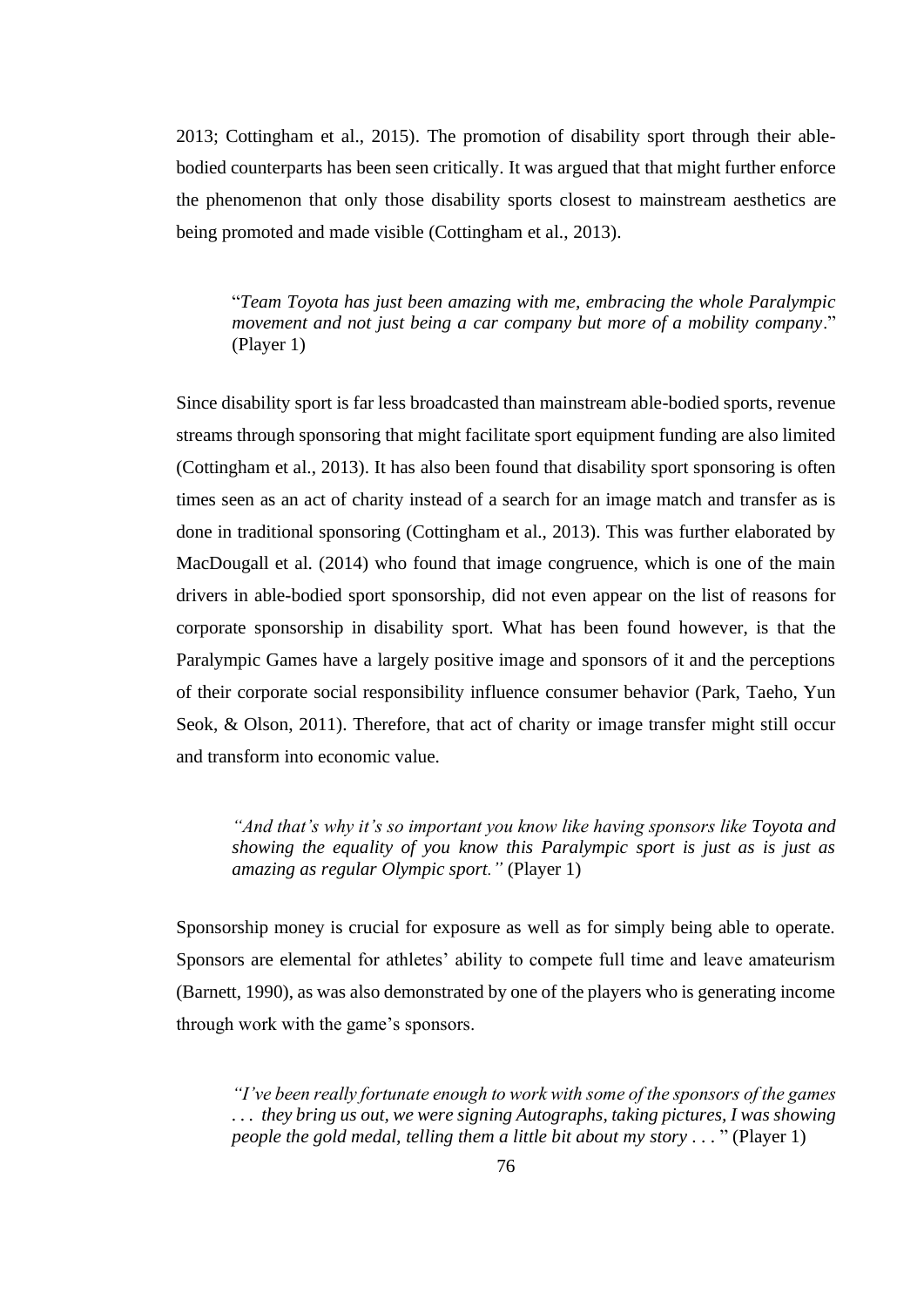This further ties in with the fact that compelling narratives are a great selling point in media (Whannel, 1992), and help garner attention. Sport coverage, over time, has changed towards more of an emphasis on sensationalism (Holt & Mason, 2000), which is definitely given through stories of war heroics and explosions. However, as Player 2 was quick to point out:

"*For us, you know in this, it's not just a story. Like this is based on true you know these things happen, where guys get send off to war, Iraq, Afghanistan and then boom an explosion, an IED, or get shot at and they come back and whatnot."*  (Player 2)

This illustrates that media often also tend to forget the humans behind the sensational stories. The sport of Para ice hockey is unique because it requires a visible body impairment in order to compete at a high level. This becomes especially relevant in the context of media coverage as it has been found that a visible bodily sacrifice of a soldier is treated differently and more favorable than an "invisible" brain injury (Batts  $\&$ Andrews, 2011). However, what is also important in Para ice hockey is that their use of prosthetics is not what enables them to play the sport. This is imperative to note because veterans were found to gain cultural visibility through advanced prosthetic technology that allows them to represent their country on the sporting field (Batts & Andrews, 2011), or at least enable them to go out for a jog with the U.S. president (Grabham, 2009). This is not the case within Para ice hockey, where no athletic advancement is related to the use of prosthetics or even the narrative of a "supercrip" (Howe, 2011).

Being a wounded war veteran that became a Paralympian has been noted as a definite plus by the participants of this study when it comes to garnering public attention. Demonstrating resilience gains Para athletes symbolic capital (Forté, 2018). While their public appearances are usually related to sport, they might still also garner some additional public attention for the horrors of war and the effects it has on those who fight in it. As outlined before, sport plays an important role in the formation of national identity and unity as a whole (Wilson, 1988), and being exposed to their veterans' stories might play an important role here. Sport is used as a means to represent national characteristics. Batts and Andrews (2011) argued that sporting success of veterans might also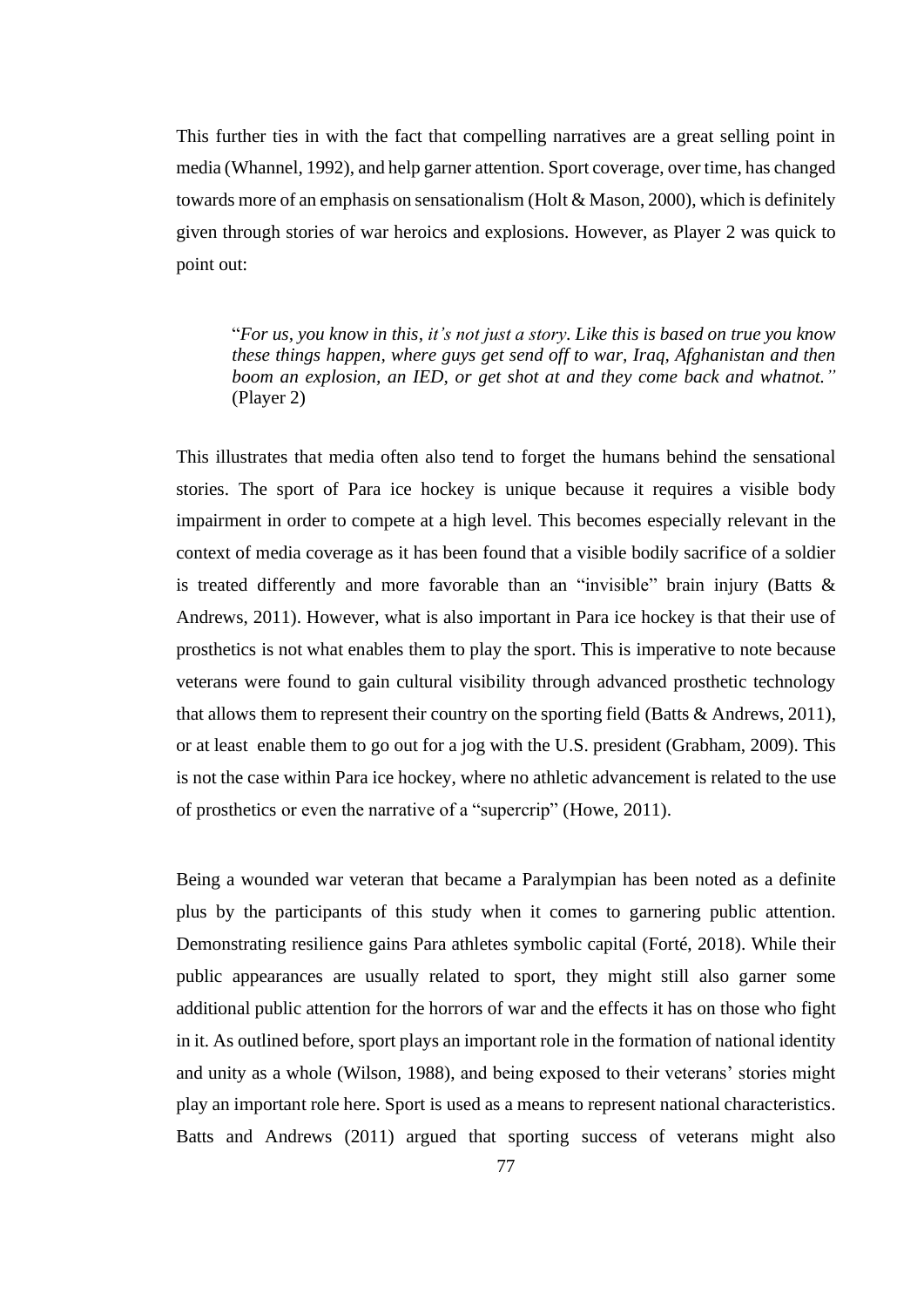simultaneously deflect from the broader problems such as that the majority of veterans do not get to represent their country on this stage and are instead battling for their disability claims and avoiding homelessness. Therefore, a very special form of agency in this study is that those military veterans who make it to the elite sport stage, become "tactical athletes" (Batts & Andrews, 2011), and get to utilize their capital to raise awareness, while also escaping the fate of many other fellow veterans.

Another aspect of agency is their growing popularity and ability to turn that into advocacy for equality and inclusion. Bruce (2014) noted that if a Para athlete's success can be connected to national identity, which soldiers are an embodiment of, then media coverage and representation is significantly closer to that of able-bodied athletes. Both participants of this study have been given the opportunity to tell their story and to present their medals to the public on numerous occasions. This would not have been possible had they not actually been that successful at the Paralympics, which goes to show how the environment shapes agency and agency shapes the environment. Their widespread experience of over ten years of elite Para sport also gives them ample knowledge in how to mentor the new generation and how to improve their own game mentally.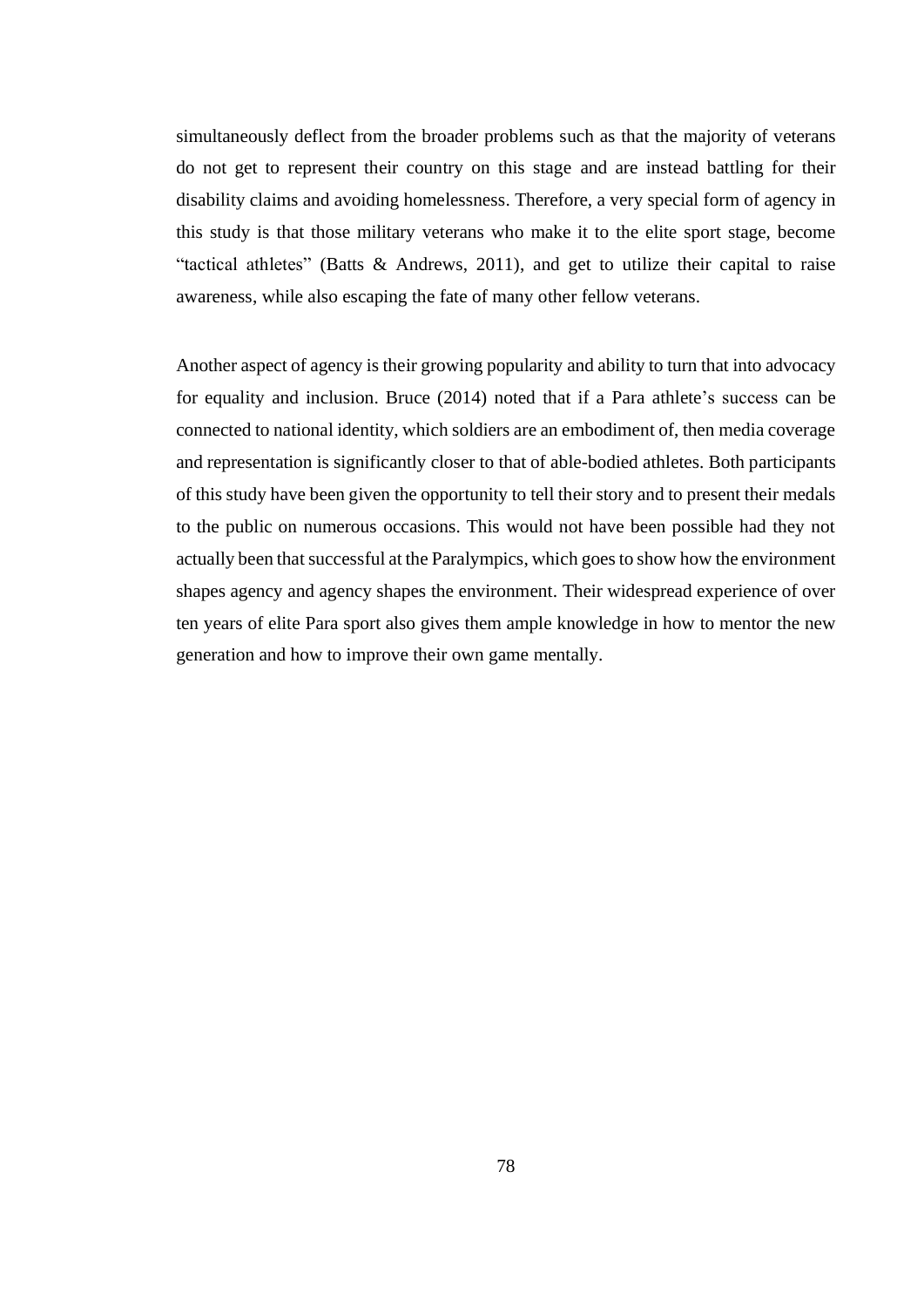#### **6 CONCLUSIONS**

This study explored the narratives of elite Para ice hockey players with a military background in the Sports Path Model. Thus, investigating the extent of which prior military service influenced their paths. An in-depth analysis of different elements that were unique for wounded veterans' sports paths led to the conclusion that access to not only adaptative sport, but Para ice hockey through Operation Comfort played a deciding factor in their elite athletic career.

The following conclusions will summarize the findings in the five categories of the sports path (socialization, accumulation of sports capital, events and states, experiences) and then give an outlook on possible future studies based on the limitations of the current study. Overall, this case study was able to explore elite Para athletes sport paths using the Sports Path Model. The Sports Path Model was not only a handy concept to theorise the sport development of Para ice hockey players but also to explain the re-emergence of the link between military and sport for rehabilitation, which marked the origins of the Paralympic games (Brittain & Green, 2012). Utilizing a sociological perspective allowed the application of a broad lens on the environment in which the Para ice hockey players developed. This is compliant with Patatas et al. (2019) who called for a careful consideration and examination of the broad socio-cultural context when looking at Para athletes' career pathways. Additionally, recruitment, coaching and mentoring of Para athletes has been found to be substantially similar to that of able-bodied athletes (McLoughlin, Weisman Fecske, Castaneda, Gwin, & Graber, 2017). This gives reason to argue that Aarresola's (2016) framework is also applicable to Para sport and Para ice hockey in particular.

Thus, the study provides valuable insight into how Para sport can be supported sustainably and opens up a discussion about how the benefits that veterans earn through hard bodily sacrifice, could potentially also be extended to civilians with a disability. The Sports Path Model was found to be applicable or where not, adaptable to include the specific athlete population of wounded veterans. Thus, also validating my pre-assumption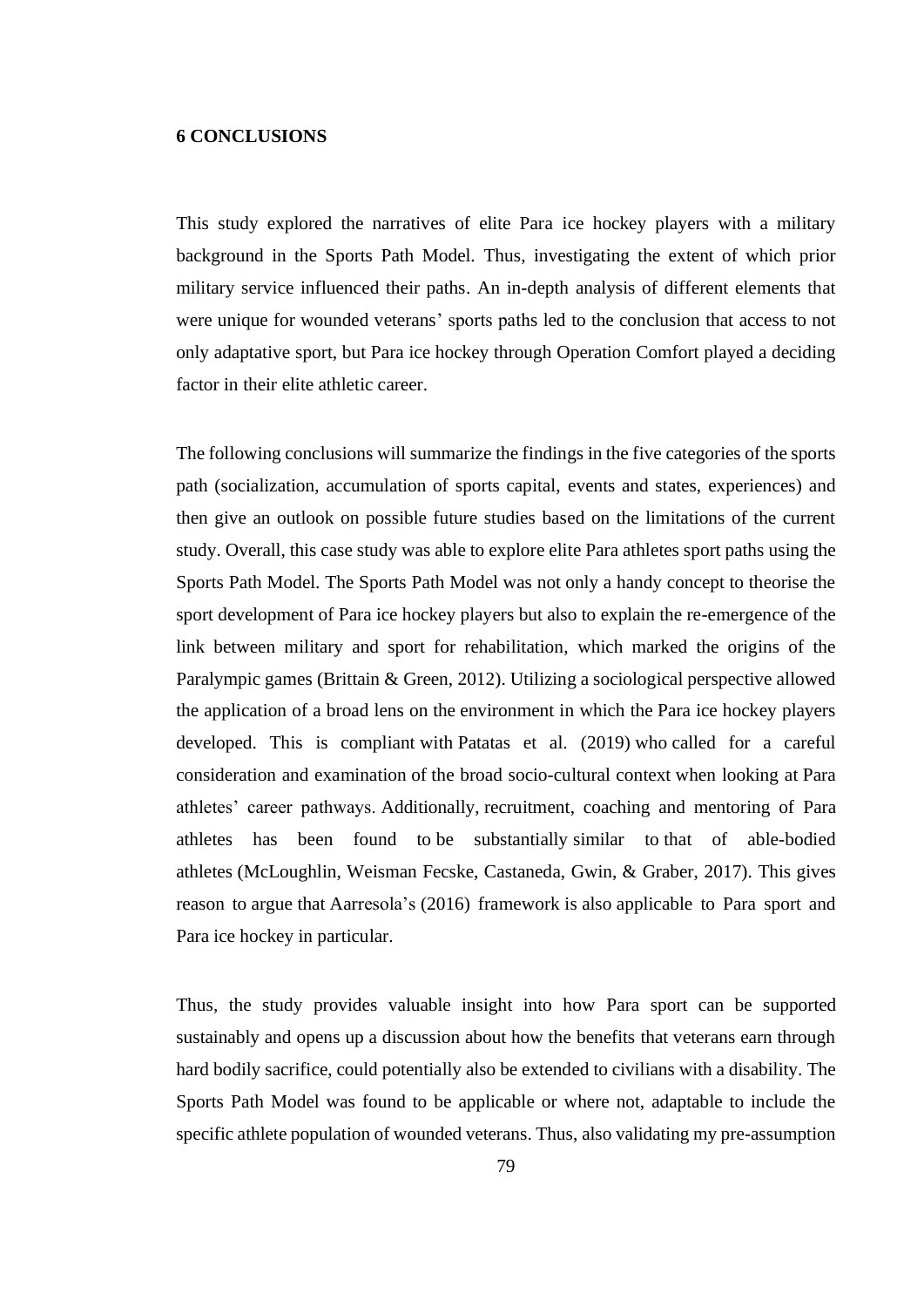and fulfilling my secondary aim of enriching the model and shedding more light on the specific circumstances and needs of athletes with a disability. This case study further underlined how creating an integrated talent development environment, in this case club and national team, is beneficial in fostering talent sustainably.

# **6.1 Sports Path**

The sports path is the synthesis of the socialization into a sport and the life course of an athlete. It is within the nature of Para sport that participants are being faced with obstacles and challenges that go beyond the scope of the general public's perception. I expressively include myself in that, as I have not been exposed to too many opportunities to get in touch with Para sport. Before this research project, I also had not made the conscious effort to change that. This, I think, is unfortunately rather prevalent even among those of us who are actually in the sports profession. Therefore, I would like to start with a notion by Player 2 who said his teammate and most successful Para ice hockey player in the world, Steve Cash, has summarized the Para sport mindset the best. He said that every Para ice hockey player had to go through some sort of obstacle prior to becoming an athlete, which as a collective makes them very appreciative of their current position. I feel like that is very important to keep in mind when considering the life course aspect of the sports path and when interacting with them and their incredibly humble demeanor. Mainstream athletes are often primed to become star athletes from a very young age. This can lead them losing focus of what is important in life and throwing them immensely off balance with the occurrence sudden injuries or other life events. The latter also happened to be a category of the sub study regarding significant experiences along the sports path, named "unexpected life events", including injury or illness. Within the athlete population that participated in this study such an unexpected life event was the reason they were even on their sports path.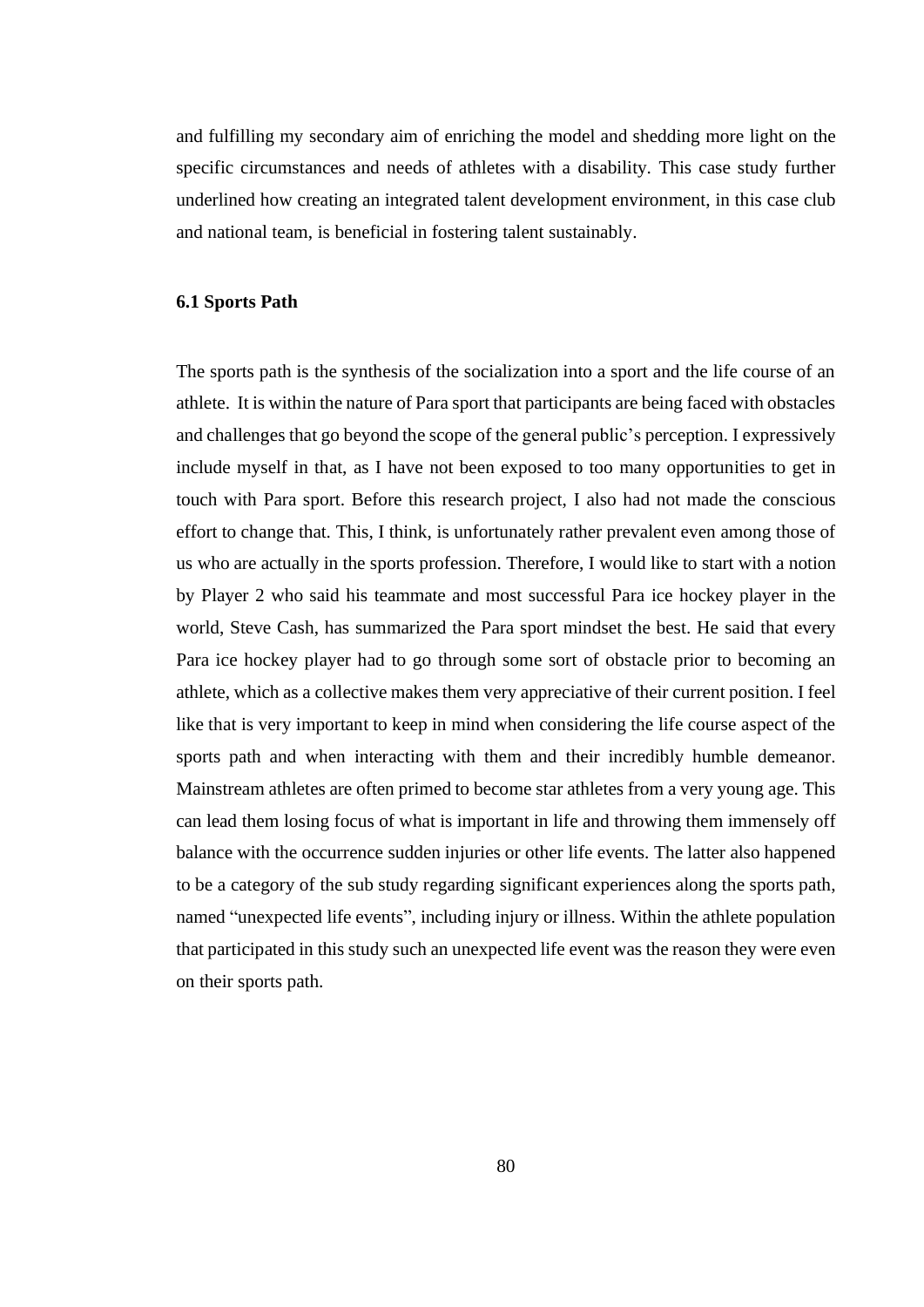### *Socialization*

This study's participants' initiation and subsequent socialization into Para ice hockey happened mostly through a combination of favorable events and other factors such as individuals. These finding are congruent to Kämpfe et. al (2014) and their conclusions based on Para athletes in Germany. Without the participants' transfer to San Antonio, the introduction to Operation Comfort, and the San Antonio Rampage with Lonnie Hannah as a coach and role model, then I dare to conclude their careers would have not happened. This study demonstrated the applicability of the criteria of good talent development initiatives originally set for able-bodied athletes by Henriksen, Stambulova and Roessler (2010). The sport and exercise context itself is crucial on the road to adjustment to life with a disability, hence institutional support networks being ranked as most important in this study. The network in this study provided the setting and the opportunities for success experiences among peers while testing boundaries, which allowed them to re-establish or even discover new meanings in life. This seconds the research findings by Melissa Day (2013). The group setting and learning from other veterans was perceived as particularly beneficial and even essential in re-establishing what had been lost after the end of the military career. In military sport programs it appears that re-gaining the sense of comradery, brotherhood, and challenge is on the forefront, which is also what other researchers found (Ferrer & Davis, 2019; Hawkins et al., 2011).

*"When I was on the military team here you know it's a really tight bond. And from this team that I played on with the San Antonio Rampage there are like 5 or 6 of us have gone on to make this national and Paralympic team."* (Player 1)

This yet again ties back in with what Henriksen, Stambulova and Roessler (Henriksen et al., 2010) concluded and their assessment of successful talent development. The number of members of the San Antontio Rampage who have become national team members is an illustration of that.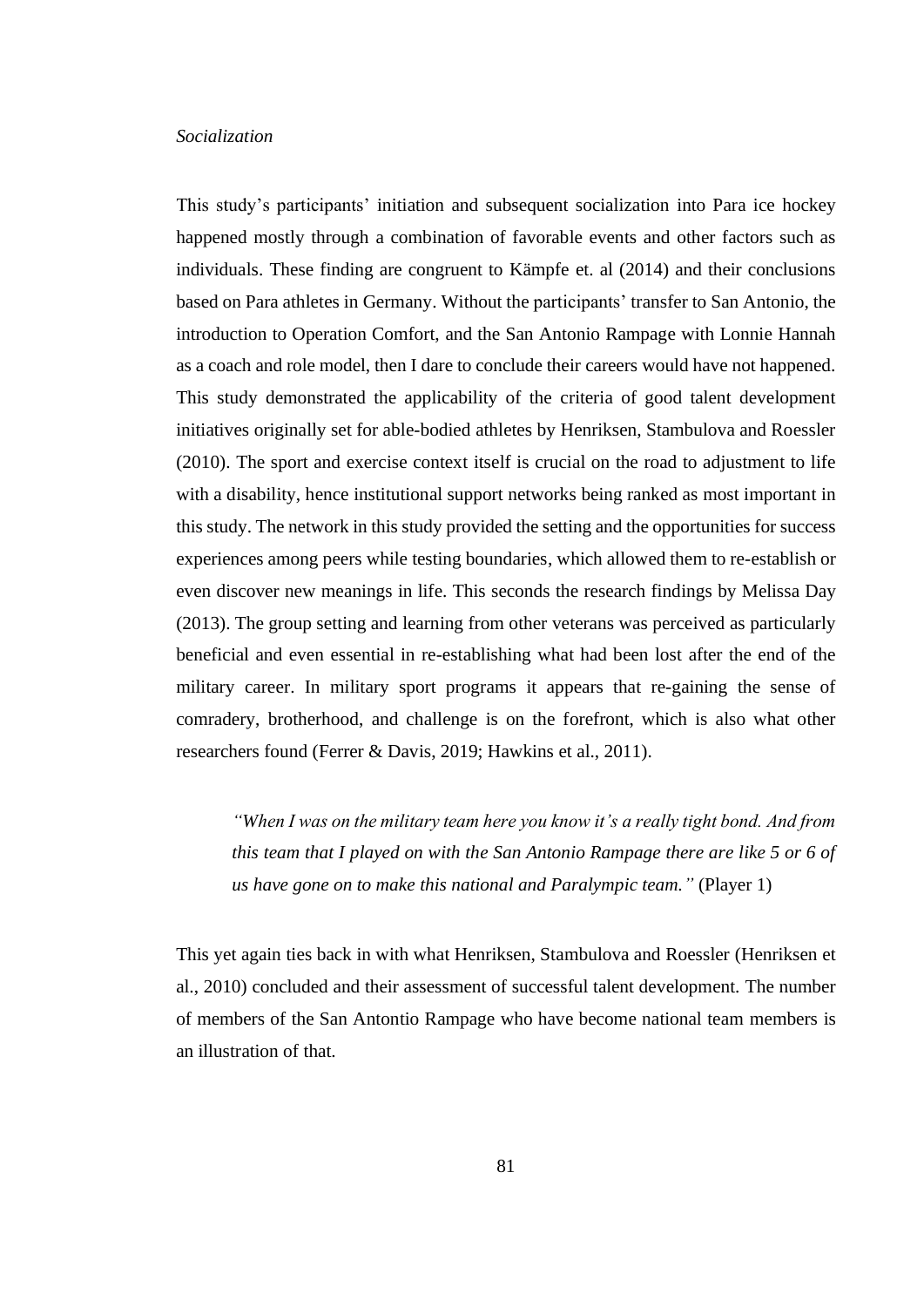Athletes within this study were able to accumulate their sports capital through a combination of previous athletic experience and passion, parental and familial support, and most importantly adequate institutional support. The main difference to the accumulation of sport capital in the Sports Path Model is the timeframe in which it occurs. The participants in this study accumulated enough sports capital to become national team members in less than 2 years. Moreover, the crucial importance of institutional support was not quite as significant in the model study, but without the Operation Comfort program and opportunities attached to their status as wounded veterans their sport participation would not have been possible or at least delayed.

# *Events and States*

This element of the study came down to timing of injury onset and key people's awareness of the special needs of wounded veterans. The most successful time of the U.S. national Para ice hockey team has been the past ten years (International Paralympic Committee, 2020), which is exactly the timeframe in which they started to invest their efforts into wounded veterans. Player 1 was one of the first wounded veterans ever to be part of the national team and since then many have followed.

### *Significant Experiences*

In this study both participants had acquired injuries to their legs that were severe enough to require amputation. This amputation marks a significant change in their lives and that of their families and friends. Without it the Paralympic sporting career would have not started. These experiences are obviously specific to the environment and the context. So, what the participants in this study experienced is limited to the San Antonio region, which as outline before, comes with a pro-military mindset and willingness to support veterans. This is not the case everywhere. Further experiences include their success at the Paralympic Games and the different elements along the way. This part of the study was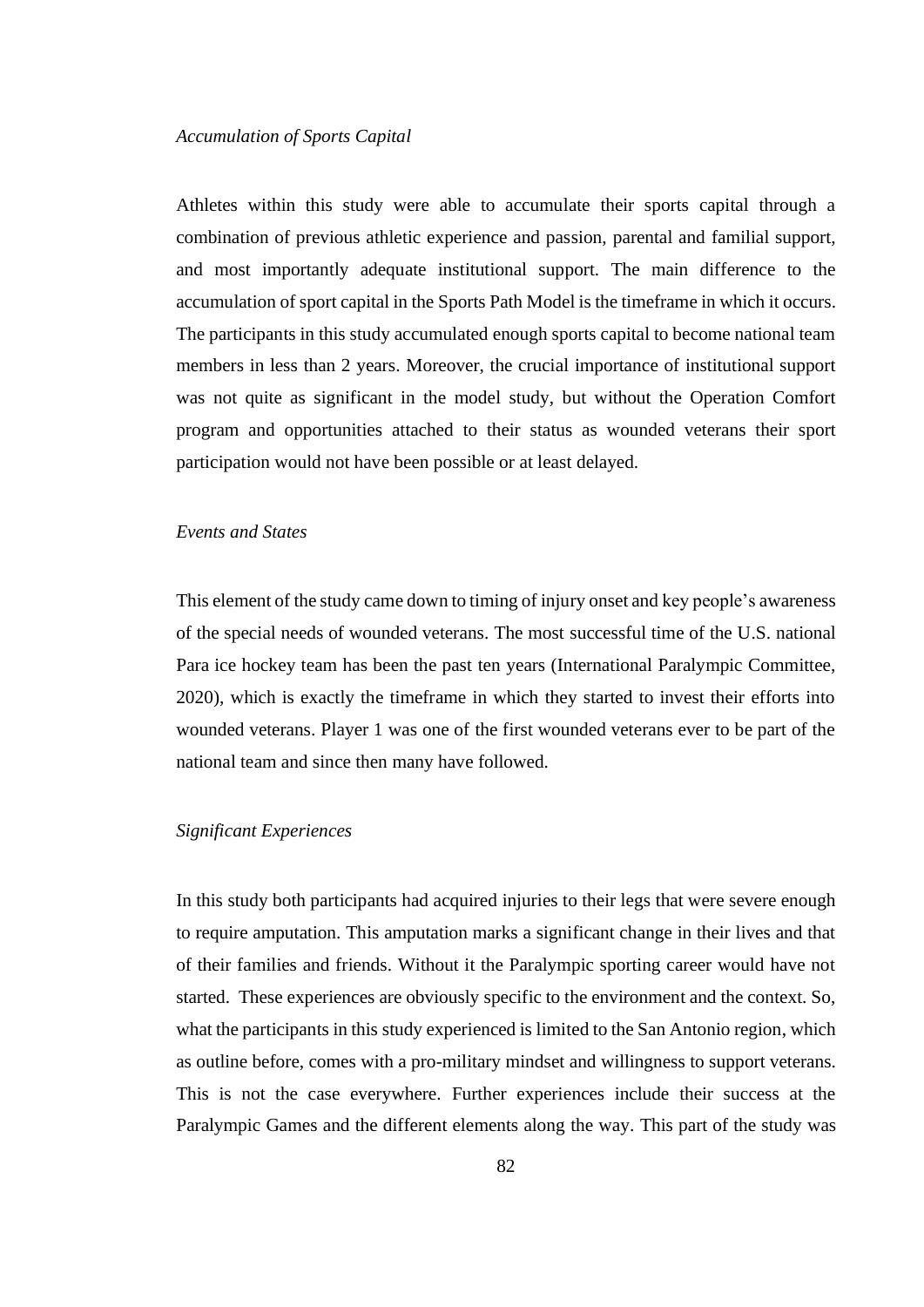kept deliberately short, as the Sport Path Model outlines significant experiences of children in Finland. Their experiences are not comparable to those of the participants in this study and defining or revising the different experiences was beyond the scope of this paper.

# **6.2 Limitations and Evaluation of This Study**

The aim of this study was to find and describe factors that shape, influence and guide elite Para sport careers and thus give further evidence of how successful talent development in Para sport can be done. Its findings serve to gain a deeper understanding of the nature of elite Para sport and its development and hence give opportunities to improve it further.

However, this study was conducted only for the United States and with a focus on one particular program that has proven itself to be successful in fostering talent development in Para ice hockey. Their ability to provide what they can, is also based on their location within the United States. Other programs with similar approaches might simply fail due to lack of funding. Therefore, the scope of this study was rather limited. The United States are also a unique environment due to their large number of veterans. Within elite Para ice hockey, only Canada has one veteran on their squad. So, the athlete pool to choose from is much larger in the United States than anywhere else. Furthermore, the American attitude towards their veterans and military also differs a lot to for example the German one. In Germany the utilization and celebration of "tactical athletes" would garner a very different public reception than in the United States. Therefore, the findings of this study are specific to the American context.

Another limitation of the study was the athlete selection. The initial athlete selection was done by USA Hockey. This naturally limits this study, because I did not contact any other athletes and therefore don't have something akin to a control group like in quantitative studies. However, based on my own, congruent selection prior to making contact and the data that I was able to gather from the participants, I agree with the assessment of USA Hockey regarding the participants' suitability.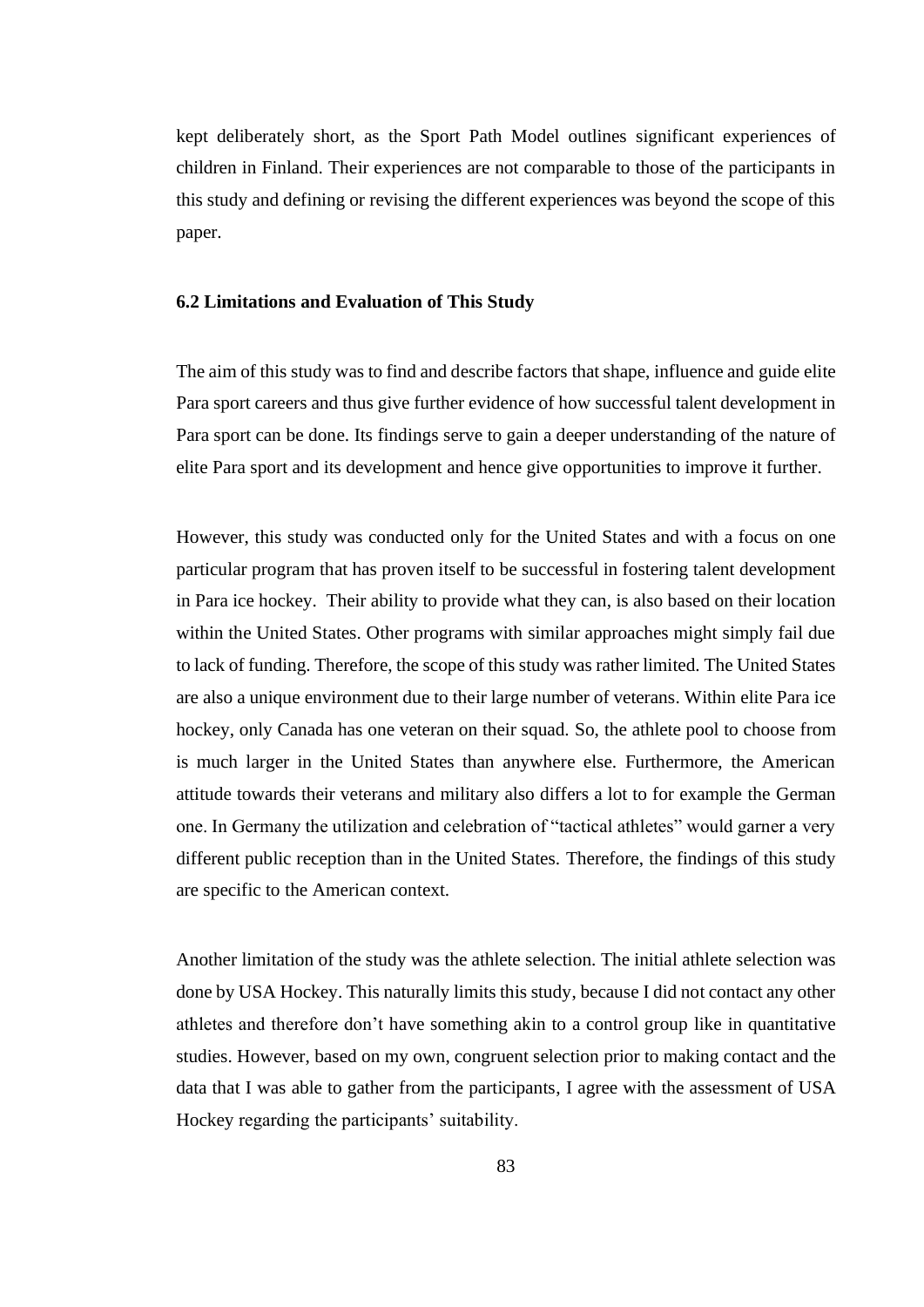## **6.3 Ideas for Further Research**

"*We're very privileged or very lucky to have these [programs]. People have a voice."* (Player 1)

Giving individuals with disabilities a voice and opportunities is crucial. There are numerous programs and initiatives across the world, which are dedicated to preparing injured veterans for reintegrating into the society. This study has only explored one particularly successful one. The findings of this study could be used as part of a bigger comparative study with the aim of finding best practices and unifying them. Which is also what Enos, Busse, Davis and Megginson (2012) called for. Para sport as a whole still does not have sufficient talent development programs that serve the specific needs of athletes with a disability. This study helped outline some more specific needs that need to be taken into consideration when developing those programs.

Thisstudy only addressed the specific athlete population of wounded veterans within Para ice hockey. It was not possible to explore their specific psychological reasonings behind the particular sport choice by veterans. This might also be worth exploring in a future study.

On the U.S. National team alone, there are also numerous other athlete populations worth considering, such as those with congenital disabilities, or those who acquired their disabilities in different ways than the ones investigated in this study. There is also a growing body of research into female participation in disability sport and with Para ice hockey offering the chance for co-ed teams to participate at the Paralympics, they could be worth exploring as well.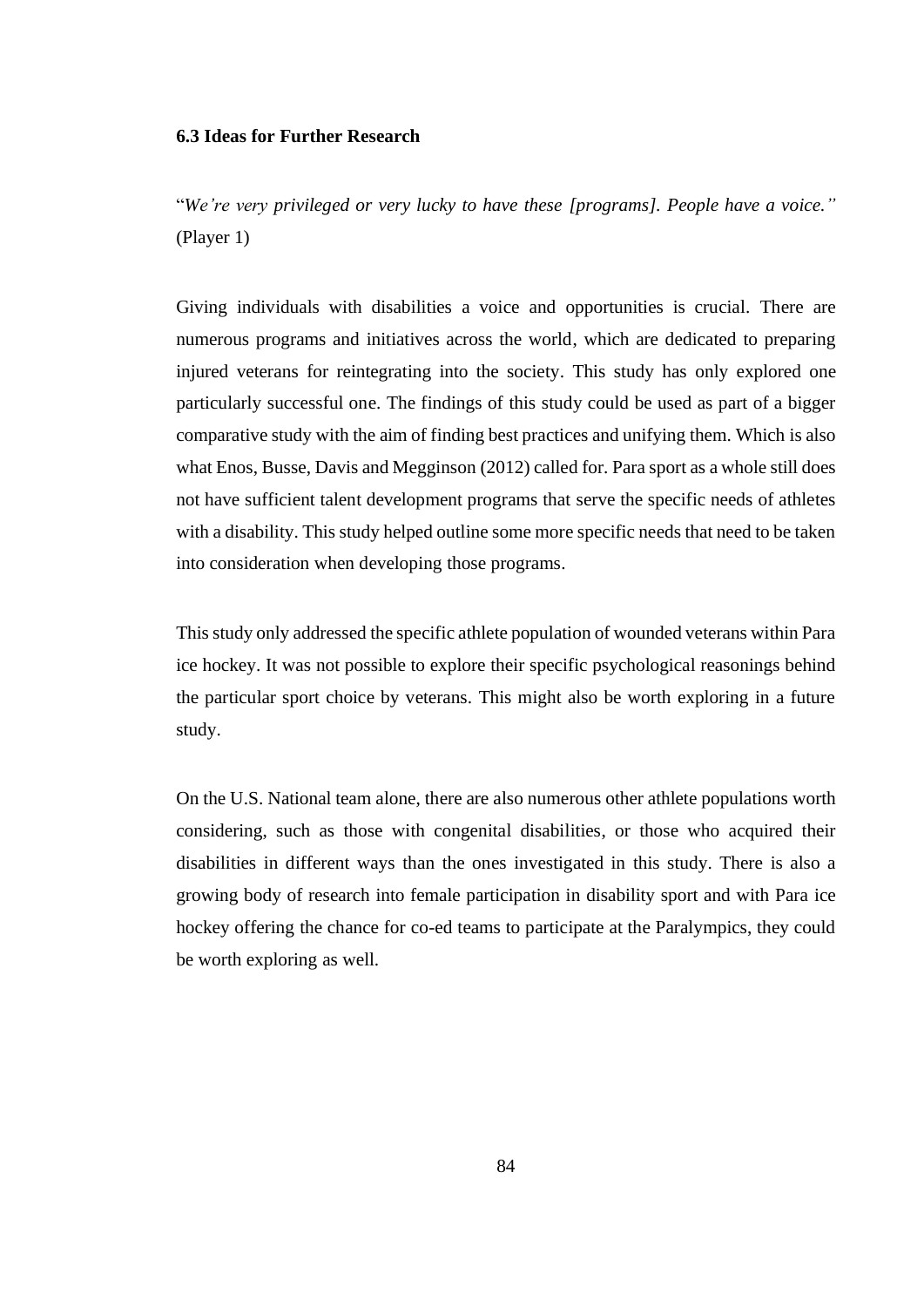#### **BIBLIOGRAPHY**

- Aarresola, O. (2012). Vanhemmat moni-ilmeinen vaikuttaja kilpaurheiluun sosiaalistumisessa. *Tutkimusartikkelit, 49*(6), 29-35.
- Aarresola, O. (2016). *Nuorten urheilupolut: Tutkimus kilpaurheiluun sosiaalistumisen normeista, pääomista ja toimijuudesta.* University of Jyväskylä, Jyväskylä.
- Aarresola, O., Aira, T., Itkonen, H., Kokko, S., Pihlaja, T., & Konttinen, N. (2015). Joukkuelajeja harrastavien nuorten urheilupolut. *Nuorisotutkimus, 33*(1), 3-17.
- Aarresola, O., Itkonen, H., & Laine, K. (2017). Young athletes' significant experiences in sport: critical sociological reflections on athlete development. *European Journal for Sport and Society, 14*(3), 265-285. doi:10.1080/16138171.2017.1349067
- Abdel-Shehid, G. (2002). Muhammad Ali: America's B-side. *Journal of Sport and Social Issues, 26*(3), 317-325.
- Adamo, K. B., Langlois, K. A., Brett, K. E., & Colley, R. C. (2012). Young Children and Parental Physical Activity Levels: Findings from the Canadian Health Measures Survey. *American Journal of Preventive Medicine, 43*(2), 168-175. doi[:https://doi.org/10.1016/j.amepre.2012.02.032](https://doi.org/10.1016/j.amepre.2012.02.032)
- Agence France-Press. (2018). Lone woman fights it out in tough Paralympics sledge hockey. Retrieved from [https://www.france24.com/en/20180312-lone-woman](https://www.france24.com/en/20180312-lone-woman-fights-it-out-tough-paralympics-sledge-hockey)[fights-it-out-tough-paralympics-sledge-hockey](https://www.france24.com/en/20180312-lone-woman-fights-it-out-tough-paralympics-sledge-hockey)
- Alfermann, D., & Stambulova, N. (2007). Career transitions and career termination. In G. Tennenbaum & R. C. Eklund (Eds.), *Handbook of Sport Psychology* (3 ed., pp. 712-736). New York: Wiley.
- Alfermann, D., Stambulova, N., & Zemaityte, A. (2004). Reactions to sport career termination: a cross-national comparison of German, Lithuanian, and Russian athletes. *Psychology of Sport and Exercise, 5*(1), 61-75. doi[:http://dx.doi.org/10.1016/S1469-0292\(02\)00050-X](http://dx.doi.org/10.1016/S1469-0292(02)00050-X)
- Allan, V., Smith, B., Côté, J., Martin Ginis, K. A., & Latimer-Cheung, A. E. (2018). Narratives of participation among individuals with physical disabilities: A lifecourse analysis of athletes' experiences and development in parasport. *Psychology of Sport and Exercise, 37*, 170-178. doi[:https://doi.org/10.1016/j.psychsport.2017.10.004](https://doi.org/10.1016/j.psychsport.2017.10.004)
- Anderson, D. (2012). A balanced approach to excellence: life-skill intervention and elite performance. *Reflective Practice, 13*(4), 609-620. doi:10.1080/14623943.2012.670625
- Anderson, D. M., Bedini, L. A., & Moreland, L. (2005). Getting All Girls into the Game: Physically Active Recreation for Girls with Disabilities. *Journal of Park & Recreation Administration, 23*(4), 78-103.
- Armila, P., Rannikko, A., & Torvinen, P. (2018). Young people with intellectual disabilities and sport as a leisure activity: notions from the Finnish welfare society. *Leisure Studies, 37*(3), 295-306. doi:10.1080/02614367.2017.1397184
- Ashton-Shaeffer, C., Gibson, H. J., Autry, C. E., & Hanson, C. S. (2001). Meaning of Sport to Adults with Physical Disabilities: A Disability Sport Camp Experience. *Sociology of Sport Journal, 18*(1), 95-114.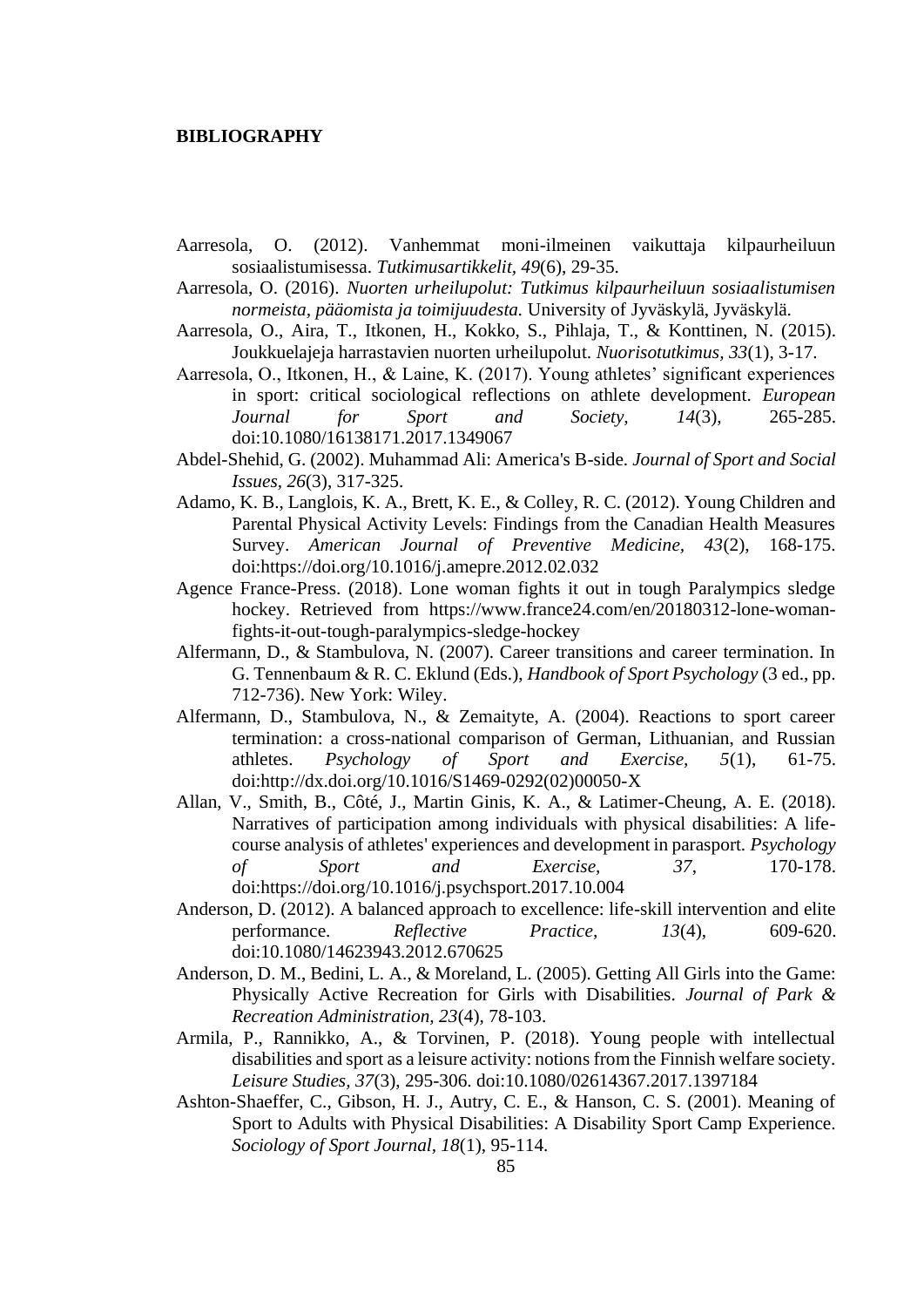- Atkinson, M., & Young, K. (2002). Terror Games: Media Treatment of Security Issues at the 2002 Winter Olympic Games. *Olympika: The International Journal of Olympic Studies, 11*, 53-78.
- Banack, H. R., Sabiston, C. M., & Bloom, G. A. (2011). Coach Autonomy Support, Basic Need Satisfaction, and Intrinsic Motivation of Paralympic Athletes. *Research Quarterly for Exercise and Sport, 82*(4), 722-730. doi:10.1080/02701367.2011.10599809
- Bardocz-Bencsik, M., & Doczi, T. (2019). Mapping Sport for Development and Peace as Bourdieu's Field. *Physical Culture & Sport. Studies & Research, 81*(1), 1-12.
- Barnett, S. (1990). Potting the gold: The sponsorship game. In A. Tomlinson (Ed.), *The Sport Studies Reader* (pp. 179 - 184). New York: Routledge.
- Batts, C., & Andrews, D. L. (2011). 'Tactical athletes': the United States Paralympic Military Program and the mobilization of the disabled soldier/athlete. *Sport in Society, 14*(5), 553-568. doi:10.1080/17430437.2011.574350
- Bednarczuk, G., Rutkowska, I., & Skowroński, W. (2013). The influence of training loads on the sports results of athletes with visual impairments in the 800 and 1500 m races. *Polish Journal of Sport & Tourism, 20*(4), 259-263.
- Blaska, J. (1993). The Power of Language: Speak and Write Using "People First Language". In M. Nagler (Ed.), *Perspectives on Disabilty* (2 ed., pp. 25 - 32). Palo Alto, CA: Health Markets Research.
- Blinde, E. M., & McClung, L. R. (1997). Enhancing the physical and social self through recreational activity: Accounts of individuals. *Adapted Physical Activity Quarterly, 14*(4), 327-344.
- Bourdieu, P. (1978). Sport and social class. In A. Tomlinson (Ed.), *The Sport Studies Reader* (pp. 237 - 241). New York: Routledge.
- Bourdieu, P. (1986). The Forms of Capital. In J. G. Richardson (Ed.), *Handbook of theory and research for the sociology of education*. California: Greenwood Press.
- Bourdieu, P., & Wacquant, L. J. D. (1996). *Reflexive Anthropologie*. Frankfurt am Main: Suhrkamp.
- Brittain, I. (2004). Perceptions of Disability and their Impact upon Involvement in Sport for People with Disabilities at all Levels. *Journal of Sport and Social Issues, 28*(4), 429-452. doi:10.1177/0193723504268729
- Brittain, I., & Green, S. (2012). Disability sport is going back to its roots: rehabilitation of military personnel receiving sudden traumatic disabilities in the twenty-first century. *Qualitative Research in Sport, Exercise and Health, 4*(2), 244-264. doi:10.1080/2159676X.2012.685100
- Brohm, J.-M. (1978). Theses towards a political sociology of sport. In A. Tomlinson (Ed.), *The Sport Studies Reader* (pp. 13 - 19). New York: Routledge.
- Browne-Yung, K., Ziersch, A., Baum, F., & Gallaher, G. (2015). On and off the field: a Bourdieuian perspective on the significance of sport to urban Aboriginal Australians. *Sport in Society, 18*(6), 717-733. doi:10.1080/17430437.2014.985211
- Bruce, T. (2014). Us and them: the influence of discourses of nationalism on media coverage of the Paralympics. *Disability & Society, 29*(9), 1443-1459. doi:10.1080/09687599.2013.816624
- Bullock, N., Gulbin, J., Martin, D., Ross, A., Holland, T., & Marino, F. (2009). Talent identification and deliberate programming in skeleton: Ice novice to Winter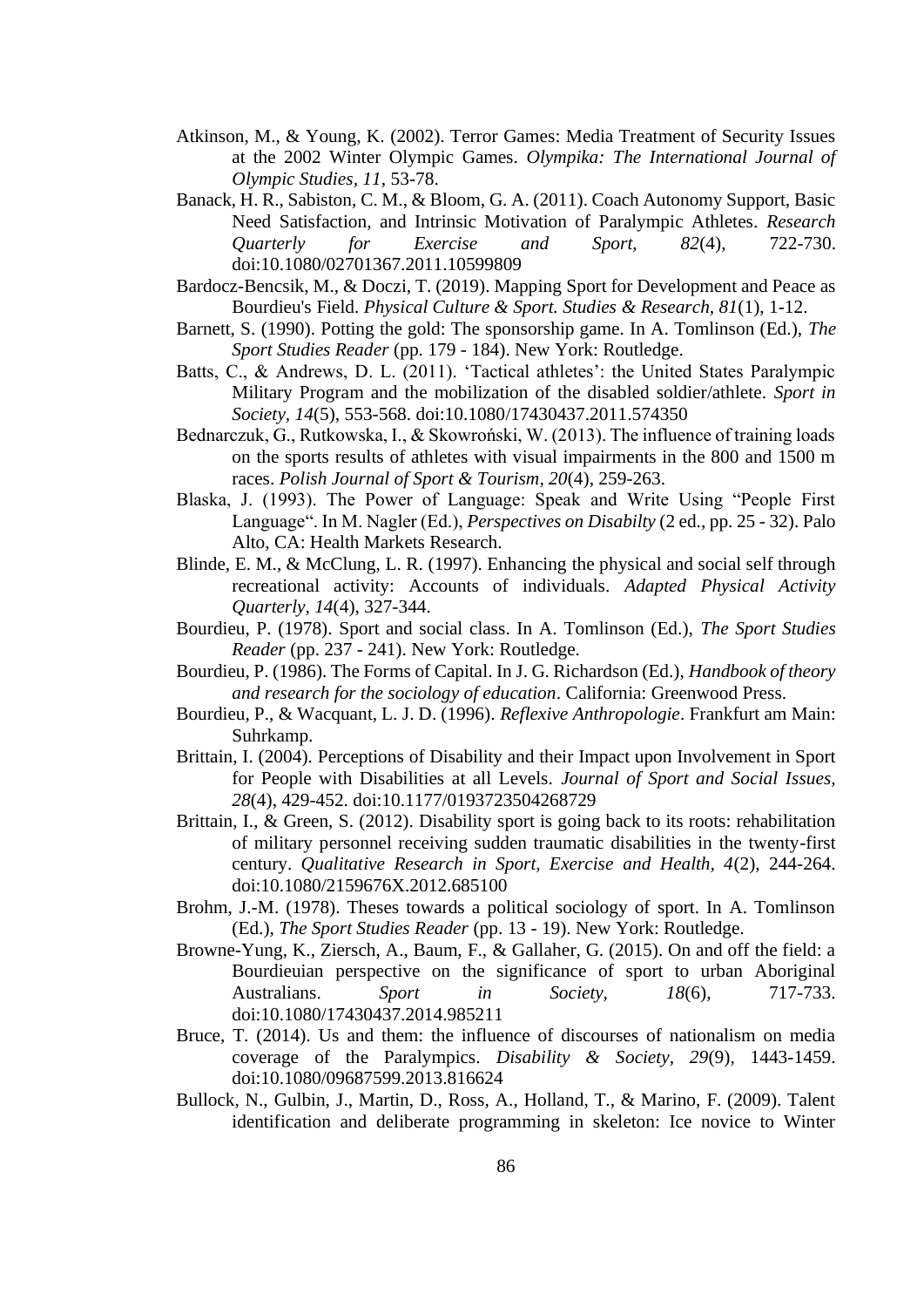Olympian in 14 months. *Journal of Sports Sciences, 27*, 397-404. doi:10.1080/02640410802549751

- Bundon, A., Ashfield, A., Smith, B., & Goosey-Tolfrey, V. L. (2018). Struggling to stay and struggling to leave: The experiences of elite para-athletes at the end of their sport careers. *Psychology of Sport and Exercise, 37*, 296-305. doi[:https://doi.org/10.1016/j.psychsport.2018.04.007](https://doi.org/10.1016/j.psychsport.2018.04.007)
- Bundon, A., & Hurd Clarke, L. (2014). Honey or Vinegar? Athletes With Disabilities Discuss Strategies for Advocacy Within the Paralympic Movement. *Journal of Sport and Social Issues, 39*(5), 351-370. doi:10.1177/0193723514557823
- Bush, A., Silk, M., Porter, J., & Howe, P. D. (2013). Disability [sport] and discourse: stories within the Paralympic legacy. *Reflective Practice, 14*(5), 632-647. doi:10.1080/14623943.2013.835721
- Buttimer, J., & Tierney, E. (2005). Patterns of leisure participation among adolescents with a mild intellectual disability. *Journal of Intellectual Disabilities, 9*(1), 25-42. doi:10.1177/1744629505049728
- Campbell, E., & Jones, G. (1994). Psychological Well-Being in Wheelchair Sport Participants and Nonparticipants. *Adapted Physical Activity Quarterly, 11*(4), 404-415.
- Campbell, F. A. K. (2008). Exploring internalized ableism using critical race theory. *Disability & Society, 23*(2), 151-162. doi:10.1080/09687590701841190
- Carison, R. (1988). The Socialization of Elite Tennis Players in Sweden: An Analysis of the Players' Backgrounds and Development. *Sociology of Sport Journal, 5*(3), 241-256.
- Cashmore, E. (1982). Black Sportsmen. In A. Tomlinson (Ed.), *The Sport Studies Reader* (pp. 278 - 282). New York: Routledge.
- Cecić Erpič, S., Wylleman, P., & Zupančič, M. (2004). The effect of athletic and nonathletic factors on the sports career termination process. *Psychology of Sport and Exercise, 5*(1), 45-59. doi[:https://doi.org/10.1016/S1469-0292\(02\)00046-8](https://doi.org/10.1016/S1469-0292(02)00046-8)
- Coakley, S. C. (2006). *A Phenomenological Exploration of the Sport-Career Transition Experiences that affect Subjective Well-Being of Former National Football League Players.* (Doctor of Philosophy), University of North Carolina at Greensboro. Retrieved from<https://libres.uncg.edu/ir/uncg/listing.aspx?id=943>
- Cocquyt, M., & Sigmund, E. (2011). The Impact of Competition In Physical Activity and Sport On The Self-Perception Of Individuals With Physcial L Disabilities. *Acta Universitatis Palackianae Olomucensis. Gymnica, 41*(1), 43-50.
- Coffee, P., & Lavallee, D. (2014). *Winning Students Are Employble Students*. Retrieved from<http://hdl.handle.net/1893/21104>
- Coffey, J., & Farrugia, D. (2014). Unpacking the black box: the problem of agency in the sociology of youth. *Journal of Youth Studies, 17*(4), 461-474. doi:10.1080/13676261.2013.830707
- Cooper, J. N., Macaulay, C., & Rodriguez, S. H. (2017). Race and resistance: A typology of African American sport activism. *International Review for the Sociology of Sport, 54*(2), 151-181. doi:10.1177/1012690217718170
- Côté, J. (1999). The Influence of the Family in the Development of Talent in Sport. *Sport Psychologist, 13*(4), 395.
- Coté, J., Baker, J., & Abernethy, B. (2003). From play to practice: A developmental framework for the acquistion of expertise in team sports. In J. E. Starkes, K.A.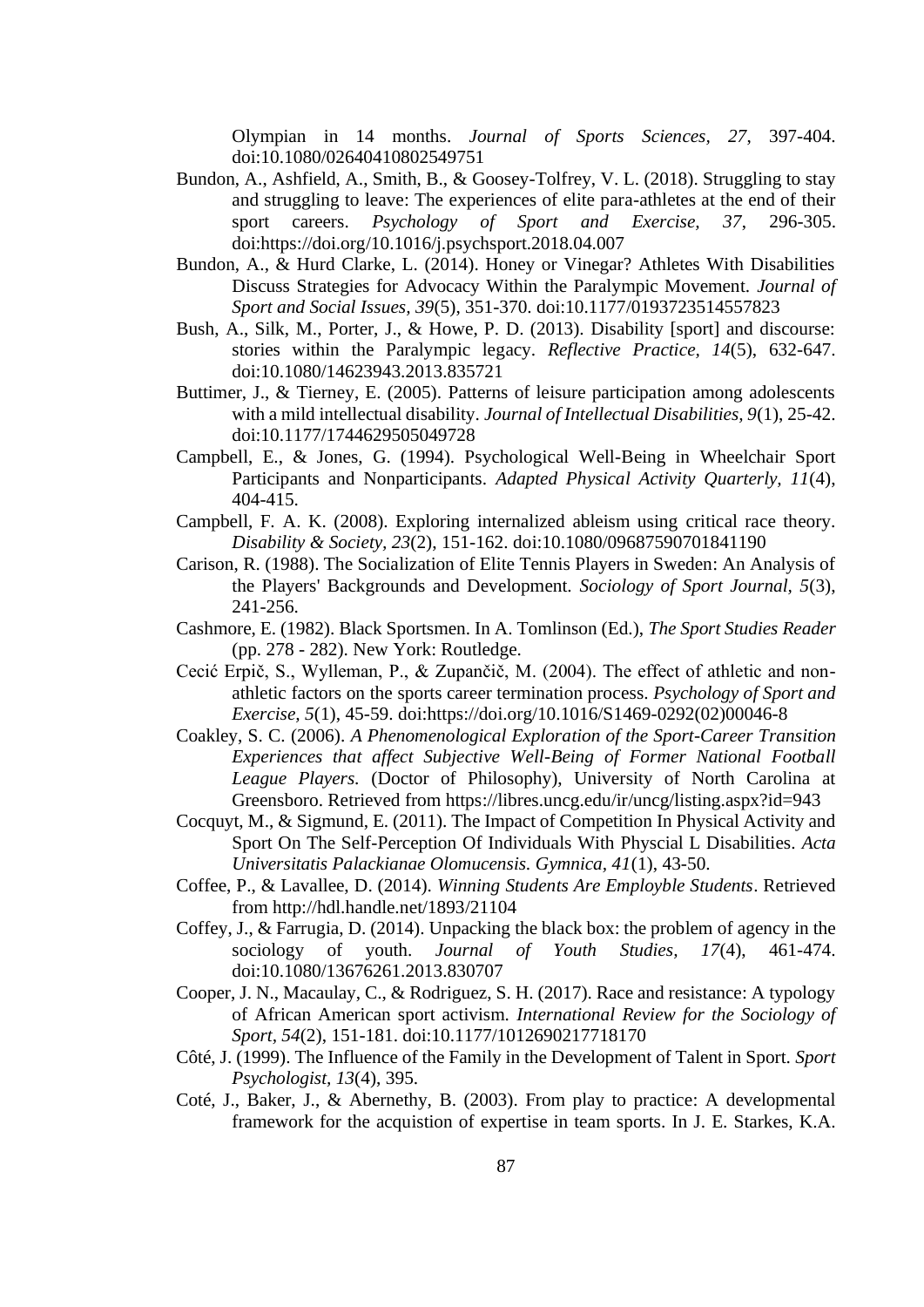(Ed.), *Expert Performances in sports: Advances in research in sport expertise* (pp. 89 - 110). Champaisn, IL: Human Kinetics.

- Cottingham, M., Carroll, M. S., Phillips, D., Karadakis, K., Gearity, B. T., & Drane, D. (2014). Development and validation of the motivation scale for disability sport consumption. *Sport Management Review, 17*(1), 49-64. doi[:https://doi.org/10.1016/j.smr.2013.11.001](https://doi.org/10.1016/j.smr.2013.11.001)
- Cottingham, M., Gearity, B., & Byon, K. (2013). A Qualitative Examination of Disability Sport Executives' Perceptions of Sport Promotion and the Acquisition of Sponsors. *Sport Marketing Quarterly, 22*(2), 92-100.
- Cottingham, M., Gearity, B., Goldsmith, A., Wonyoung, K., & Walker, M. (2015). A Comparative Analysis of Factors Influencing Spectatorship of Disability Sport. *Journal of Applied Sport Management, 7*(1), 40-44.
- Cottingham, M., Vineyard, A., Velasco, F., & Asias, B. (2017, 2017). Meeting Expenses of Wheelchair Rugby: Strategies Employed to Procure Funding and Promotion by Teams and Players. *Palaestra, 31*.
- Crawford, J. J., Gayman, A. M., & Tracey, J. (2014). An examination of post-traumatic growth in Canadian and American ParaSport athletes with acquired spinal cord injury. *Psychology of Sport and Exercise, 15*(4), 399-406. doi[:https://doi.org/10.1016/j.psychsport.2014.03.008](https://doi.org/10.1016/j.psychsport.2014.03.008)
- Cunningham, G. B., Dixon, M. A., Singer, J. N., Oshiro, K. F., Ahn, N. Y., & Weems, A. (2019). A Site to Resist and Persist: Diversity, Social Justice, and the Unique Nature of Sport. *Journal of Global Sport Management*, 1-19. doi:10.1080/24704067.2019.1578623
- Day, M. C. (2013). The role of initial physical activity experiences in promoting posttraumatic growth in Paralympic athletes with an acquired disability. *Disability and Rehabilitation, 35*(24), 2064-2072. doi:10.3109/09638288.2013.805822
- Day, M. C., & Wadey, R. (2016). Narratives of trauma, recovery, and growth: The complex role of sport following permanent acquired disability. *Psychology of Sport and Exercise, 22*, 131-138. doi[:https://doi.org/10.1016/j.psychsport.2015.07.004](https://doi.org/10.1016/j.psychsport.2015.07.004)
- Debois, N., Ledon, A., & Wylleman, P. (2015). A lifespan perspective on the dual career of elite male athletes. *Psychology of Sport and Exercise, 21*, 15-26. doi[:http://dx.doi.org/10.1016/j.psychsport.2014.07.011](http://dx.doi.org/10.1016/j.psychsport.2014.07.011)
- Dehghansai, N., Lemez, S., Wattie, N., & Baker, J. (2017). Training and development of Canadian wheelchair basketball players. *European Journal of Sport Science, 17*(5), 511-518.
- Demers, A. (2011). When Veterans Return: The Role of Community in Reintegration. *Journal of Loss and Trauma, 16*(2), 160-179. doi:10.1080/15325024.2010.519281
- Duncan, S. K. (2018). The Business of Sport, Sledging and the Corruption of Play an Interpretation through a Huizingian-Bourdieu Lens. *Physical Culture & Sport. Studies & Research, 80*(1), 15-26.
- Duquette, M.-M., Carbonneau, H., & Jourdan-Ionescu, C. (2016). Young people with disabilities: the influence of leisure experiences on family dynamics. *Annals of Leisure Research, 19*(4), 405-423. doi:10.1080/11745398.2015.1122537
- Eakins, J. (2018). An analysis of the determinants of sports participation and time spent in different sporting contexts. *Managing Sport & Leisure, 23*(3), 157-173.
- Elias, N. (1976). Sport et violence. *Actes de la Recherche en Sciences Sociales*, 2-21.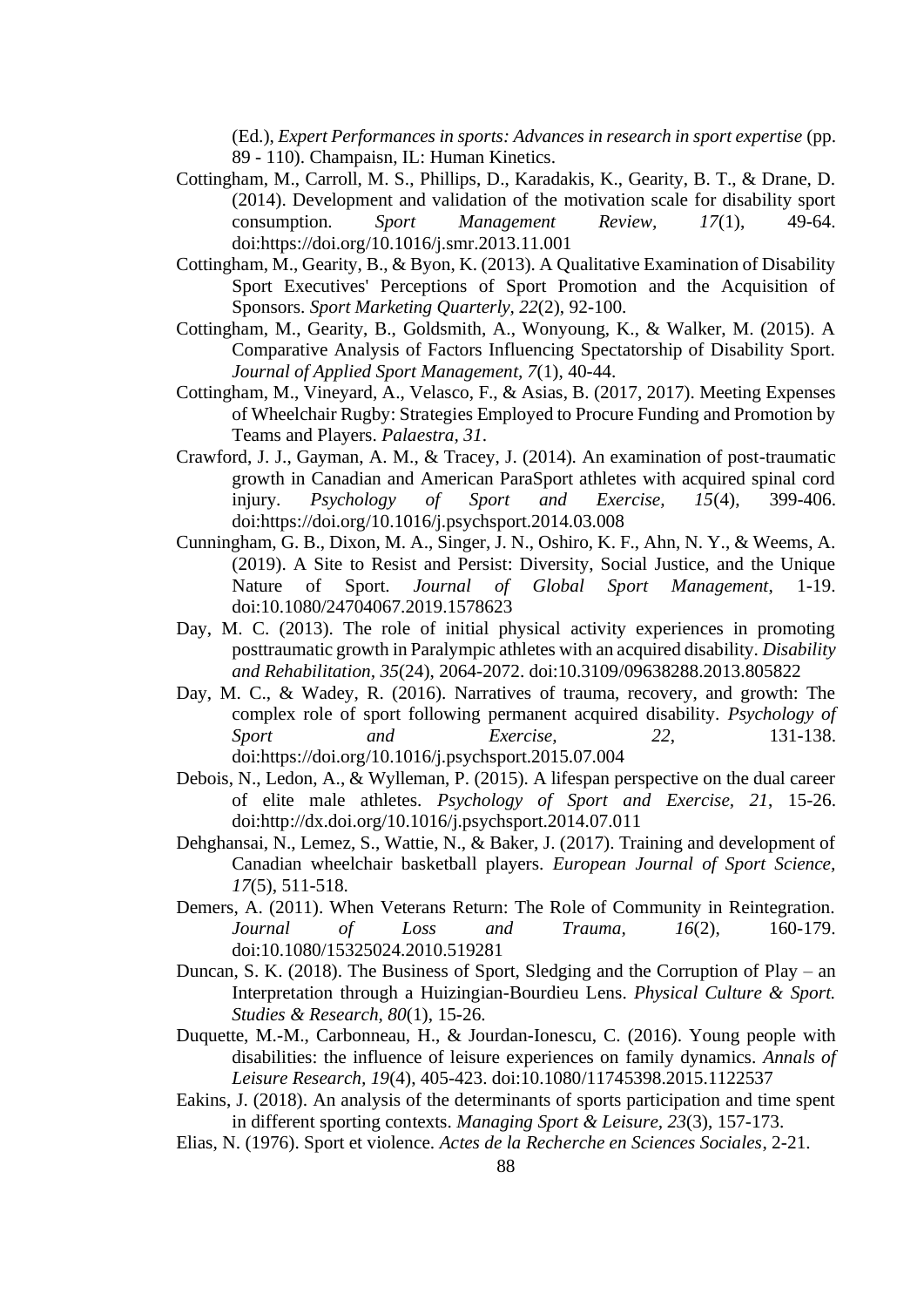- Emerson, E., & Hatton, C. (2007). The socio-economic circumstances of children at risk of disability in Britain. *Disability & Society, 22*(6), 563-580. doi:10.1080/09687590701560154
- Enos, M., Busse, S., Davis, R., & Megginson, N. (2012). From Defending to Representing: A Military Model for All. *Palaestra, 26*(3), 14-15.
- Evans, A. B., Bright, J. L., & Brown, L. J. (2015). Non-disabled secondary school children's lived experiences of a wheelchair basketball programme delivered in the East of England. *Sport, Education and Society, 20*(6), 741-761. doi:10.1080/13573322.2013.808620
- Ferrer, M., & Davis, R. (2019). Adapted Physical Activity for Wounded, Injured, and Ill Military Personnel: From Military to Community. *Palaestra, 33*(2), 26-31.
- Fitzgerald, H., & Kirk, D. (2009). Identity work: young disabled people, family and sport. *Leisure Studies, 28*(4), 469-488. doi:10.1080/02614360903078659
- Fleming, S. (1994). Sport and South Asian Youth: The Perils of "False Universalism" and Stereotyping. In A. Tomlinson (Ed.), *The Sport Studies Reader* (pp. 289 - 297). New York: Routledge.
- Ford, S., & Richmond, K. (2018). After losing both legs, soldier in famous viral photo recovers with sled hockey. Retrieved from [https://www.nbcnews.com/nightly](https://www.nbcnews.com/nightly-news/after-losing-both-legs-soldier-famous-viral-photo-recovers-sled-n872246)[news/after-losing-both-legs-soldier-famous-viral-photo-recovers-sled-n872246](https://www.nbcnews.com/nightly-news/after-losing-both-legs-soldier-famous-viral-photo-recovers-sled-n872246)
- Forté, L. (2018). Sport as a vocation: The effects of injury on the socialization processes involved in the production of sporting elites. *International Review for the Sociology of Sport, 55*(1), 77-97. doi:10.1177/1012690218786483
- Gillham, B. (2000). *Case Study Research Methods*. London, UNITED KINGDOM: Bloomsbury Publishing Plc.
- Giulianotti, R. (2004). Human Rights, Globalization and Sentimental Education: The Case of Sport. *Sport in Society, 7*(3), 355-369. doi:10.1080/1743043042000291686
- Goff, M. (2012). Adapted Sport Programs for Veterans with Disabilities. *Journal of Physical Education, Recreation & Dance, 83*(3), 27-28. doi:10.1080/07303084.2012.10598742
- Goodwin, D., Johnston, K., Gustafson, P., Elliott, M., Thurmeier, R., & Kuttai, H. (2009). It's Okay to Be a Quad: Wheelchair Rugby Players' Sense of Community. *Adapted Physical Activity Quarterly, 26*(2), 102-117.
- Grabham, E. (2009). `Flagging' the Skin: Corporeal Nationalism and the Properties of Belonging. *Body & Society, 15*(1), 63-82. doi:10.1177/1357034x08100147
- Groff, D., Lawrence, E., & Grivna, S. (2006). Effects of a Therapeutic Recreation Intervention using Exercise: A Case Study with a Child with Cerebral Palsy. *Therapeutic Recreation Journal, 40*(4), 269-283.
- Groff, D. G., & Kleiber, D. A. (2001). Exploring the identity formation of youth involved in an adapted sports program. *Therapeutic Recreation Journal, 35*(4), 318.
- Groff, D. G., Lundberg, N. R., & Zabriskie, R. B. (2009). Influence of adapted sport on quality of life: Perceptions of athletes with cerebral palsy. *Disability and Rehabilitation, 31*(4), 318-326. doi:10.1080/09638280801976233
- Groff, D. G., & Zabriskie, R. B. (2006). An Exploratory Study of Athletic Identity Among Elite Alpine Skiers with Physical Disabilities: Issues of Measurement and Design. *Journal of Sport Behavior, 29*(2), 126-141.
- GUINNESS (Producer). (2013, 20/03). Made for more. Retrieved from <https://www.youtube.com/watch?v=iiB3YNTcsAA>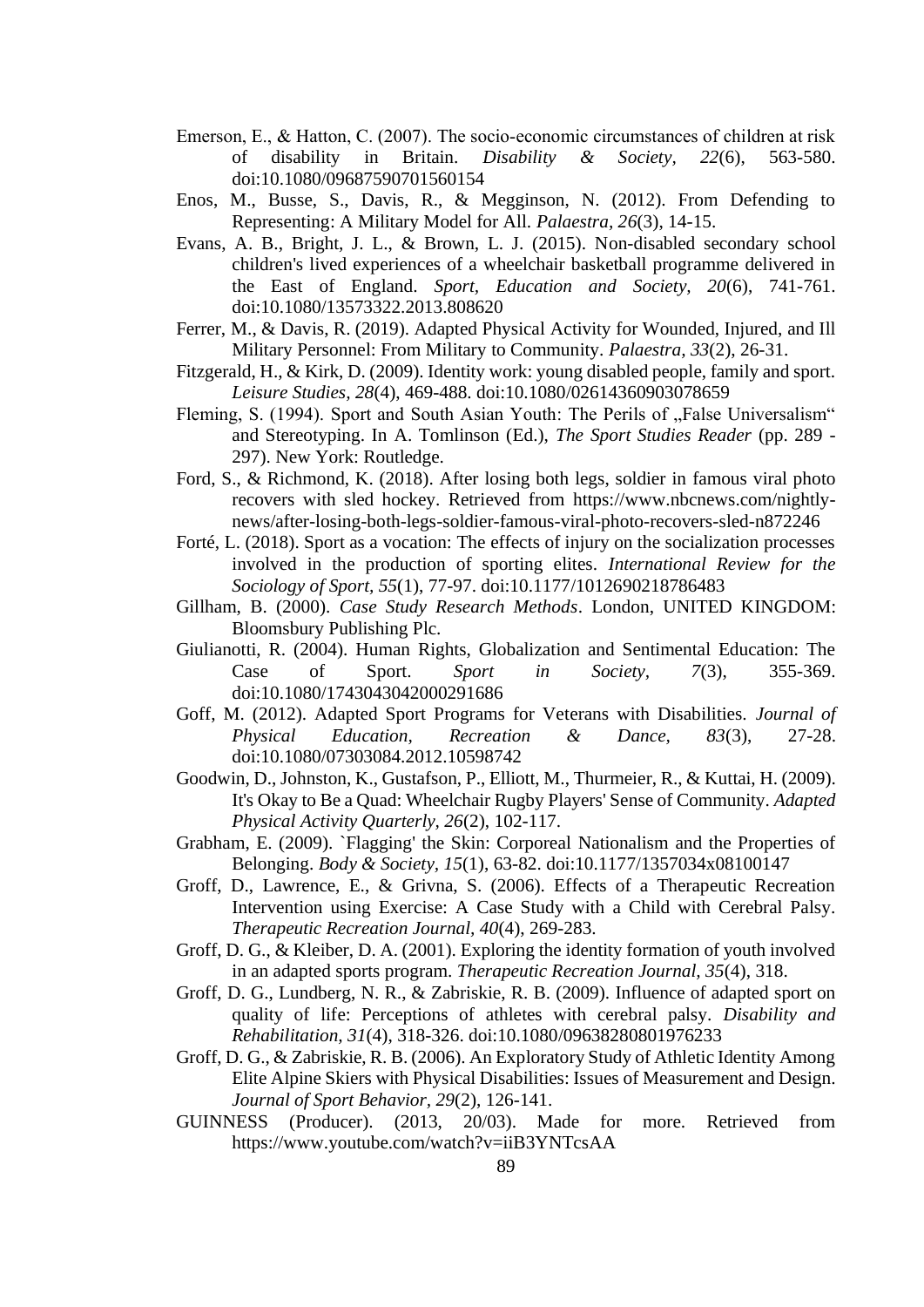- Gulbin, J., Weissensteiner, J., Oldenziel, K., & Gagné, F. (2013). Patterns of performance development in elite athletes. *European Journal of Sport Science, 13*(6), 605-614.
- Haiachi, M. d. C., Cardoso, V. D., Kumakura, R. S., Mello, J. B., Filho, A. R. R., & Gaya, A. C. A. (2018). Different views of (dis)ability: Sport and its impact on the lives of women athletes with disabilities. *Journal of Physical Education and Sport, 18*(1), 55-61. doi[:http://dx.doi.org/10.7752/jpes.2018.01007](http://dx.doi.org/10.7752/jpes.2018.01007)
- Hammer, C., Podlog, L., Wadev, R., Galli, N., Forber-Pratt, A. J., Newton, M., ... Greviskes, L. (2019). Understanding posttraumatic growth of paratriathletes with acquired disability. *Disability and Rehabilitation, 41*(6), 674-682. doi:10.1080/09638288.2017.1402961
- Hammond, A., & Jeanes, R. (2018). Federal Government Involvement in Australian Disability Sport, 1981–2015. *The International Journal of the History of Sport, 35*(5), 431-447. doi:10.1080/09523367.2017.1337000
- Hardin, B., & Hardin, M. (2003). Conformity and Conflict: Wheelchair Athletes Discuss Sport Media. *Adapted Physical Activity Quarterly, 20*(3), 246.
- Hardin, M. M., & Hardin, B. (2004). The 'Supercrip' in Sport Media: Wheelchair Athletes Discuss Hegemony's Disabled Hero. *SOSOL - Sociology of Sport Online, 7*(1).
- Hargreaves, J. (1986). Constructing Media Sport. In A. Tomlinson (Ed.), *The Sport Studies Reader* (pp. 174 - 178). New York: Routledge.
- Haslett, D., Choi, I., & Smith, B. (2020). Para athlete activism: A qualitative examination of disability activism through Paralympic sport in Ireland. *Psychology of Sport and Exercise, 47*, 101639. doi[:https://doi.org/10.1016/j.psychsport.2019.101639](https://doi.org/10.1016/j.psychsport.2019.101639)
- Hawkins, B., Cory, A. L., & Crowe, B. M. (2011). Effects of Participation in a Paralympic Military Sports Camp on Injured Service Members: Implications for Theraputic Recreation. *Therapeutic Recreation Journal, 45*(4), 309-325.
- Hawkins, C., Coffee, P., & Soundy, A. (2014). Considering how athletic identity assists adjustment to spinal cord injury: a qualitative study. *Physiotherapy, 100*(3), 268- 274. doi[:https://doi.org/10.1016/j.physio.2013.09.006](https://doi.org/10.1016/j.physio.2013.09.006)
- Hedrick, B. N., Morse, M. I., & Figoni, S. F. (1988). Training Practices of Elite Wheelchair Roadracers. *Adapted Physical Activity Quarterly, 5*(2), 140-153.
- Henriksen, K. (2010). *The Ecology of Talent Development in Sport: A multiple case study of successful athletic talent development environments in scandinavia.* (PhD), University of Southern Denmark, Esbjerg, Denmark. Retrieved from [http://www.sportspsykologen.dk/pdf/Henriksen\\_The\\_ecology\\_of\\_talent\\_develo](http://www.sportspsykologen.dk/pdf/Henriksen_The_ecology_of_talent_development_in_sport.pdf) pment\_in\_sport.pdf
- Henriksen, K., Stambulova, N., & Roessler, K. K. (2010). Successful talent development in track and field: considering the role of environment. *Scandinavian Journal of Medicine & Science in Sports, 20*, 122-132.
- Hitlin, S., & Elder, G. H. (2006). Agency: An Empirical Model of an Abstract Concept. *Advances in Life Course Research, 11*, 33-67. doi[:https://doi.org/10.1016/S1040-](https://doi.org/10.1016/S1040-2608(06)11002-3) [2608\(06\)11002-3](https://doi.org/10.1016/S1040-2608(06)11002-3)
- Hoberman, J. (1993). Sportive Nationalism. In A. Tomlinson (Ed.), *The Sport Studies Reader* (pp. 124 - 129). New York: Routledge.
- Holland-Smith, D. (2017). Social capital, social media and the changing patterns of participation in climbing. *Sport in Society, 20*(9), 1101-1117. doi:10.1080/17430437.2016.1269078
- Holt, R., & Mason, T. (2000). Sensationalism and the Popular Press. In A. Tomlinson (Ed.), *The Sport Studies Reader* (pp. 197 - 201). New York: Routledge.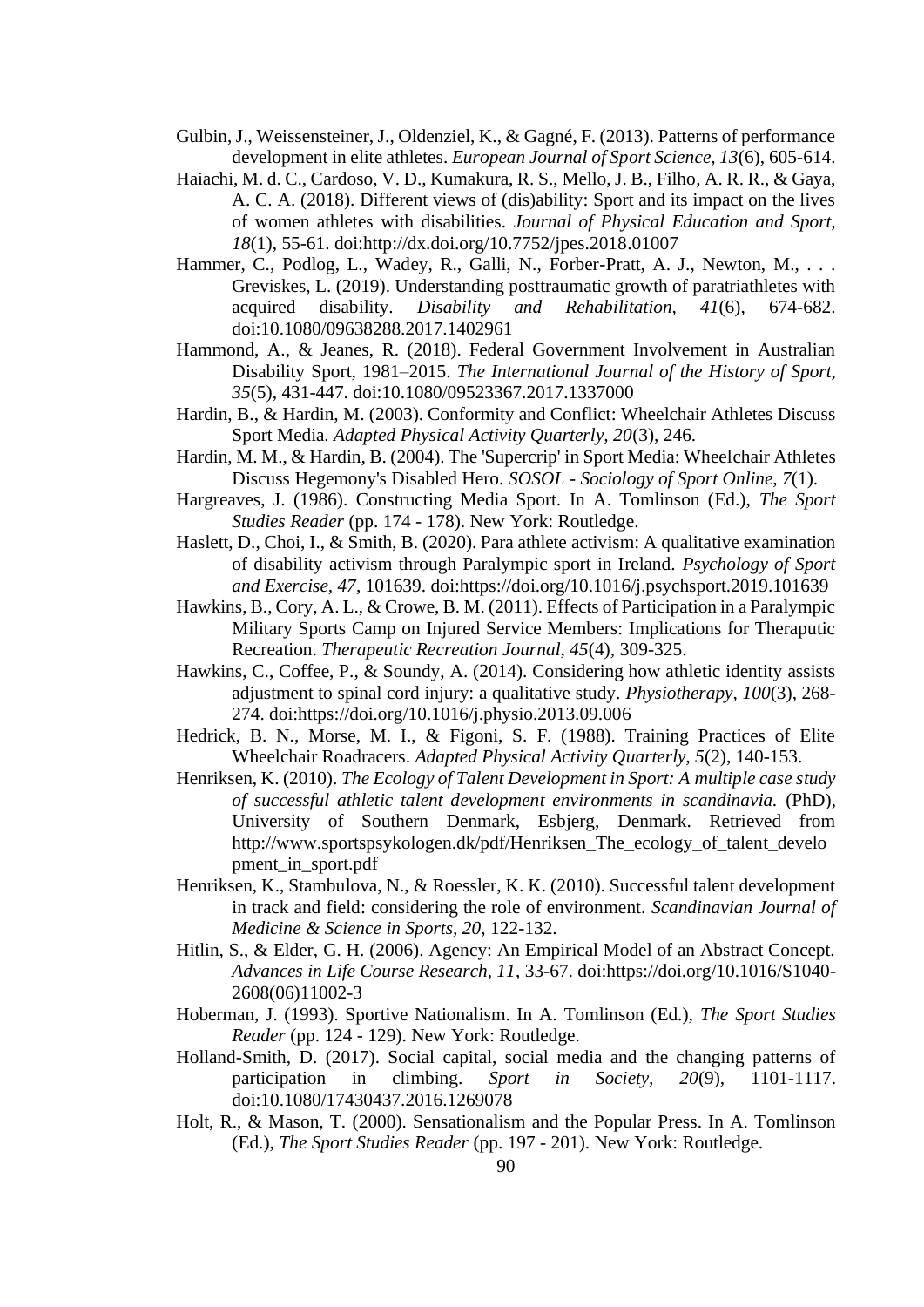- Howe, P. D. (2011). Cyborg and Supercrip: The Paralympics Technology and the (Dis)empowerment of Disabled Athletes. *Sociology, 45*(5), 868-882. doi:10.1177/0038038511413421
- Hutzler, Y., & Bergman, U. (2011). Facilitators and Barriers to Participation while Pursuing an Athletic Career: Retrospective Accounts of Swimmers with Disabilities. *Therapeutic Recreation Journal, 45*(1), 1-16.
- Hutzler, Y., Higgs, C., & Legg, D. (2016). Improving Paralympic Development Programs: Athlete and Institutional Pathways and Organizational Quality Indicators. *Adapted Physical Activity Quarterly, 33*(4), 305-310.
- Hutzler, Y., & Shemesh, R. (2012). Self-Efficacy, Task and Ego Orientation, and Family Support in Wheelchair and Able-Bodied Basketball Players. *Therapeutic Recreation Journal, 46*(2), 73-90.
- International Paralympic Committee. (2018, 13/03/2018). PyeongChang 2018: Record ticket sales. Retrieved from [https://www.paralympic.org/news/pyeongchang-](https://www.paralympic.org/news/pyeongchang-2018-record-ticket-sales)[2018-record-ticket-sales](https://www.paralympic.org/news/pyeongchang-2018-record-ticket-sales)
- International Paralympic Committee. (2020). Para Ice Hockey Results. Retrieved from <https://www.paralympic.org/ice-hockey/results>
- Jaarsma, E. A., Dijkstra, P. U., de Blécourt, A. C. E., Geertzen, J. H. B., & Dekker, R. (2015). Barriers and facilitators of sports in children with physical disabilities: a mixed-method study. *Disability and Rehabilitation, 37*(18), 1617-1625. doi:10.3109/09638288.2014.972587
- James, C. L. R. (1963). The Proof of the Pudding. In A. Tomlinson (Ed.), *The Sport Studies Reader* (pp. 113 - 117). New York: Routledge.
- Jenkins, T. (2013). The Militarization of American Professional Sports: How the Sports– War Intertext Influences Athletic Ritual and Sports Media. *Journal of Sport and Social Issues, 37*(3), 245-260. doi:10.1177/0193723512470686
- Junker, L., & Carlberg, E. B. (2011). Factors that affect exercise participation among people with physical disabilities. *Advances in Physiotherapy, 13*(1), 18-25.
- Kämpfe, A., Höner, O., & Willimczik, K. (2014). Multiplicity and Development of Achievement and Development Motivation: A Comparative Study Between German Elite Athletes With and Without Disability. *European Journal of Adapted Physical Activity, 7*(1), 32-48.
- Kanagasabai, P. S., Mulligan, H., Hale, L. A., & Mirfin-Veitch, B. (2018). "I do like the activities which I can do…" Leisure participation experiences of children with movement impairments. *Disability and Rehabilitation, 40*(14), 1630-1638. doi:10.1080/09638288.2017.1303093
- Kaufman, P. (2008). Boos, Bans, and other Backlash: The Consequences of Being an Activist Athlete. *Humanity & Society, 32*(3), 215-237. doi:10.1177/016059760803200302
- Kearney, D. J., Martinez, M. E., & Simpson, T. L. (2018). Chapter 10 Posttraumatic Stress Disorder (PTSD). In D. Rakel (Ed.), *Integrative Medicine (Fourth Edition)* (pp. 86-93.e83): Elsevier.
- Kehn, M., & Kroll, T. (2009). Staying physically active after spinal cord injury: a qualitative exploration of barriers and facilitators to exercise participation. *Bmc Public Health, 9*, 11. doi:10.1186/1471-2458-9-168
- Kitchin, P. J., & Howe, P. D. (2014). The mainstreaming of disability cricket in England and Wales: Integration 'One Game' at a time. *Sport Management Review, 17*(1), 65-77. doi[:https://doi.org/10.1016/j.smr.2013.05.003](https://doi.org/10.1016/j.smr.2013.05.003)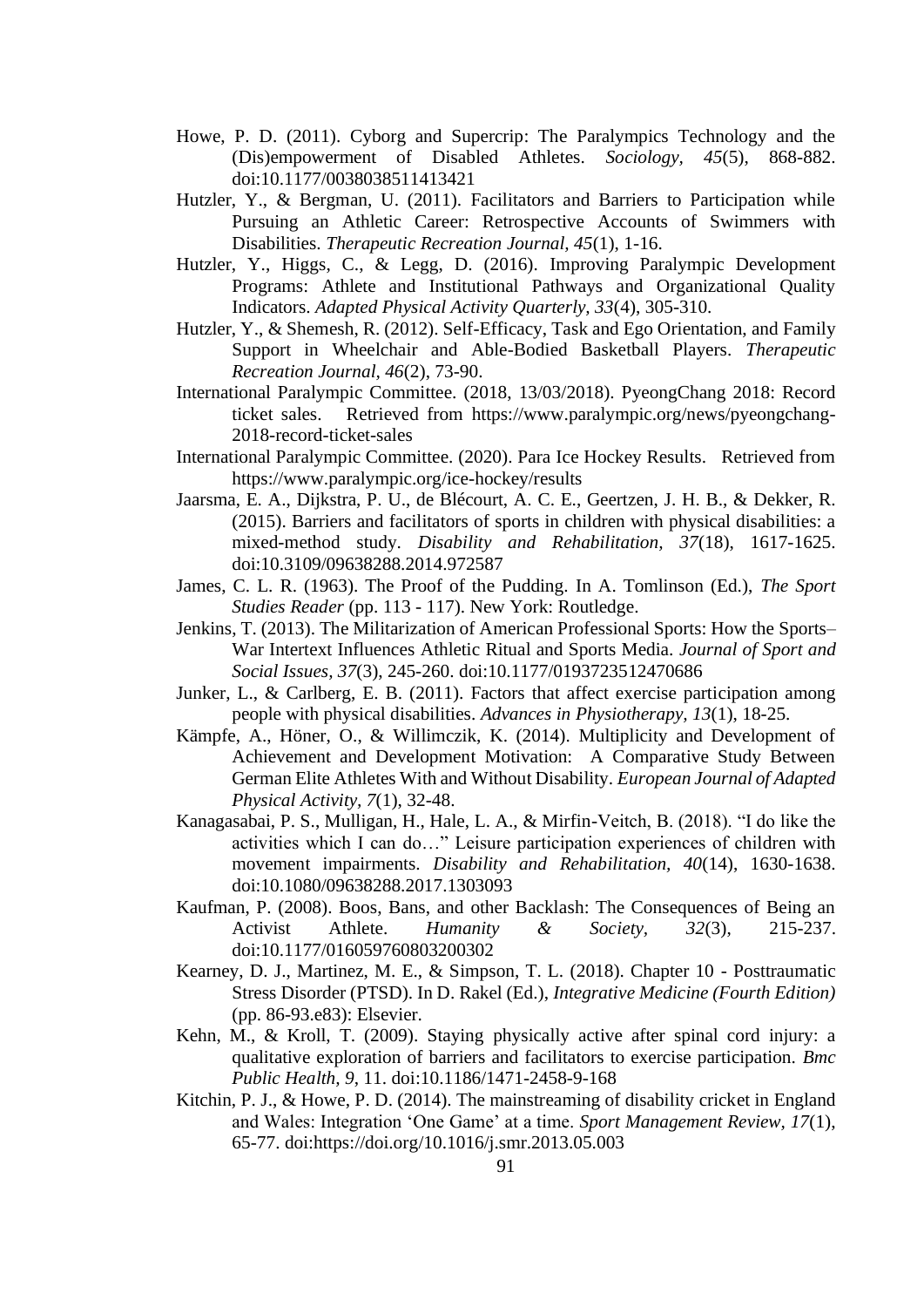- Koren, D., Norman, D., Cohen, A., Berman, J., & Klein, E. M. (2005). Increased PTSD Risk With Combat-Related Injury: A Matched Comparison Study of Injured and Uninjured Soldiers Experiencing the Same Combat Events. *American Journal of Psychiatry, 162*(2), 276-228. doi:10.1176/appi.ajp.162.2.276
- Kurková, P., Válková, H., & Scheetz, N. (2011). Factors impacting participation of European elite deaf athletes in sport. *Journal of Sports Sciences, 29*(6), 607-618.
- Ladau, E. (2013). Just one of the guys a critique of the wheelchair basketball guiness commercial. Retrieved from [https://wordsiwheelby.com/2013/09/just-one-of](https://wordsiwheelby.com/2013/09/just-one-of-the-guys/)[the-guys/](https://wordsiwheelby.com/2013/09/just-one-of-the-guys/)
- Lastuka, A., & Cottingham, M. (2016). The effect of adaptive sports on employment among people with disabilities. *Disability and Rehabilitation, 38*(8), 742-748. doi:10.3109/09638288.2015.1059497
- Lavallee, D., Park, S., & Tod, D. (2010). Career termination. In S. A. Hanrahn, MB (Ed.), *Routledge Handbook of Applied Sport Psychology: A Comprehensive Guide for Students and Practicioners* (pp. 242-249). Oxford: Routledge International Handbooks.
- Lavallee, D., & Robinson, H. K. (2007). In pursuit of an identity: A qualitative exploration of retirement from women's artistic gymnastics. *Psychology of Sport and Exercise, 8*(1), 119-141. doi[:http://dx.doi.org/10.1016/j.psychsport.2006.05.003](http://dx.doi.org/10.1016/j.psychsport.2006.05.003)
- Law, M. P., Côté, J., & Ericsson, K. A. (2007). Characteristics of expert development in rhythmic gymnastics: A retrospective study. *International Journal of Sport and Exercise Psychology, 5*(1), 82-103. doi:10.1080/1612197X.2008.9671814
- Le Clair, J. M. (2011). Transformed identity: from disabled person to global Paralympian. *Sport in Society, 14*(9), 1116-1130. doi:10.1080/17430437.2011.614768
- Legg, D., & Higgs, C. (2016). HOW COUNTRIES IDENTIFY, RECRUIT, AND PREPARE FUTURE ATHLETES FOR THE PARALYMPICS: CASE STUDY- -CANADA. *Palaestra, 30*(3), 23-30.
- Legg, D., & Steadward, R. (2011). The Paralympic Games and 60 years of change (1948– 2008): unification and restructuring from a disability and medical model to sportbased competition. *Sport in Society, 14*(9), 1099-1115.
- Lockwood, R., Lockwood, A., Lewis, G., & Drenen, L. (2003, Spring 2003). Work & study. *Palaestra, 19,* 33-38,57.
- Macdougall, H. K., Nguyen, S. N., & Karg, A. J. (2014). 'Game, Set, Match': An exploration of congruence in Australian disability sport sponsorship. *Sport Management Review, 17*(1), 78-89. doi[:https://doi.org/10.1016/j.smr.2013.09.003](https://doi.org/10.1016/j.smr.2013.09.003)
- Macmanus, D., Dean, K., Al Bakir, M., Iversen, A. C., Hull, L., Fahy, T., . . . Fear, N. T. (2012). Violent behaviour in U.K. military personnel returning home after deployment. *Psychological medicine, 42*(8), 1663-1673. doi[:http://dx.doi.org/10.1017/S0033291711002327](http://dx.doi.org/10.1017/S0033291711002327)
- Macphail, A., Gorely, T., & Kirk, D. (2003). Young People's Socialisation into Sport: A Case Study of an Athletics Club. *Sport, Education and Society, 8*(2), 251-267. doi:10.1080/13573320309251
- Macphail, A., & Kirk, D. (2006). Young People's Socialisation into Sport: Experiencing the Specialising Phase. *Leisure Studies, 25*(1), 57-74. doi:10.1080/02614360500116290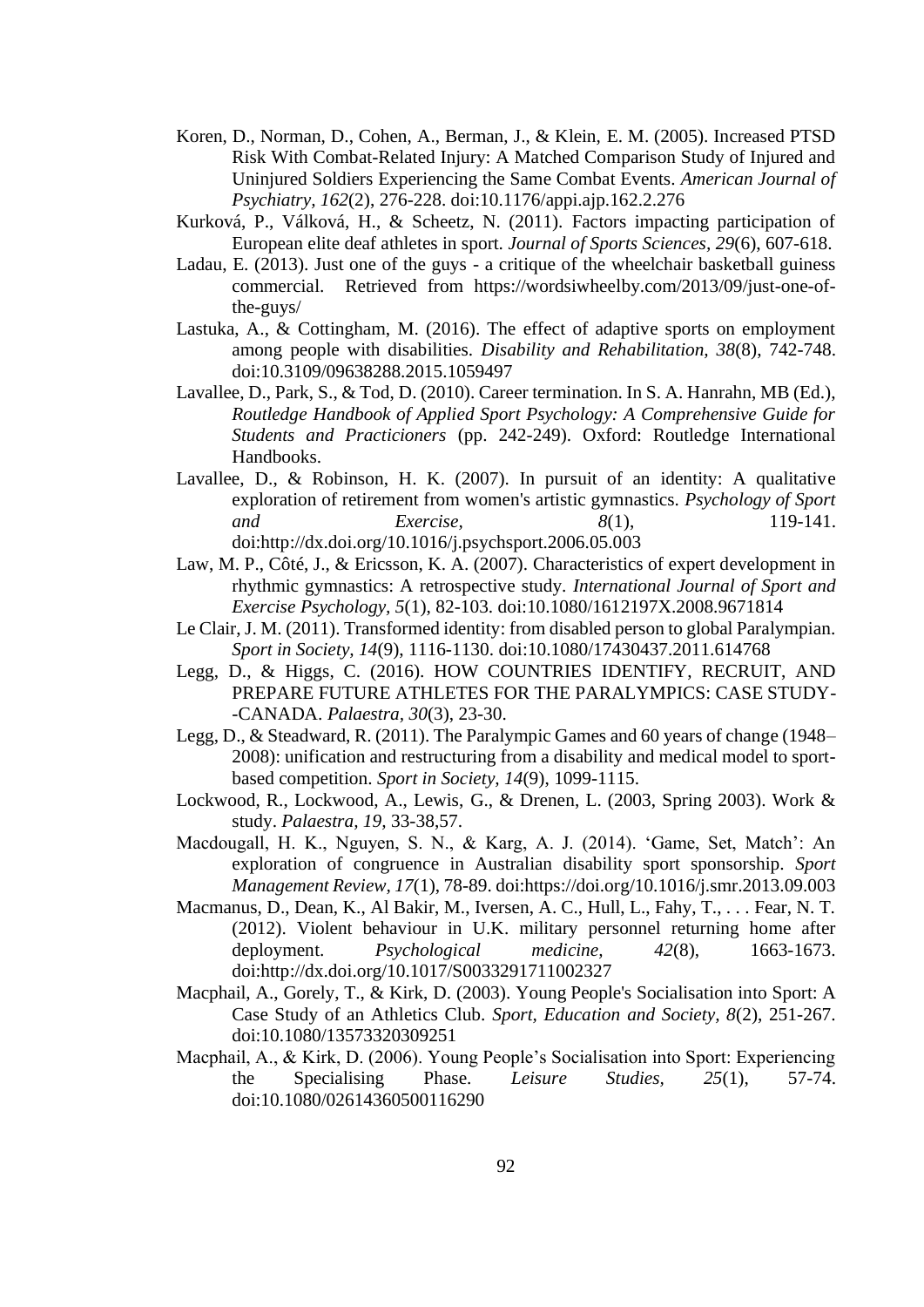- Maika, M., & Danylchuk, K. (2016). Representing Paralympians: The 'Other' Athletes in Canadian Print Media Coverage of London 2012. *The International Journal of the History of Sport, 33*(4), 401-417. doi:10.1080/09523367.2016.1160061
- Mandell, R. D. (1972). Sportsmanship and Nazi Olympism. In A. Tomlinson (Ed.), *The Sport Studies Reader* (pp. 118 - 123). New York: Routledge.
- Martin Ginis, K. A., Evans, M. B., Mortenson, W. B., & Noreau, L. (2017). Broadening the conceptualization of participation for persons with physical disabilities: A configurative review and recommendations. *Archives of Physical Medicine and Rehabilitation, 98*, 395-402.
- Martin Ginis, K. A., Latimer, A. E., Arbour-Nicitopoulos, K. P., Buchholz, A. C., Bray, S. R., Craven, B. C., . . . Wolfe, D. L. (2010). Leisure Time Physical Activity in a Population-Based Sample of People With Spinal Cord Injury Part I: Demographic and Injury-Related Correlates. *Archives of Physical Medicine and Rehabilitation, 91*(5), 722-728. doi[:https://doi.org/10.1016/j.apmr.2009.12.027](https://doi.org/10.1016/j.apmr.2009.12.027)
- Mason, T. (1980). Amateurs and Professionals. In A. Tomlinson (Ed.), *The Sport Studies Reader* (pp. 170 - 173). New York: Routledge.
- McConkey, R., McConkey, S., Dowling, D., Hassan, D., & Menke, S. (2013). Promoting social inclusion through Unified Sports for youth with intellectual disabilities: a five‐nation study. *Journal of Intellectual Disability Research, 57*(10), 923-935. doi:10.1111/j.1365-2788.2012.01587.x
- McDonald, S. (2018a). Independence Day Has Extra Special Meaning For These 25 Military Veterans Who Compete For Team USA. Retrieved from [https://www.teamusa.org/News/2018/July/04/Independence-Day-Has-Extra-](https://www.teamusa.org/News/2018/July/04/Independence-Day-Has-Extra-Special-Meaning-For-These-25-Military-Veterans-Who-Compete-For-Team-USA)[Special-Meaning-For-These-25-Military-Veterans-Who-Compete-For-Team-](https://www.teamusa.org/News/2018/July/04/Independence-Day-Has-Extra-Special-Meaning-For-These-25-Military-Veterans-Who-Compete-For-Team-USA)[USA](https://www.teamusa.org/News/2018/July/04/Independence-Day-Has-Extra-Special-Meaning-For-These-25-Military-Veterans-Who-Compete-For-Team-USA)
- McDonald, S. (2018b). Wounded Combat Veterans Share Special Bond on U.S. National Sled Hockey Team. Retrieved from [https://www.teamusa.org/US-](https://www.teamusa.org/US-Paralympics/Features/2018/November/08/Wounded-Combat-Veterans-Share-Special-Bond-On-US-National-Sled-Hockey-Team)[Paralympics/Features/2018/November/08/Wounded-Combat-Veterans-Share-](https://www.teamusa.org/US-Paralympics/Features/2018/November/08/Wounded-Combat-Veterans-Share-Special-Bond-On-US-National-Sled-Hockey-Team)[Special-Bond-On-US-National-Sled-Hockey-Team](https://www.teamusa.org/US-Paralympics/Features/2018/November/08/Wounded-Combat-Veterans-Share-Special-Bond-On-US-National-Sled-Hockey-Team)
- McLoughlin, G., Weisman Fecske, C., Castaneda, Y., Gwin, C., & Graber, K. (2017). Sport Participation for Elite Athletes With Physical Disabilities: Motivations, Barriers, and Facilitators. *Adapted Physical Activity Quarterly, 34*(4), 421-441.
- Michaluk, T. (2011). Sport of the disabled in the semiotic and philosophical research perspective. *Physiotherapy / Fizjoterapia, 19*(1), 41-48.
- Military Health Services. (2020). MHS Facilities. Retrieved from [https://health.mil/I-](https://health.mil/I-Am-A/Media/Media-Center/MHS-Health-Facilities)[Am-A/Media/Media-Center/MHS-Health-Facilities](https://health.mil/I-Am-A/Media/Media-Center/MHS-Health-Facilities)
- Miller, T., Lawrence, G., McKay, J., & Rowe, D. (2001). Global Sport Media. In A. Tomlinson (Ed.), *The Sport Studies Reader* (pp. 211- 218). New York: Routledge.
- Misener, L., & Darcy, S. (2014). Managing disability sport: From athletes with disabilities to inclusive organisational perspectives. *Sport Management Review, 17*(1), 1-7. doi[:https://doi.org/10.1016/j.smr.2013.12.003](https://doi.org/10.1016/j.smr.2013.12.003)
- Misener, L., Darcy, S., Legg, D., & Gilbert, K. (2013). Beyond Olympic Legacy: Understanding Paralympic Legacy Through a Thematic Analysis. *Journal of Sport Management, 27*(4), 329-341.
- Molina, M. (2018, 07/03/2018). Meet the 18 military Veterans competing at the 2018 Paralympic Winter Games. Retrieved from [https://www.blogs.va.gov/VAntage/46026/meet-18-veterans-competing-2018](https://www.blogs.va.gov/VAntage/46026/meet-18-veterans-competing-2018-paralympic-winter-games/) [paralympic-winter-games/](https://www.blogs.va.gov/VAntage/46026/meet-18-veterans-competing-2018-paralympic-winter-games/)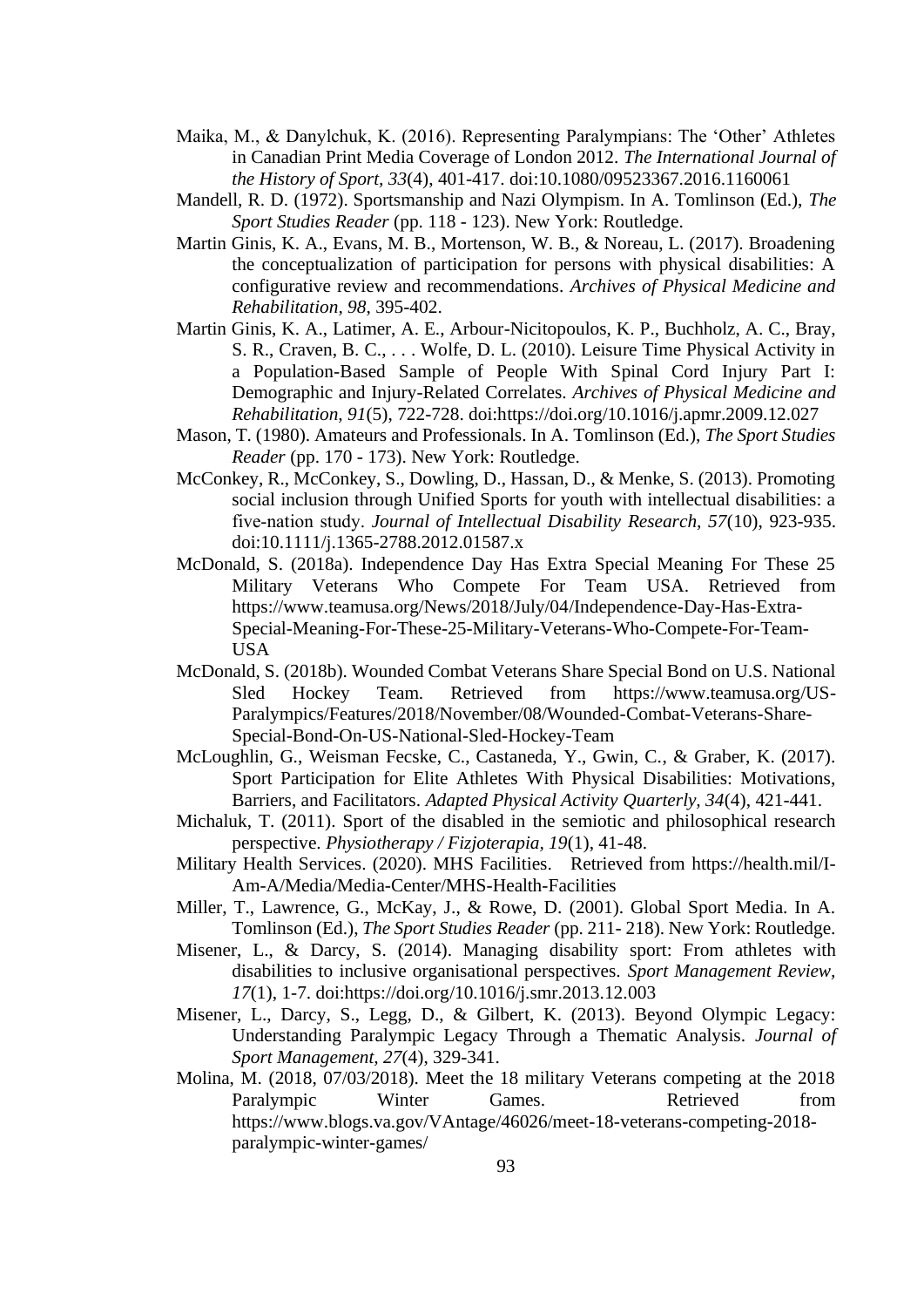- Monson, C. M., Taft, C. T., & Fredman, S. J. (2009). Military-related PTSD and intimate relationships: From description to theory-driven research and intervention development. *Clinical Psychology Review, 29*(8), 707-714. doi[:https://doi.org/10.1016/j.cpr.2009.09.002](https://doi.org/10.1016/j.cpr.2009.09.002)
- Nelson, J. (2015). *The Lived Experience of Former National Football League Players' Sport Career Transition: A Retrospective Grounded Theory Approach.* Retrieved from<http://search.proquest.com/docview/1696781659/>
- Nixon, H. L., & Howard, L. (1989). Integration of Disabled People in Mainstream Sports: Case Study of a Partially Sighted Child. *Adapted Physical Activity Quarterly, 6*(1), 17-31.
- North, J., & Lavallee, D. (2004). An investigation of potential users of career transition services in the United Kingdom. *Psychology of Sport and Exercise, 5*(1), 77-84. doi[:http://dx.doi.org/10.1016/S1469-0292\(02\)00051-1](http://dx.doi.org/10.1016/S1469-0292(02)00051-1)
- Operation Comfort. (2020). Operation Comfort Supporting Our Wounded Troops. Retrieved from [https://operationcomfort.org](https://operationcomfort.org/)
- Otter, L., & Currie, J. (2004). A long time getting home: Vietnam Veterans' experiences in a community exercise rehabilitation programme. *Disability and Rehabilitation, 26*(1), 27-34. doi:10.1080/09638280410001645067
- Pack, S., Kelly, S., & Arvinen-Barrow, M. (2017). "I think I became a swimmer rather than just someone with a disability swimming up and down:" paralympic athletes perceptions of self and identity development. *Disability and Rehabilitation, 39*(20), 2063-2070. doi:10.1080/09638288.2016.1217074
- Page, S. J., O'Connor, E., & Peterson, K. (2001). Leaving the Disability Ghetto: A Qualitative Study of Factors Underlying Achievement Motivation among Athletes with Disabilities. *Journal of Sport and Social Issues, 25*(1), 40-55. doi:10.1177/0193723501251004
- Park, M., Taeho, Y., Yun Seok, C., & Olson, M. W. (2011). Consumer Attitudes Toward the Paralympic Games and Purchase Intentions Toward Corporate Sponsors of the Paralympic Games: Market Segmentation Strategy. *Journal of Venue & Event Management, 3*(2), 1-15.
- Patatas, J., De Bosscher, V., De Cocq, S., Jacobs, S., & Legg, D. (2019). Towards a System Theoretical Understanding of the Parasport Context. *Journal of Global Sport Management*, 1-24. doi:10.1080/24704067.2019.1604078
- Patatas, J. M., De Bosscher, V., Derom, I., & De Rycke, J. (2020). Managing parasport: An investigation of sport policy factors and stakeholders influencing paraathletes' career pathways. *Sport Management Review*. doi[:https://doi.org/10.1016/j.smr.2019.12.004](https://doi.org/10.1016/j.smr.2019.12.004)
- Pavlidis, G., & Gargalianos, D. (2014). High performance athletes' education: value, challenges and opportunities. *Journal of Physical Education & Sport, 14*(2), 293- 300.
- Pensgaard, A. M., Roberts, G. C., & Ursin, H. (1999). Motivational Factors and Coping Strategies of Norwegian Paralympic and Olympic Winter Sport Athletes. *Adapted Physical Activity Quarterly, 16*(3), 238-250.
- Pensgaard, A. M., & Sorensen, M. (2002). Empowerment Through the Sport Context: A Model to Guide Research for Individuals With Disability. *Adapted Physical Activity Quarterly, 19*(1), 48.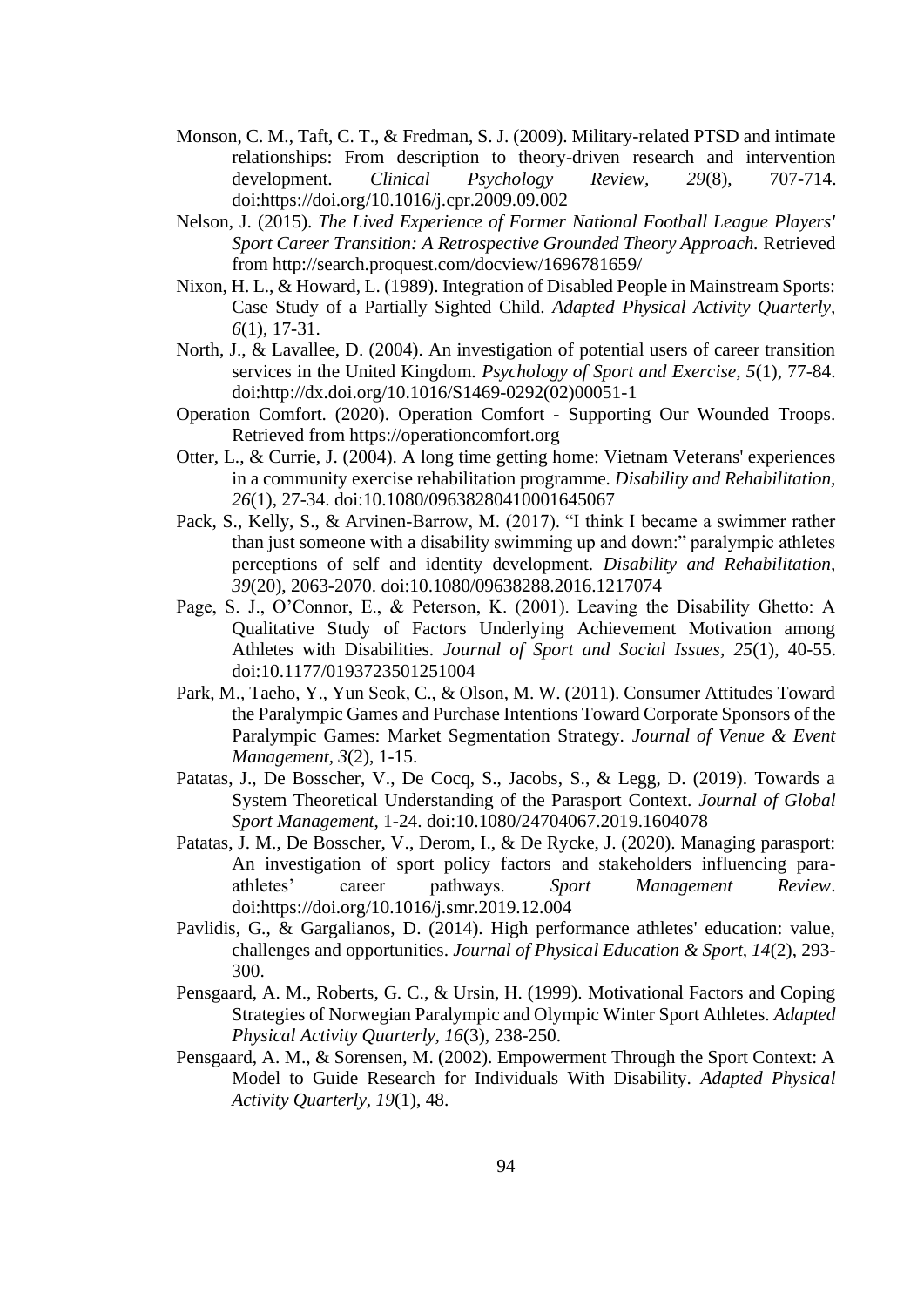- Perrier, M.-J., Smith, B., Strachan, S. M., & Latimer-Cheung, A. E. (2014). Narratives of Athletic Identity After Acquiring a Permanent Physical Disability. *Adapted Physical Activity Quarterly, 31*(2), 106-124.
- Petitpas, A., Brewer, B. W., & Van Raalte, J. L. (2009). Transitions of the student-athlete: Theoretical, empirical, and practical perspectives. In E. F. Etzel (Ed.), *Counseling and psychological services for college student-athletes*. Morgantown, WV: Fitness Informationa Technology.
- Petitpas, A., Champagne, D., Chartrand, J., Danish, S., & Murphy, S. (1997). *Athlete's guide to career planning: Key to success from the playing field to professional life*. Champaign: Human Kinetics.
- Pfeiffer, D. (1991). The Influence of the Socio-economic Characteristics of Disabled People on Their Employment Status and Income. *Disability, Handicap & Society, 6*(2), 103-114. doi:10.1080/02674649166780131
- Purdue, D. E. J. (2013). An (In)convenient Truce? Paralympic Stakeholders' Reflections on the Olympic–Paralympic Relationship. *Journal of Sport and Social Issues, 37*(4), 384-402. doi:10.1177/0193723513491751
- Purdue, D. E. J., & Howe, P. D. (2012). Empower, inspire, achieve: (dis)empowerment and the Paralympic Games. *Disability & Society, 27*(7), 903-916. doi:10.1080/09687599.2012.695576
- Purdue, D. E. J., & Howe, P. D. (2013). Who's In and Who Is Out? Legitimate Bodies Within the Paralympic Games. *Sociology of Sport Journal, 30*(1), 24-40.
- Purdue, D. E. J., & Howe, P. D. (2015). Plotting a Paralympic field: An elite disability sport competition viewed through Bourdieu's sociological lens. *International Review for the Sociology of Sport, 50*(1), 83-97. doi:10.1177/1012690212470123
- Radtke, S., & Doll-Tepper, G. (2014). *A cross-cultural comparison of talent identification and development in Paralympic sports. Perceptions and opinions of athletes, coaches and officials*.
- Robène, L., & Bodin, D. (2014). Sports and Violence Reflected in the Mirror of Modern Societies: Sport Ambiguities. *The International Journal of the History of Sport, 31*(16), 1956-1974. doi:10.1080/09523367.2014.949686
- Roche, M. (1993). Sport and Community: rhethoric and reality in the development of british sport policy. In A. Tomlinson (Ed.), *The Sport Studies Reader* (pp. 142 - 149). New York: Routledge.
- Rose, B. (2018). Winter Paralympics: 'Don't go easy on me because I'm a woman'. *BBC News*. Retrieved from <www.bbc.com> website: <https://www.bbc.com/news/disability-43429493>
- Ross, V. (2010). PATH TO SUCCESS. *Sports 'n Spokes Magazine, 36*(3), 22-23.
- Roux, C. J. (2012). Socialization of elite wheelchair tennis players in South Africa. *African Journal for Physical, Health Education, Recreation & Dance, 18*(4.1), 929-938.
- Rutherford, K. (2018). Battle Tested. Retrieved from [https://www.sportsnet.ca/olympics/dominic-larocque-paralympics-team-canada](https://www.sportsnet.ca/olympics/dominic-larocque-paralympics-team-canada-goalie/)[goalie/](https://www.sportsnet.ca/olympics/dominic-larocque-paralympics-team-canada-goalie/)
- San Antonio Rampage. (2020). A winning tradition since 2007. Retrieved from <http://www.sarampage.com/community/rampage-sled-hockey-team>
- Sanderson, J., Frederick, E., & Stocz, M. (2016). When Athlete Activism Clashes With Group Values: Social Identity Threat Management via Social Media. *Mass*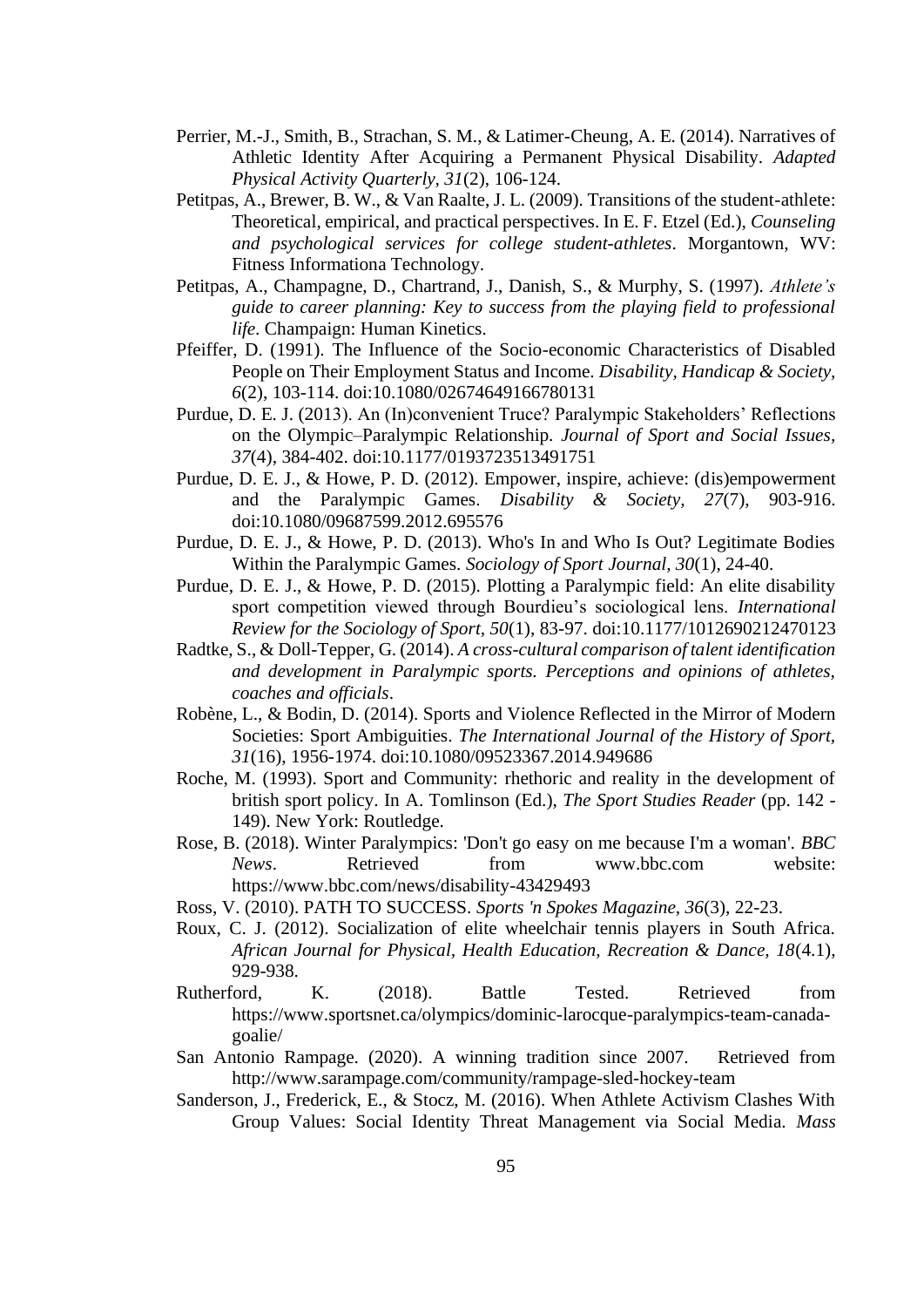*Communication and Society, 19*(3), 301-322. doi:10.1080/15205436.2015.1128549

- Santiago, M. C., & Coyle, C. P. (2004). Leisure-time physical activity and secondary conditions in women with physical disabilities. *Disability and Rehabilitation, 26*(8), 485-494. doi:10.1080/09638280410001663139
- Scheid, V. R., M.; Kuckuck, R. (2003). *Behindertenleistungssport [Elite disability sports]*. Aachen: Meyer & Meyer.
- Schimmel, K. S. (2017). Not an "Extraordinary Event": NFL Games and Militarized Civic Ritual. *Sociology of Sport Journal, 34*(1), 79-89.
- Scholl, K. G., McAvoy, L. H., Rynders, J. E., & Smith, J. G. (2003). The influence of an inclusive outdoor recreation experience on families that have a child with a disability. *Therapeutic Recreation Journal, 37*(1), 38-57.
- Schur, L. (2002). The Difference a Job Makes: The Effects of Employment among People with Disabilities. *Journal of Economic Issues, 36*(2), 339-347. doi:10.1080/00213624.2002.11506476
- Scifo, D. (2017). National Sled Team Veterans Find New Way To Represent Their Country. Country Country Country Country Country Country Country Country Country Country Country Country Country Country Country Country Country Country Country Country Country Country Country Country Country Country Count [https://teamusa.usahockey.com/news\\_article/show/854892](https://teamusa.usahockey.com/news_article/show/854892)
- Shirazipour, C. H., Evans, M. B., Caddick, N., Smith, B., Aiken, A. B., Martin Ginis, K. A., & Latimer-Cheung, A. E. (2017). Quality participation experiences in the physical activity domain: Perspectives of veterans with a physical disability. *Psychology of Sport and Exercise, 29*, 40-50. doi[:https://doi.org/10.1016/j.psychsport.2016.11.007](https://doi.org/10.1016/j.psychsport.2016.11.007)
- Silva, C. F., & Howe, P. D. (2012). The (In)validity of Supercrip Representation of Paralympian Athletes. *Journal of Sport and Social Issues, 36*(2), 174-194. doi:10.1177/0193723511433865
- Skrubbeltrang, L. S., Karen, D., Nielsen, J. C., & Olesen, J. S. (2020). Reproduction and opportunity: A study of dual career, aspirations and elite sports in Danish SportsClasses. *International Review for the Sociology of Sport, 55*(1), 38-59.
- Smith, B., Bundon, A., & Best, M. (2016). Disability sport and activist identities: A qualitative study of narratives of activism among elite athletes' with impairment. *Psychology of Sport and Exercise, 26*, 139-148. doi[:https://doi.org/10.1016/j.psychsport.2016.07.003](https://doi.org/10.1016/j.psychsport.2016.07.003)
- Smith, B., & Tryce, S. A. (2019). Understanding Emerging Adults' National Attachments and Their Reactions to Athlete Activism. *Journal of Sport and Social Issues, 43*(3), 167-194. doi:10.1177/0193723519836404
- Sotiriadou, K., Shilbury, D., & Quick, S. (2008). The Attraction, Retention/Transition, and Nurturing Process of Sport Development: Some Australian Evidence. *Journal of Sport Management, 22*(3), 247-272.
- Sporner, M. L., Fitzgerald, S. G., Dicianno, B. E., Collins, D., Teodorski, E., Pasquina, P. F., & Cooper, R. A. (2009). Psychosocial impact of participation in the National Veterans Wheelchair Games and Winter Sports Clinic. *Disability and Rehabilitation, 31*(5), 410-418. doi:10.1080/09638280802030923
- Stambulova, N. (2012). Working with athletes in career transitions. In S. Hanton & S. D. Mellalieu (Eds.), *Professional practice in sport psychology: A review* (pp. 165- 194). London, UK: Routledge.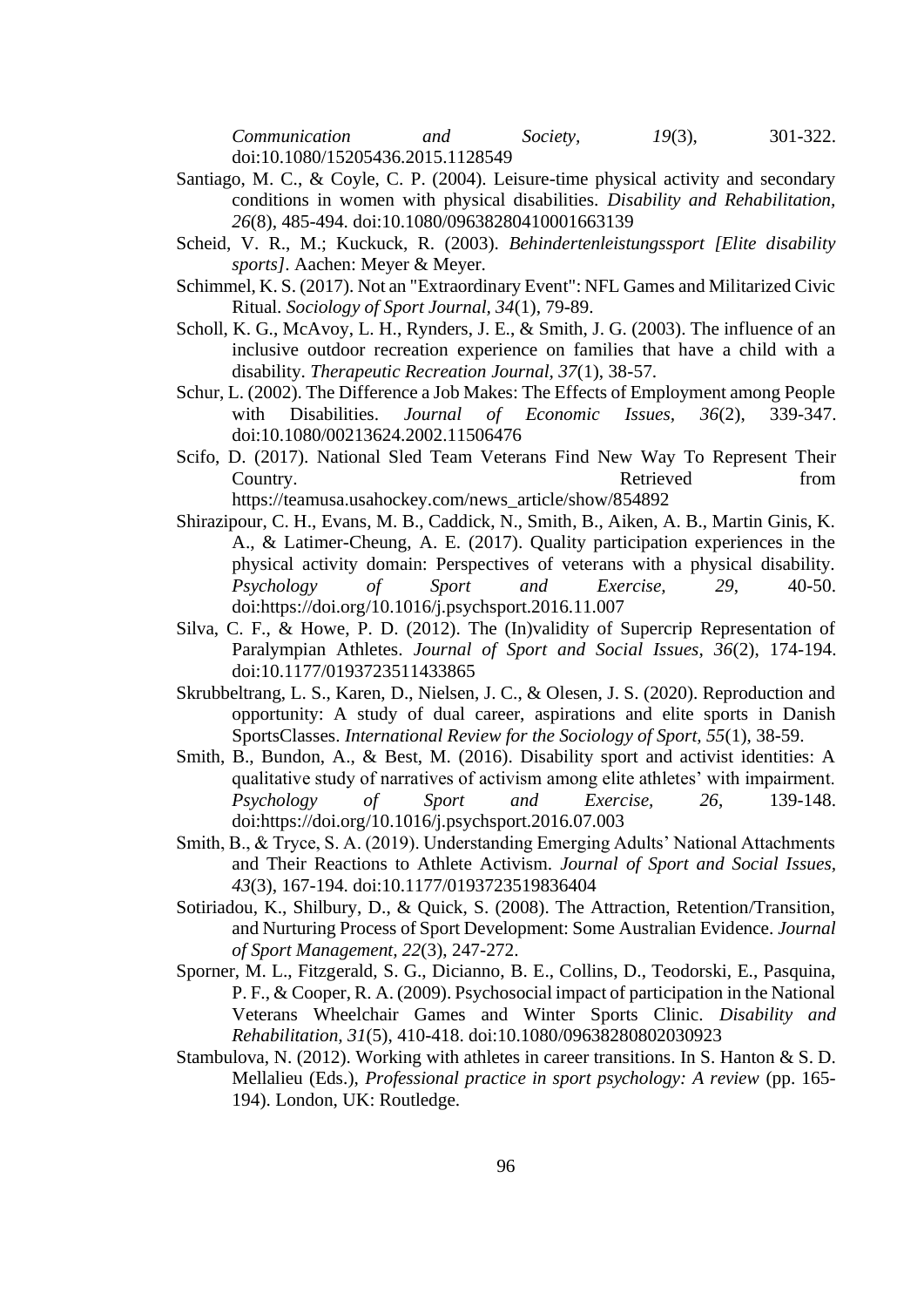- Stambulova, N., Alfermann, D., Statler, T., & Côté, J. (2009). ISSP POSITION STAND: CAREER DEVELOPMENT AND TRANSITIONS OF ATHLETES. *International Journal of Sport and Exercise Psychology, 7*(4), 395-412.
- Stars, Stripes, and Sports. (2006). *Palaestra, 22*(1), 8-8.
- Stutts, L. A., & Stanaland, A. W. (2016). Posttraumatic growth in individuals with amputations. *Disability and Health Journal, 9*(1), 167-171. doi[:https://doi.org/10.1016/j.dhjo.2015.07.005](https://doi.org/10.1016/j.dhjo.2015.07.005)
- Swann, C., Moran, A., & Piggott, D. (2015). Defining elite athletes: Issues in the study of expert performance in sport psychology. *Psychology of Sport and Exercise, 16*, 3-14. doi[:https://doi.org/10.1016/j.psychsport.2014.07.004](https://doi.org/10.1016/j.psychsport.2014.07.004)
- Tanielian, T., & Jaycox, L. . (2008). Invisible Wounds of War: Psychological and Cognitive Injuries, Their Consequences, and Services to Assist Recovery. *Health Affairs, 27*(5), 1481.
- Taylor, N. F., Dodd, K. J., & Larkin, H. (2004). Adults with cerebral palsy benefit from participating in a strength training programme at a community gymnasium. *Disability and Rehabilitation, 26*(19), 1128-1134. doi:10.1080/09638280410001712387
- Tedeschi, R. G., & Calhoun, L. (2004). Posttraumatic Growth: A New Perspective on Psychotraumatology. *Psychiatric Times, 21*(4), 58-58,60.
- Tedeschi, R. G., & Calhoun, L. G. (1996). The posttraumatic growth inventory: Measuring the positive legacy of trauma. *Journal of Traumatic Stress, 9*(3), 455- 471. doi:10.1002/jts.2490090305
- Tekavc, J., Wylleman, P., & Cecić Erpič, S. (2015). Perceptions of dual career development among elite level swimmers and basketball players. *Psychology of Sport and Exercise, 21*, 27-41. doi[:http://dx.doi.org/10.1016/j.psychsport.2015.03.002](http://dx.doi.org/10.1016/j.psychsport.2015.03.002)
- The Sled Hockey Foundation. (2019, 12/19/2019). The Wounded Warrior Project Enjoys Sled Hockey at Cornerstone Arena. Retrieved from <https://www.sledhockeyfoundation.org/blog/news>
- Tomlinson, A. (2007). *The sport studies reader*. London: Routledge.
- Torre, P. S. (2009, March 23.). How (and Why) Athletes Go Broke. *Sports Illustrated*. Retrieved from [https://www.si.com/vault/2009/03/23/105789480/how-and-why](https://www.si.com/vault/2009/03/23/105789480/how-and-why-athletes-go-broke)[athletes-go-broke](https://www.si.com/vault/2009/03/23/105789480/how-and-why-athletes-go-broke)
- Torregrosa, M., Boixadós, M., Valiente, L., & Cruz, J. (2004). Elite athletes' image of retirement: the way to relocation in sport. *Psychology of Sport and Exercise, 5*(1), 35-43. doi[:http://dx.doi.org/10.1016/S1469-0292\(02\)00052-3](http://dx.doi.org/10.1016/S1469-0292(02)00052-3)
- Tucker, L. (2016). The football club: spaces for capital accumulation. *Soccer & Society, 17*(4), 555-570.
- Tweedy, S. M., & Vanlandewijck, Y. C. (2011). International Paralympic Committee position stand—background and scientific principles of classification in Paralympic sport. *British Journal of Sports Medicine, 45*(4), 259-269. doi:10.1136/bjsm.2009.065060
- U.S. Army. (2020). World Class Athlete Program. Retrieved from [https://www.armywcap.com](https://www.armywcap.com/)
- U.S. Department of Veterans Affairs. (2018). *VA benefits for service members considered for medical discharge*. [https://benefits.va.gov:](https://benefits.va.gov/) U.S. Department of Veterans Affairs **Retrieved heating heating heating heating heating heating heating heating heating heating heating heating heating heating heating heating heating heating heating heating h** [https://benefits.va.gov/BENEFITS/factsheets/general/PEBFactSheet.pdf.](https://benefits.va.gov/BENEFITS/factsheets/general/PEBFactSheet.pdf)